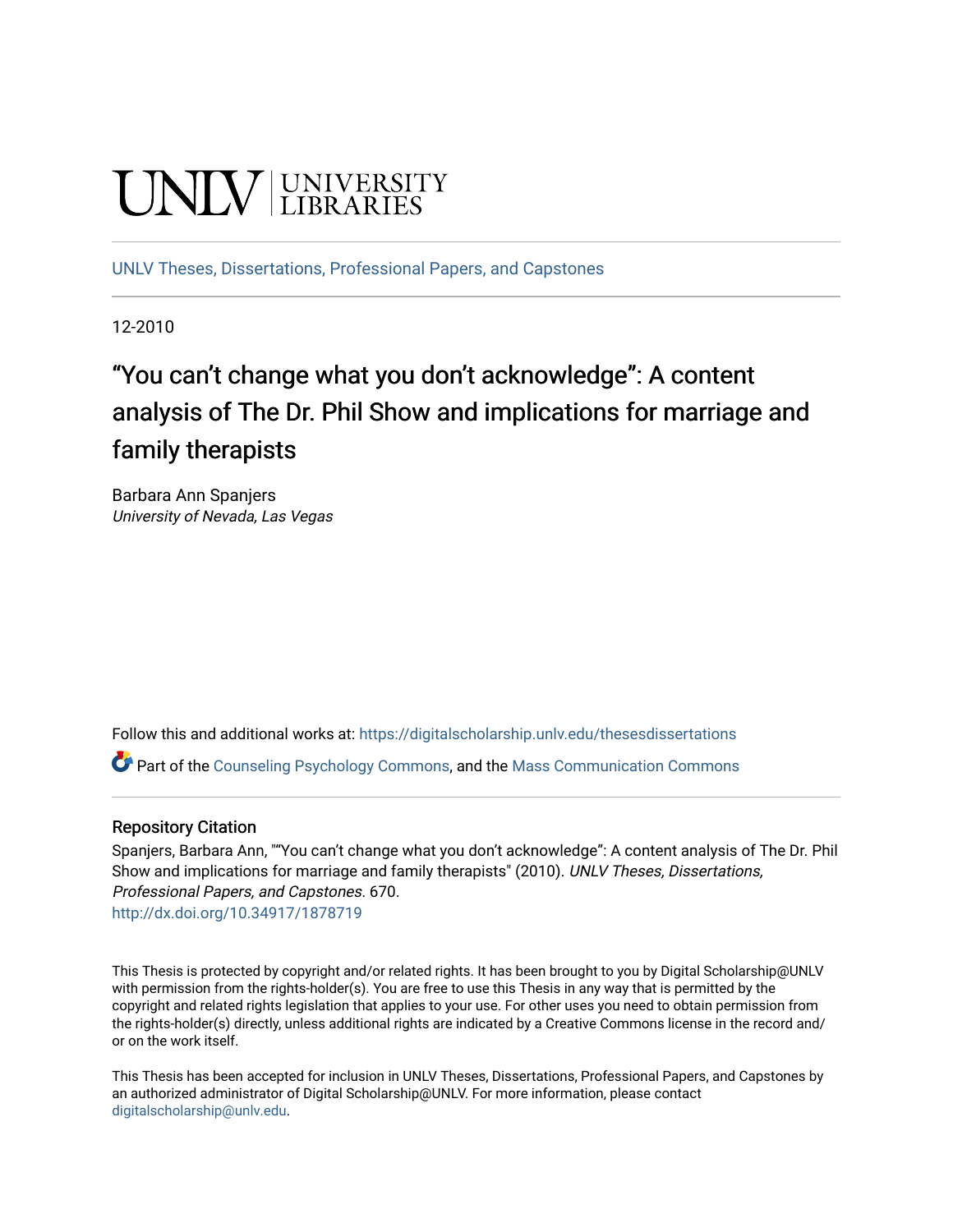# "YOU CAN'T CHANGE WHAT YOU DON'T ACKNOWLEDGE": A CONTENT ANALYSIS OF *THE DR. PHIL SHOW* AND IMPLICATIONS

## FOR MARRIAGE AND FAMILY THERAPISTS

by

Barbara Ann Spanjers

Bachelor of Arts Carleton College 1986

Master of Arts The University of Iowa 1991

A thesis submitted in partial fulfillment of the requirements for the

**Master of Science in Marriage and Family Therapy Department of Marriage and Family Therapy Greenspun College of Urban Affairs** 

> **Graduate College University of Nevada, Las Vegas December 2010**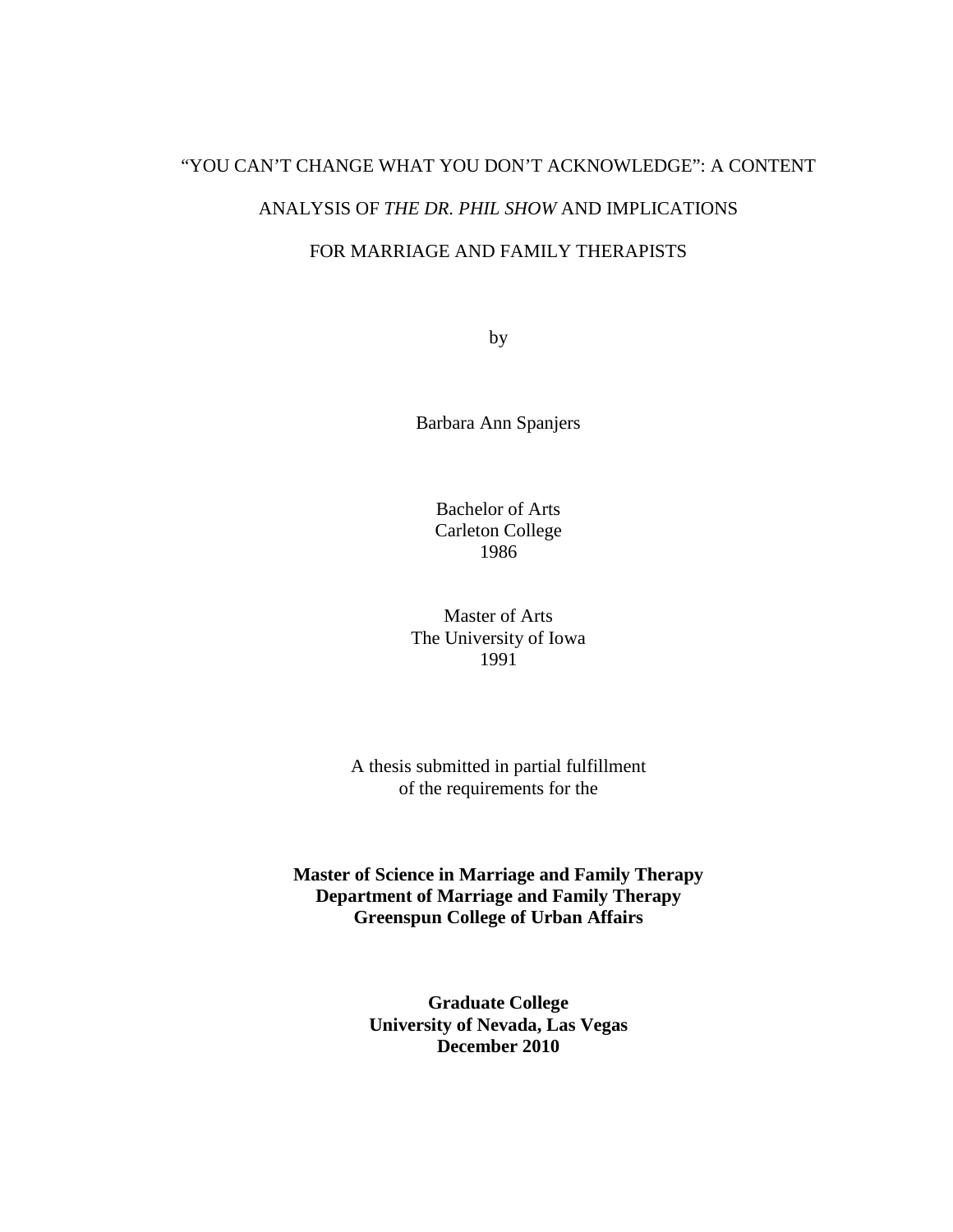Copyright by Barbara Ann Spanjers 2011 All Rights Reserved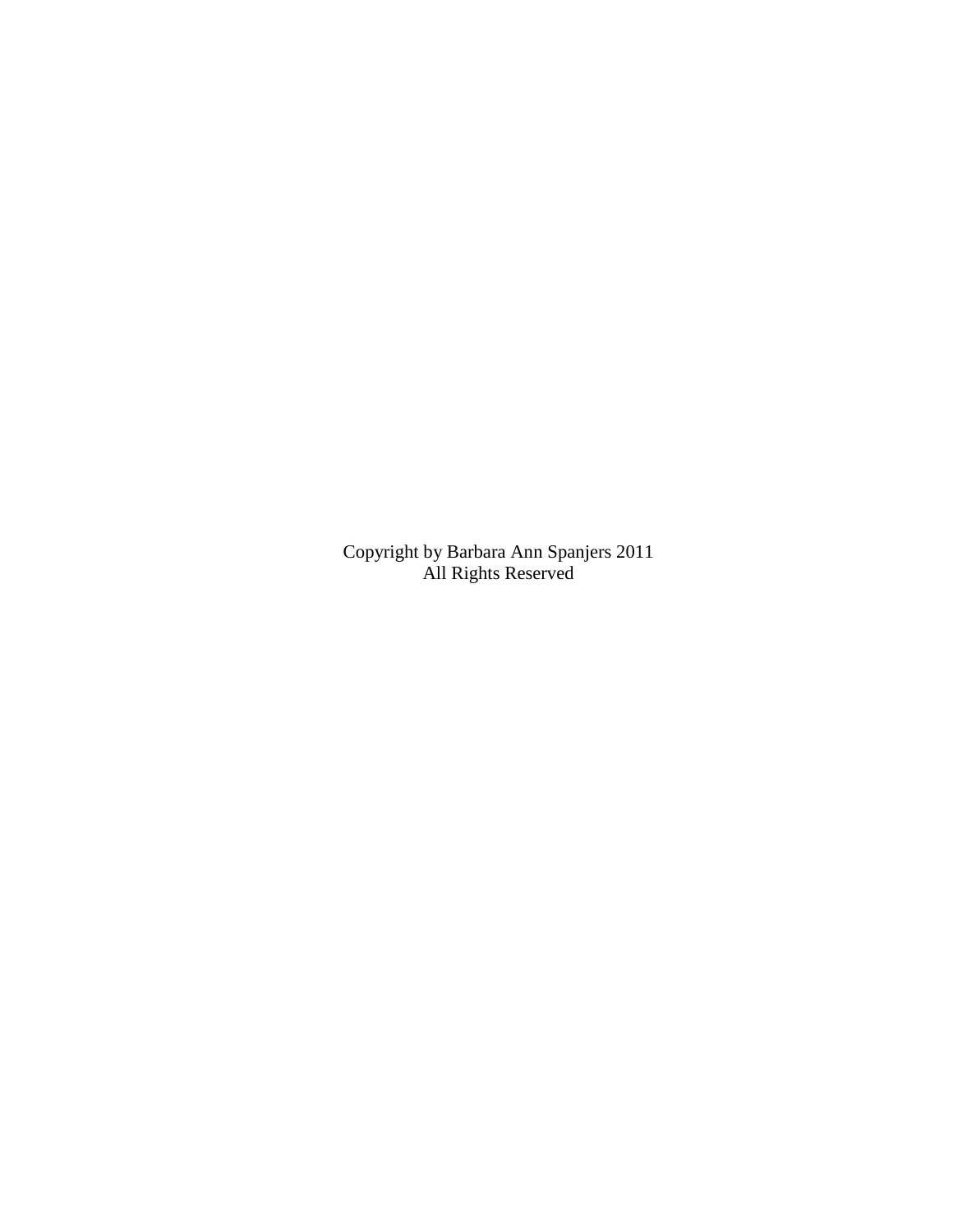

### THE GRADUATE COLLEGE

We recommend the thesis prepared under our supervision by

# **Barbara Ann Spanjers**

entitled

# **"You Can't Change What You Don't Acknowledge": A Content Analysis of** *The Dr. Phil Show* **and Implications for Marriage and Family Therapists**

be accepted in partial fulfillment of the requirements for the degree of

# **Master of Science in Marriage and Family Therapy**

Katherine M. Hertlein, Committee Chair

Gerald R. Weeks, Committee Member

Stephen T. Fife, Committee Member

Paul J. Traudt, Graduate Faculty Representative

Ronald Smith, Ph. D., Vice President for Research and Graduate Studies and Dean of the Graduate College

**December 2010**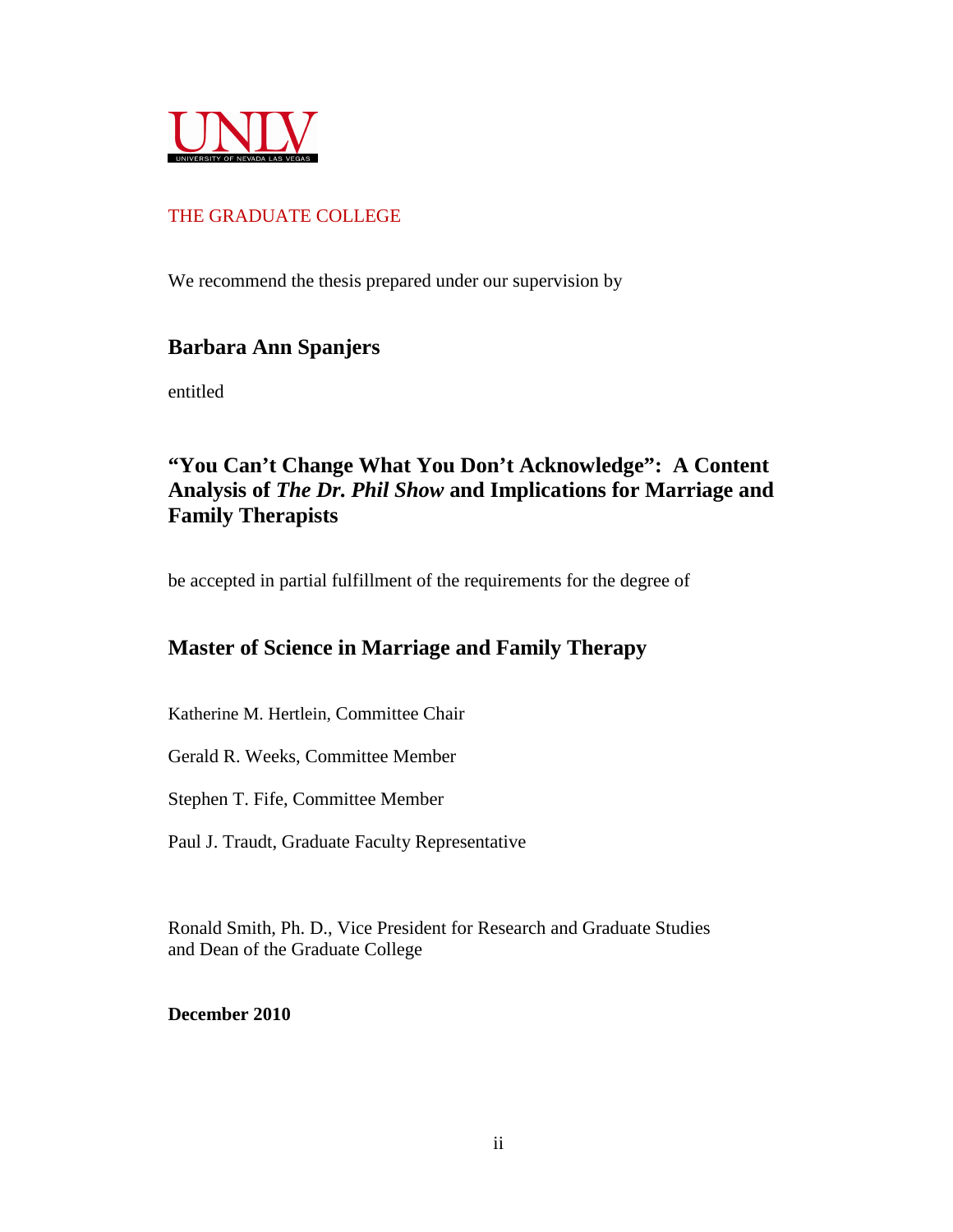#### ABSTRACT

#### **"You Can't Change What You Don't Acknowledge": A Content Analysis of** *The Dr. Phil Show* **and Implications for Marriage and Family Therapists**

by

Barbara Ann Spanjers

Dr. Katherine M. Hertlein, Examination Committee Chair Associate Professor of Marriage and Family Therapy University of Nevada, Las Vegas

Marriage and family therapists work from an ecological perspective, which includes the influence of mass media. The current study, a quantitative content analysis of *The Dr. Phil Show,* draws from communication studies, specifically cultivation theory. A content analysis is a first step to understanding how television messages affect client expectations of psychotherapy. Coding categories adapted from the common factors of psychotherapy literature are employed to determine how well the messages of *The Dr. Phil Show* correspond with practices related to positive psychotherapeutic outcomes. Common factors specific to the field of marriage and family therapy are utilized. *The Dr. Phil Show* was selected for its popularity, but also because it meets three criteria associated with greater effect size in cultivation studies: 1) genre or program specificity, 2) credible content, and 3) little familiarity with the topic for viewers. Seven hypotheses were tested, with the assumption that there would be significantly more negative events than positive. Overall, the results are more positive than expected for some variables, including a relational conceptualization of problems. However, there were numerous personal attacks and criticism, which undermines much of the positive results. Implications for marriage and family therapists are discussed.

iii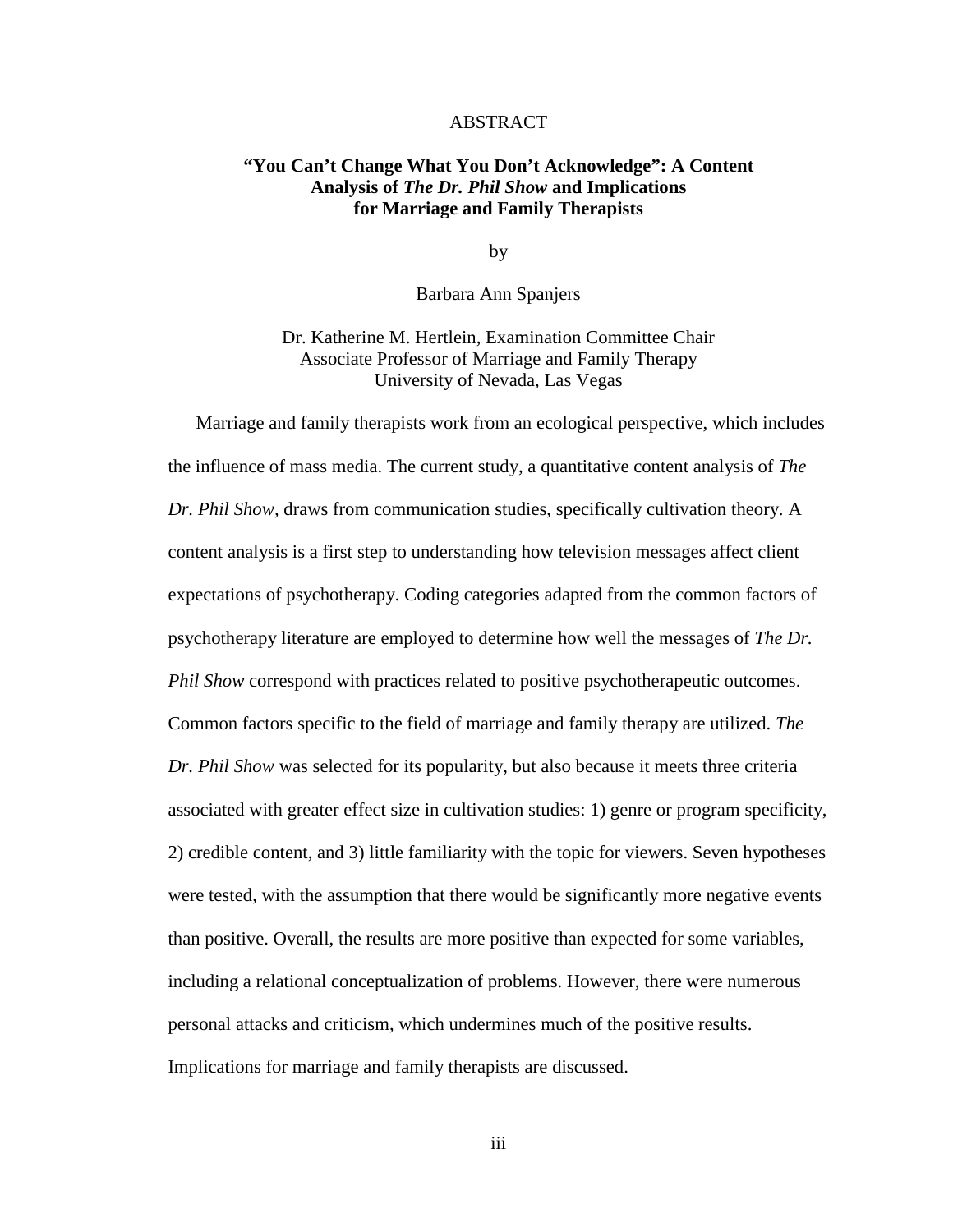| Linking Cultivation to Real World Psychotherapy: The Common Factors24       |  |
|-----------------------------------------------------------------------------|--|
| Summary and Implications of the Academic Literature for the Current Study30 |  |
|                                                                             |  |
|                                                                             |  |
|                                                                             |  |
|                                                                             |  |
|                                                                             |  |
|                                                                             |  |
|                                                                             |  |
|                                                                             |  |
|                                                                             |  |
|                                                                             |  |
|                                                                             |  |
|                                                                             |  |
|                                                                             |  |
|                                                                             |  |
|                                                                             |  |
|                                                                             |  |
|                                                                             |  |
|                                                                             |  |
|                                                                             |  |
|                                                                             |  |
|                                                                             |  |
|                                                                             |  |
|                                                                             |  |
|                                                                             |  |
| <b>CHAPTER 5</b>                                                            |  |
|                                                                             |  |
|                                                                             |  |
|                                                                             |  |
|                                                                             |  |
|                                                                             |  |
|                                                                             |  |

## **TABLE OF CONTENTS**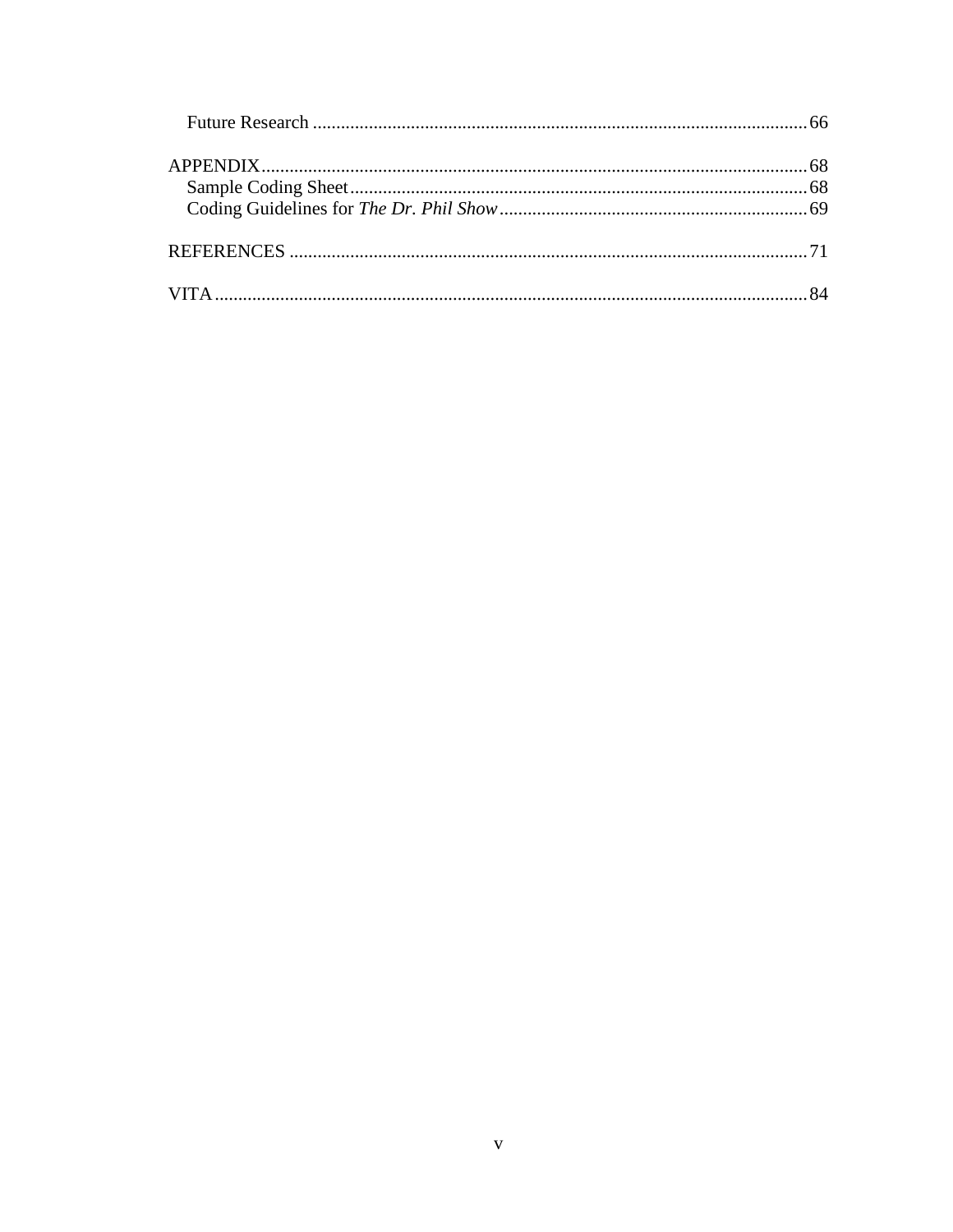#### CHAPTER ONE

#### INTRODUCTION

Unique among mental health professions, marriage and family therapists (MFTs) embrace systemic thinking in order to understand the challenges facing families (Nichols, 2006). Rejecting the concept of the "identified patient," MFTs conceptualize clients' presenting problems in relational terms (Nichols, 2006; Sprenkle, Davis, & Lebow, 2009). Expanding into broader systems, it is clear that families do not exist in a vacuum. According to the American Association of Marriage and Family Therapists (AAMFT), MFTs understand mental and emotional disorders, as well as relationship issues, to be within the context of both family and greater social systems (AAMFT, 2005). This ecological perspective includes the suprasystems of school, work, church (Becvar & Becvar, 1999), race, ethnicity, and socioeconomic status (McGoldrick & Hardy, 2008), among others.

The mass media (including film, television, radio, Internet, and print media) are also a part of the larger societal suprasystem within which families are located. While media consumption may be largely a leisure activity, that does not negate its importance in peoples' lives. According to The Nielsen Company (2010), the average American watches 35 hours and 34 minutes of television per week, plus approximately two more hours a week viewing time-shifted television. Those numbers increased by two hours per month for the first quarter of 2010, as compared with the previous year (The Nielsen Company). Those numbers alone should be significant to MFTs, as it gives a general idea of how families spend much of their time.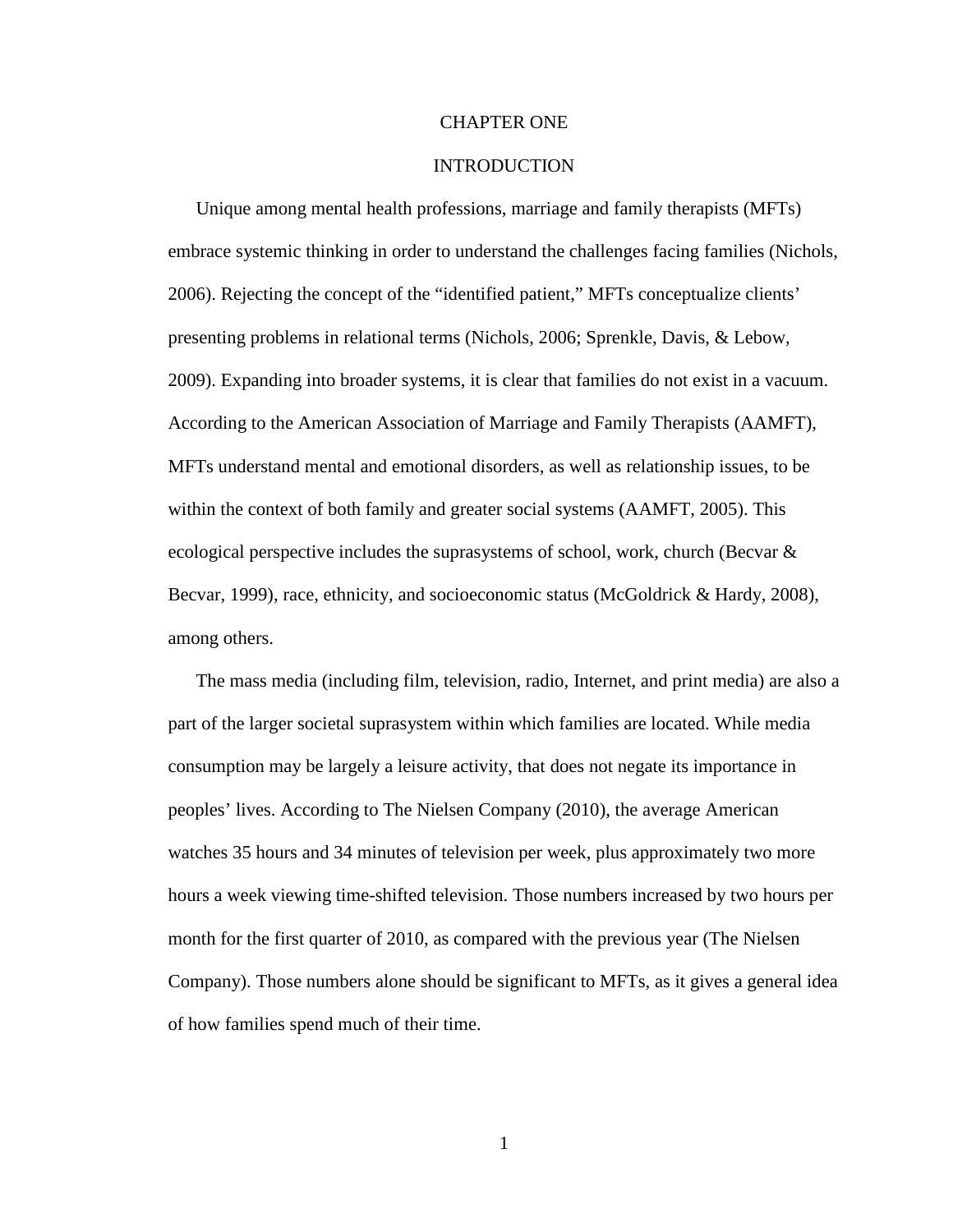Besides the time involved, the ramifications of watching so much television are worth examining by MFTs. Potential antisocial effects of mass media have been studied by communications researchers since the 1920s (Wimmer & Dominick, 1997). In recent years, however, the number of studies examining prosocial effects of television has grown (Wimmer & Dominick, 2006). Despite the traditional assumption that mass media effects are largely negative, Giles (2003) argues that their current prevalence allows "a degree of shared cultural knowledge that would have astonished past generations" (p. 2).

It is this shared cultural knowledge that places mass media research within the realm of the MFT field. Morgan and Shanahan (1997) state, "television is by no means the most powerful influence on people, but it is the most common, the most pervasive, the most widely shared" (p. 33). As such, media messages, particularly those from television, are intermingled with the broader culture. Therefore, MFTs have a legitimate interest in teasing out the interplay between media as part of the societal suprasystem and families. Communications researchers share an interest in some of the same topics as MFTs, including eating disorders, violence, sexuality, and stereotypes of gender, race, and ethnicity (Traudt, 2005). Communications researchers have also examined other topics within the domain of MFTs, including family communication patterns, in terms of their relationship to television effects (e.g., Krcmar, 1998).

The MFT literature includes relatively little about the mass media. This is not much of a surprise, as the media are not well studied in any mental health field. Even media psychologists recognize that much of the pertinent research has been done by communication studies and media studies scholars, not by psychologists (Giles, 2003). Within the MFT field, there is a small amount of interest in and concern about media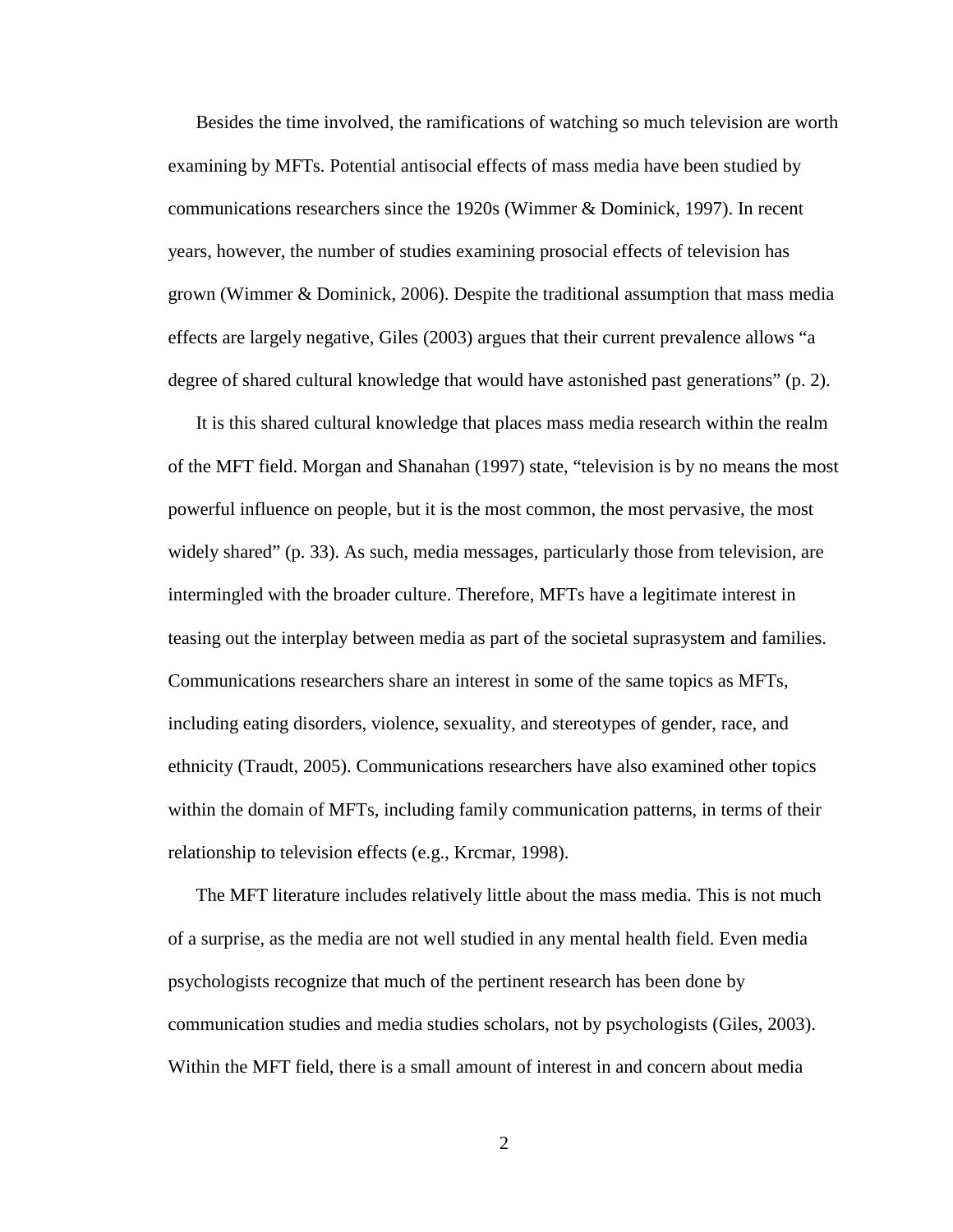messages and the potential influence on audience members. Most of that body of work focuses on gender messages conveyed in self-help books (Zimmerman, Haddock, & McGeorge, 2001; Zimmerman, Holm, Daniels, & Haddock, 2002; Zimmerman, Holm, & Haddock, 2001; Zimmerman, Holm, & Starrels, 2001) and magazines (Greev Spees & Zimmerman, 2002; Gupta, Zimmerman, & Fruhauf, 2008). The assumption of this work is that clinicians should directly address client beliefs about gender roles and relationships that are absorbed through mass media exposure.

As Zimmerman and her colleagues' work highlights, psychotherapists<sup>1</sup> have the opportunity to work with client belief systems in therapy. However, what if clients avoid psychotherapy altogether, based on media messages regarding what to expect from psychotherapy and psychotherapists? What if clients attend sessions but hold preexisting, inaccurate ideas about both psychotherapists and the process of psychotherapy, based on their media consumption? This is not a question that has been pursued by MFT researchers, but has been posited within other mental health disciplines such as psychology. However, this question has been answered in very limited ways, with more speculation than evidence about the media's impact on potential clients. Because the MFT literature is so limited in the area of mass media, I will draw from research from other disciplines, including psychology, psychiatry, and communication studies.

To a large extent, all mental health disciplines have an equal stake in understanding media effects. Differences between real-world mental health disciplines often recede in the media, where a psychotherapist's specific training and licensure is typically irrelevant

 $\overline{a}$ 

<sup>&</sup>lt;sup>1</sup> Unless specific language is warranted, throughout this thesis I will use the generic term *psychotherapist* to refer to all types of licensed mental health providers, including psychiatrists, psychologists, marriage and family therapists, social workers, and counselors. *Psychotherapy* refers to the services provided by any of those mental health professionals.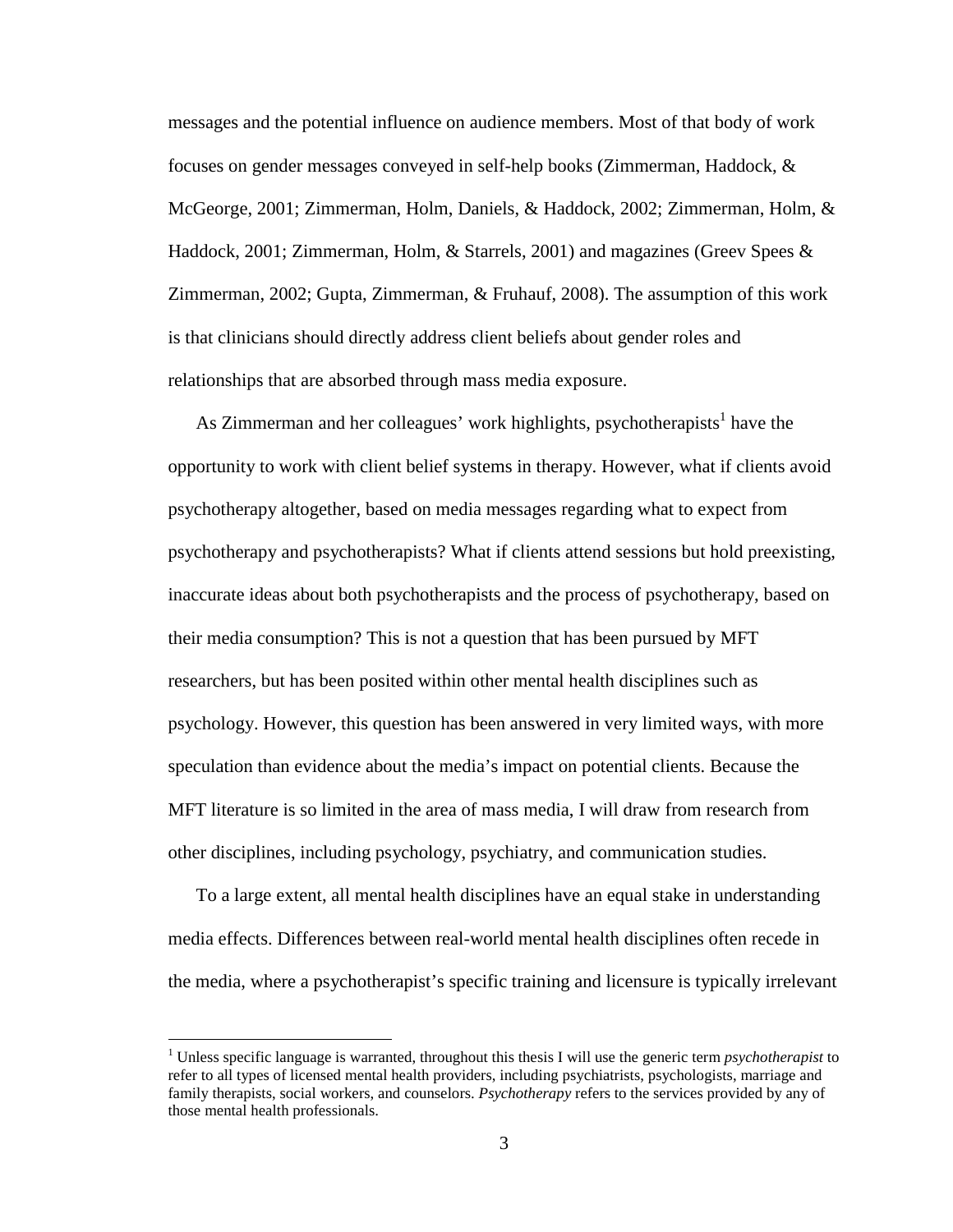to the audience. Studies indicate that the public has difficulty differentiating between psychiatrists and psychologists (e.g., Murstein & Fontaine, 1993). Given that finding, there is likely to be even greater confusion understanding the differences between psychologists, MFTs, social workers, and licensed professional counselors. Confusion would be understandable. Although MFTs have a unique relational point of view as compared to other mental health disciplines, the "ways in which relational and individual psychotherapy are similar are much greater than the ways in which they are different" (Sprenkle et al., 2009, p. 34). For this reason, many of the assumptions and implications of the current study will be applicable to any mental health discipline. When something is specific to MFTs, however, I will clarify that.

#### Psychotherapy on Television

In the current television season (2009-2010), several television programs feature psychotherapy. From reality programming such as A&E's *Intervention* to fictional psychologist Dr. Paul Weston on HBO's *In Treatment*, "never before have there been so many shows, and never before have they been so popular with critics and viewers (Becker, 2008, p. 12). Some of these programs, such as VH1's *Celebrity Rehab* and *Sober House*, let the audience peek into the private lives of celebrities. Some, such as A&E's *Hoarders,* and VH1's *The OCD Project,* show everyday people with seemingly extreme compulsions. The syndicated program *The Dr. Phil Show*, hosted by Phillip C. McGraw, Ph.D., presents ordinary people from all walks of life who are facing a variety of life challenges. Topics range from the lighthearted (*Irritated by Other People's Unruly Kids?*) to the serious (*Seven Steps to Breaking Your Addiction*) (McGraw, 2010). The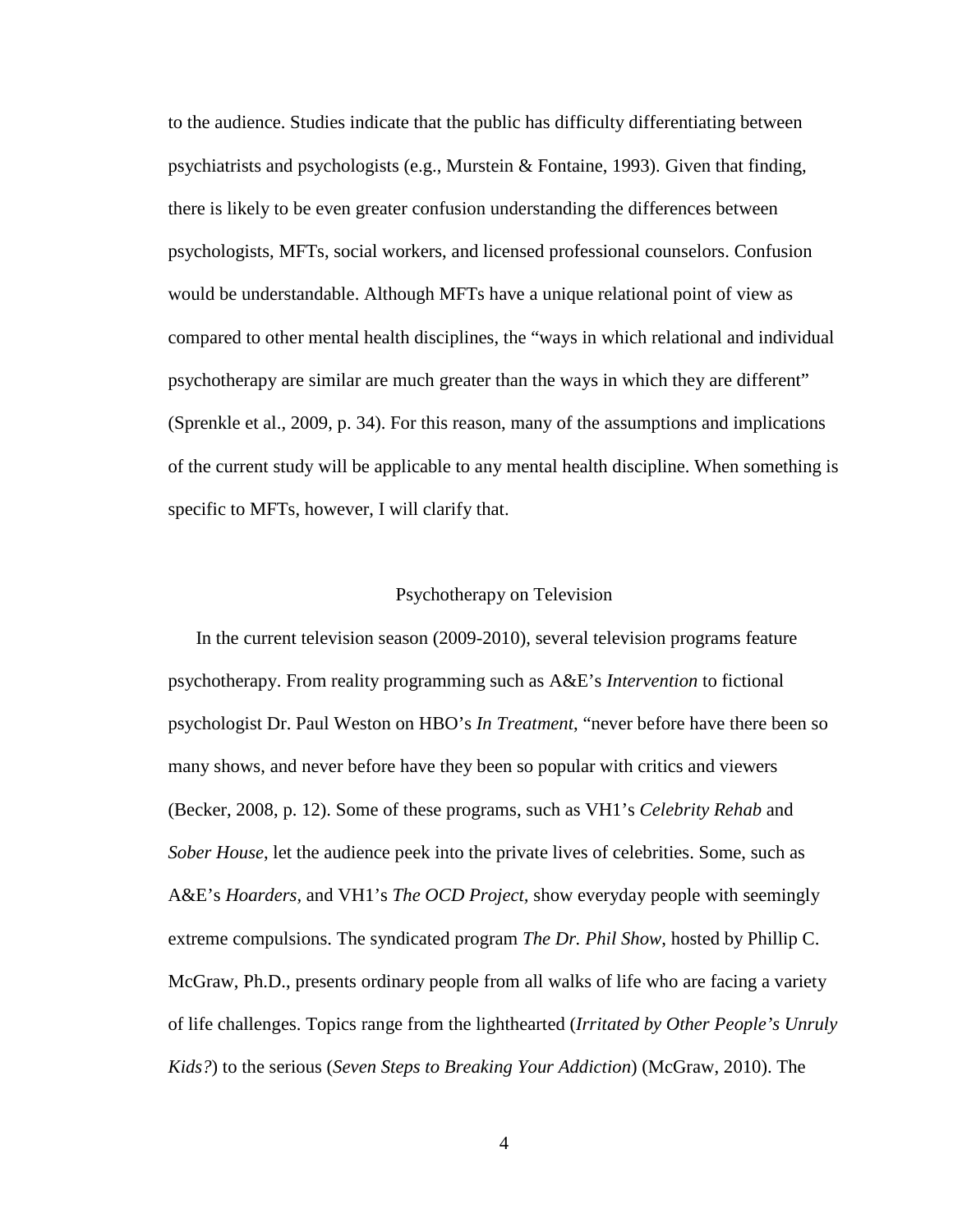sheer variety of topics covered, as well as guests who are ordinary people, make it likely that viewers will empathize with at least some of the situations.

The significance of this recent preponderance of television programming with a psychotherapeutic bent is that media content may affect real-world perceptions of psychotherapy. Although MFTs have not weighed in on the subject, psychologists (e.g., Schultz, 2007) and psychiatrists (Gabbard & Gabbard, 1999) have lamented the portrayal of psychotherapists in the media, with the stated assumption that media portrayals are likely to impact public opinion of the field. Within the communications literature, cultivation theory (Gerbner & Gross, 1976; Gerbner, Gross, Morgan, Signorielli, & Shanahan, 2002) provides a rich body of studies demonstrating television's impact in our culture. Cultivation links television viewing with real-world perceptions. For many viewers, television and movies provide their only experiences with psychotherapy (Bram, 1997; Gabbard & Gabbard, 1999). In the absence of personal experience, the current television audience often learns about psychotherapy via a medium driven by viewer ratings and ultimately advertising revenue (Webster, 2006). Therefore, negative – or at the very least, dramatic – media depictions of psychotherapists may prevent these viewers from ever seeking psychotherapy. This could be viewed as a form of *opportunity cost* (Lilienfeld, 2007), meaning that efficacious mental health treatment may be delayed or precluded by individuals choosing not to pursue psychotherapy.

For others, media exposure will not keep them from seeking therapy. Their expectations regarding psychotherapy may, however, contribute to a less-than-optimal experience when they do seek professional help. Garfield (1995) recognizes that most individuals have little experience with or knowledge of therapy: "the average person may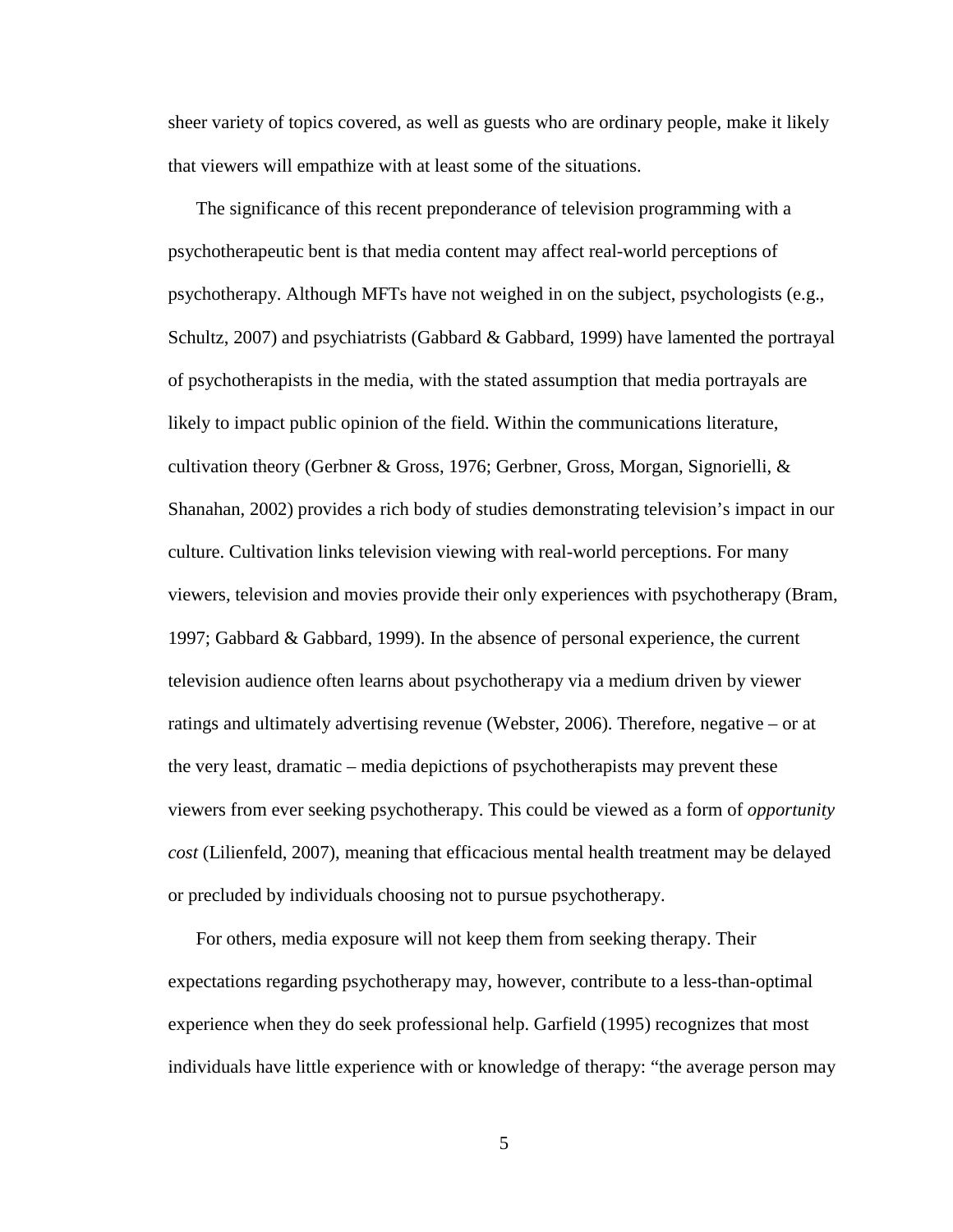have a somewhat hazy or even distorted view of what is involved" (p. 10). However expectations are formed, they carry weight. Recent psychotherapeutic literature notes the importance of client expectations and preferences (Hubble, Duncan, Miller, & Wampold, 2010; Sprenkle et al., 2009) for successful outcomes in psychotherapy treatment.

In summary, audiences are impacted by the "psychotherapy" they see in the media, which, in turn, may affect their expectations for treatment, or whether they seek treatment at all. This begs the question: what are the media representations of psychotherapists and psychotherapy that impact the expectations the client brings to "the therapeutic stage" (Hubble et al., 2010, p. 29)? While some cultivation studies (e.g., Chory-Assad  $\&$ Tamborini, 2003; Pfau, Mullen, Deidrich, & Garrow, 1995; Pfau, Mullen, & Garrow, 1995) focus on specific television genres, Quick (2009) demonstrates that even a single television series affects viewers. Drawing from Quick's findings, I will analyze the content of one influential television series, *The Dr. Phil Show*, to determine its representation of psychotherapy. Performing a content analysis is a first step in understanding media messages regarding psychotherapy in greater detail, and is a recommended first step for cultivation research (Potter, 1993).

#### The Significance of *The Dr. Phil Show*

#### **Popularity**

Having appeared on Oprah Winfrey's talk show regularly for four years before earning his own television program, McGraw was already well known before his TV hosting debut in 2002. In its debut week, *The Dr. Phil Show* exceeded even ambitious ratings expectations (Albiniak, 2002). Eight years later, the show still receives strong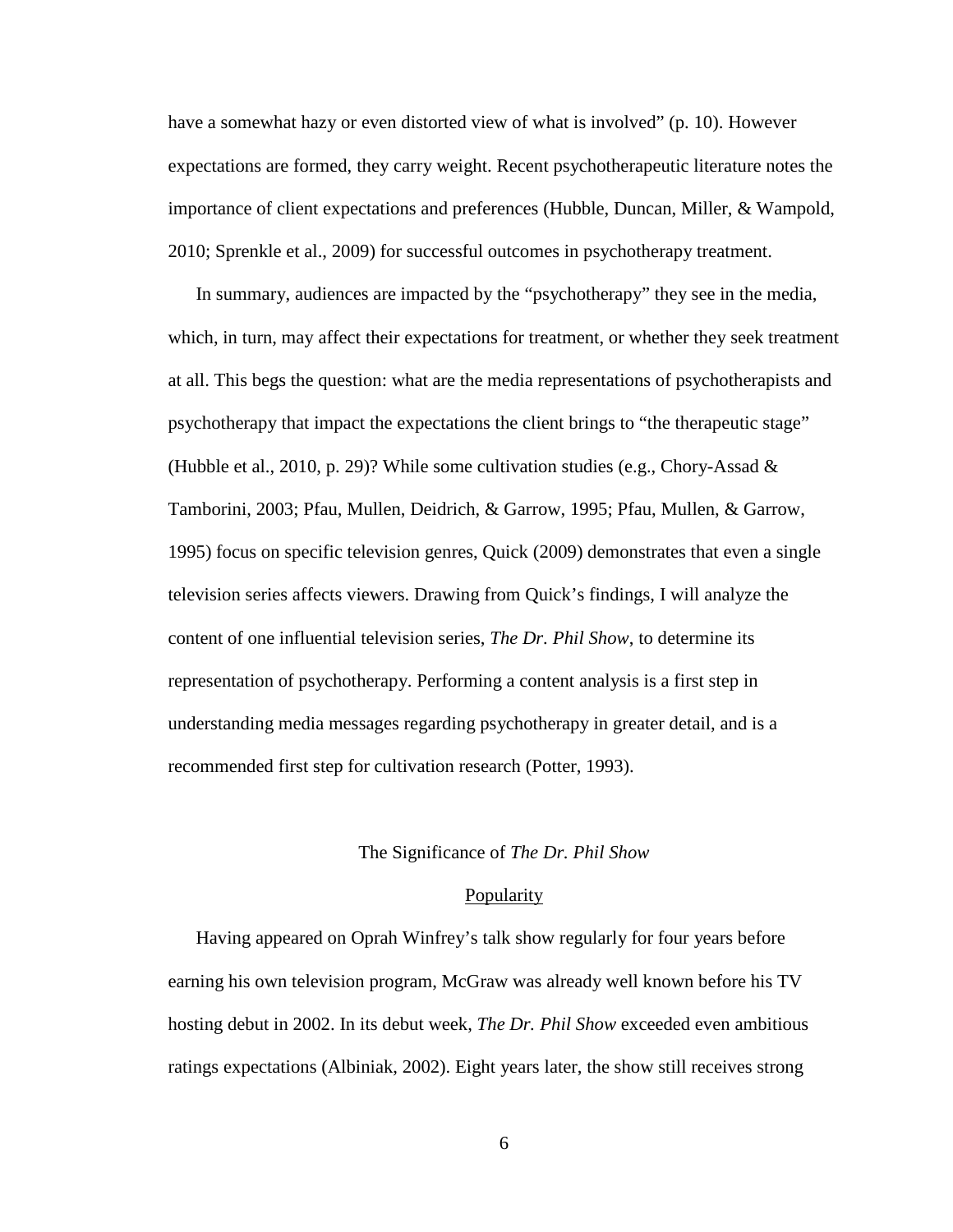ratings, as the second-highest ranked syndicated talk show behind Oprah Winfrey (TV by the Numbers, 2010). Of particular interest to advertisers, *The Dr. Phil Show* has increased its share of the coveted target audience of young, affluent women (Downey, 2004). Uniquely, McGraw is not merely a TV talk show host. He is his own brand (Albiniak, 2002), with numerous catchphrases such as "This is a wake-up call," and "You can't change what you don't acknowledge." Unlike other talk show hosts, he does not need to invite expert panels to his stage; he himself is the expert. Therefore, McGraw is both the concept and content of his program (Albiniak, 2002). The impact of both the show and the host on popular culture is considerable. The Internet Movie Database (2010) lists 11 spoofs of and 65 references to *The Dr. Phil Show* in television programs and movies between 2002 and 2010.

#### **Credibility**

Whether viewers have personal experience with psychotherapy or not, *The Dr. Phil Show* appears to be a legitimate representation of the field. A roomful of psychotherapists may vote otherwise, but they are not the target audience. With the exception of some preproduced video segments, the main body of the program features McGraw discussing life problems with real people. Despite the studio audience, the main focus is on McGraw's interactions with the on-stage guests. This structuring of the program lends an aura of credibility. To the television audience, it is likely to seem as much of a peek into a psychotherapy session as it is a pre-planned television program.

 Apparent credibility also comes from McGraw's persona. Although *The Dr. Phil* website (McGraw, 2010) is careful to state he does not provide therapy, his professional persona is carefully crafted to foster his credibility as a mental health expert. For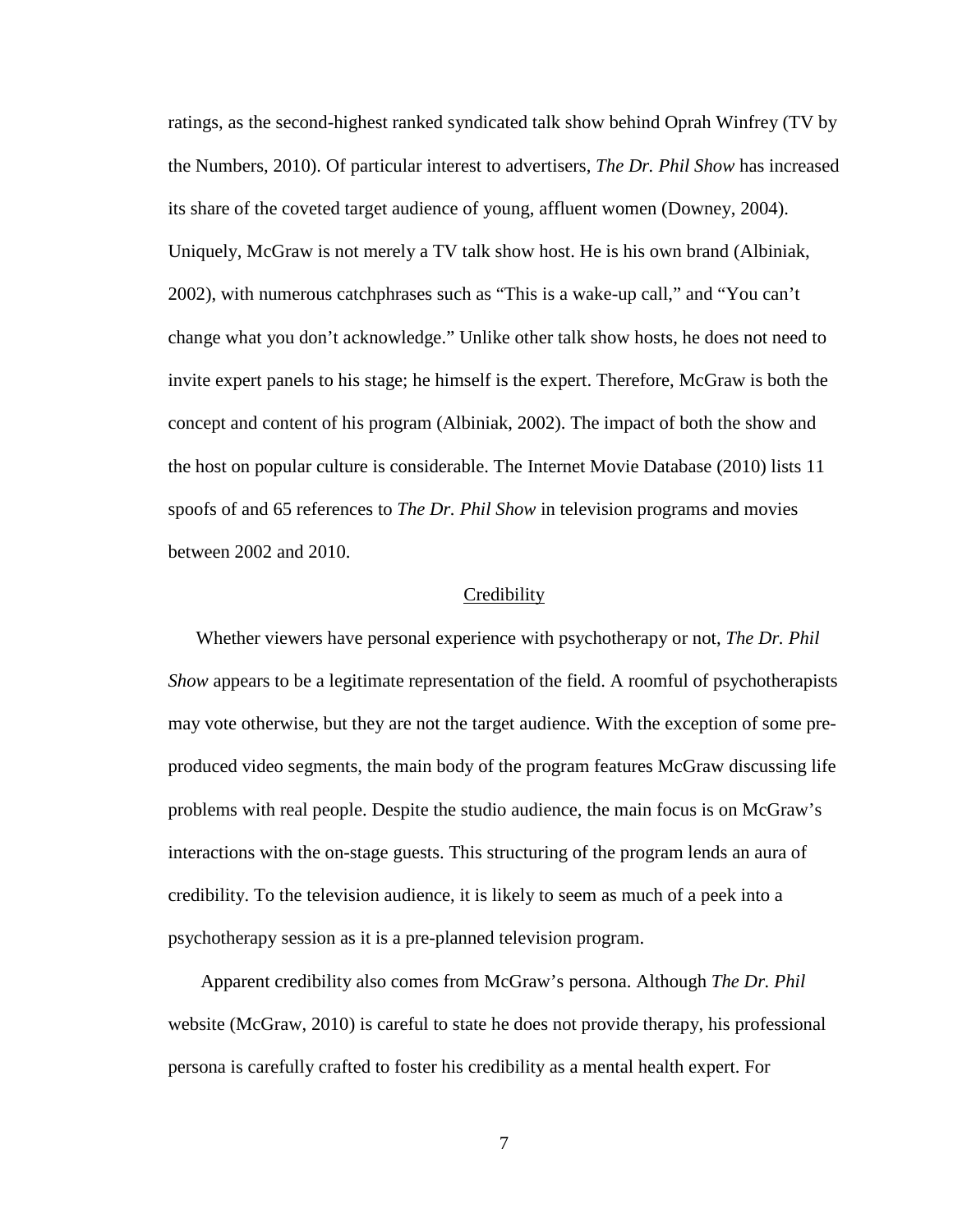example, although the show's website frames him as a "life strategist," his use of the moniker "Dr." carries a medical or therapeutic tone. The fact that he holds a Ph.D. in clinical psychology gives him an aura of professional authority. He has been called a "TV shrink" in a television trade journal (Becker, 2008, p. 12), a "clinical psychologist" in the popular press (Day, 2003, p. C1), and likened to a televangelist whose show employs the same methods as religious conversions (Egan & Papson, 2005). Even a California judge presumed that McGraw acts in the capacity of a licensed psychologist. As she sentenced a former *Dr. Phil Show* guest for shoplifting, she publicly chastised McGraw as "a charlatan" (Grad & Perry, 2010) for not significantly helping the defendant with his shoplifting problem. Apparently, the belief that McGraw is a licensed psychologist providing psychotherapy to his television guests is widespread.

Contributing to his popular reputation as a mental health expert, McGraw has also authored at least nine bestselling self-help books, some with companion workbooks. Typically, each book cover features a photo of the author (the expert), with either "Dr." or "Ph.D." included with his name. The book titles, including *Self Matters: Creating Your Life from the Inside Out* (2001) and *Relationship Rescue: A Seven-Step Strategy for Reconnecting With Your Partner* (2000), certainly sound therapeutic.

The issue of professional credibility carries over to McGraw's website (McGraw, 2010). The website lists an option for audience members to search for a local therapist. According to this list, in addition to whatever formal training the therapists have had, some have also been "Dr. Phil Trained." It is reasonable that most website visitors would assume McGraw has solid credentials to be able to train licensed psychotherapists. Again, despite the legal disclaimers, it seems very likely that a significant proportion of the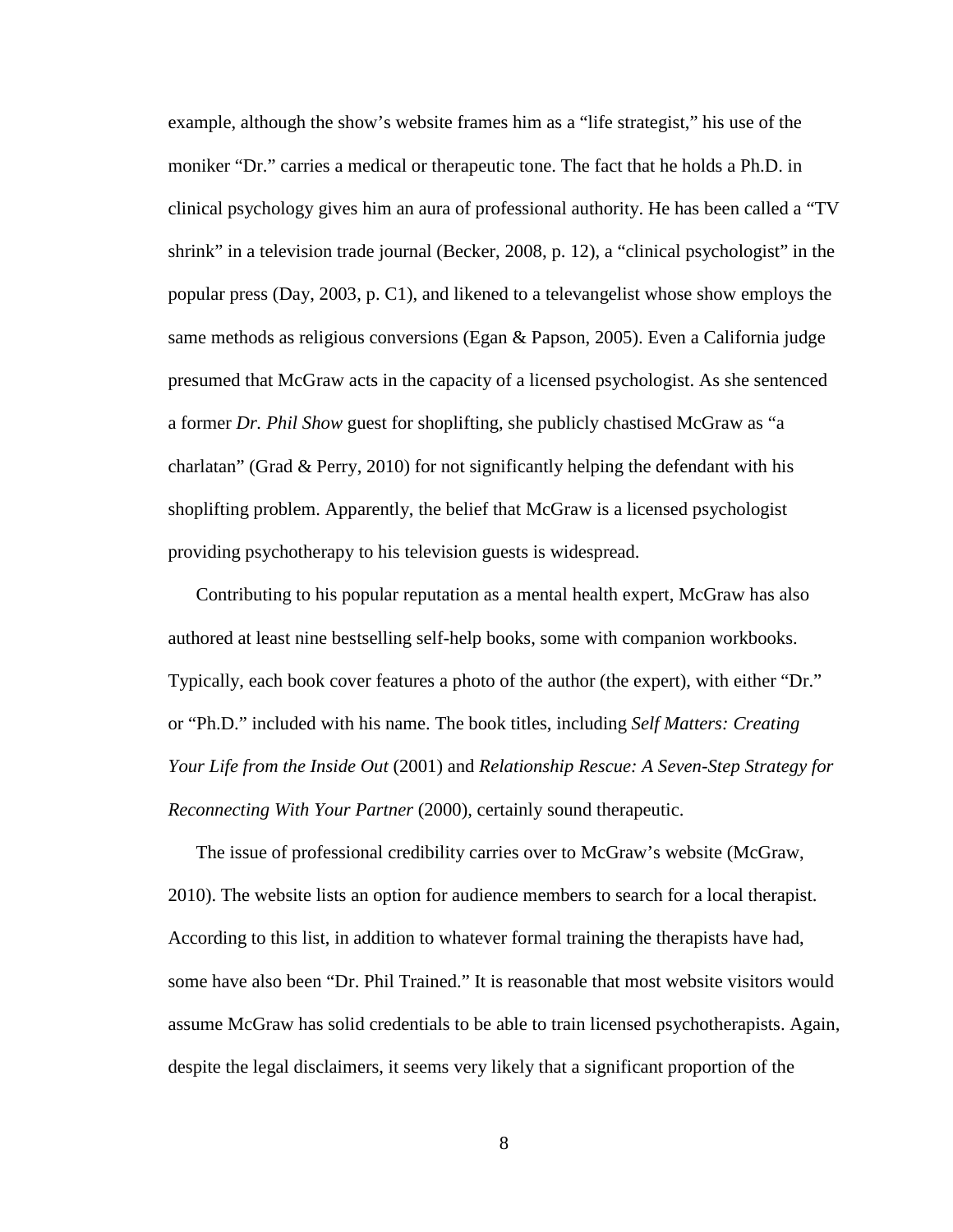viewers may assume McGraw's advice and information is therapeutic, and that he is acting in the capacity of a licensed clinical psychologist.

To complicate matters further, although McGraw is careful to not refer to himself as a licensed psychologist or a provider of psychotherapy, he is not quick to clarify that he is currently unlicensed. Although he does not openly state that he is a licensed psychologist, he also does not freely admit that he is not. Rather, the topic is typically treated as "Don't ask, don't tell." McGraw is likely, both on his show and off, to speak of his knowledge and experience in the field. In an interview on the PBS documentary *This Emotional Life* (Youngelson & Gilbert, 2009), McGraw states that the content of *The Dr. Phil Show* is studied by his staff of researchers and is based on the current academic literature in psychology, medicine, and sociology. McGraw's incorporation of academic literature into his TV show further blurs the line between the public's perception of him as a clinical psychologist who effectively "counsels angst-ridden guests" (Bosman, 2006, p. C5), and a mere "life strategist" who offers advice, not therapy (McGraw, 2010). There is likely no line at all, as far as the audience is concerned. McGraw even delivered a plenary address at the American Psychological Association's (APA) annual conference in 2006, where he received a Presidential Citation because his "work has touched more Americans than any other living psychologist" (Meyers, 2006, No substitution for therapy section, ¶ 3). One apparently must go searching for the fine print to see that in McGraw's case, he may look and quack like a duck, but calls himself a Cornish game hen.

Perhaps the bigger question is why *wouldn't* someone think they were watching therapy when they watch *The Dr. Phil Show*? Distressed guests confess and expose their deepest feelings and abhorrent behavior, hoping for some relief. A well-educated host,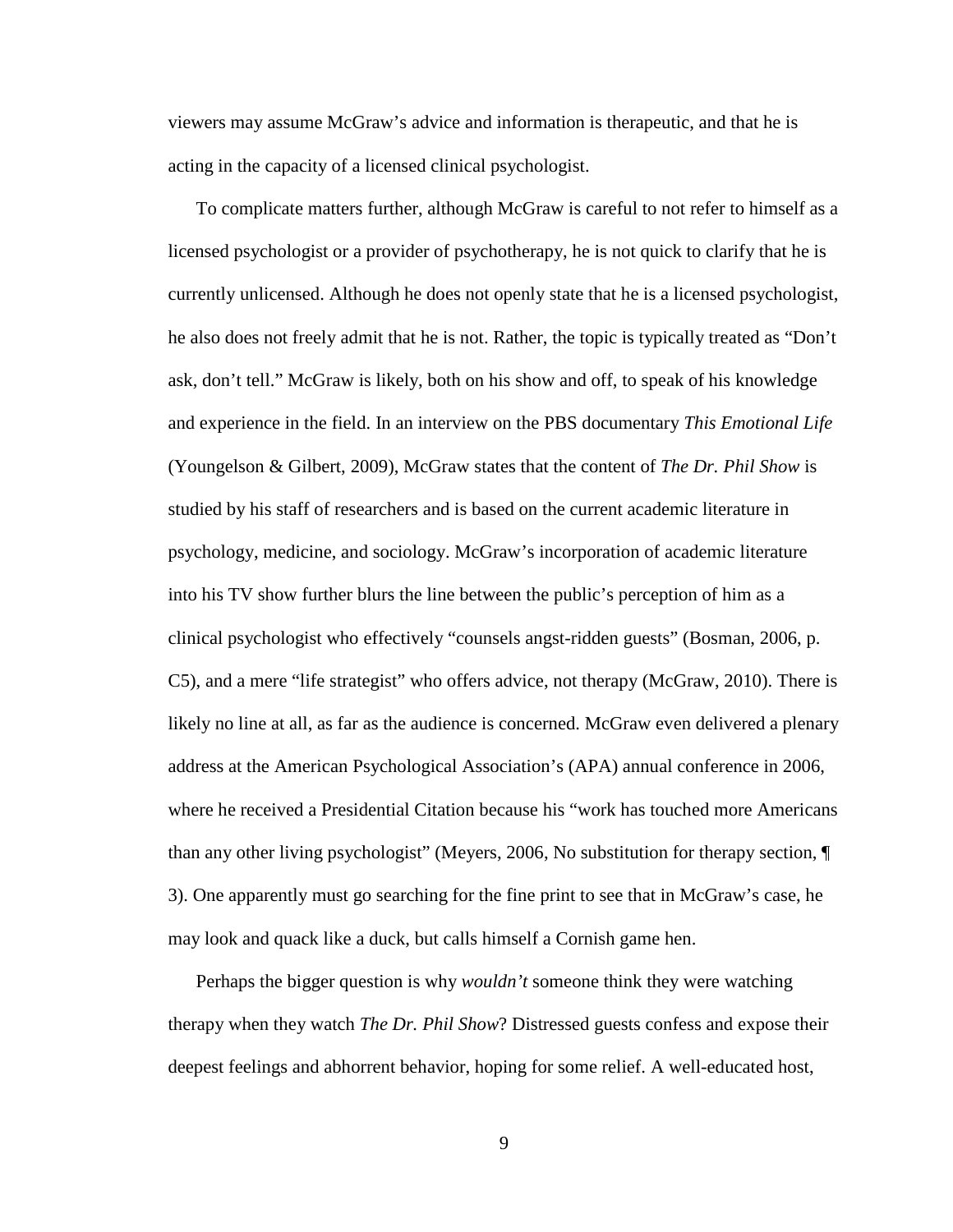trained in clinical psychology, clarifies their problems and offers solutions. In spite of the studio audience, the cameras, the dramatic video inserts, and the pre-commercial-break teasers, the program's overall purpose appears to be for McGraw-the-expert to help the guests strip off any pretense, find their *authentic self* (McGraw, 2001), and acknowledge their shortcomings so they can then improve their life.

For writers who are both pro- and anti-psychotherapy, *The Dr. Phil Show* appears to meet the definition of psychotherapy. In a scathing indictment of psychotherapy, Eisner (2000) recognizes that the definition may be as amorphous as Jell-o: "apparently, psychotherapy is something psychotherapists do" (p. 1). By this definition, McGraw is not conducting psychotherapy, because despite a Ph.D. in clinical psychology, experience in private practice, and authorship on several self-help books, he is not currently licensed as a psychologist, and does not call himself a psychotherapist. In contrast, Dimidjian and Hollon (2000) more broadly define psychotherapy as "any psychosocial intervention intended to aid a client with mental health or life problems" (p. 21). By this definition, *The Dr. Phil Show* delivers psychotherapy. Rather than argue about whether McGraw is or is not licensed, or whether he uses a valid therapeutic paradigm, I assert that the structure of the show resembles psychotherapy enough that it contributes to viewers' perceptions and expectations of psychotherapy.

#### Summary and Purpose of the Study

Psychotherapy and psychotherapists have rarely, if ever, been accurately portrayed on television or in movies. Because few people have direct experience with psychotherapy, their largest source of information is likely to be mass media. What messages are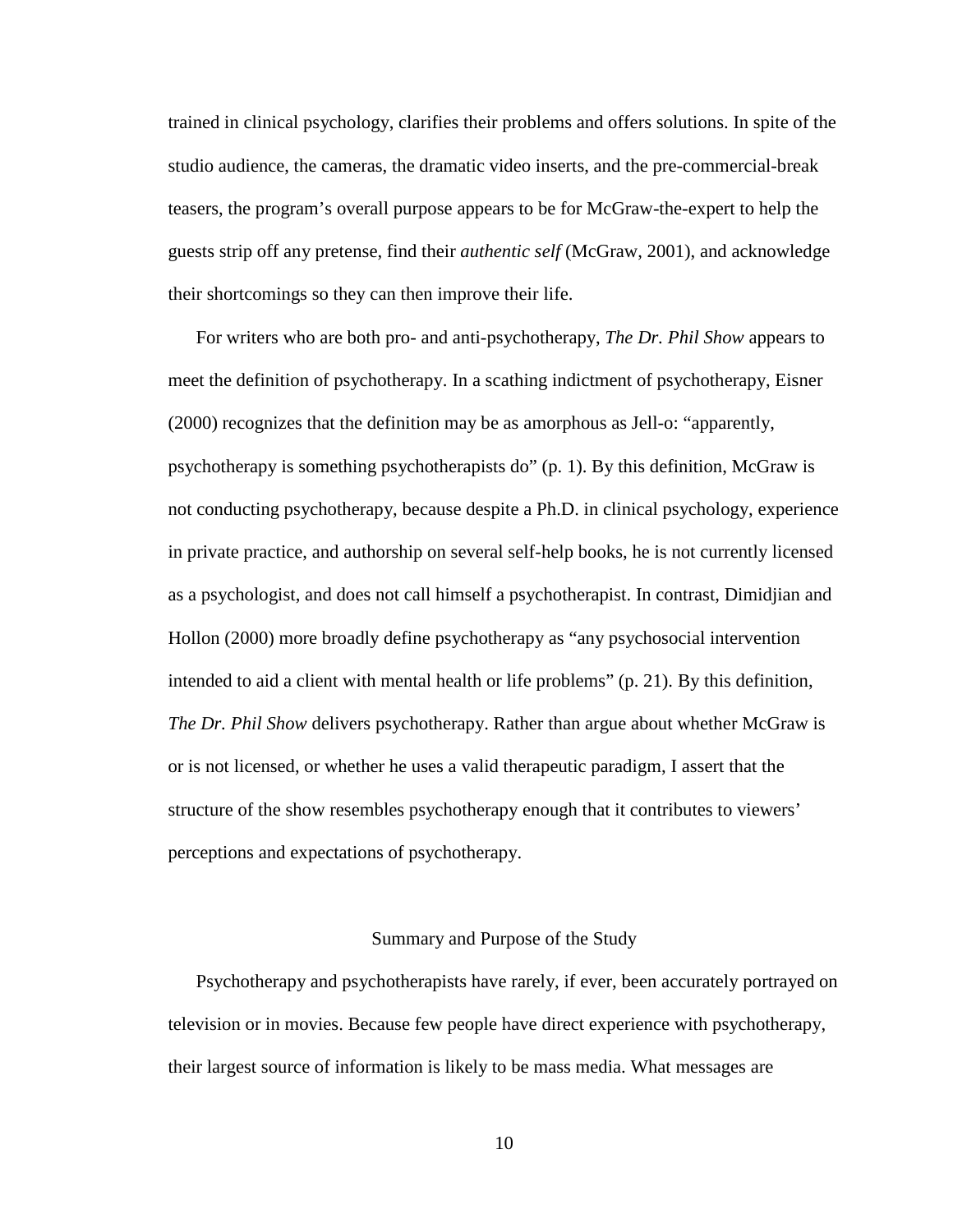communicated regarding psychotherapy? This content analysis will systematically explore how psychotherapy is portrayed in a nonfiction television program, *The Dr. Phil Show,* using the common factors in psychotherapy literature as a framework*.* As a nonfiction talk show, it might be expected to have a greater impact on the audience than fictional programming. For all intents and purposes, McGraw appears to be a legitimate, licensed clinical psychologist who counsels guests on-air. Because of this credibility, as well as the popularity of the show, it is important to understand what messages and themes are communicated. How well does the content of *The Dr. Phil Show* reflect the common factors of psychotherapy? Additionally, and specifically for MFTs, how well does the content of *The Dr. Phil Show* reflect the common factors unique to the relational, systemic therapy unique to the field? Although this study will not include an evaluation of how audience expectations of psychotherapy are impacted by viewing *The Dr. Phil Show,* this content analysis is a first step toward that understanding.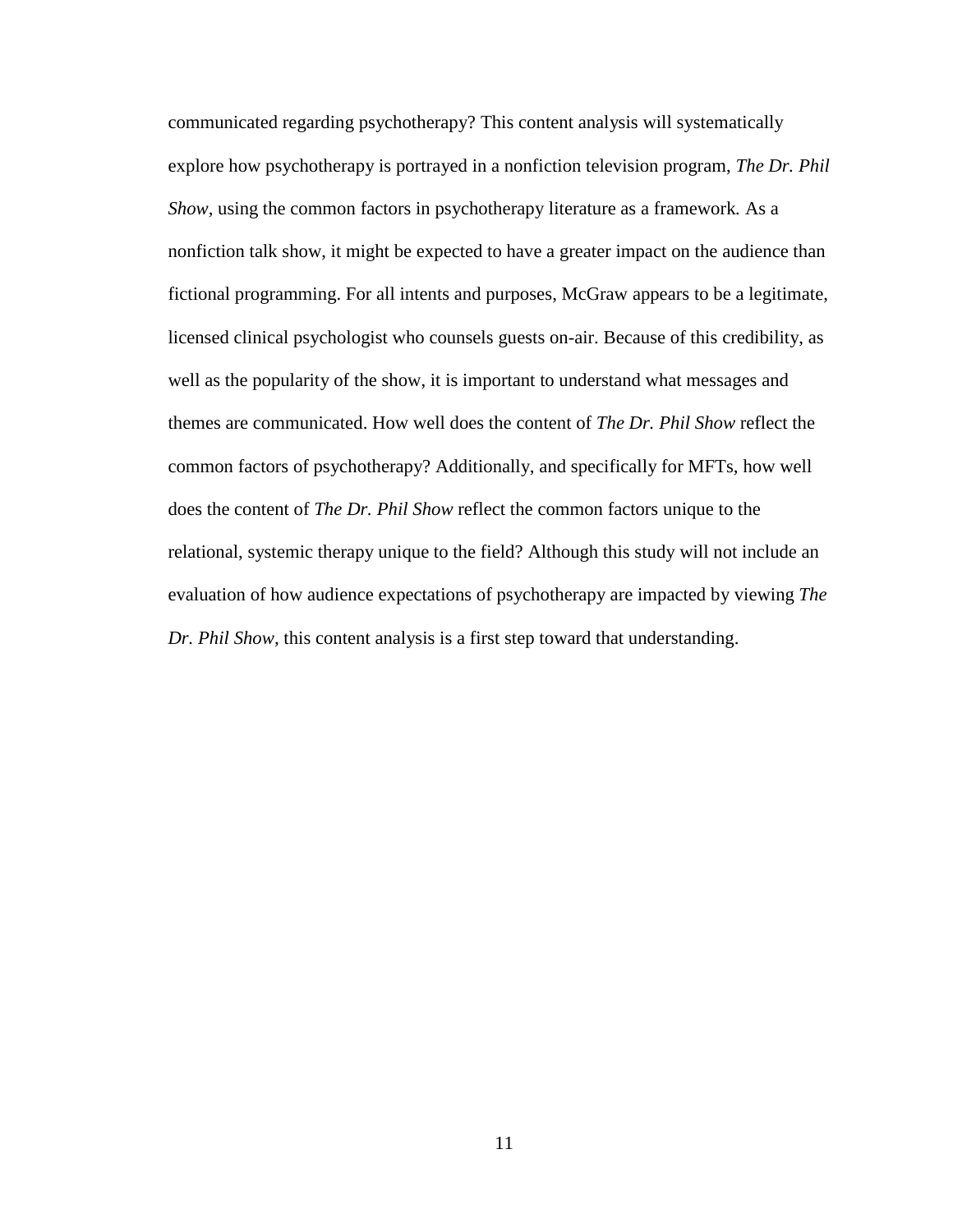#### CHAPTER TWO

#### LITERATURE REVIEW

This literature review brings together writings from the fields of psychology, psychiatry, and communications. Psychologists and psychiatrists have expressed concern over the depictions of psychotherapy and psychotherapists in the media (e.g., Gabbard  $\&$ Gabbard, 1999; Wedding & Niemiec, 2003), and speculated about the media's real impact on audiences. The topic has not been examined in the MFT literature, but much of the existing research applies to all mental health disciplines. From the communications literature, cultivation theory (Gerbner & Gross, 1976; Gerbner et al., 2002) provides a framework of empirical evidence for television's impact on audience perceptions for a variety of topics. The current study, a content analysis of *The Dr. Phil Show,* sets the stage for future cultivation research regarding the impact of television psychotherapy on audience expectations for real-life psychotherapy.

#### The Depiction of Psychotherapy in Film and Television

Clients do not arrive at their first psychotherapy session as a blank slate. Even if they have no first-hand knowledge of psychotherapy, they carry preconceptions and expectancies with them (Garfield, 1995). Preexisting ideas may affect how therapy proceeds (Garfield, 1995), and are culled from life experiences, including media use. The APA expresses concern over the relationship between media portrayals of psychotherapists and the possible impact on public opinion of psychologists (Sleek, 1998). As a response to these concerns, the APA's Media Watch Committee monitors therapist depictions in fictional media, and communicates their findings with Hollywood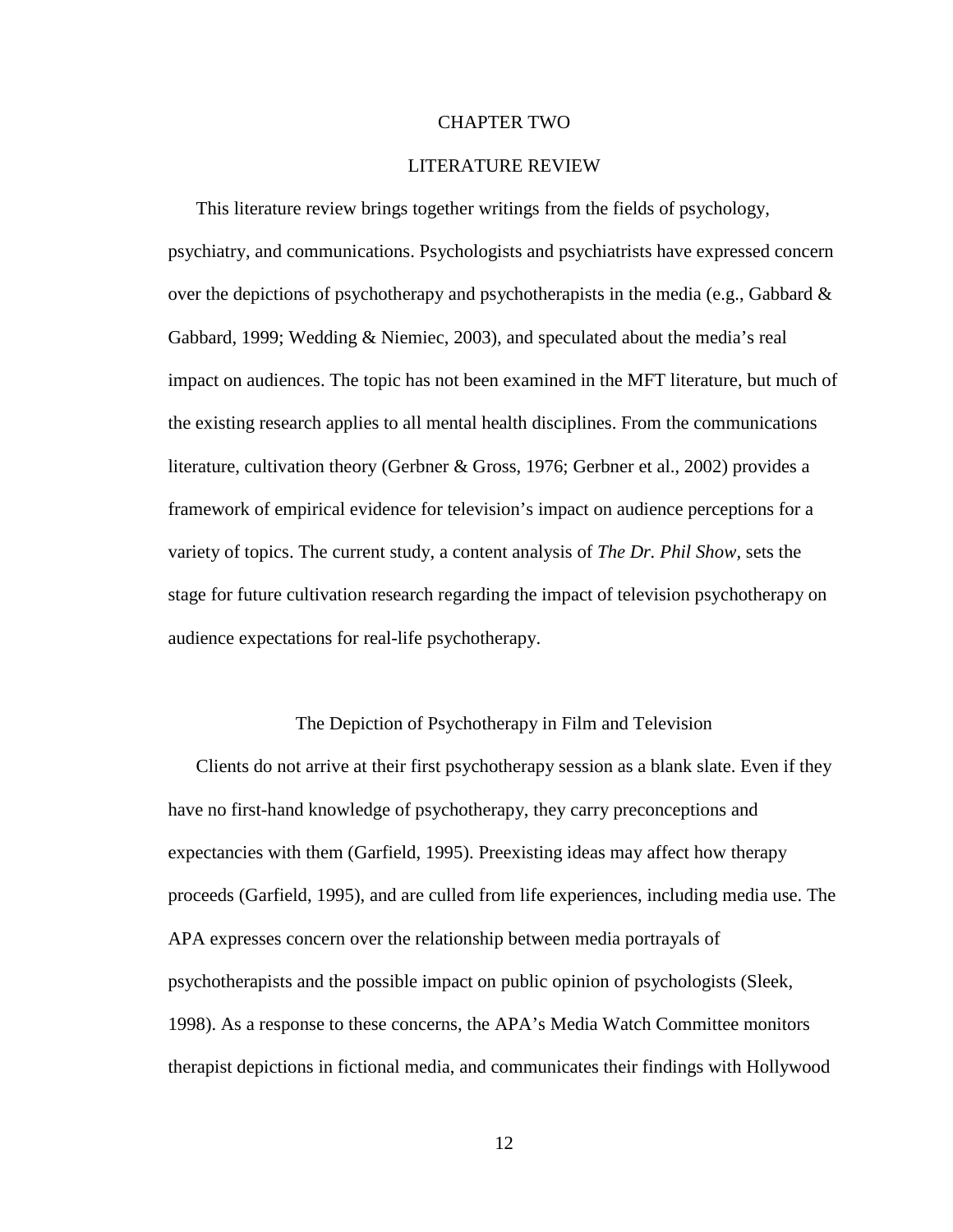producers regarding stereotypical and potentially dangerous portrayals (Schultz, 2007). Unfortunately, positive, realistic depictions are few and far between. The APA's annual *Golden Psi* award, given to programs with competent, ethical psychotherapist characters, has not been awarded since 2004 (Wallin, 2009).

In their influential book, *Psychiatry and the Cinema*, Gabbard and Gabbard (1999) lament that in literally hundreds of films, psychiatrists are shown as eccentric at best and murderous at worst. The authors wonder if movies have a harmful effect on patients by leading them to either overidealize or to distrust psychiatrists. Coming from a psychoanalytic background, they argue that "the cinema is the great storehouse for the intrapsychic images of our time" (p. 172). By this logic, for those who do not have personal experience with a psychotherapist, movie depictions fill the gap: a movie psychotherapist represents all psychotherapist.

Other writers share the Gabbards' concern and worldview that media versions of psychotherapy set inappropriate client expectations (Orchowski, Spickard, and McNamara, 2006; Schultz, 2005a; Wedding & Niemiec, 2003). Schultz lists several myths commonly found in movies, including the belief that all despair is healed immediately by recovering lost memories. She also notes ethical boundary crossings, sexual and otherwise. The overall theme is that professional rules may be broken if they are good for the client in the long run. Wedding and Niemiec outline eight therapist stereotypes: learned and authoritative; arrogant and ineffectual; seductive and unethical; cold-hearted and authoritarian; passive and apathetic; shrewd and manipulative; dangerous and omniscient; and motivating and well-intentioned. Regarding these themes, they declare, "though many of these stereotypes may be humorous, they are deeply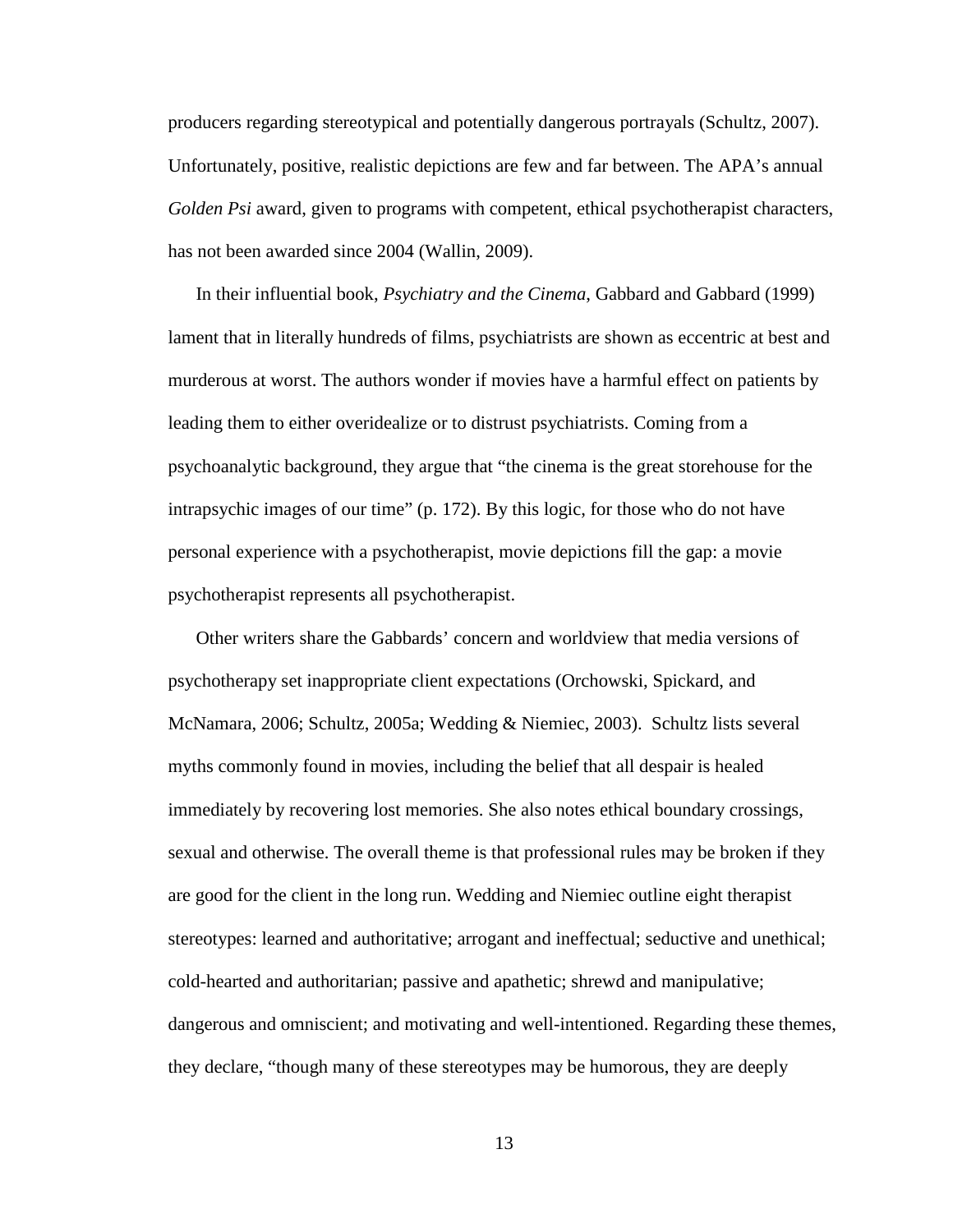embedded cultural icons, and they shape the behavior and expectations of those individuals contemplating or receiving psychotherapy" (p. 209). Again, there is clearly an assumption that media messages affect audience beliefs, expectations, and behaviors, although how or to what extent is not demonstrated. Despite much discussion, there has been minimal empirical research demonstrating a connection between media portrayals of psychotherapy and negative public opinion. Schultz (2005b) recognizes the lack of empirical data, commenting on the "under-researched, but strong assumption…that movies can influence people's perceptions and behavior" (p. 19).

One exception is a study by Schill, Harsch, and Ritter (1990). College students completed a questionnaire before and after viewing the film *Lovestruck.* After viewing the film, participants were more likely to hold more incorrect beliefs about psychiatrists, especially regarding sexual boundaries. However, the authors observe that often, the changes were minor. It is also not clear how long-lasting these results were.

Although researchers fear that the impact of the media leads to negative perceptions of psychotherapy and psychotherapists, surveys reveal that the public does not tend to have an overly negative view of the field. Orchowski et al. (2006) refer to the public's "illiteracy" (p. 506) regarding mental health. However, Jorm (2000) summarizes several international surveys to conclude that the public tends to have a positive view of psychotherapy. Additionally, Jorm notes that the public has a more positive view of the field than do professionals.

Bram (1997) empirically explores the public's view of psychotherapy and psychotherapists. He comments, "a primary goal in formulating and selecting items was to ask questions that, despite speculation in the literature and among professionals, had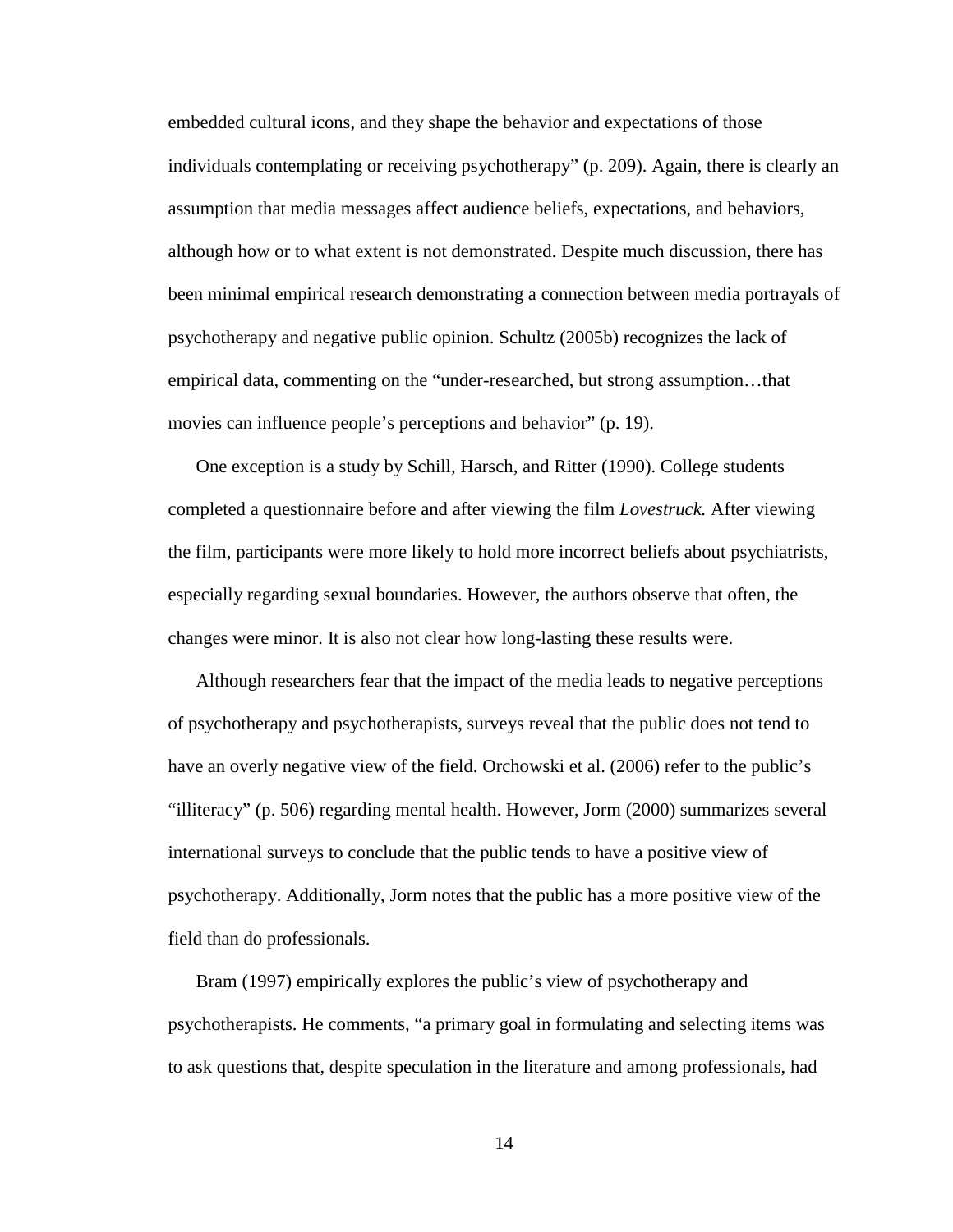never been addressed empirically" (p. 171). The results are generally similar to Wong's (1994) study, which also finds laypeople to have a generally favorable view of psychotherapy and psychotherapists. In Bram's study, participants disagreed with common myths, although some believed that psychotherapists would act on romantic feelings for clients by violating ethical boundaries. Of particular note, Bram found that "stronger beliefs that the therapeutic relationship is characterized by a powerful therapist and a weak, dependent client were predicted by being male and by greater exposure to talk shows featuring psychotherapists" (p. 174).

One limitation of Bram's (1997) study is his use of a convenience sample of college students. This is especially problematic because they were enrolled in a psychology course; therefore, they may be likely to already have more sophisticated views of psychotherapy than the general public. This is in accordance with his finding that the participants had a relatively positive and sophisticated view of psychotherapy and psychotherapists. Wong (1994) also used a sample of college psychology students, although they had not yet studied psychotherapy. Another portion of Wong's sample consisted of college non-faculty staff members. A relatively high percentage of these participants (33%) had personal experience with psychotherapy. Therefore, these results would best be replicated with a sample more representative of the general population.

Despite the concern of the APA and other researchers about the portrayals of psychotherapy and psychotherapists in media, particularly film, the empirical evidence linking those portrayals to actual audience perceptions is limited. Lists of negative stereotypes about psychotherapists and their unethical behaviors have been developed (e.g., Gabbard & Gabbard, 1999; Wedding & Niemiec, 2003), but the real-life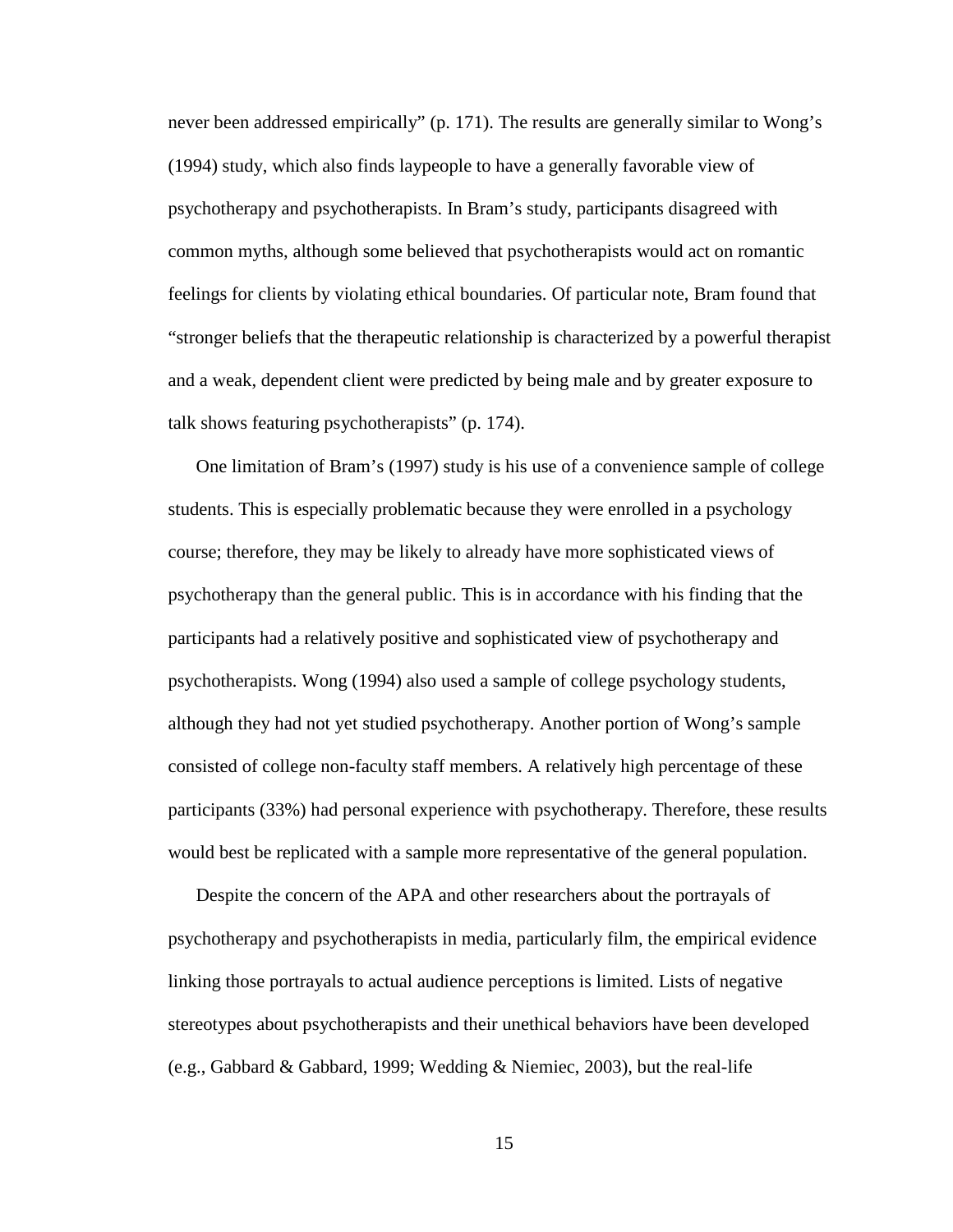ramifications are not certain. Concern has been predominantly speculative, with many writers lamenting the *possible* implications of negative portrayals. One exception, exploring how television viewing influences the public's willingness to seek psychotherapy (Vogel, Gentile, & Kaplan, 2008), will be discussed in the next section.

The concern over negative media portrayals of psychotherapists is reasonable. However, this high level of concern is not yet supported by much empirical data. In a similar instance, journalists and researchers spoke about the *CSI effect* as though it were a documented phenomenon; however, researchers thus far have been unable to demonstrate a direct link between watching crime shows and jurors' demands for advanced scientific evidence (Shelton, Kim, & Barak, 2009). Perhaps further research will find otherwise, but as of now, what was treated as fact because it made sense logically has not been empirically demonstrated. It is possible that the same will be true of portrayals of psychotherapists in film and on television. With the spotlight on media, it is logical to turn to the communications literature to seek applicable findings.

#### Cultivation: Television as Shared Source of Socialization

Cultivation research (Gerbner & Gross, 1976; Gerbner et al., 2002) provides empirical evidence linking television viewing and real-world perceptions. To date, only one study incorporates cultivation theory into investigating how psychotherapists are portrayed on television (Vogel et al., 2008). There is a greater body of cultivation work regarding other professionals such as attorneys and physicians (e.g., Chory-Assad & Tamborini, 2003; Pfau, Mullen, & Garrow, 1995). These studies parallel what might also be the case for psychotherapists. As discussed above, the fields of psychiatry and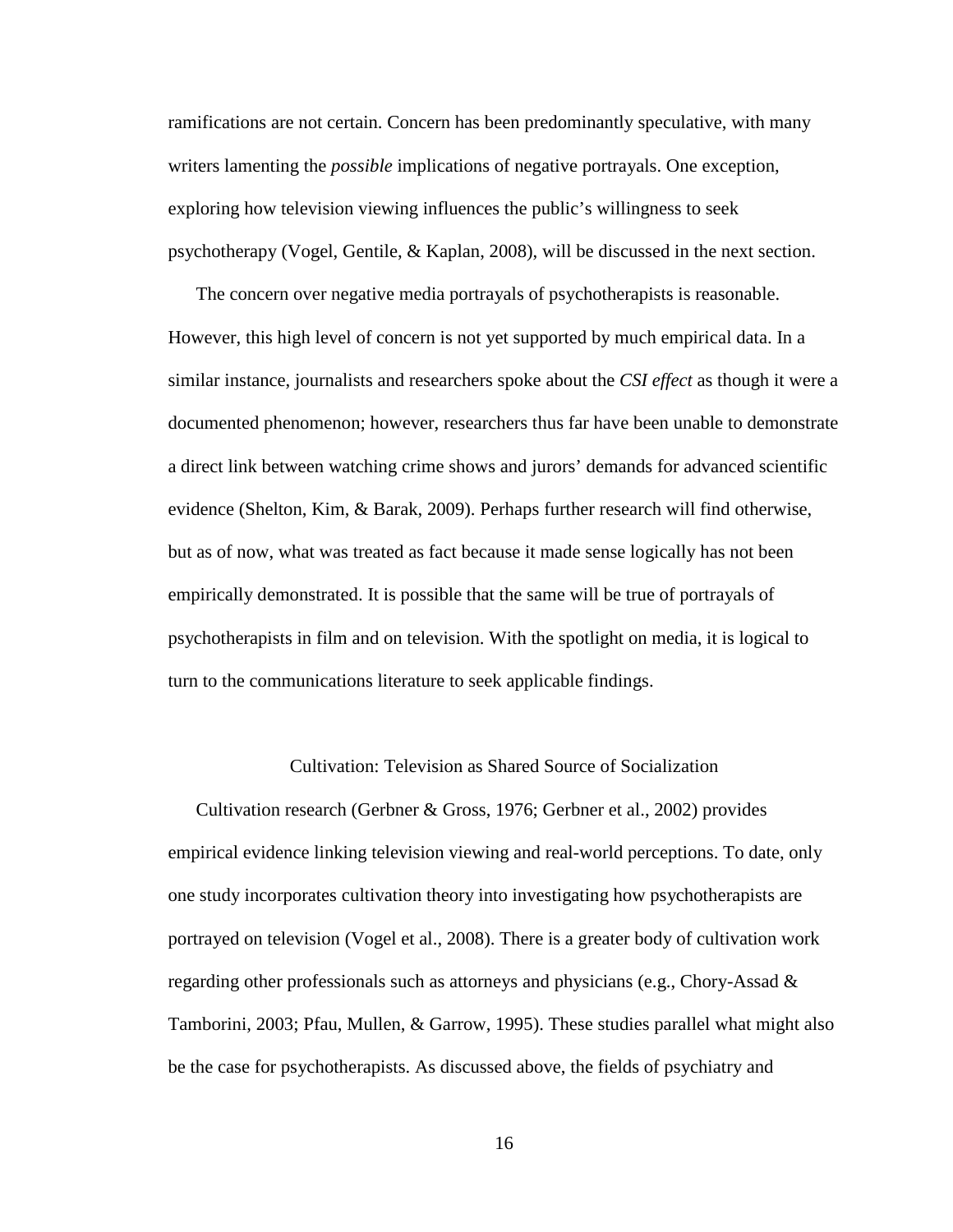psychology have sounded the alarm regarding how psychotherapy is portrayed in the media. Cultivation research provides a way to systematically analyze the specific messages within media, as well as empirically demonstrate how those messages might impact the audience.

#### Overview of Cultivation Theory

 First developed to study television violence (Gerbner & Gross, 1976; Gerbner, Gross, Morgan, & Signorielli, 1980), cultivation theory has grown to be "arguably among the most important contributions yet made to scientific and public understanding of media effects" (Shanahan & Morgan, 1999, p. 5). Cultivation theory was a turn away from the existing paradigms of persuasion and propaganda (Shanahan & Morgan, 1999), instead recognizing television's central role in our culture (Gerbner et al., 2002) as a font of cultural symbols. Television is the shared source of socialization in our country, linking otherwise diverse populations (Gerbner et al., 2002). Gerbner and his colleagues' concept that television is a major source of cultural symbols is analogous to Gabbard and Gabbard's (1999) view of cinema as "the great storehouse for the intrapsychic images of our time" (p. 172).

Cultivation is not about predicting specific behavior. Rather, it "*is* about the implications of stable, repetitive, pervasive and virtually inescapable patterns of images and ideologies" (Shanahan & Morgan, 1999, p. 5) from television. The paradigm takes a macro view of the relationship between television as disseminator of broad cultural messages and the collective beliefs of large numbers of people (Shanahan & Morgan, 1999). The expected ramifications are logical: those who are heavy viewers of television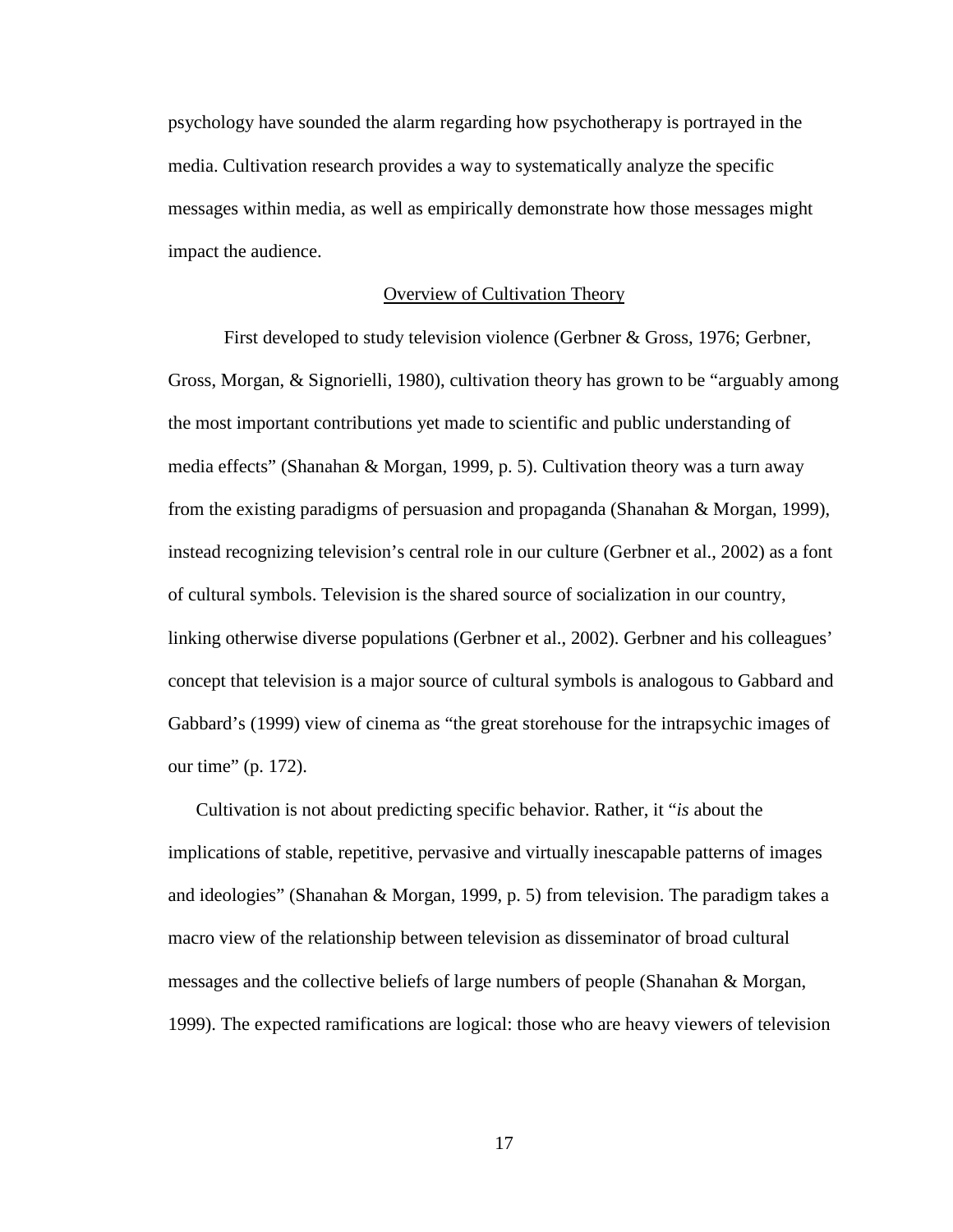will view the world differently from those who are light television viewers Shanahan  $\&$ Morgan, 1999; Shrum, 1999).

This may seem like an overly simplistic view. However, over three decades of research substantiate small but significant effects: exposure to television affects perceptions of the world (Nabi & Riddle, 2008). A meta-analysis of two decades of cultivation research (Morgan & Shanahan, 1997) determined a relatively small mean overall effect size  $(r = .09)$ . The relatively low effect size does not mean it is trivial. The direction and steady contribution must be considered: "television is by no means the most powerful influence on people, but it is the most common, the most pervasive, the most widely shared" (Morgan & Shanahan, 1997, p. 33). Socioeconomic, regional, and political differences carry less impact regarding beliefs and attitudes than does heavy television viewing (Gerbner et al., 1980). Explanation for the "how" of cultivation comes from Shrum (1995), who suggests that people use little effort to access cognitive information. In effect, that which comes to mind more easily disproportionately influences judgments. For many people, the most easily accessible, and therefore most influential, information is what they are exposed to daily via television viewing. Moreover, for pre-existing attitudes, strength is intensified through television exposure (Shrum, 1999).

More than any other subject, cultivation has been used to study television violence and its impact on perceptions of real-world crime (e.g., Gerbner & Gross, 1976; Gerbner et al., 1980; see Potter, 1993, for a review). As it has been refined over the decades, the paradigm has also been applied to a wide array of subjects, including soap opera viewers' attitudes toward marriage (Shrum, 1999), romantic genre viewers' expectations regarding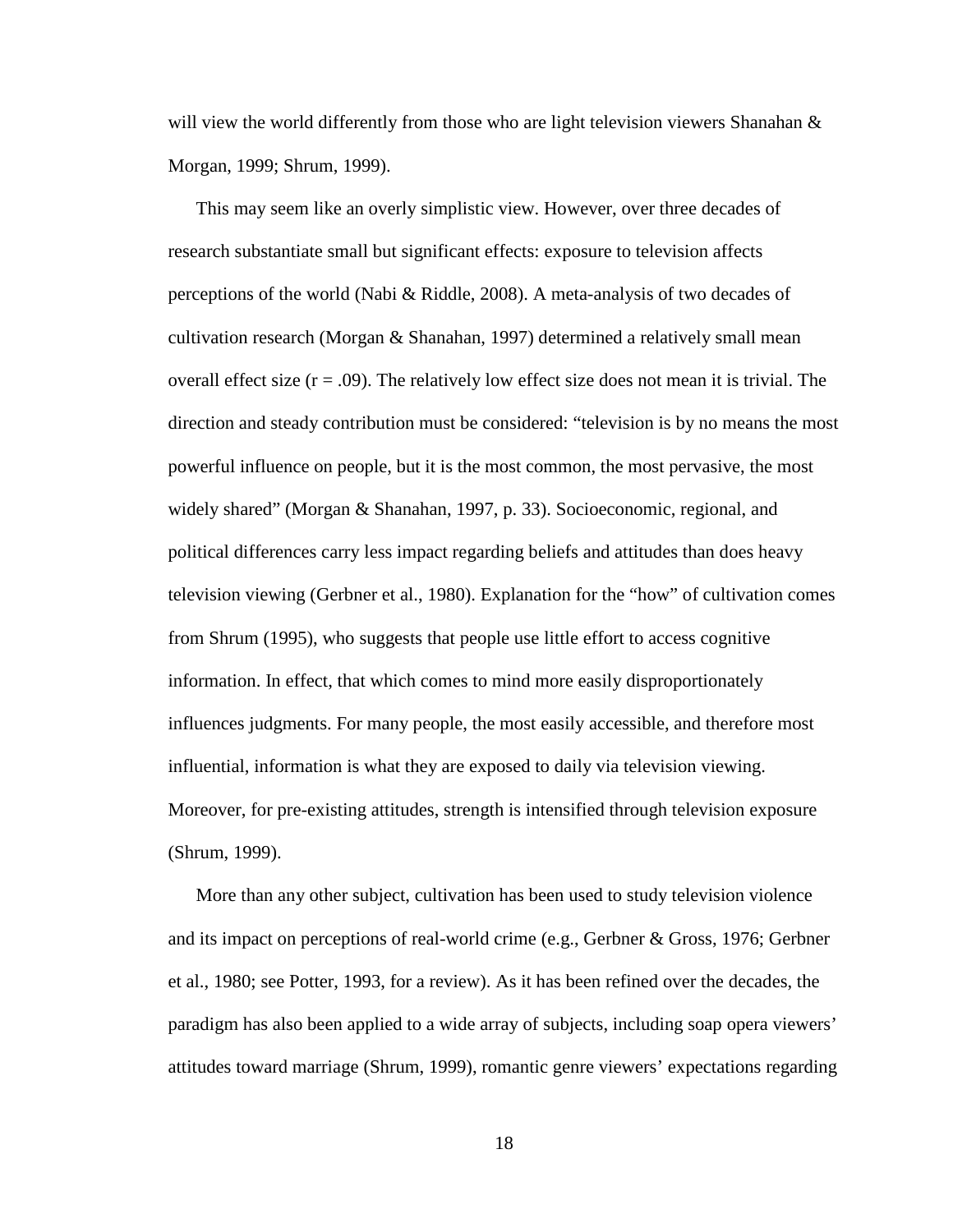marriage (Segrin & Nabi, 2002), reality dating show viewers' perceptions of dating (Ferris, Smith, Greenberg, & Smith, 2007), and cosmetic surgery makeover genre viewers' desire to undergo cosmetic enhancement (Nabi, 2009). For the purpose of the current study, research examining the relationship between television viewing and perceptions of professionals is the most pertinent (e.g., Chory-Assad and Tamborini, 2003; Pfau, Mullen, Deidrich, & Garrow, 1995; Pfau, Mullen, & Garrow, 1995; Vogel et al., 2008).

#### Depictions of Professionals

The impact of television portrayals of professionals on the audience perceptions is not always speculative, as is the case with much of the literature summarized thus far (e.g., Schultz, 2005a, 2005b). Cultivation research includes public perceptions of physicians and attorneys, with one study of psychotherapists. Pfau, Mullen, and Garrow (1995) explored the relationship between public opinion of physicians and the portrayal of physicians in prime-time television programs. Observing that the portrayal of physicians on 1990s TV programs such as *ER* are less positive than in prior decades, Pfau and his colleagues discovered a relationship between negative television portrayals of physicians and negative public opinion. What is especially important about this study is the finding that television images affect secondary socialization. That is, public opinion is affected even for professionals with whom people have regular contact.

Chory-Assad and Tamborini (2001) followed up Pfau, Mullen, and Garrow's (1995) line of inquiry with a content analysis regarding the portrayal of physicians on primetime television. Besides prime-time fictional dramas, they also included other genres such as soap operas, network news, news magazines, and talk shows. In contrast to fictional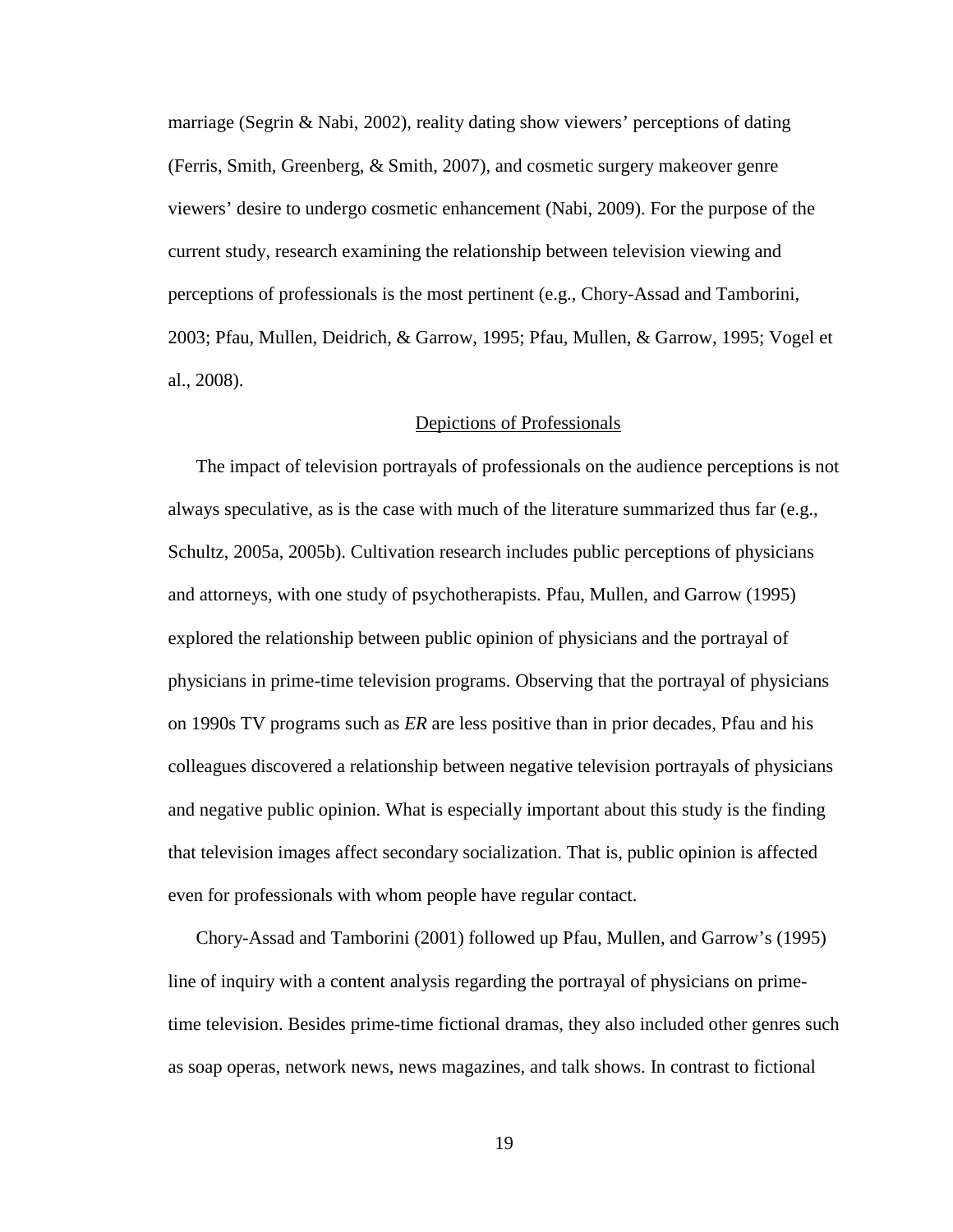physicians, who make mistakes within the storylines, nonfiction programs feature physicians as credible sources of information. However, their analysis confirms suspicions (Pfau, Mullen, & Garrow, 1995) regarding the trend of physician portrayals. Prime-time fictional television portrayals of physicians, although still positive overall, have been becoming more negative over time. A recent study (Czarny, Faden, & Sugarman, 2010) looks at the popular prime-time physician series *Grey's Anatomy* and *House.* Their analysis reveals a remarkably high number of "egregious deviations from the norms of professionalism" (p. 205) as well as many depictions of bioethical issues. Chory-Assad and Tamborini ask whether such negative portrayals of physicians will decrease the public's confidence. This is remarkably similar to Gabbard and Gabbard's (1999) questioning whether movies have a harmful effect on patients by leading them to either overidealize or to distrust psychiatrists.

Delving further into the subject, Chory-Assad and Tamborini (2003) built off of their 2001 content analysis to conduct a cultivation study. They utilized a group of undergraduate students as participants, measuring viewing levels of different genres: prime-time doctor shows, prime-time news magazines, network news, daytime soap operas, and daytime talk shows. The participants also rated real-life physicians. Consistent with cultivation theory, those with greater exposure to the prime-time doctor programs perceived real-life physicians "as more uncaring, cold, unfriendly, nervous, tense, and anxious" (p. 209). In contrast, those with greater exposure to news magazine shows perceived higher levels of physician competence. They viewed physicians as being more intelligent, competent, and qualified. In short, the messages participants are exposed to most often seem to impact their real-world perceptions.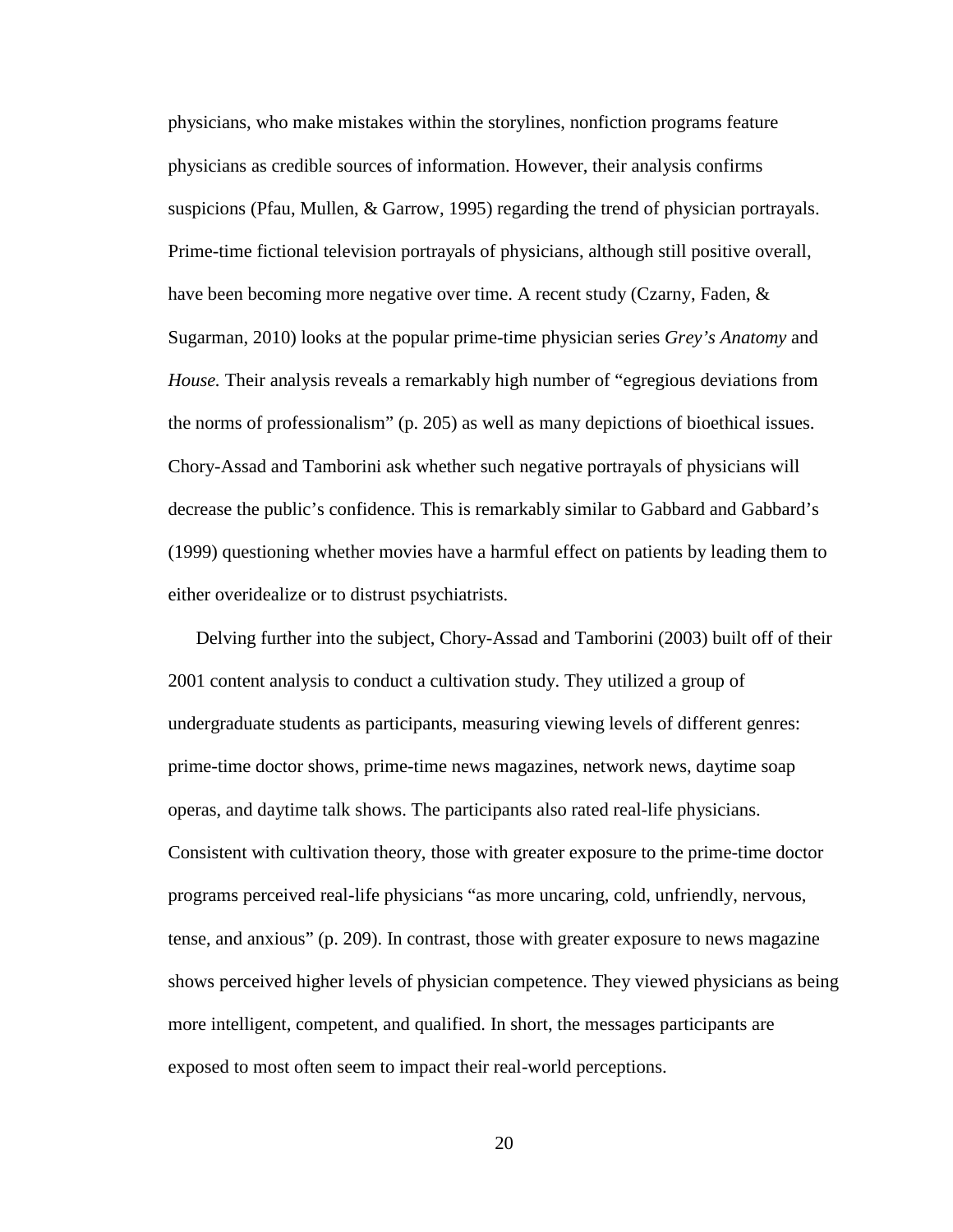It is likely that much of the cultivation studies' results regarding public perceptions of physicians holds true for psychotherapists. The impact is likely to be even greater, as fewer people have direct contact with psychotherapists than with physicians (Gabbard  $\&$ Gabbard, 1999; Schultz, 2007). Indeed, Vogel et al. (2008) obtained similar results in their study examining the influence of television viewing on participants' willingness to seek therapy. Drawing from both cultivation and behavioral motivation, the results are consistent with both theories. Participants who watched increased levels of drama and comedy television programming had both a) less favorable attitudes toward psychotherapy and b) fewer intentions to seek psychotherapy. The authors suggest that negative expectations about psychotherapy as well as perceptions of stigma are what underlie the participants' attitudes and intentions. These findings are based on participants' report of overall television drama and comedy viewing. The results may be more pronounced if television viewing were narrowed to a specific genre, as will be discussed next.

#### Genre-Specific Television Viewing

The original conception of cultivation theory assumed that it is overall television viewing that is important, with messages and images assumed to be consistent over multiple programs and genres (Gerbner & Gross, 1976; Gerbner et al., 2002). More recent research extends cultivation theory into genre-specific studies (Chory-Assad & Tamborini, 2003; Pfau, Mullen, Deidrich, & Garrow, 1995; Quick, 2009; Segrin & Nabi, 2002). It may be that genre-specific viewing was always more impactful, just not addressed in the literature. Alternatively, it may be that the rise of cable television, with greater choice and more specialized channels, diffused the cultural messages (Quick,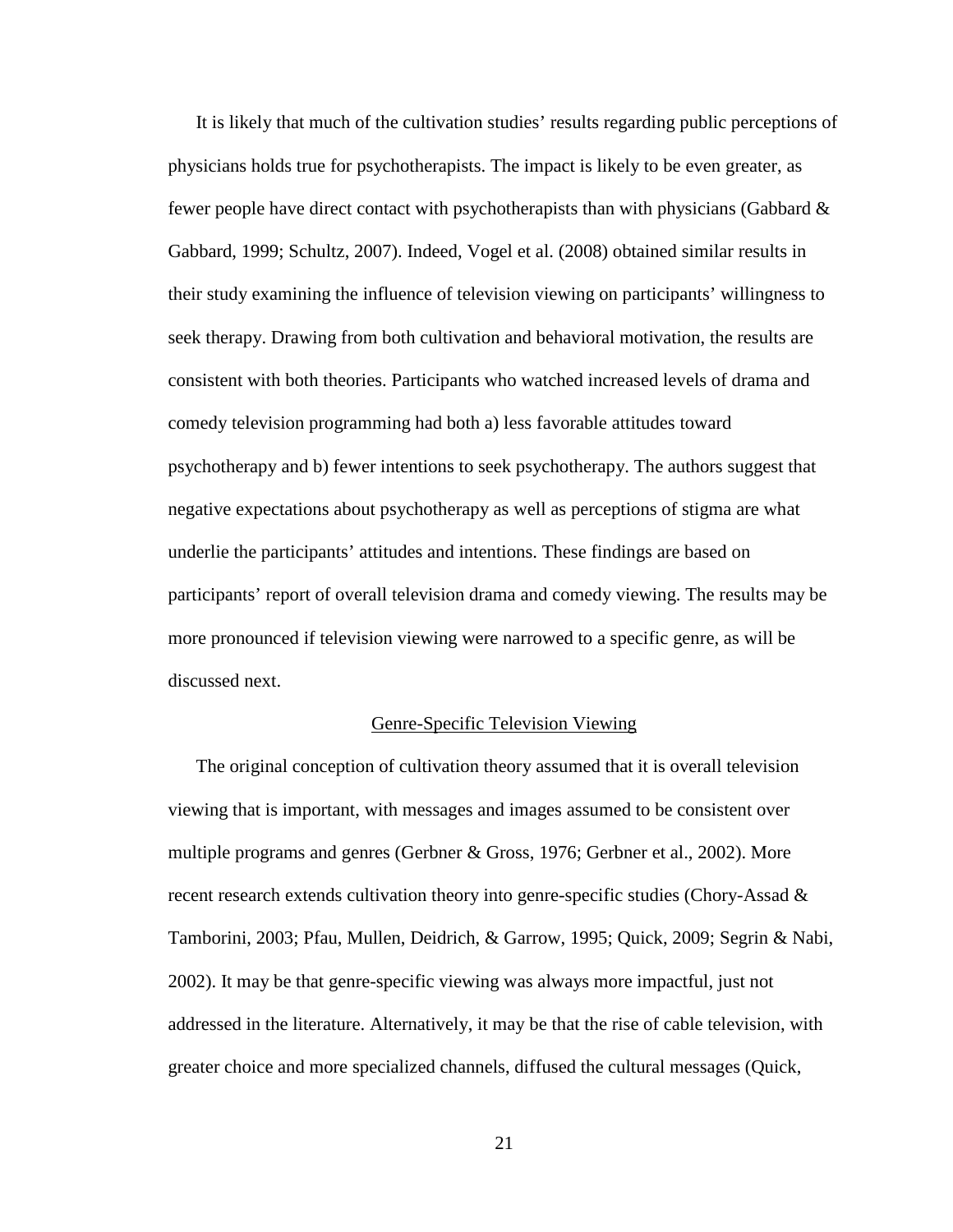2009). Gerbner et al. (2002) argue that different genres share the same type of storytelling. However, research points to genre-specific viewing as having a greater impact on cultivating perceptions. Pfau, Mullen, Deidrich, and Garrow assert, "contentspecific viewing is a more reliable predictor than total television viewing" (p. 323). Chory-Assad and Tamborini's results also point to the importance of genre. In their study, the participants who watched prime-time physician shows and those who watched news magazine programming (e.g., *20/20*) had differential results, each consistent with the messages of the specific genre.

Going a step beyond genre in terms of specificity, Quick (2009) examines a single television program, *Grey's Anatomy*, to explore television viewing, perceptions of doctors, and patient satisfaction. He considers media exposure to be one part of an ecological model. Consistent with cultivation theory, the greater the number of episodes viewed, the more credible participants believe the show to be, and the more it impacts their perceptions of physicians. This outcome extends and finesses the earlier understanding of cultivation. That is, it is not just about overall television viewing. Cultivation effects may occur from watching one genre, or even one specific television series. Gerbner et al. (2002) maintain that viewers who watch a lot of one television genre also watch a lot of television overall, so it is the overall viewing that accounts for the outcome. However, Quick's study suggests that cultivation effects are more pronounced when a narrower range of programming is considered.

#### **Credibility**

Credibility is a significant factor in cultivation research (Chory-Assad & Tamborini, 2003; Quick, 2009). Television viewing is only one source of information people have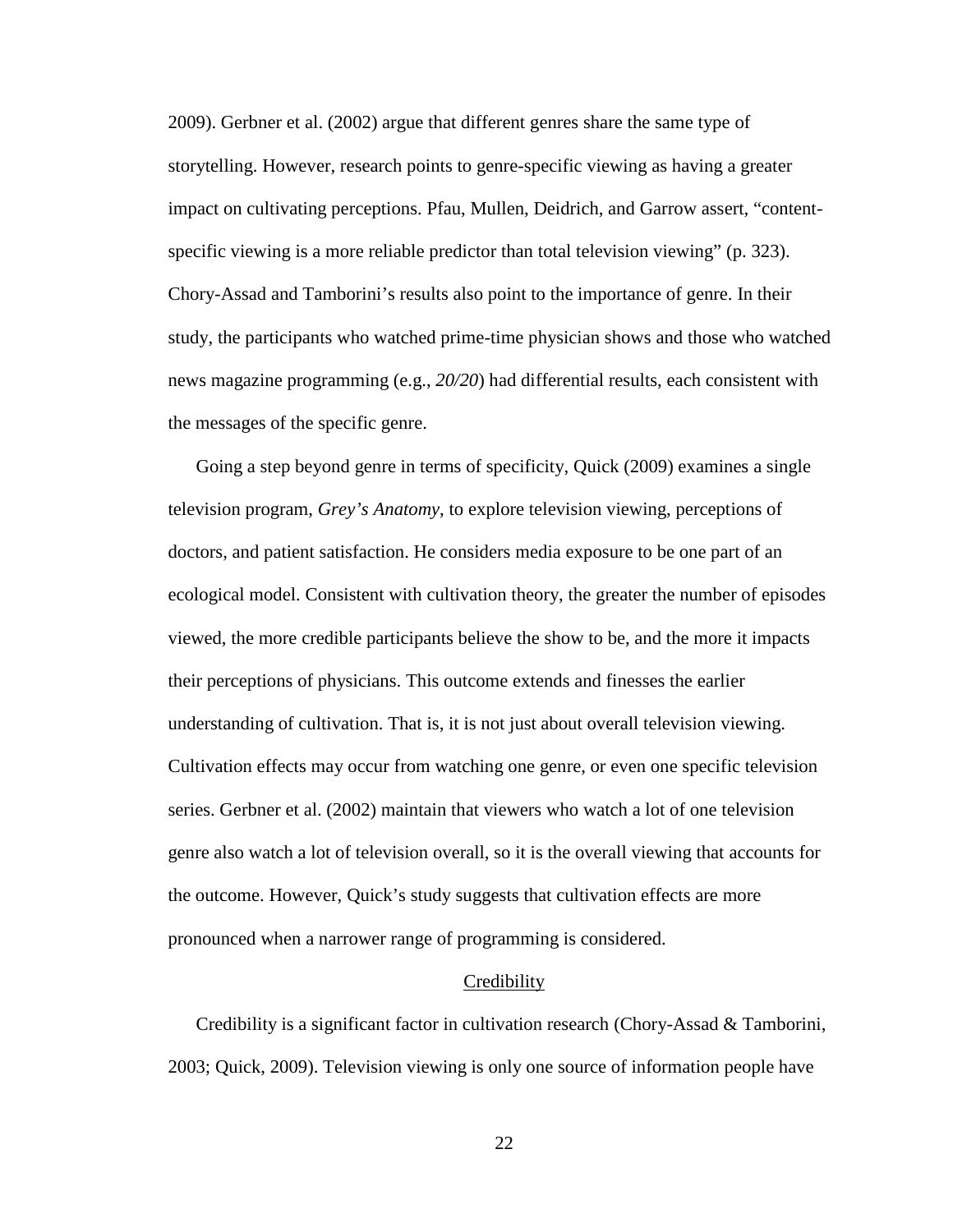about the world (Morgan & Shanahan, 1997; Quick, 2009). In the absence of other credible sources of information, television programming is potentially the most credible way of constructing social reality. Repeated exposure to messages communicated by a single program (i.e., *Grey's Anatomy*) is also linked to increased belief in that program's credibility (Quick, 2009). Quick cites credibility as a mediating factor. He notes that there does not seem to be a direct link between viewing *Grey's Anatomy* and viewer perceptions of courageousness; however, believing in the show's credibility mediates the relationship. As discussed above, participants who watch different genres exhibit differential results (Chory-Assad & Tamborini, 2003). Apparently, the news magazine shows seem more credible than the prime-time fictional shows: "As viewers find television news magazines to be believable, so they may find the depictions found on them to be credible. If so, then they may judge news magazines' physicians as credible and increased exposure to these credible physician images may then cultivate perceptions of real life physicians as competent" (Chory-Assad & Tamborini, 2003, p. 210).

#### Familiarity

Based on prior arguments, (e.g., Gabbard & Gabbard, 1999; Schultz, 2007), it is reasonable to speculate that media representations of psychotherapists have greater impact than do representations of more familiar professionals such as physicians. Pfau, Mullen, Deidrich, & Garrow (1995) provide empirical support for this concept. Although their study focuses on television portrayals of attorneys, they note that the concept of familiarity is accounted for in the framework of cultivation theory. Gerbner and Gross (1976) write that television's impact is most significant "in cultivating assumptions about which there is little opportunity to learn first-hand and which are not strongly anchored in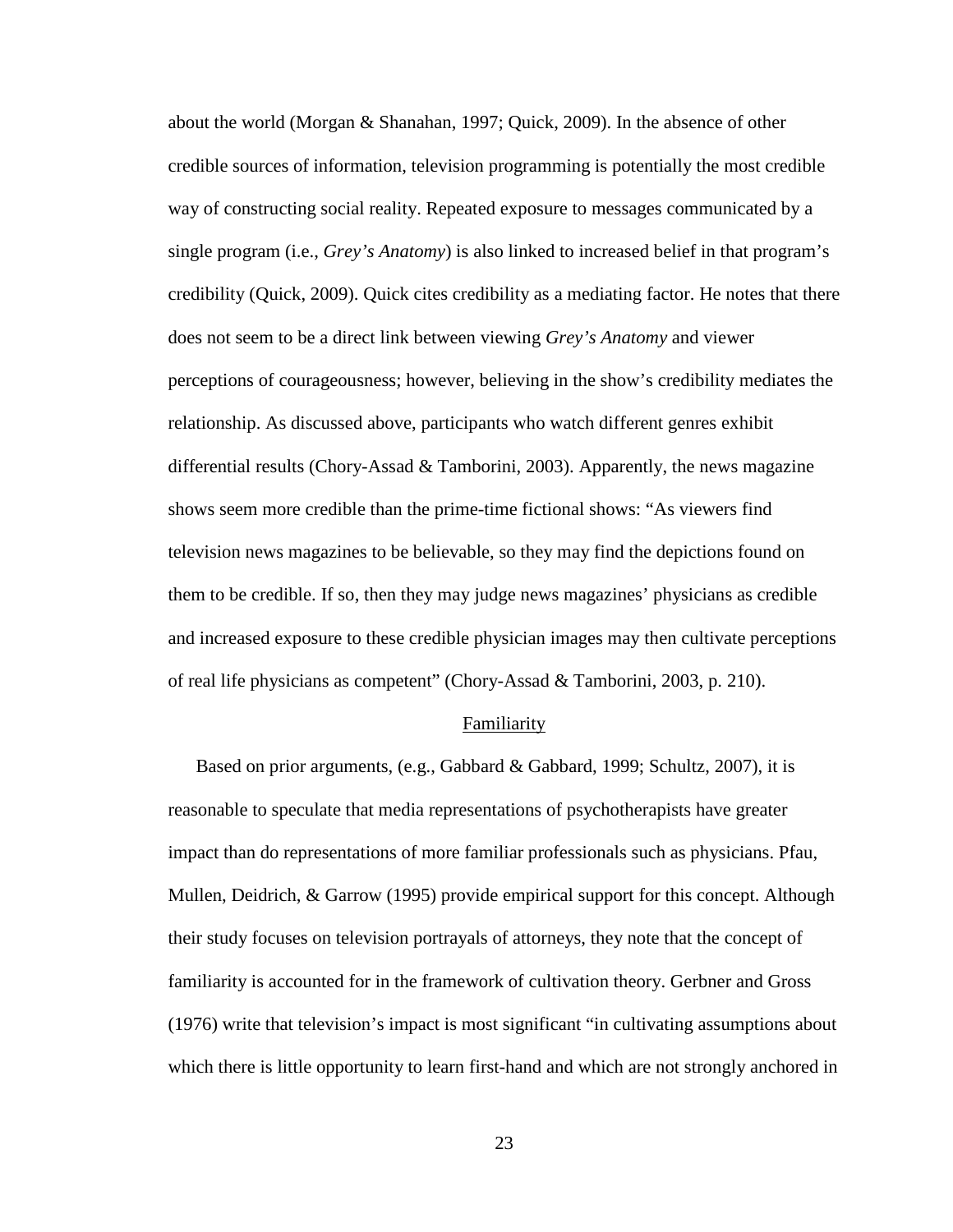established beliefs and ideologies" (p. 191). Therefore, television's messages carry the most weight in situations where people have little first-hand experience to support or disprove those messages. Cultivation studies demonstrate empirically that which other fields have conjectured about. Ironically, Schultz places attorneys in the category of professionals with whom the public has experience. On the other hand, Pfau and his colleagues consider attorneys to be an unfamiliar profession, more akin to how Schultz sees the public's relationship with psychotherapists.

#### Implications of Cultivation Theory

Many of the same questions have been posed by researchers in communications, psychology, and psychiatry regarding the portrayal of professionals in the media. Although cultivation theory specifies the medium of television, there's a parallel assumption between cultivation researchers' view of television as purveyor of culture's symbolism, and psychiatrists' view of cinema as the source of intrapsychic images. Research studies have refined cultivation theory over time, with three factors appearing to increase the effect: genre-specific (even series-specific) viewing, perceived credibility of the program, and lack of real-world familiarity with the topic. All three of those factors point favorably to doing a content analysis of *The Dr. Phil Show*: the analysis focuses on a specific program, McGraw appears to be a credible source, and most people have little real-world experience with psychotherapy.

Linking Cultivation to Real World Psychotherapy: The Common Factors

Following the assumption that the content of *The Dr. Phil Show* is de facto psychotherapy, the next question is, how closely does the show's content reflect the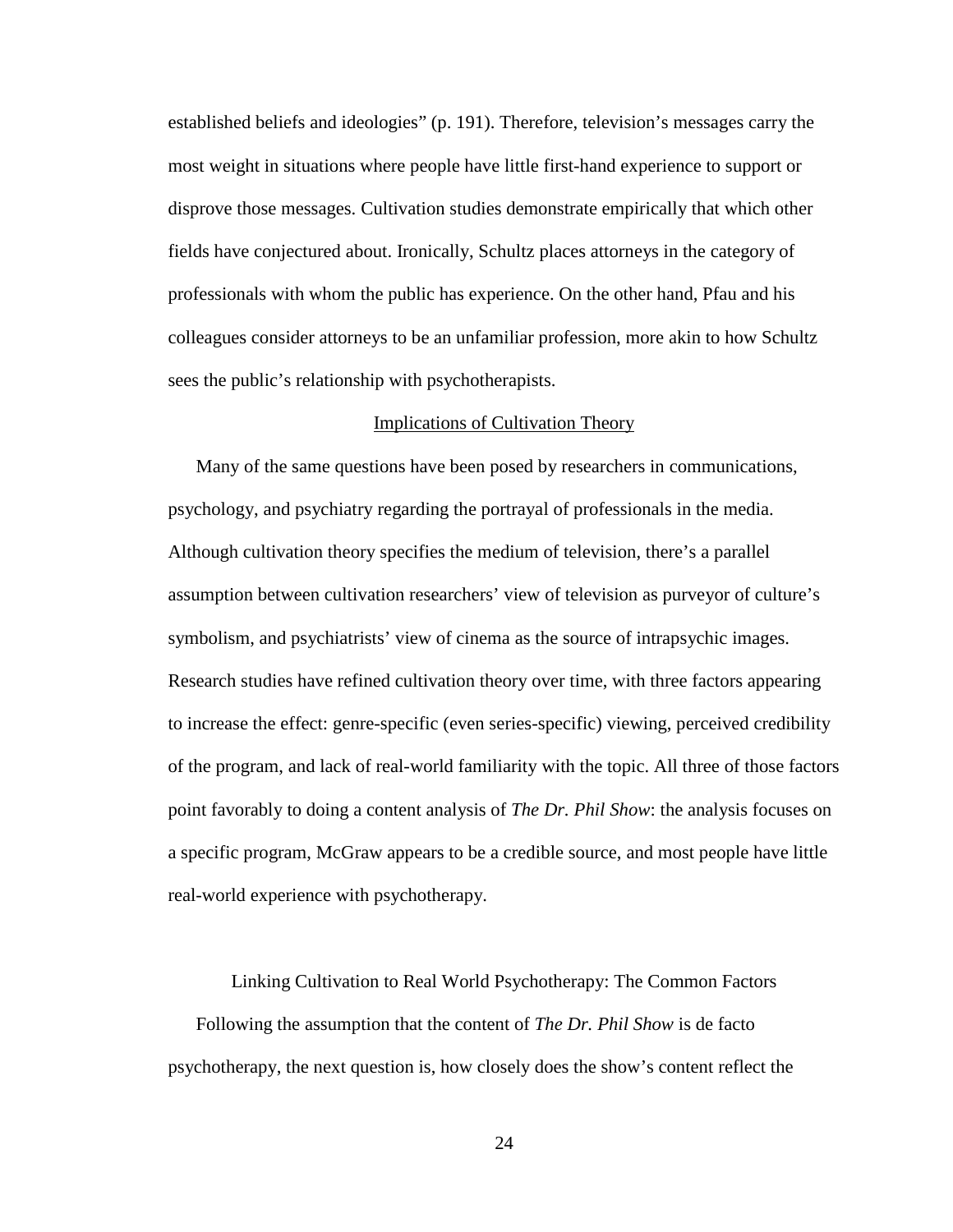academic literature about psychotherapy? Referring to the academic literature provides a reality check for the current study. Pfau, Mullen, Deidrich, and Garrow (1995) argue that most cultivation studies distinguish between a "television world" and a "real world" (p. 314), but fail to operationalize the real world. For the current study, the paradigm of common factors in psychotherapy serves as a framework to operationalize the real world. Which elements cut across different theoretical models of psychotherapy? That is the essence of the common factors.

Psychotherapy is a broad field, with over 400 models practiced (Sprenkle et al., 2009). Attempting to match McGraw's techniques against every possible therapeutic model is near impossible, especially since he continually draws from a wide range of current academic literature (Youngelson & Gilbert, 2009). However, the common factors paradigm is one way to take the field as a whole and understand how it is that psychotherapy works, regardless of therapeutic orientation (Duncan, Miller, Wampold, & Hubble, 2010; Sprenkle et al., 2009).

The common factors paradigm uses a broadly-conceived idea of psychotherapy in order to encompass the multitude of theoretical orientations. Rather than focus on the supremacy of any given model, the common factors paradigm recognizes how all therapeutic models share common elements (Hubble et al., 2010). The most recent compilation of common factors in psychotherapy research (Duncan et al., 2010) defines four general areas: client and extratherapeutic factors; models and techniques; the therapeutic relationship/alliance; and therapist factors. Compared to past understanding of the common factors (Hubble, Duncan, & Miller, 1999), the most recent compilation of research (Duncan et al., 2010) omits the old category of placebo, hope, and expectancy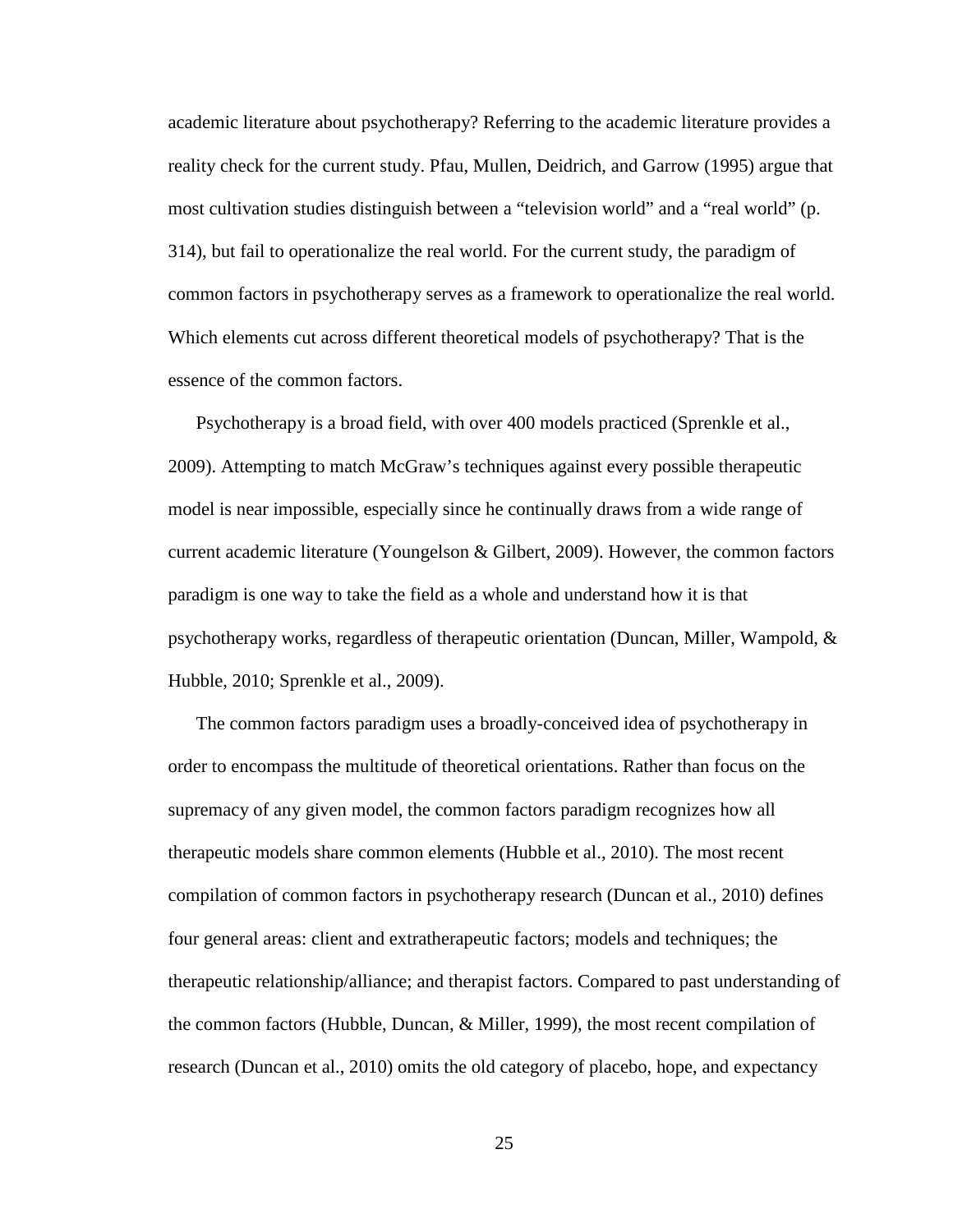(Snyder, Michael, & Cheavens, 1999), noting that hope and expectancy are generated by the use of therapeutic models and techniques (Anderson, Lunnen, & Ogles, 2010). The four areas are not static, stand-alone categories; rather, they are "interdependent, fluid, and dynamic" (Hubble et al., 2010, p. 34). All four categories are significant when assessing therapeutic outcome. However, for the purpose of the current study, observable behaviors by the therapist are the most relevant concepts. Therefore, the following discussion highlights therapist behaviors as they pertain to the different categories of common factors. Besides the categories delineated by Duncan et al. (2010), common factors specific to MFTs (Sprenkle et al., 2009) are also considered.

#### Client and Extratherapeutic Factors

Client factors are newly recognized and emphasized as central to the therapeutic process (Bohart & Tallman, 2010). Therapy is not something a therapist does *to* a client; rather, the client is participatory and collaborative. To say that client involvement is crucial is not an understatement: "the client and factors in the client's life account for more variance in therapeutic outcome than any other factor" (Bohart & Tallman, p. 84). In addition to what the client brings with them to therapy, a fit between therapist interventions and client expectations is also significant (Hubble et al., 2010). A good fit is not just up to chance. Clients have preconceived ideas about their needs (Philips, Werbart, Wennberg, & Schubert, 2007), and actively create that good fit. Bohart and Tallman describe clients as being "highly active, albeit often at a covert level… clients often enter therapy with a plan and work to steer sessions in directions that they perceive will be beneficial" (p. 89). Client expectations and perceptions are now recognized for their significance (Arnkoff, Glass, & Shapiro, 2002). For example, client perceptions of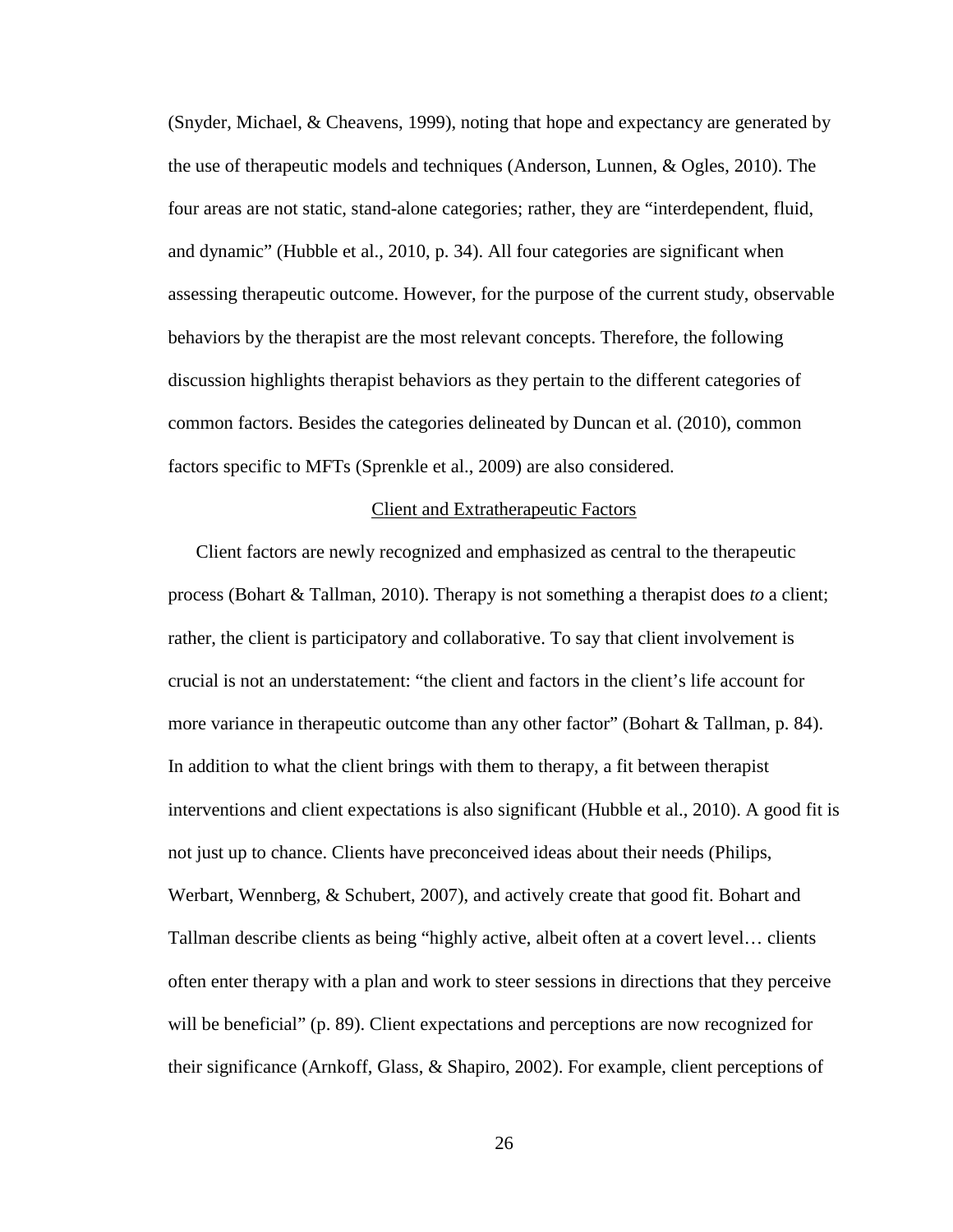the therapeutic alliance correlate more highly with therapeutic outcome than do the therapist's perceptions (Busseri & Tyler, 2004).

Client factors may seem irrelevant for a content analysis focusing on the therapist, but what therapists say and do encourage or discourage client participation. Based on their review of the literature exploring client factors in psychotherapy, Bohart and Tallman (2010) developed four implications for clinical practice: 1) therapists should enlist and promote client strengths, resources, and personal agency; 2) therapists should believe that clients are motivated and capable of proactive change; 3) therapists should promote client involvement and collaboration; and 4) therapists should listen to clients and privilege their experience and ideas. These implications are practical and directly applicable to the current study, as will be discussed in the next chapter. In short, when the therapist views the client as active, collaborative, having strengths, and possessing legitimate opinions and expectations, therapeutic outcome is more likely to be positive.

#### The Therapeutic Relationship/Alliance

Unlike client factors, the therapeutic relationship has a longer track record of respect regarding its significance to therapeutic outcome. Even so, it has taken a back seat to research focusing on empirically supported treatments (ESTs) (Norcross, 2002). Developing a trusting therapist-client relationship is an important part of any therapy, although it is rarely considered a technique. For most models, treatment manuals frequently mention the significance of the therapeutic alliance, without elaborating on specifics about therapist qualities or behaviors (Norcross, 2002). One exception is structural family therapy (Minuchin, 1974), which stresses the importance of the therapist joining with clients.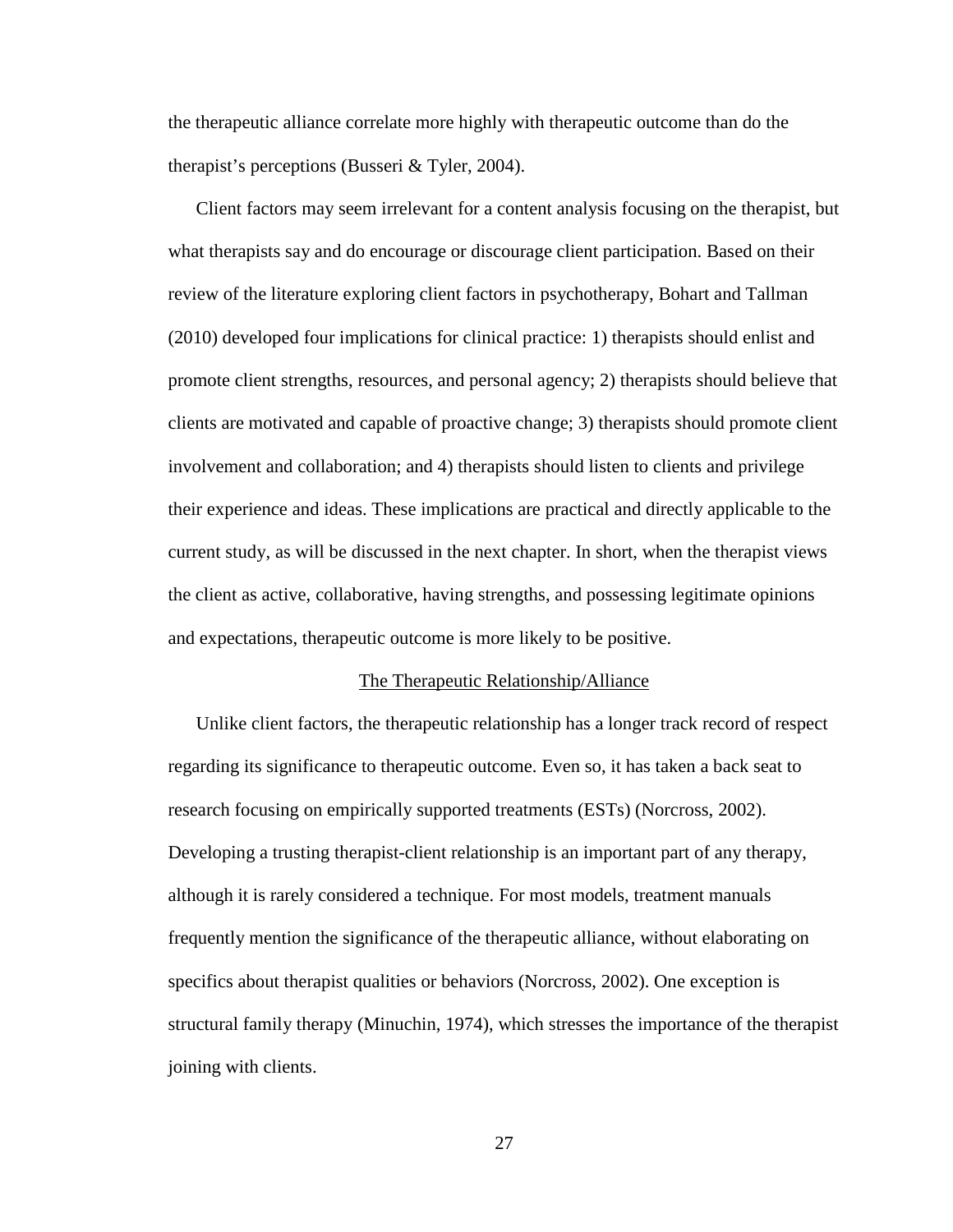According to common factors, the therapeutic relationship is crucial. Blow, Sprenkle, and Davis (2007) state, "We believe that it is in the therapeutic relationship that therapists either make or break therapy" (p. 306). Others concur that a positive therapeutic relationship is a top predictor of outcome (Hubble et al., 2010; Norcross, 2010). Consistently, studies indicate the client's view is privileged in determining the strength and quality of the relationship, and that view contributes significantly to change (Blow et al., 2007; Norcross, 2010). The relationship is not something that grows over time. Rather, a positive relationship predicts good therapeutic outcome from the very beginning of treatment (Hubble et al., 2010).

What would a strong therapeutic alliance look like? According to Norcross (2010), warmth, affirmation, and understanding are important to clients, whereas ignoring, blaming, and belittling are on the opposite end. Based on a review of the pertinent literature, Norcross outlines five implications for practice: 1) listen to clients; 2) privilege the client's experience; 3) request feedback on the therapy relationship; 4) avoid critical or pejorative comments; and 5) ask what has been most helpful in therapy. There is overlap between this list and Bohart and Tallman's (2010) regarding client factors. Client expectations that they will be listened to, and that their point of view will be privileged, carry tremendous weight into the therapeutic alliance between client and therapist.

#### Therapist Factors

"Far more important than what the therapist is doing is who the therapist is" (Duncan et al., 2010, p. xxviii). That simple but eloquent statement sums up the not-so-easilystudied truth that some therapists are more successful than others. While the therapeutic relationship has been written about for years, considering the therapist him-or herself is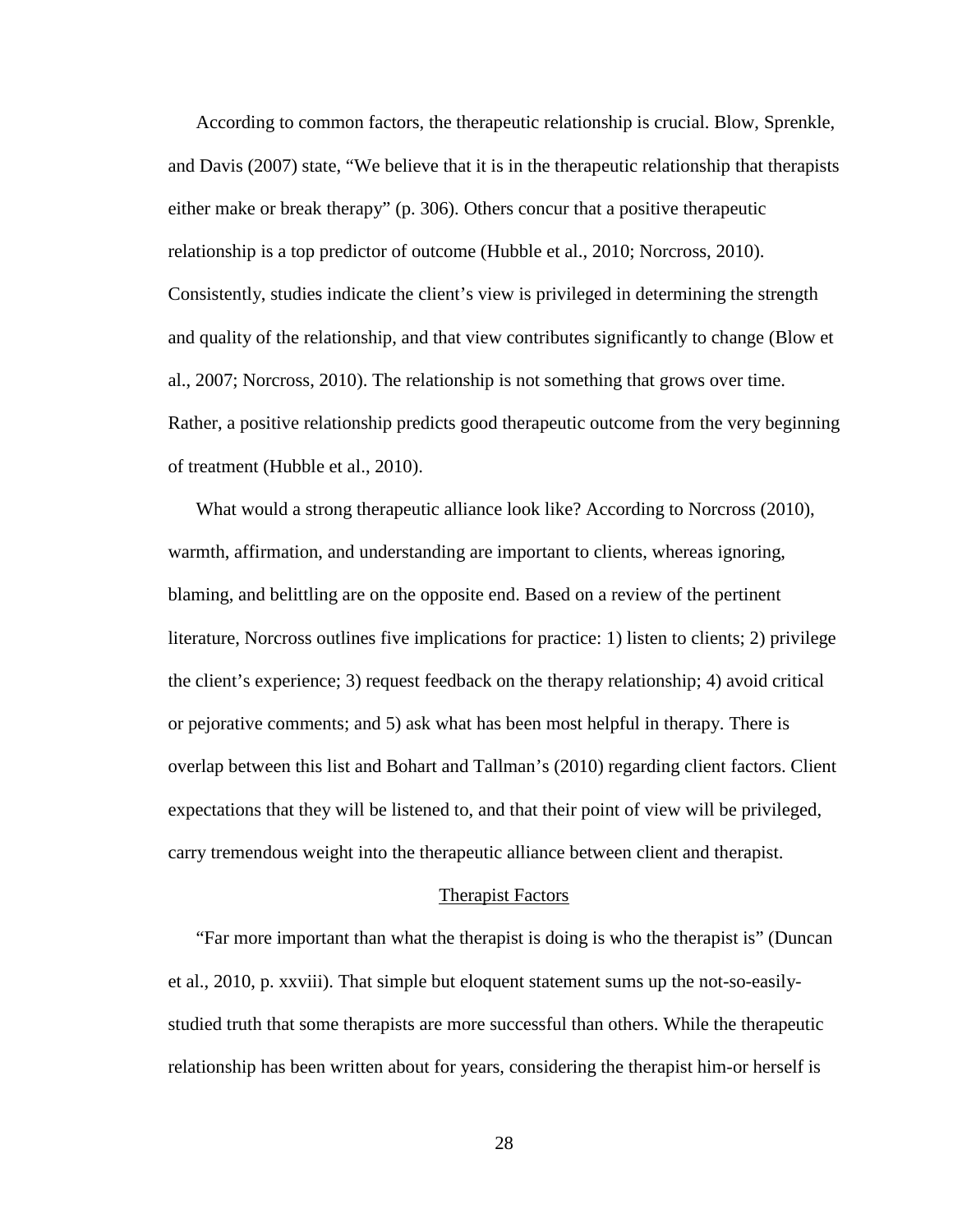relatively new. This is an unfortunate oversight, as the therapist turns out to be "the most robust predictor of outcome of any factor ever studied" (Hubble et al., 2010, p. 38). Wampold (2010) argues that even within research studies designed to test models and techniques, it is impossible to separate the person delivering the therapy from the techniques. The researcher's allegiance to the model being tested makes it impossible to tease out the impact of the model from the impact of the person who is the therapist.

Although there is great need for research to identify therapist qualities that make a difference, Asay and Lambert (1999) observe that more effective therapists perform a greater number of positive behaviors than negative behaviors compared with less effective ones. Blow et al. (2007) write that flexibility and an ability to relate to others are key qualities. Flexibility denotes an ability to be responsive to client responses and to alter interactions accordingly (Duncan, Miller, & Sparks, 2004, as cited by Blow et al.). Sparks and Duncan (2010) comment on research supporting the importance of empathy, warmth, and the ability to create structure as associated with positive therapeutic outcomes. The research in this common factors category is relatively minimal compared to the others. However, based on the literature, qualities such as positive regard and empathy will be important in the coding process for *The Dr. Phil Show.*

#### Common Factors Unique to Marriage and Family Therapy

As Sprenkle et al. (2009) observe, "almost all of what has been written about common factors in the individual psychotherapy literature applies to those who work with couples, families, and larger systems" (p. 34). However, there are a few crucial, common factors unique to MFT, including conceptualizing difficulties in relational terms, and disrupting dysfunctional relational patterns. Rather than viewing problems as residing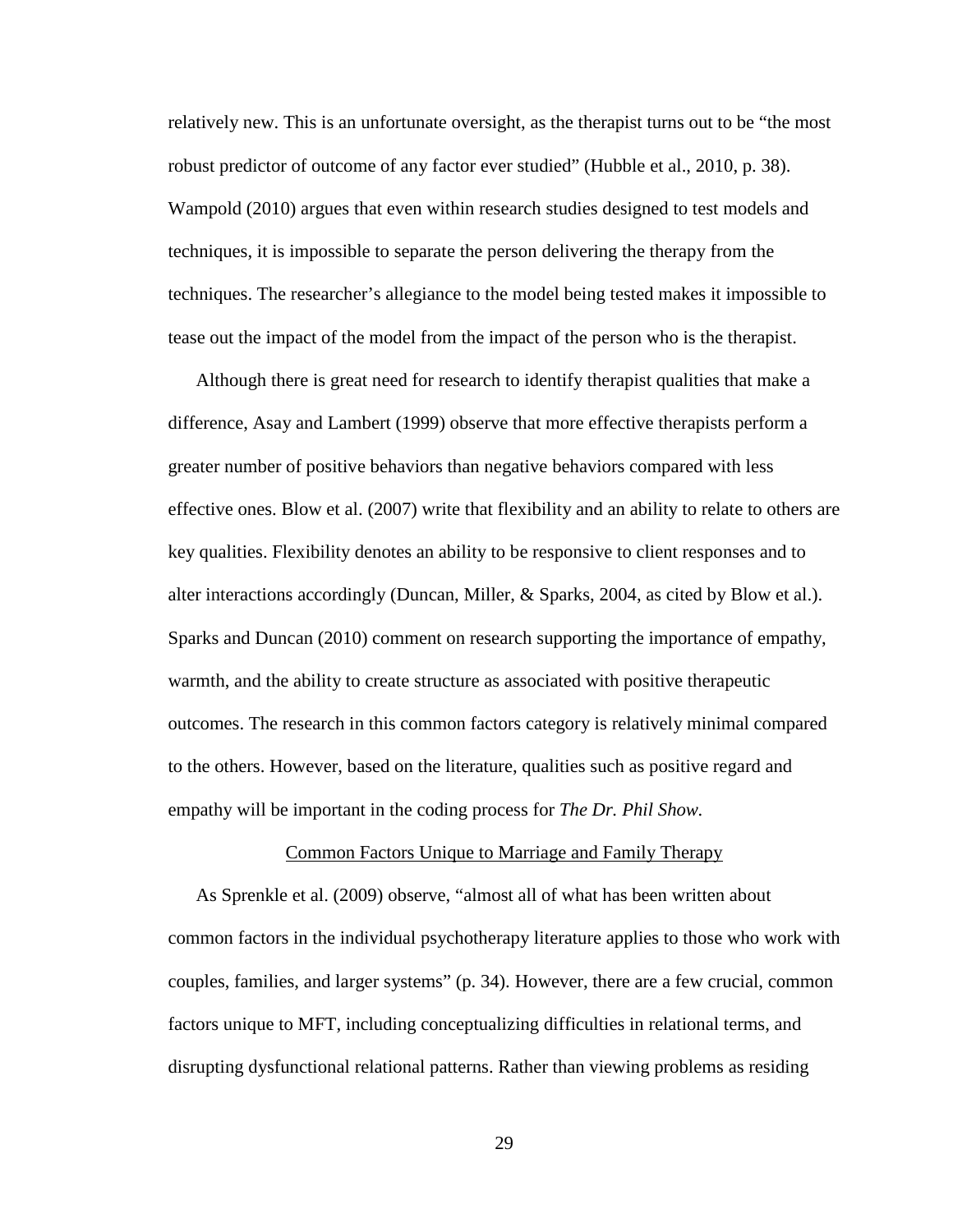with an individual, MFTs see problems located within the interactions among family members (Nichols, 2006). The MFT common factors are the complements of each other. Sprenkle et al. observe that once a problem is conceptualized in relational terms, the "curative common factor flipside" (p. 37) is to disrupt the problematic interactions. In order to more fully understand interactional patterns, MFTs prefer to work with as many family members as possible (Nichols, 2006). This expansion of the direct treatment system is another unique common factor (Sprenkle et al., 2009).

Summary and Implications of the Academic Literature for the Current Study

This literature review began by summarizing a problem recognized and lamented in the psychotherapeutic field: psychotherapists and psychotherapy are inaccurately portrayed in the media. This led some psychologists and psychiatrists to speculate that those representations lead to negative perceptions and expectations on the part of clients and would-be clients. However, there is little empirical evidence to confirm suspicions.

Looking to the communications literature, cultivation is an appropriate body of research from which to draw. Cultivation researchers ask similar questions, with parallel concerns, to those of the psychotherapeutic community. Cultivation research provides theoretical and empirical connections between television viewing and audience perceptions of the real world. Cultivation studies demonstrate how television viewing affects the public's perceptions of professionals (e.g., attorneys, physicians, and psychotherapists). The rationale for the current study draws from the cultivation literature, so findings would likely be more pronounced for television depictions of psychotherapists than for physicians. Cultivation research has demonstrated greater effects in the following cases: 1) with the viewing of specific genres, or even specific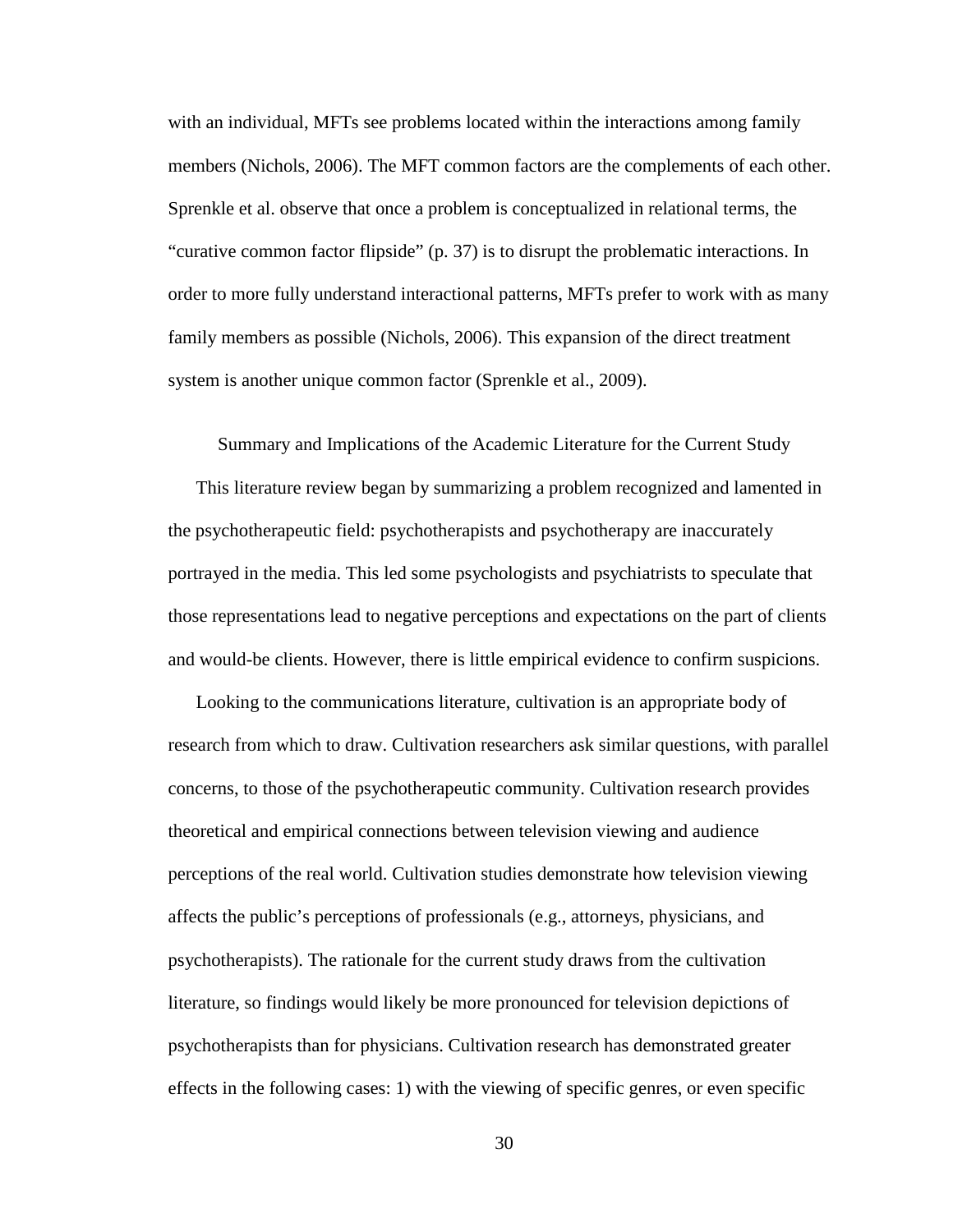programs, as opposed to overall TV viewing; 2) in situations where the viewer has little personal familiarity with the topic; and 3) in instances where the program is perceived to be credible.

This study does not examine actual viewer reactions, but as a content analysis, it is a first step toward a cultivation study linking the viewing of *The Dr. Phil Show* with specific perceptions and expectations regarding psychotherapy and psychotherapists. Choosing *The Dr. Phil Show* meets all 3 of the just-discussed criteria: 1) it is programspecific; 2) viewers are likely to have relatively little experience with psychotherapy, so this program provides information; and 3) as a nonfiction talk show with a host who holds a Ph.D. in clinical psychology, *The Dr. Phil Show* appears to be a credible source of information about psychotherapy. Furthermore, because of the nature of both daytime programming and syndication, viewers may watch the program each weekday, and sometimes twice a day, depending on the local television schedule.

Finally, the literature on common factors in psychotherapy provides a "reality check" for the program content. In the MFT field, researchers conclude that media messages often do not reflect the academic literature regarding relationships and gender roles. Is it a similar case for *The Dr. Phil Show?* Are the themes communicated there reputable according to the academic literature? The framework for this content analysis draws from the common factors in psychotherapy literature. How well does the content of *The Dr. Phil Show* reflect the factors associated with positive therapeutic outcomes?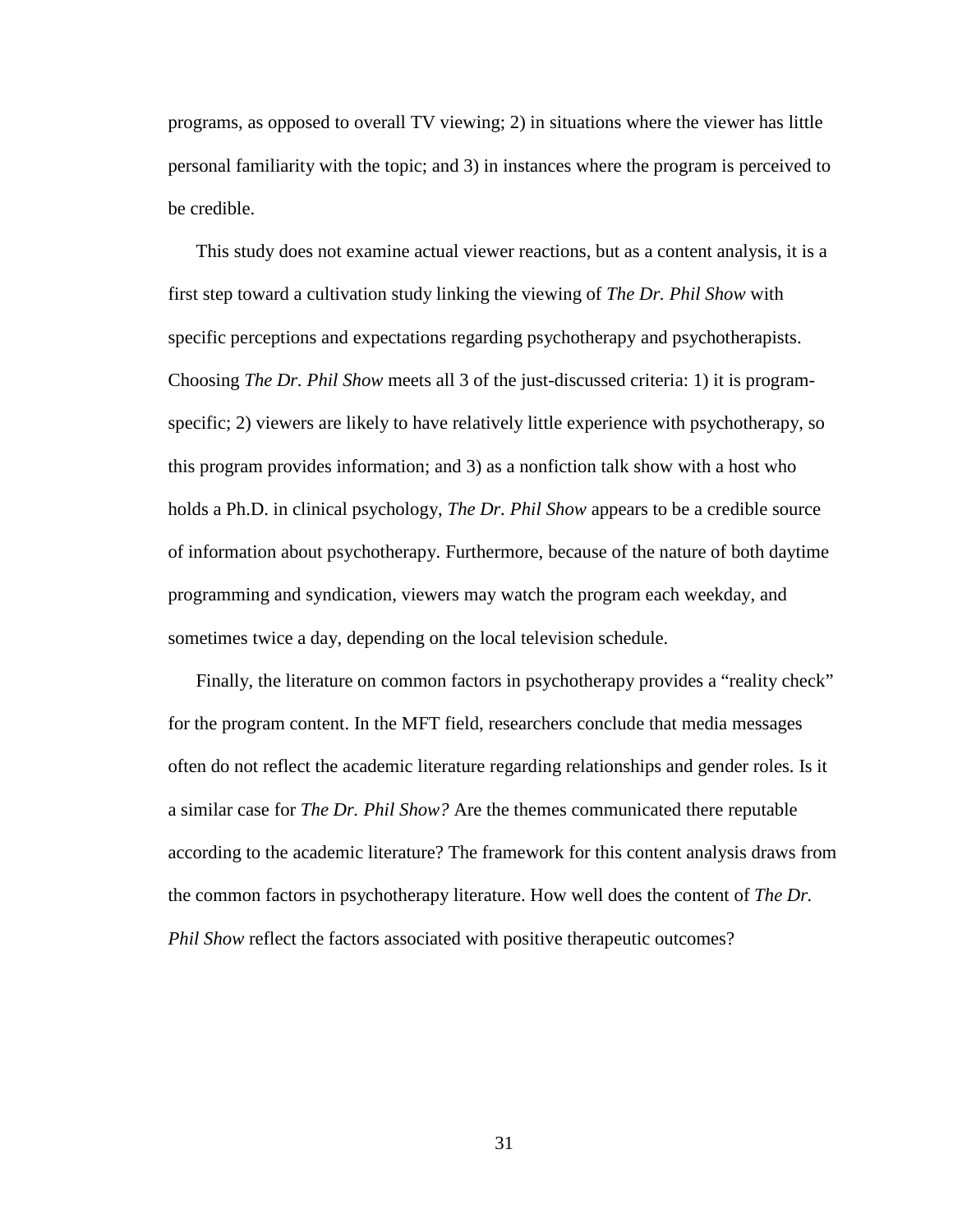## CHAPTER THREE

## METHODOLOGY

I examined the content of *The Dr. Phil Show*, comparing it to themes from the common factors in psychotherapy literature (Duncan et al., 2010; Sprenkle et al., 2009). As described in the prior chapter, the common factors paradigm addresses aspects found across all models of psychotherapy. Pfau, Mullen, Deidrich, & Garrow (1995) note that most cultivation studies distinguish between a "television world" and a "real world" (p. 314), but fail to operationalize the real world. In this content analysis, I operationalize "real world" by drawing from the common factors literature, which discusses specific aspects of psychotherapy associated with positive therapeutic outcomes (e.g., Bohart  $\&$ Tallman, 2010; Norcross, 2010). Most of the common factors are applicable to both individual and relational therapy, but there are a handful of common factors unique to MFT (Sprenkle et al., 2009). The variables chosen for this study are drawn from the common factors literature pertaining to both individual and relational psychotherapy.

# Content Analysis

Content analysis is one of the most common types of communications research, and its methods are applicable to "virtually any form of communication" (Babbie, 1995, p. 307). Content analysis provides one way to compare media content to the real world. Wimmer and Dominick (2006) state, "Many content analyses are reality checks, in which the portrayal of a certain group, phenomenon, trait, or characteristic is assessed against a standard taken from real life" (p. 152). That sentiment pertains to this study, as I am comparing television "psychotherapy" with real-world psychotherapy. In this case, the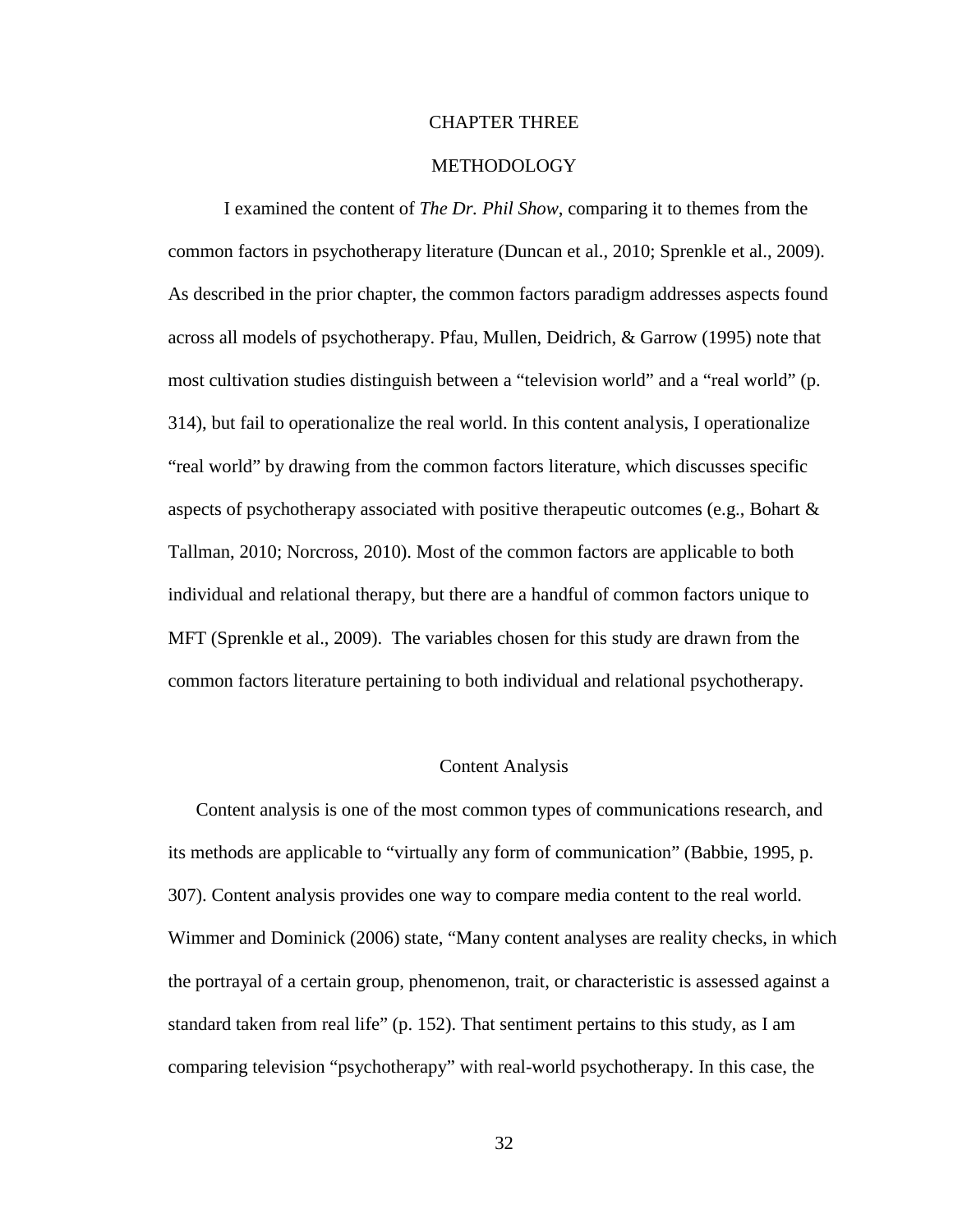real-world standard is derived from the common factors literature. Because common factors are concerned with effective psychotherapeutic outcomes (Sprenkle et al., 2009), my "real-world" standard is high. It is an ideal, rather than what may be typical, of psychotherapy.

Wimmer and Dominick (2006) define three components of content analysis: it is systematic, objective, and quantitative. Therefore, I will strive for uniformity in observation and coding, paving the way for replication of the study. Although quantification may allow for easier summarizing, it runs the risk of producing shallow results (Wimmer & Dominick, 2006). For example, counting how many times the word "care" occurs does not necessarily equate showing empathy to the television guests; on the other hand, leaning forward and lowering one's voice may communicate empathy.

## Data Collection

Using a digital video recorder (DVR), I recorded *The Dr. Phil Show* daily beginning in February 1, 2010, and ending June 4, 2010. In the Las Vegas market, the NBC-affiliate KVBC (Channel 3; Channel 123 digital; Channel 703 high-definition) carries the first-run airing of this program. The recording was pre-empted for two weeks in February, 2010, due to the Winter Olympics coverage. This gave a total of 16 weeks of recordings.

## Sampling

I employed a "constructed week" sampling, which stratifies sample dates by days of the week. This sampling method has been demonstrated as superior to consecutive sampling (Hester & Dougall, 2007; Riffe, Aust, & Lacy, 1993), as it accounts for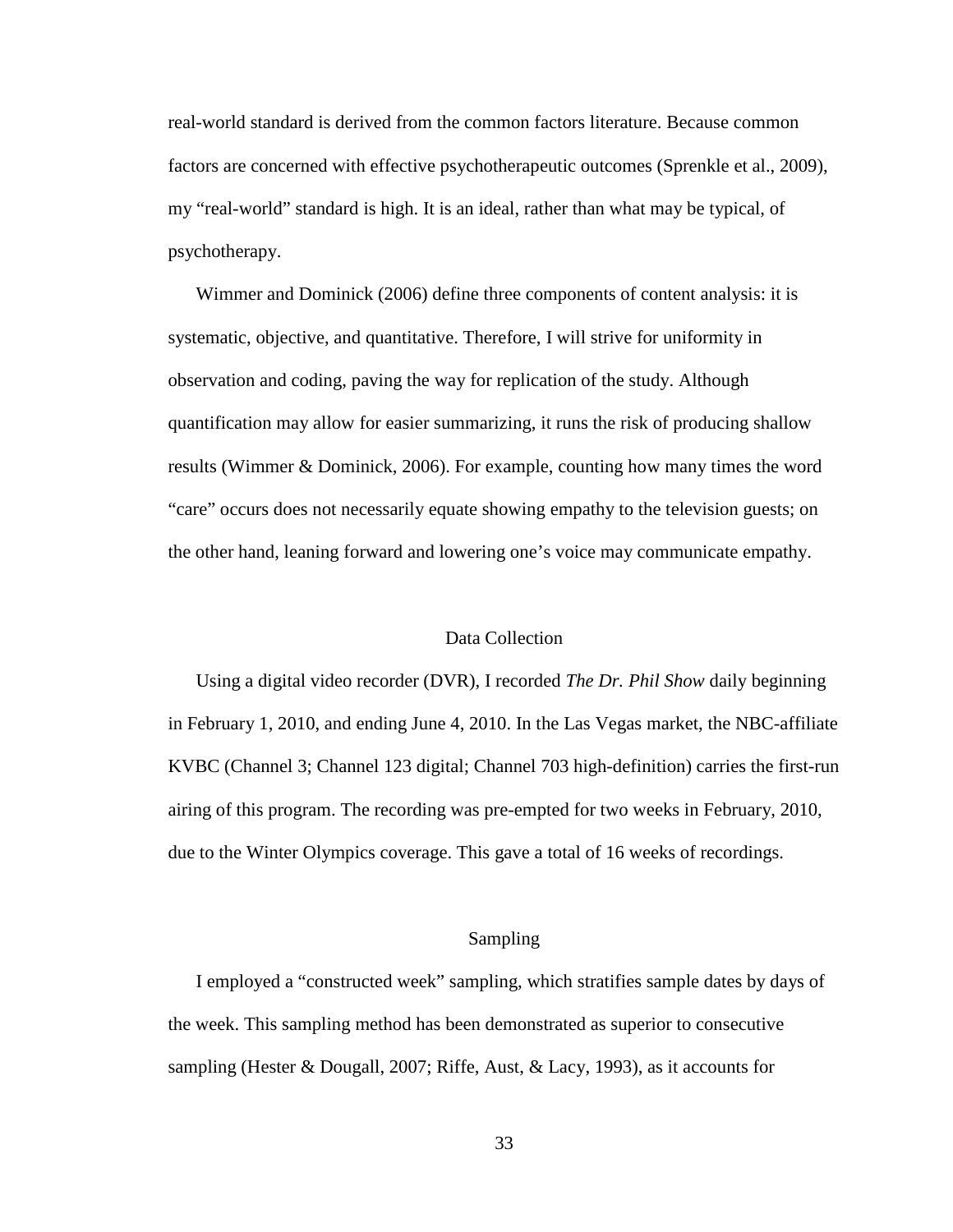systematic variations due to the day of the week. A constructed sample also requires that each day of the week be equally represented. Riffe and his colleagues note that consecutive day samples are convenient, but less useful for generalizing over a longer period of time. Although both Hester and Dougall and Riffe et al. focused on content analysis of news coverage (newspapers and online news), the same findings would likely be true for television programming. *The Dr. Phil Show* is sensitive to current events, and occasionally presents topics in response to recent news stories. Moreover, the pilot study conducted for this content analysis revealed a distinct pattern in the daily topics. Mondays tend to feature "therapeutic" shows, with more serious presenting problems. On the other hand, Thursdays tend to feature multi-person panels of various experts, celebrities, writers, and/or others with a connection to the topic.

To create a constructed week, I randomly selected one episode for each day of the week, Monday through Friday. For example, all episodes that aired on Mondays throughout the recording period were written on paper, and one was randomly selected from a bag. The process was repeated for each weekday, for a total of five hours of programming to be coded. I excluded any episode that did not appear "therapeutic." For example, the program frequently features multiple-guest panels consisting of celebrities, legal analysts, and/or journalists, inviting audience questions. These episodes were excluded from the sampling.

#### Unit of Analysis

 The unit of analysis is each *utterance* by McGraw. An utterance is a single uninterrupted verbal segment. An utterance begins when McGraw begins speaking. It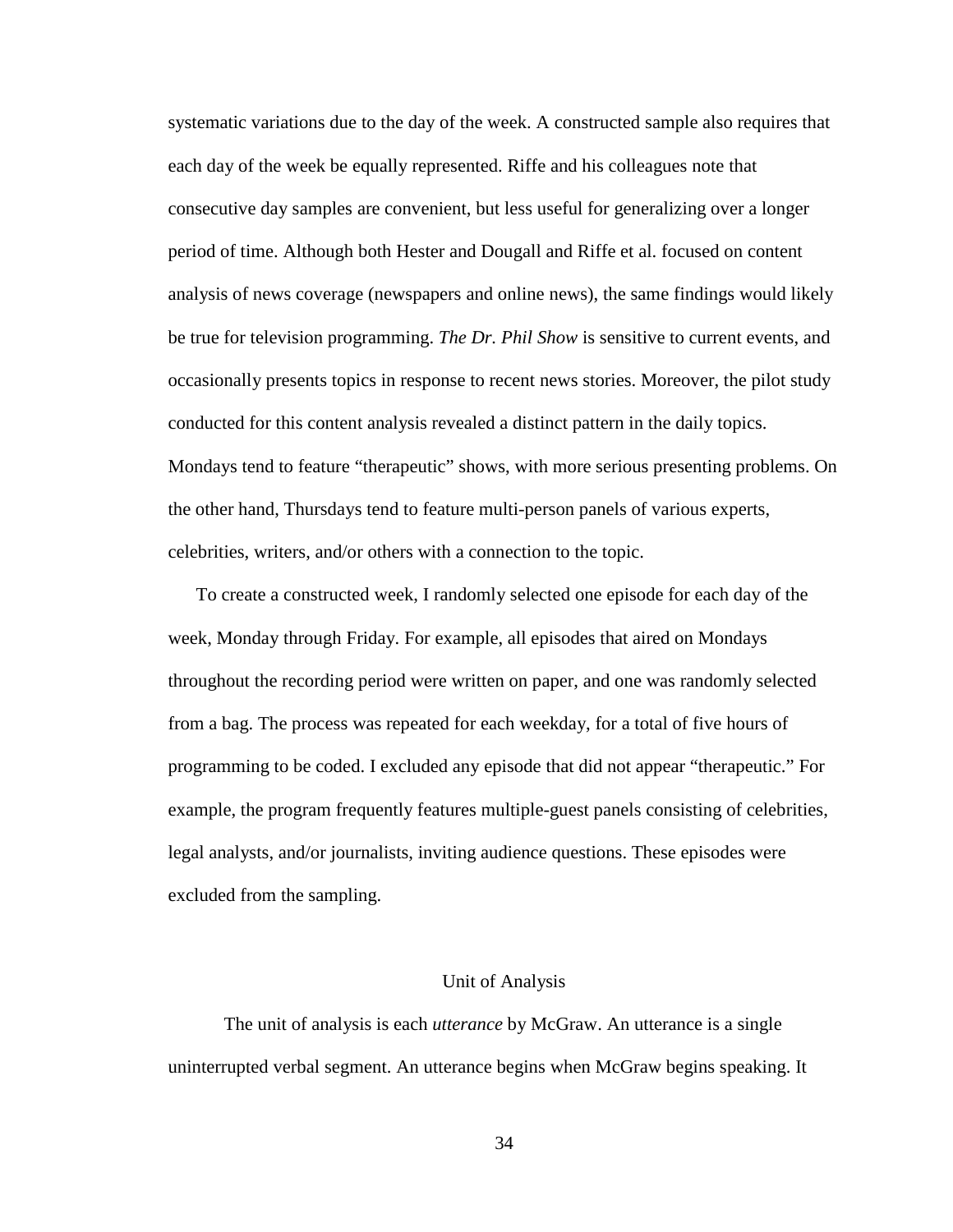ends when a) another person speaks, b) another person is given time and attention to respond, even if she does not actually speak, c) there is a clear shift of ideas or direction within one continuous verbalization, or d) there is a transition to something new, such as a commercial. Although verbal statements define the beginning and ending points of each event, coders were not limited to words. Tone of voice and body language are also rich sources of information from which coders may infer meaning. Coders examined the body of the program, including pre-edited video footage, pre- and post-commercial "teasers" for the current episode, and promotions for upcoming episodes. The title sequence, which is identical each day, was excluded from the coding.

# Pilot Study

I briefly screened all of the recorded episodes, gathering enough information on each to understand the topic of the day. Next, I carefully watched three episodes*,* selected for their resemblance to real-world therapy. Each of the episodes involved a presenting problem commonly found in therapy sessions, featuring non-celebrity guests. For example, one episode featured a divorcing couple and their child-custody dispute. Each of the pilot study episodes involved only one or two sets of guests; therefore, each guest/family had at least 20 minutes of program time devoted to their story. From these three episodes, themes emerged in congruence with the common factors literature. I categorized those themes into the variables to be coded, described in the next section. None of the three episodes used for the pilot study were included in the study sample.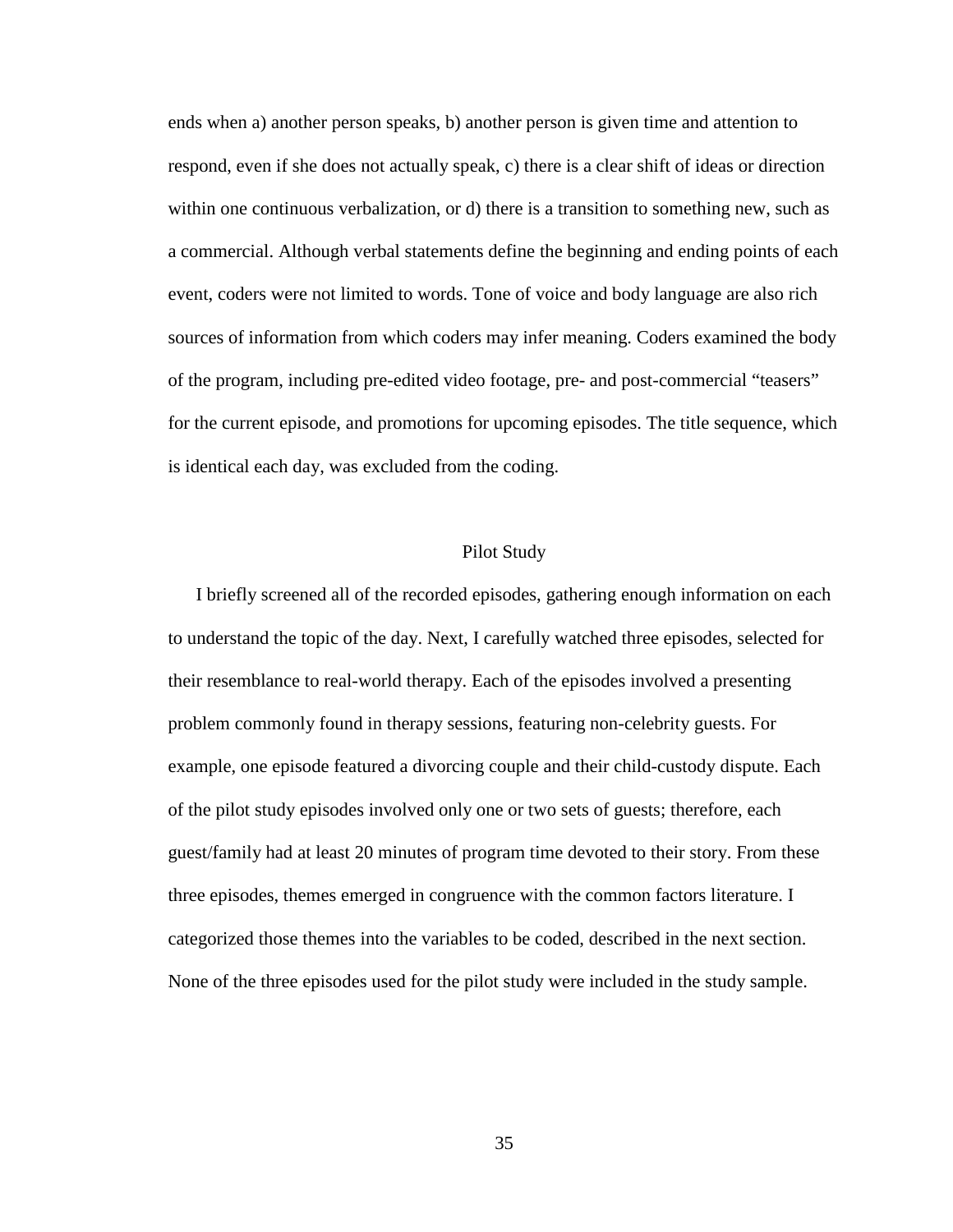#### **Measures**

 As discussed in the previous chapter, the common factors literature provides implications for clinicians about what works in therapy (e.g., Bohart & Tallman, 2010; Norcross, 2010). Common factors have been organized in the literature as belonging to the categories of 1) client factors, 2) therapeutic relationship, 3) models and techniques, and 4) therapist factors (Duncan et al., 2010). Sprenkle et al. (2009) include additional common factors unique to MFTs, such as conceptualizing problems in relational terms, and disrupting dysfunctional relational patterns. The common factors are not strict, separate categories; rather, they are fluid and interrelated (Hubble et al., 2010). For example, focusing on client strengths is a practical clinical implication suggested by Bohart and Tallman in relation to client factors. However, focusing on client strengths also a) helps build a strong therapeutic alliance, b) could be part of a therapeutic model, and c) speaks to personal qualities of the therapist.

Therefore, the measures coded in this content analysis were derived from the common factors literature, but by necessity, were adapted for the purposes of the study. Because the content of *The Dr. Phil Show* is inextricably linked to its host, the variables to be coded pertain specifically to McGraw, and not the show's guests. Only observable measures can be coded, as one person cannot know the inner processing of another. The more coders can construe latent meaning (Babbie, 1995) from what is observable, however, the richer the findings will be. Unfortunately, there may be a trade-off with intercoder reliability. The nature of this endeavor calls for a richer understanding of the content, including the underlying meanings communicated by facial expressions, tone of voice, and gestures, as well as words. As in therapy sessions, what is not spoken is often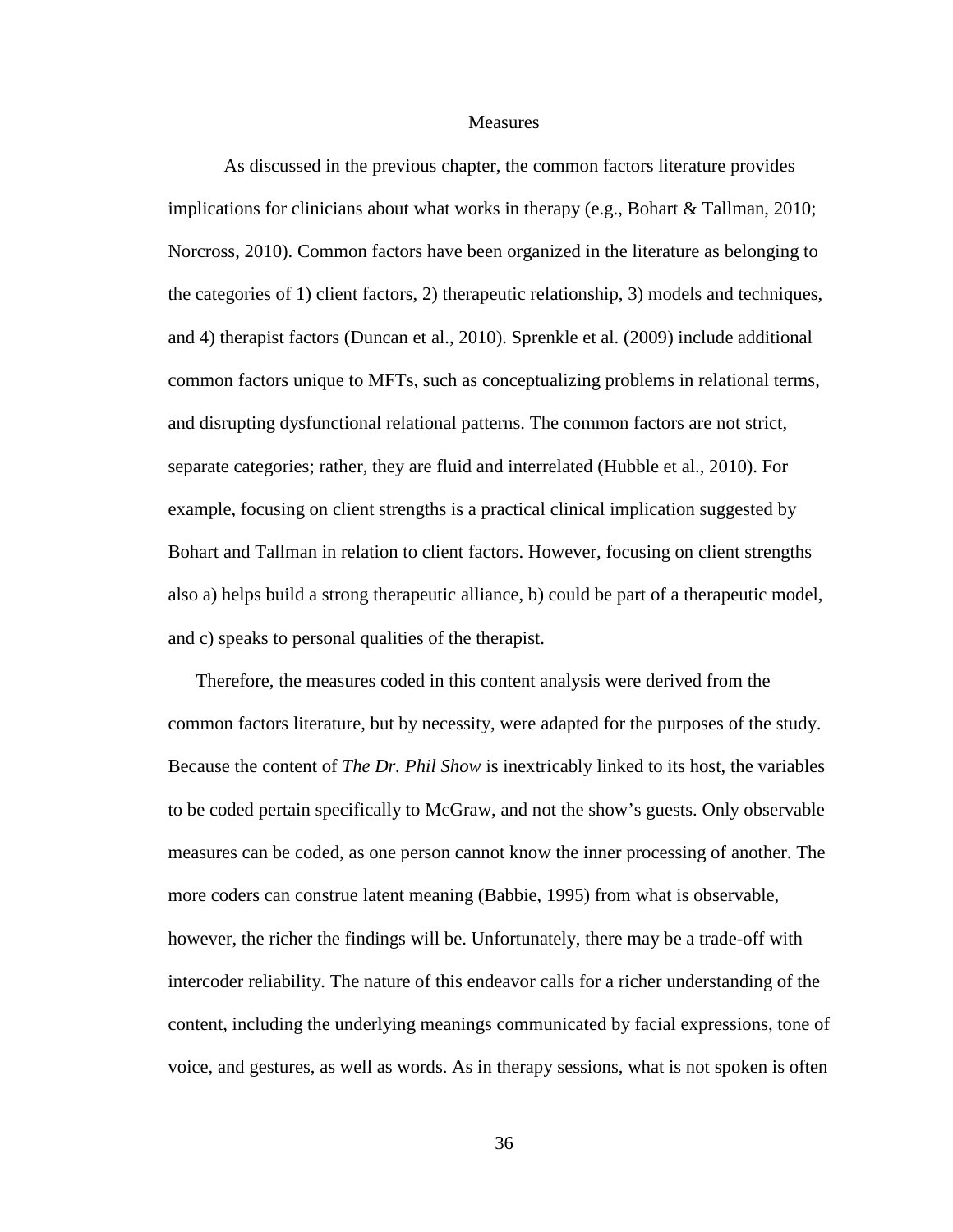just as important as what is. To understand the emotional content of interactions, the notion of a cultural judge, as employed by anthropologists, applies (Yoshimoto, Shapiro, O'Brien, & Gottman, 2005). In other words, a "gestalt of cues including the voice, facial expression, gestures, timing of words, stress, and movement" (Yoshimoto et al., 2005, p. 373) leads an observer to comprehend the latent meaning (Babbie, 1995) of an event.

The variables were derived from the clinical implications suggested by Bohart and Tallman (2010), Norcross (2010), and Sprenkle et al. (2009). A hypothesis is linked to each of the seven dichotomous variables: 1) positive regard, 2) empathy, 3) focus on strengths, 4) collaboration, 5) goal consensus, 6) relational conceptualization, 7) disrupting problematic interactional patterns. Two nondichotomous variables, credibility/expertise and touch, are each linked to a research question.

If an utterance qualified for inclusion as a dichotomous variable, it was coded as either positive or negative. Positive events were coded as "1" and negative events as "0." Both verbal (e.g., word choice, intonation, and timing) and nonverbal (e.g., body language, gestures, facial expressions) factors were considered in the coding process. In the event of a mismatch between verbal and nonverbal cues, coders used their discretion as a cultural judge (Yoshimoto et al., 2005) to code the latent meaning (Babbie, 1995).

*Positive regard.* Norcross (2010) describes this as a "warm acceptance of the client's experience without conditions" (p. 123). Positive expression of this variable conveys acceptance of the guest's experiences, with nonpossessive caring. The meaning communicated is "I care about you," or "I value you." Negative expression of this variable places judgment on the guest's words or actions. Criticism, hostility, and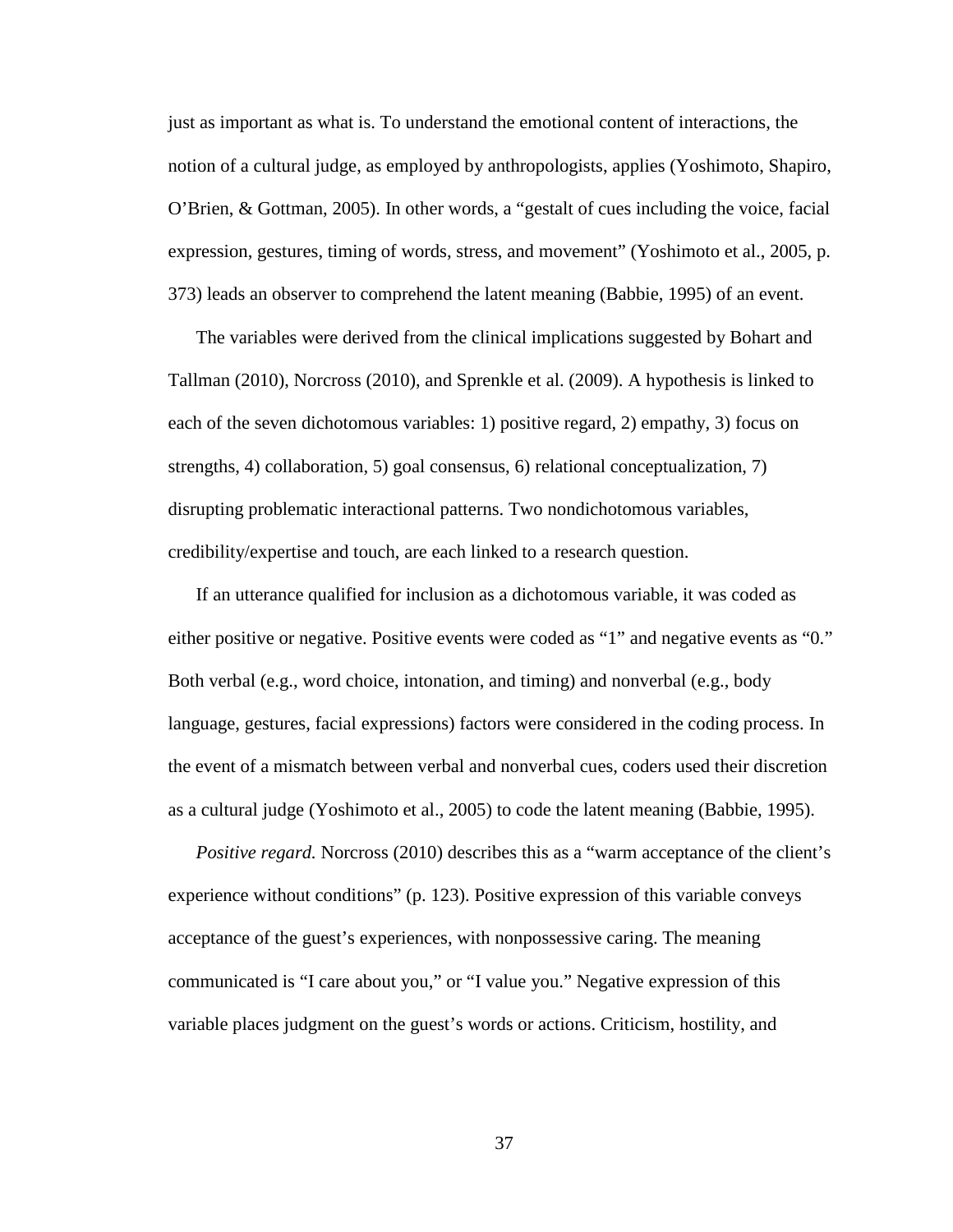sarcasm may occur. Negative judgment refers to the guest personally, as opposed to their actions.

*Empathy.* Empathy sends the message that the therapist understands the full experience of the client. Positive expression of this variable conveys understanding and recognition of the guest's situation and feelings. The meaning communicated is "I understand you," or "I *get* you." Negative expression of this variable shows a lack of understanding, or lack of caring, about the guest's situation and feelings. McGraw may contradict the guest's perceptions and experience.

*Focus on strengths.* Does the therapist focus on the strengths and resilience of a client, or is the communication focused on problems? Positive expression of this variable includes commenting on strengths, problem-solving skills, resilience, and/or times when the guest was successful. McGraw may use reframing of what otherwise might be a problem-focused description. For example, "You are loving, caring parents" is a way to reframe negative enabling behaviors. Negative expression of this variable points to unsuccessful times, with a focus on problems and negative behavior. For example, McGraw might say, "You yell, you scream," or "You are harming your innocent child." Focusing on the problem may sometimes look like negative expression of the variable positive regard, so coders were careful to determine the level of personal focus. Negative expression of *focus on strengths* concerns behavior, whereas negative expression of *positive regard* devalues the person.

*Collaboration.* Does McGraw privilege the client's worldview and invite her input, or devalue the guest's worldview by privileging his own? Positive expression of this variable asks for the guest's agreement when an assessment is made. Goals are co-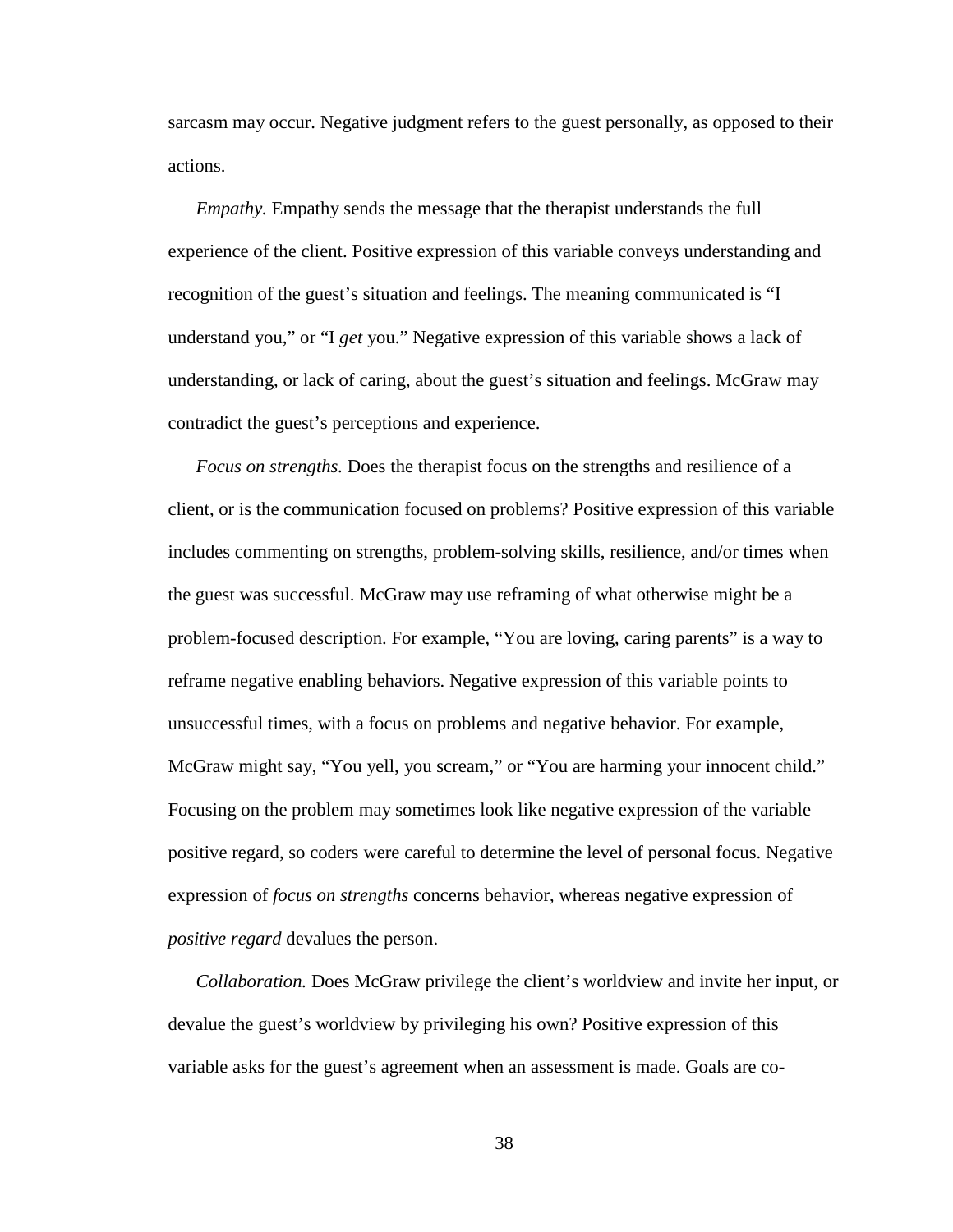created. McGraw accepts the guest's explanations, opinions, and descriptions of life events. McGraw uses verbiage such as "we," "us," or "let's." He checks with the guest, for example, "Did I get that right?" Negative expression of this variable is when McGraw makes an "expert" assessment, privileging his worldview. McGraw talks about "the truth" as something different from what clients say. He needs to persuade clients that they do not understand their own life, for example, "You either get it or you don't," "This is a wake-up call," and "You can't change what you don't acknowledge."

*Goal consensus.* This variable is similar to collaboration, but focuses more narrowly on setting therapeutic goals. Positive expression of this variable allows and encourages guests to state what they would like to see change. They choose and prioritize their own goals. An example is McGraw asking, "What do you need him to do to give visitation?" Negative expression of this variable dictates McGraw's goals, for example, "Here's what you need to do."

*Relational conceptualization.* Does McGraw conceptualize presenting problems in a relational way, focusing on interactions between family members? Positive expression of this variable takes social networks and systems into consideration, such as family, friends, work, and culture. How family members interact with and impact each other is stressed. The family or couple is considered the client, not just the individual displaying problem behavior. Negative expression of this variable reflects the belief that problems are within a person: there is an intrapsychic deficiency, or mental disorder/disease. McGraw might tell a guest, "You're broken," or "You're damaged." In negative expression of this variable, the individual is considered the client, even if the rest of the family is present.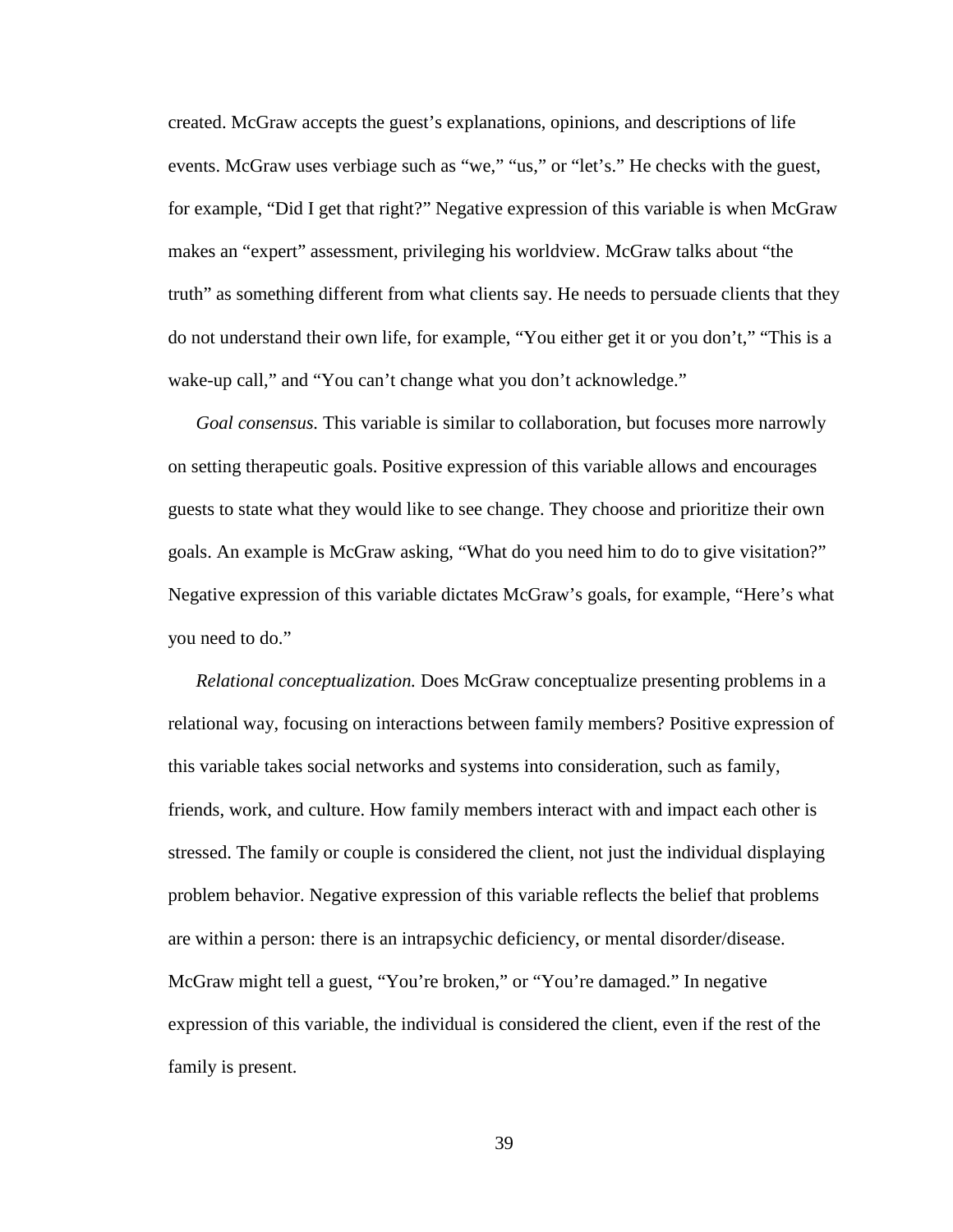*Disrupting problematic interactional patterns.* This is the "curative common factor flipside of relational conceptualization" (Sprenkle et al., 2009, p. 37). Positive expression of this variable focuses on changing the interactions between the guest and larger systems, including family, friends, work, and culture. Negative expression of this variable focuses on changing an individual's psyche, biology, etc. The focus is on changing the individual person, not on the interactional pattern between family members.

The nondichotomous variables are as follows:

*Credibility/expertise.* Coders counted each time McGraw commented on his own experience, training, education, or expertise. This is important to establish how much credibility viewers are likely to give to McGraw and the program. As discussed earlier, McGraw's credibility is assumed by the popular media (Becker, 2008; Day, 2003), and even by the APA (Meyers, 2006). Cultivation researchers have also observed that perceived credibility of a television program increases its impact on perceptions of social reality (Chory-Assad & Tamborini, 2003; Quick, 2009)

*Touch.* Coders counted each time McGraw touched a client, excluding handshakes. Coders noted if McGraw a) touched a guest, for example on their arm or shoulder; or b) hugged a guest. This variable is to establish to what extent McGraw follows general rules of conduct for psychologists. Although occasional touching and hugging may be innocent as part of the television program, it is possible to set a precedent for client expectations of real psychotherapists. Professional codes of conduct (e.g., AAMFT, 2001) prohibit sexual contact between therapist and client. Again, hugging is not necessarily a precursor to sexual contact, but it would be prudent to avoid any situation where a client could misconstrue intent (Haug, 1994). This is a significant area, as psychotherapists are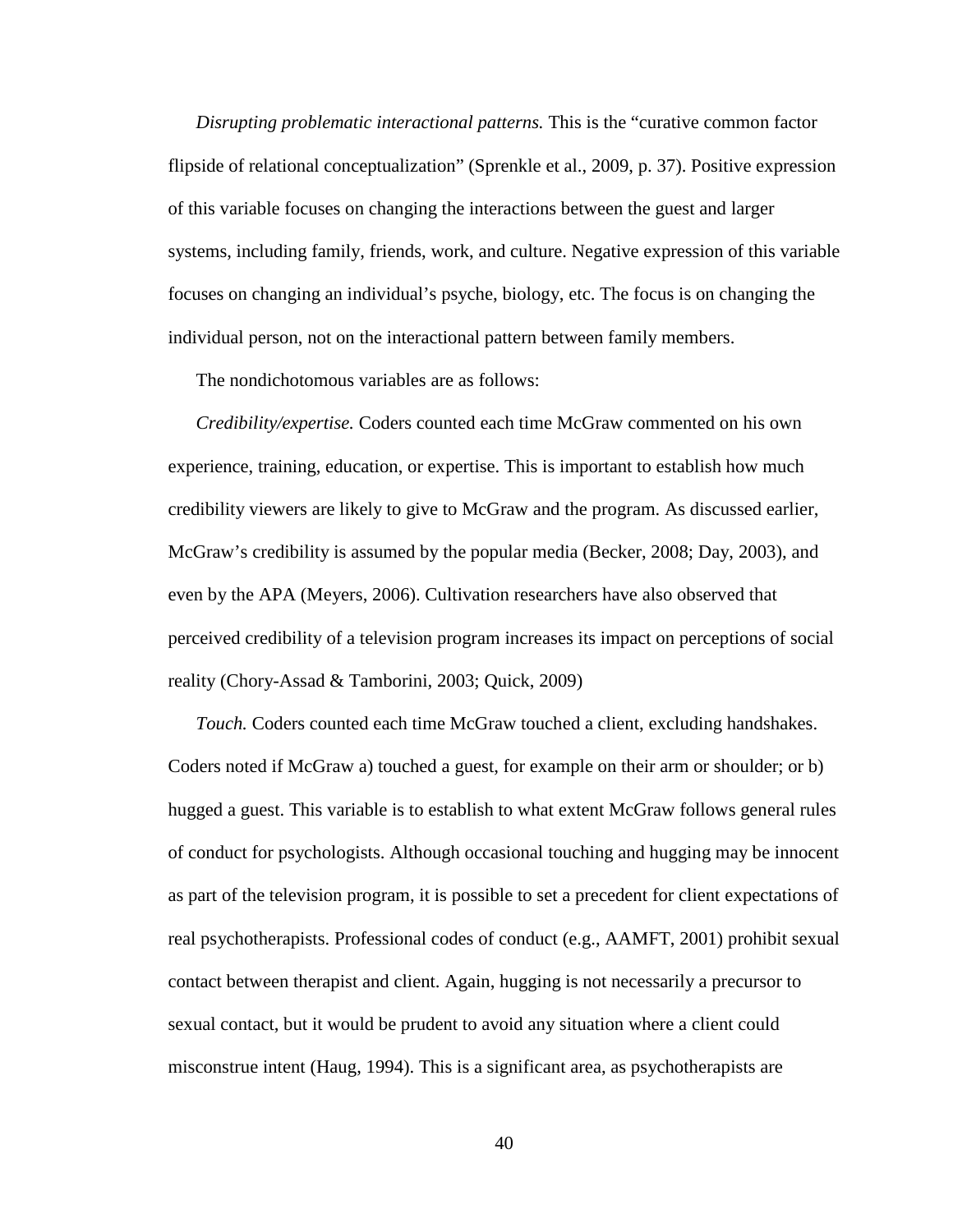frequently depicted in films and on television as unable to control their sexual interest in clients (Schill et al., 1990; Wedding & Niemiec, 2003). Participants in Bram's study (1997) generally had a positive view of psychotherapists, but still held a "disconcertingly pervasive view of therapists as prone to act on countertransference sexual-romantic and aggressive impulses" (p. 174).

Finally, so that each utterance by McGraw fit at least one coding category, two more nondichotomous variables were used: *information/exposition* and *other/don't know. Information/exposition* is appropriate for utterances in which McGraw explains and gives background information to the audience regarding the guests. It is also appropriate when McGraw asks questions to obtain more information, or to start conversation neutrally. For example, he might ask, "Why are you here today?" *Other/ don't know* is appropriate for utterances by McGraw that do not fit any other category.

Occasionally, a single utterance fit the criteria for more than one variable. When possible, the utterance was split into two, with each new utterance fitting one coding category. Otherwise, a single utterance was coded as two separate categories.

#### Hypotheses and Research Questions

For this study, there are seven hypotheses, one for each of the seven dichotomous variables. There are also two research question. The hypotheses and research questions' development was guided by the awareness that above all else, *The Dr. Phil Show* is a television show, driven by ratings (Webster, 2006). McGraw may be trained as a psychologist, but he now makes a living as an entertainer. As the narrator in *This Emotional Life* (Youngelson & Gilbert, 2009) phrases it, McGraw is a "showman."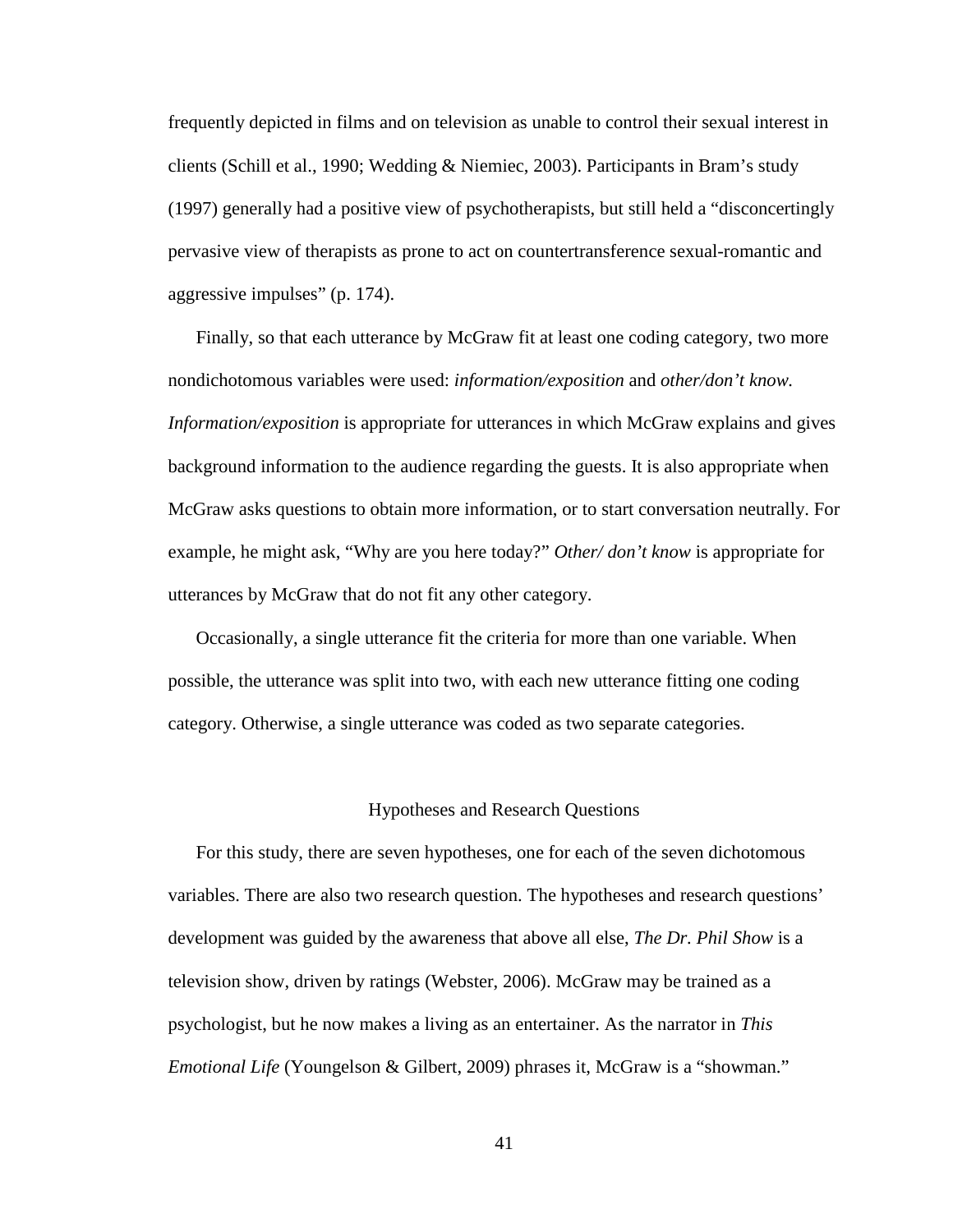Perhaps not unsurprisingly, Nabi and Hendriks (2003) assert that talk shows, emphasizing subjects that concern the public, "incorporate most, if not all, of the elements of persuasive messages" (p. 527). McGraw is a showman and more – he is both the concept and the content of his own program (Albiniak, 2002). Without his persona as the ultimate expert who knows "the truth" and bestows it on the guests, the show would be significantly less entertaining.

Given the nature of television programming, I expected that any aspects of *The Dr. Phil Show* consistent with the common factors literature would likely be overshadowed by the drama necessary to achieve high viewer ratings. Furthermore, his training is as a psychologist, not an MFT, so I expected that he would not conceptualize or utilize interventions from a systemic perspective. Therefore, for each of the seven dichotomous variables described earlier, I expected the negatively expressed events to outweigh the positively expressed events.

H1: *Positive regard.* McGraw demonstrates significantly more negative events than positive.

H2: *Empathy*. McGraw demonstrates significantly more negative events than positive.

H3: *Focus on strengths.* McGraw demonstrates significantly more negative events than positive.

H4: *Collaboration.* McGraw demonstrates significantly more negative events than positive.

H5: *Goal consensus.* McGraw demonstrates significantly more negative events than positive.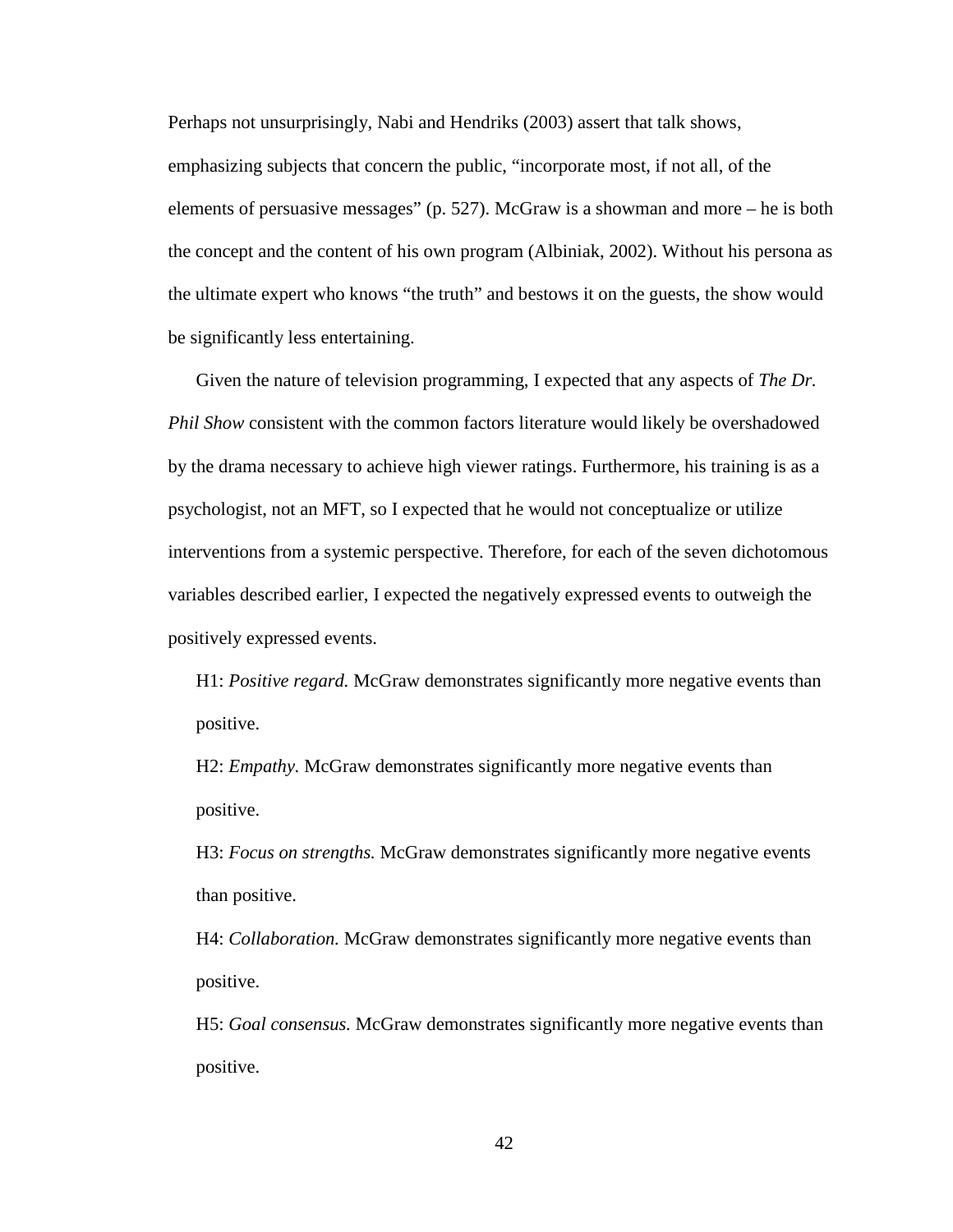H6: *Relational conceptualization*. McGraw demonstrates significantly more negative events than positive.

H7: *Disrupting problematic interactional patterns*. McGraw demonstrates significantly more negative events than positive.

RQ1: How frequently, if ever, does McGraw mention or call attention to his expertise in psychology and human behavior?

RQ2: How frequently, if ever, does McGraw touch a guest? What is the nature of the touch? Is it a touch, such as on the arm or shoulder, or is it a hug?

## Coding

Coder training strives to eliminate coder inconsistencies due to gender, culture, ethnicity, race, etc. There were two coders, one whom is the principal investigator. The other coder is experienced in conducting content analyses, but is not experienced with MFT or other psychotherapy concepts. For this study, coder training involved randomly selected short segments from episodes not included in the final sample, as well as a full episode, *The Fight over Your Child*, broadcast on February 10, 2010. The principal investigator discussed and clarified concepts until the second coder was proficient with identifying and categorizing events according to the thematic measures described in this chapter. When discrepancies arose during the training process, coders discussed the event in question until they reached consensus regarding which variable was the best fit. Once both coders felt comfortable with the coding criteria, they proceeded with the rest of the coding process.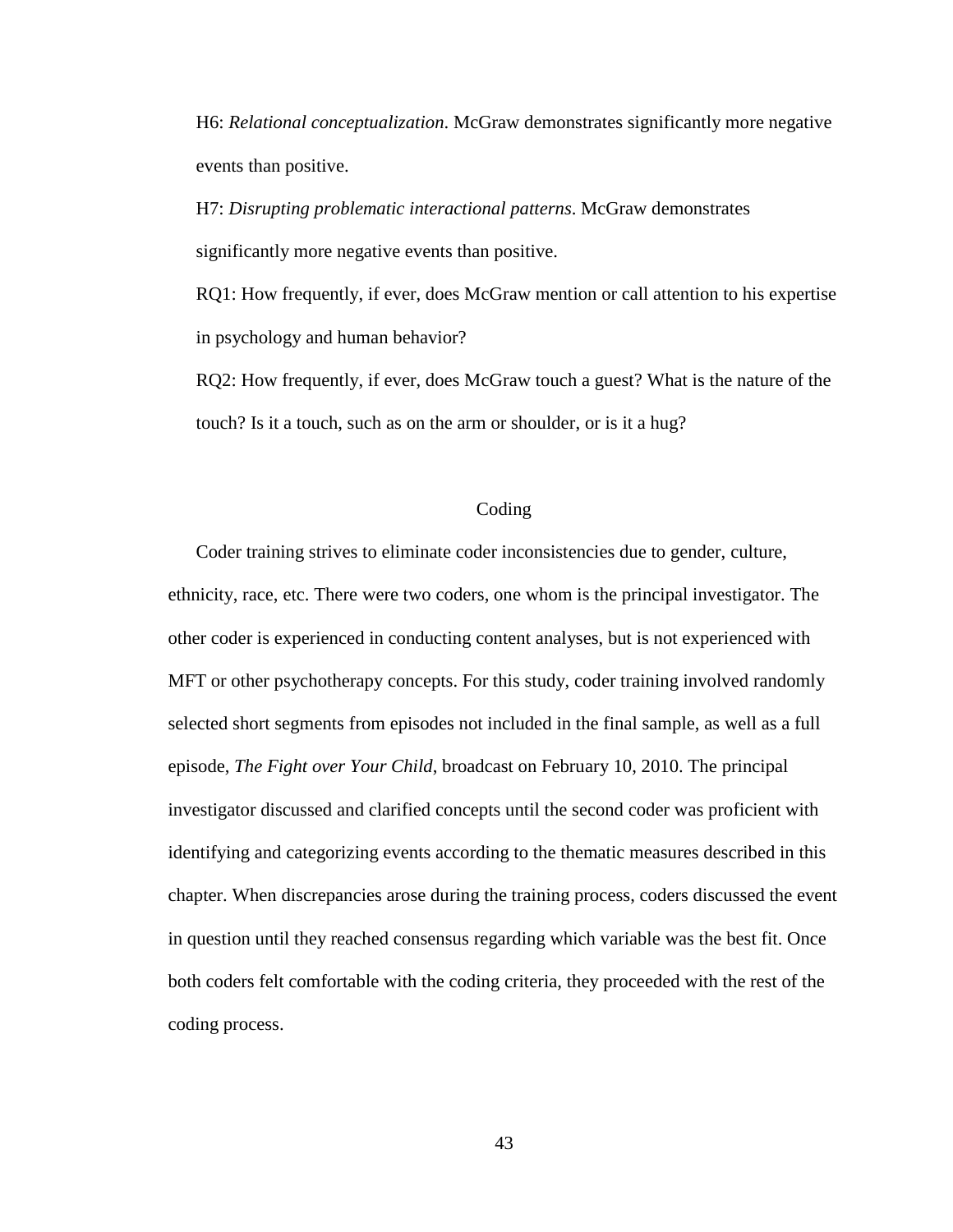#### Intercoder Reliability

I coded all five episodes that made up the sample, for a total of 79 coding sheets and 773 events. The second coder completed 12 randomly selected coding sheets, for a total of 123 events (16 percent of the total events). The 123 events coded by both coders were used to assess intercoder reliability using Cohen's kappa coefficient. Kappa is 1.0 for the variables of positive regard, empathy, focus on strengths, collaboration, disrupting problematic interactional patterns, and expert. Kappa is lower for information/exposition (0.841), and for other/don't know (0.67). However, those two variables do not have a corresponding hypothesis, and will not be part of the statistical analysis. Kappa cannot be calculated for either goal consensus or relational conceptualization, because at least one variable in each two-way table is a constant. However, the agreement between the two coders for goal consensus is 100 percent. The agreement between the two coders is 83 percent for relational conceptualization. Kappa also cannot be calculated for the variable of touch, because neither coder observed any occurrences of touch in the randomly selected intercoder reliability sample.

#### Data Analysis Plan

 Results are elaborated in Chapter Four. The data were entered into the PASW Statistics 18 software program. The Chi-Square test was used to test each of the seven variables related to a hypothesis, to determine the data's goodness of fit regarding expected outcome. For the remaining two variables, *credibility/expertise* and *touch*, the frequency of occurrence was analyzed.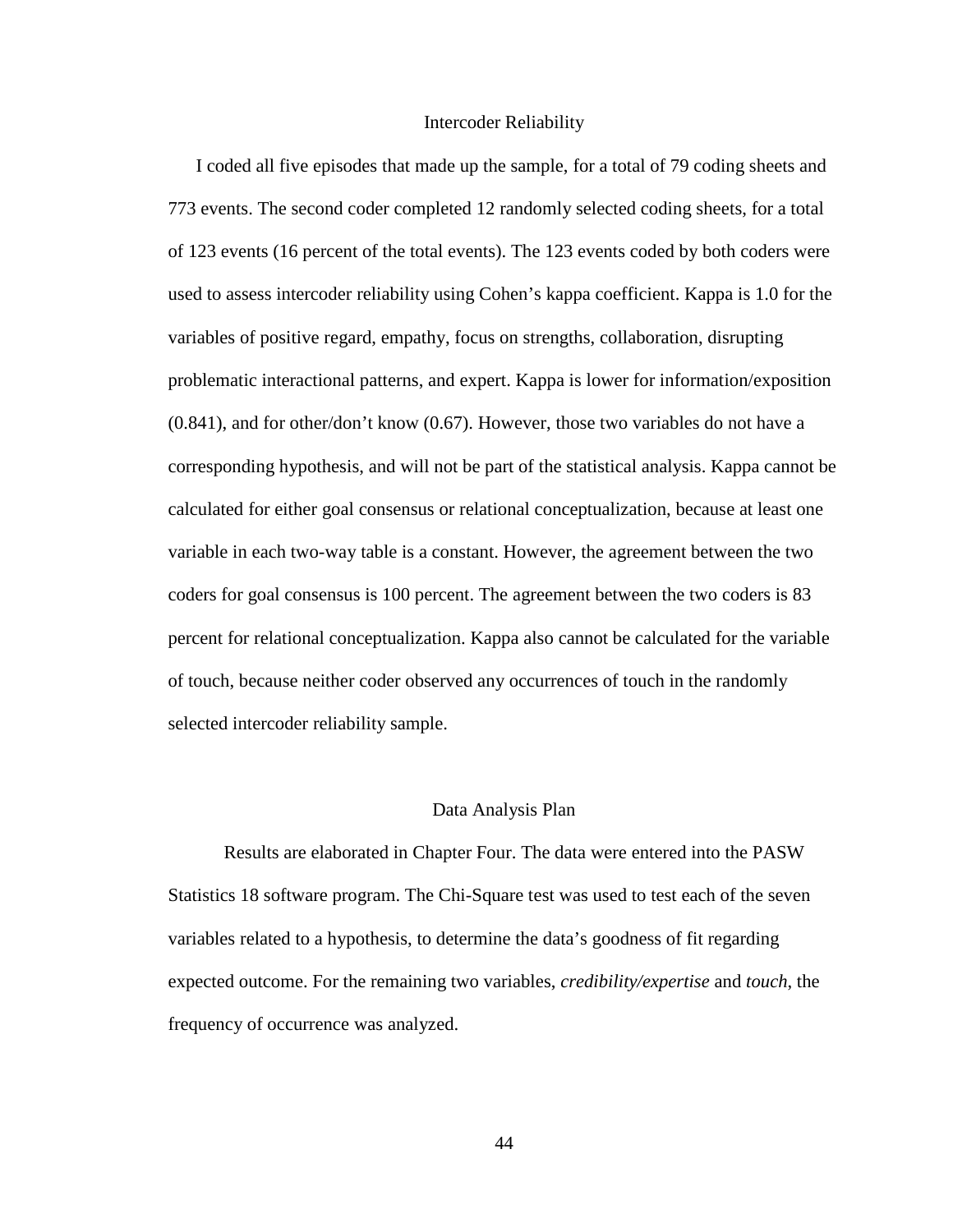## CHAPTER FOUR

## RESULTS

## General Description

The sample pool for this study consisted of 80 hour-long episodes of *The Dr. Phil Show,* recorded daily from February 1, 2010 to June 4, 2010. Episodes that did not resemble therapy sessions (e.g., panel discussions, audience question-and-answer days) were excluded from the sample pool. One episode for each day of the week was randomly selected to create one constructed week. The sample episodes are entitled *The Dr. Phil Family Returns: Alexandra and Katherine's Rivalry, Bully Moms, Dying to Be Thin, Breaking The Cycle of Abuse,* and *7 Days to Change: Can Amanda Be Saved?* The unit of analysis was each utterance by McGraw. For the entire five-episode sample, there were 773 utterances, each of which was judged to fit in one or more of the variable categories described in Chapter Three.

The coders noted what appears to be a distinct difference between the live and edited segments within each episode. "Live" is defined by what appears to be happening in real time. The live segments typically take place in the television studio, or occasionally backstage. There may be some minor editing, but the overall impression is one of watching events as they happen. Live segments make up the bulk of each episode.

Short edited segments are used throughout the program. Early in each episode, edited segments of a few minutes' length introduce the audience to the day's guests. The video footage is recorded from the guests' real world, often in their home. Edited segments also typically bracket commercial breaks. That is, there is an edited segment placed immediately before the commercial break, and also immediately after. These segments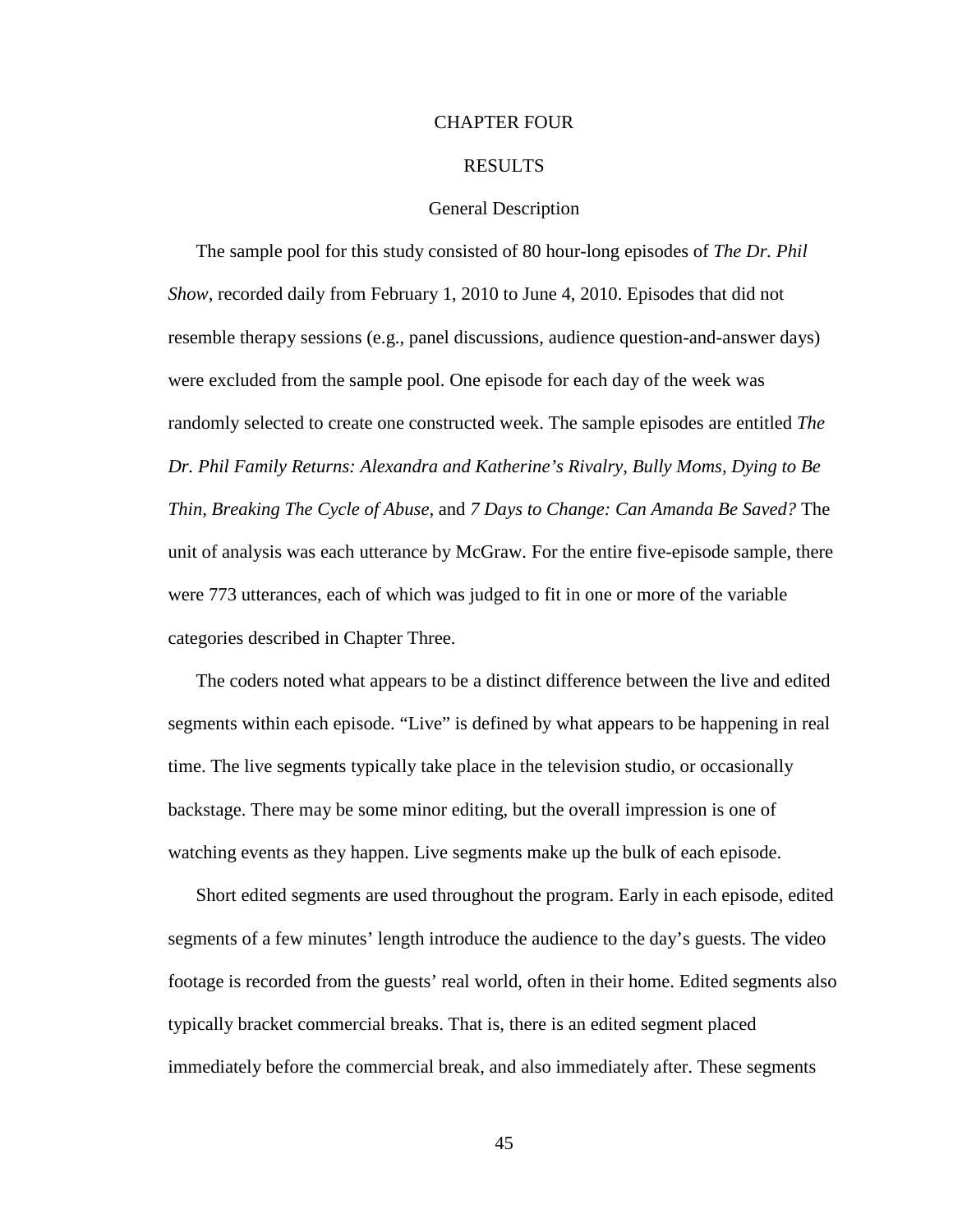may give more information about the guests in their daily life. Each episode also features promotional teasers for upcoming shows, as well as previews of what is coming later in the current episode. The edited segments are tightly controlled, with added music and sound effects. Typically, the transition to these segments is marked by McGraw and the audience turning their attention to the large video monitors in the studio as the preproduced video package begins.

Both coders noted a distinct difference between the live and edited portions of the program. The edited segments appear significantly more sensationalized, incorporating visual effects as well as dramatic music and sound effects. Both coders had the initial impression that the content of the edited segments is more negative than for the live segments. Therefore, once the coding was completed, I analyzed the data in three groupings: 1) the entire program, 2) the live segments, and 3) the edited segments.

For comparison's sake, I also combined the variables of positive regard and empathy to create another category: combined positive regard and empathy*.* This was done out of concern that positive regard and empathy are not different enough to adequately distinguish between them. During the coding process, it appeared that the negative expression of positive regard and the positive expression of empathy might be opposite expressions of the same thing. Babbie (1995) advises that combining variables is appropriate if they prove to be too similar to make meaningful distinctions in coding.

#### Hypothesis One

Hypothesis one posits that McGraw will demonstrate significantly more negative events of positive regard than positive. Chi-Square tests supported this hypothesis for all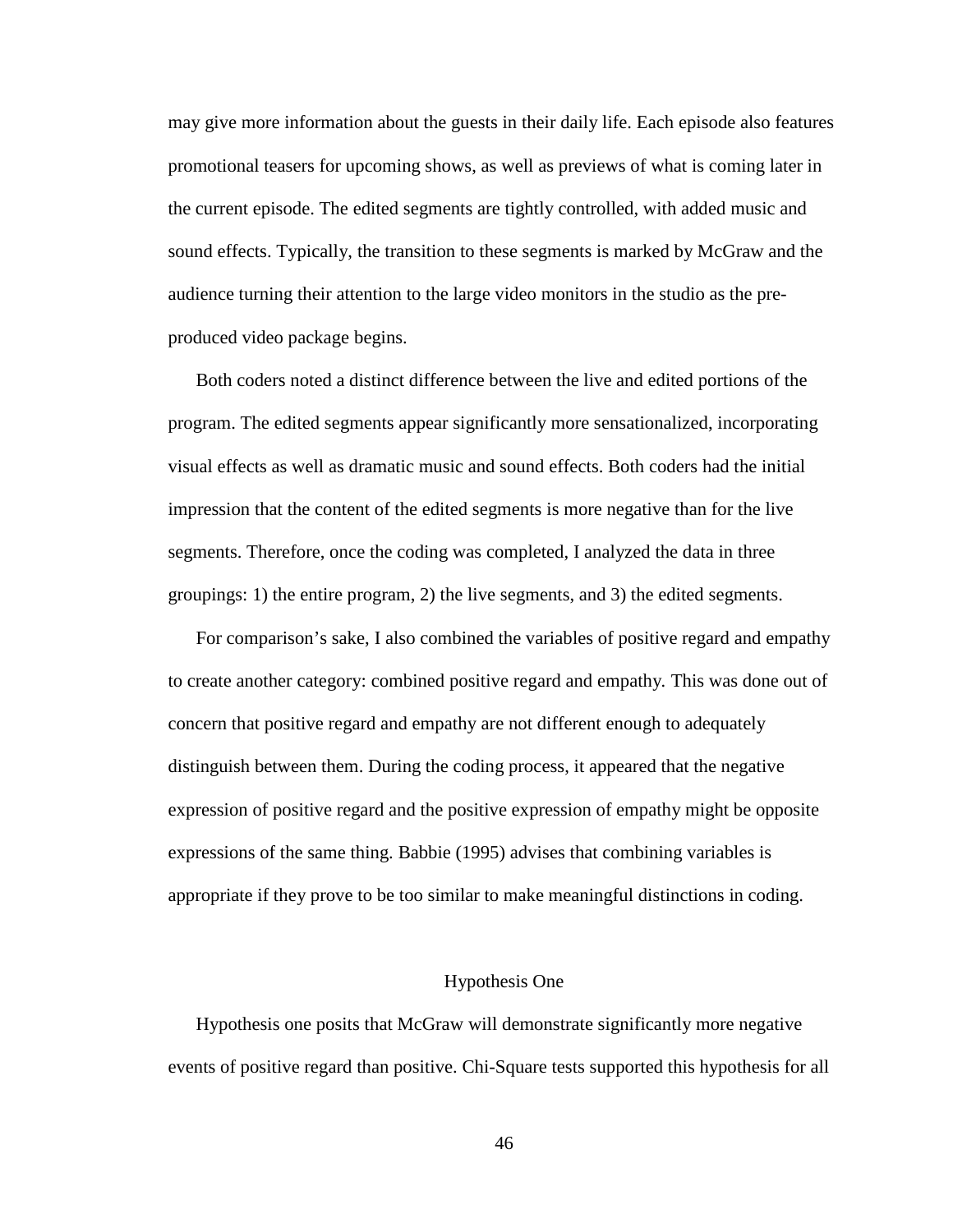three analysis groups. For the whole program,  $\chi^2(1, N = 130) = 59.57$ ,  $p < .001$ . For the live segments,  $\chi^2(1, N = 97) = 40.92$ ,  $p < .001$ . For the edited segments,  $\chi^2(1, N = 33) =$ 18.94,  $p < .001$ .

## Hypothesis Two

Hypothesis two posits that McGraw will demonstrate significantly more negative events of empathy than positive. Chi-Square tests reached statistical significance for the whole program and for the live segments. However, there were more positive than negative events. Therefore, this does not support the second hypothesis, but rather supports the opposite. For the whole program,  $\chi^2(1, N = 57) = 12.79$ ,  $p < .001$ . For the live segments,  $\chi^2(1, N = 52) = 13.00, p < .001$ . For the edited segments, statistical significance was not reached, so hypothesis two is not supported. For the edited segments,  $\chi^2(1, N = 5) = 0.20, p = .655$ .

However, when positive regard and empathy were combined into one variable, the results supported a revised hypothesis: for combined positive regard and empathy, McGraw will demonstrate significantly more negative events than positive. Chi-Square tests supported this hypothesis for all three analysis groups. For the whole program,  $\chi^2(1)$ ,  $N = 185$ ) = 20.11,  $p < .001$ . For the live segments,  $\chi^2(1, N = 147) = 9.31$ ,  $p = .002$ . For the edited segments,  $\chi^2(1, N = 38) = 15.16, p < .001$ .

#### Hypothesis Three

Hypothesis three posits that McGraw will demonstrate significantly more negative events of focusing on strengths than positive. Chi-Square tests supported this hypothesis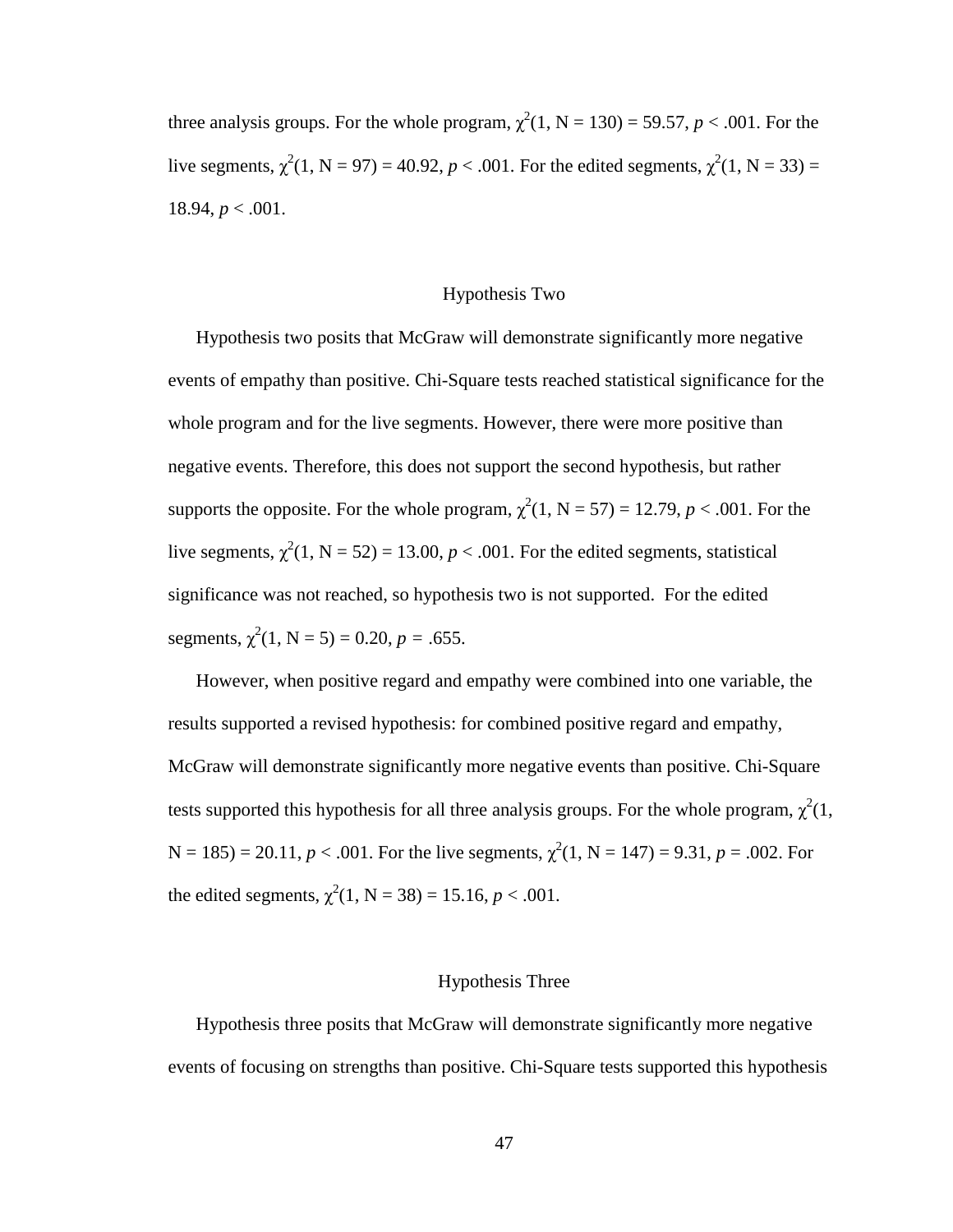for all three analysis groups. For the whole program,  $\chi^2(1, N = 183) = 57.97, p < .001$ . For the live segments,  $\chi^2(1, N = 148) = 35.03$ ,  $p < .001$ . For the edited segments,  $\chi^2(1, N)$  $= 35$ )  $= 27.46, p < .001$ .

## Hypothesis Four

Hypothesis four posits that McGraw will demonstrate significantly more negative events of collaboration than positive. For two of the analysis groups, Chi-Square tests did not achieve statistical significance, and so did not support this hypothesis. For the whole program,  $\chi^2(1, N = 119) = 0.68$ ,  $p = .409$ . For the live segments,  $\chi^2(1, N = 100) = 0.04$ , p = .841. However, the hypothesis was supported for the edited segments,  $\chi^2(1, N = 19)$  = 6.37,  $p = .012$ .

## Hypothesis Five

Hypothesis five posits that McGraw will demonstrate significantly more negative events of goal consensus than positive. For the whole program, the Chi-Square test achieved statistical significance. Therefore, it supported hypothesis five,  $\chi^2(1, N = 21) =$ 3.86,  $p = 0.050$ . For the live segments and edited segments, significance was not achieved. Therefore, hypothesis five was not supported for those groups. For the live segments,  $\chi^2(1, N = 14) = 2.57, p = .109$ . For the edited segments,  $\chi^2(1, N = 7) = 1.29, p = .257$ .

#### Hypothesis Six

Hypothesis six posits that McGraw will demonstrate significantly more negative events than positive, by conceptualizing difficulties in individual terms rather than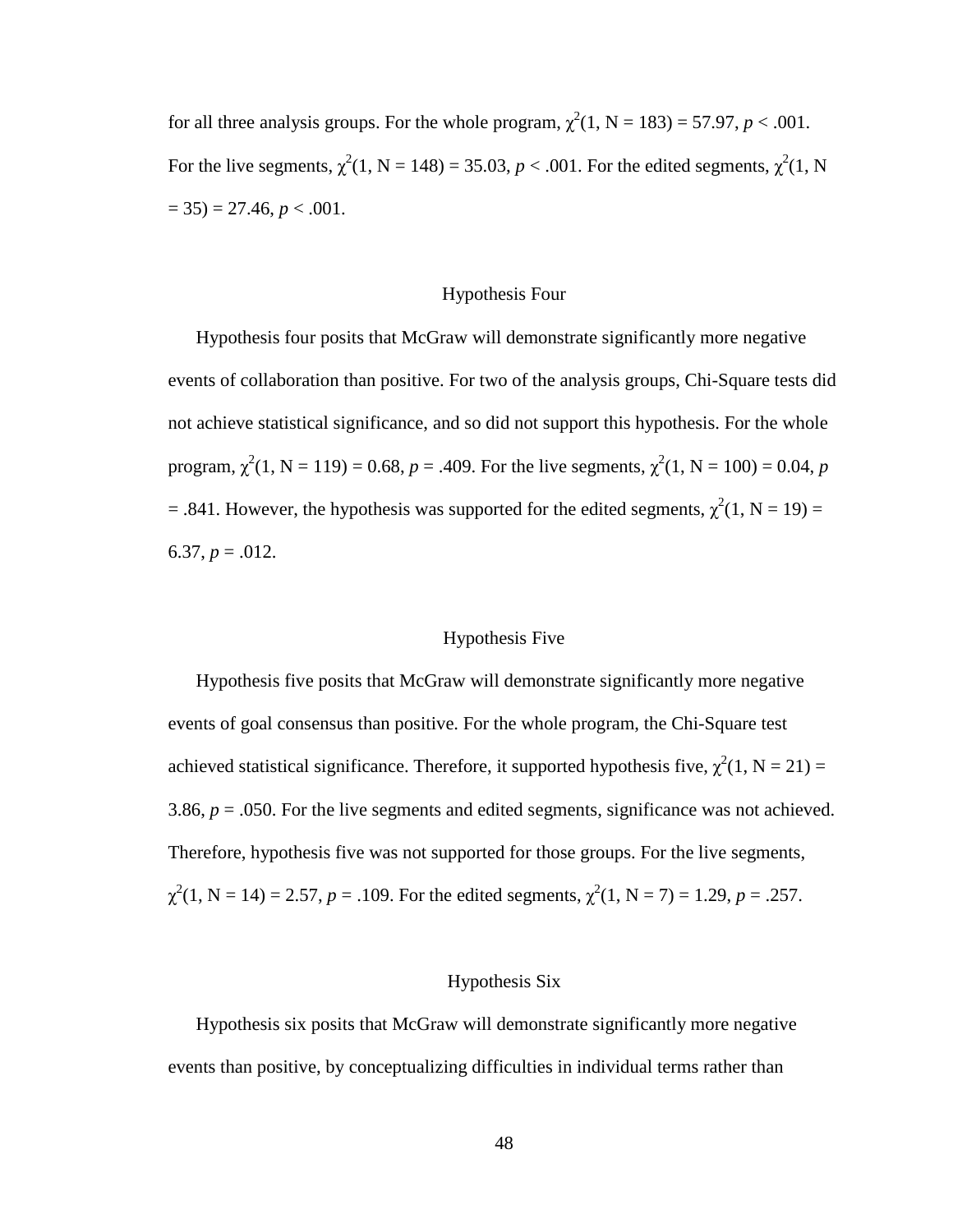relational. The statistical analysis results vary for the three analysis groups. For the whole program and live segments, significance levels were achieved. However, similar to hypothesis two (empathy), the results were in the opposite direction of what was expected. For the whole program,  $\chi^2(1, N = 88) = 38.23$ ,  $p < .001$ . For the live segments,  $\chi^2(1, N = 80) = 31.25, p < .001$ . For the edited segments, hypothesis six is supported, with eight positive expressions of the variable, and no negative expressions. Because there were no negative expressions, the Chi-Square value could not be calculated.

## Hypothesis Seven

Hypothesis seven posits that McGraw will demonstrate significantly more negative events than positive for the disruption of problematic interactional patterns. The results of the statistical analysis do not support the seventh hypothesis for any of the three conditions. For the whole program,  $\chi^2(1, N = 16) = 0.25$ ,  $p = .617$ . For the live segments,  $\chi^2(1, N = 12) = 0.00, p = 1.000$ . For the edited segments,  $\chi^2(1, N = 4) = 1.00, p = .317$ . For all three analysis groups, there were very few instances of either positive or negative expression of this variable.

#### Summary of Hypothesis Testing Results

Support for the hypotheses varies. For some of the hypotheses, the statistical results are consistent for all of the analysis groups: whole episode, live segments, and edited segments. However, some hypotheses are supported for some but not all of the analysis groups. Table 1 summarizes the findings regarding hypothesis testing using the Chi-Square analysis.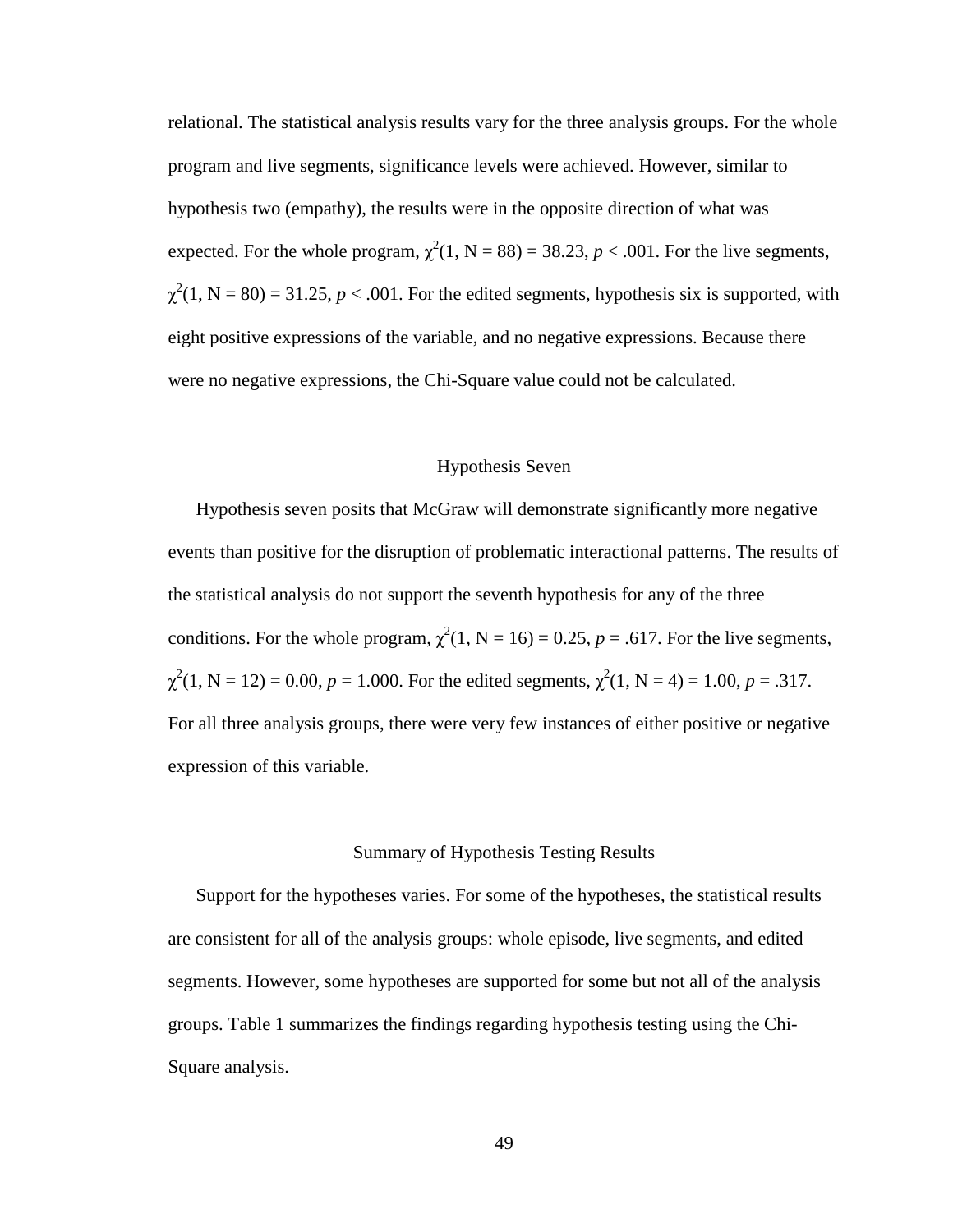# Table 1

|                |                        | Whole       | Live              | Edited      |
|----------------|------------------------|-------------|-------------------|-------------|
| Hypothesis     | Variable               | Program     | Segments Segments |             |
| H1             | <b>Positive Regard</b> | Y           | Y                 | Y           |
| H <sub>2</sub> | Empathy                | $N^*$       | $N^*$             | N           |
| H1/H2          | Combined               | Y           | Y                 | Y           |
| H <sub>3</sub> | Focus on Strengths     | Y           | Y                 | Y           |
| H <sub>4</sub> | Collaboration          | N           | N                 | Y           |
| H <sub>5</sub> | <b>Goal Consensus</b>  | Y           | N                 | $\mathbf N$ |
| H <sub>6</sub> | Relational Concept.    | $N^*$       | $N^*$             | Y           |
| H7             | Disrupt Int. Patterns  | $\mathbf N$ | N                 | N           |

# *Hypothesis Support Based on Chi-Square Analysis*

\* Indicates statistical significance achieved, but in opposite direction of expectation.

# Research Question One

Research question one asks how frequently, if ever, does McGraw mention or call attention to his expertise in psychology and human behavior? The coders observed that McGraw made four references to his expertise: twice during *7 Days to Change: Can Amanda Be Saved?* and twice during *Dying to Be Thin*.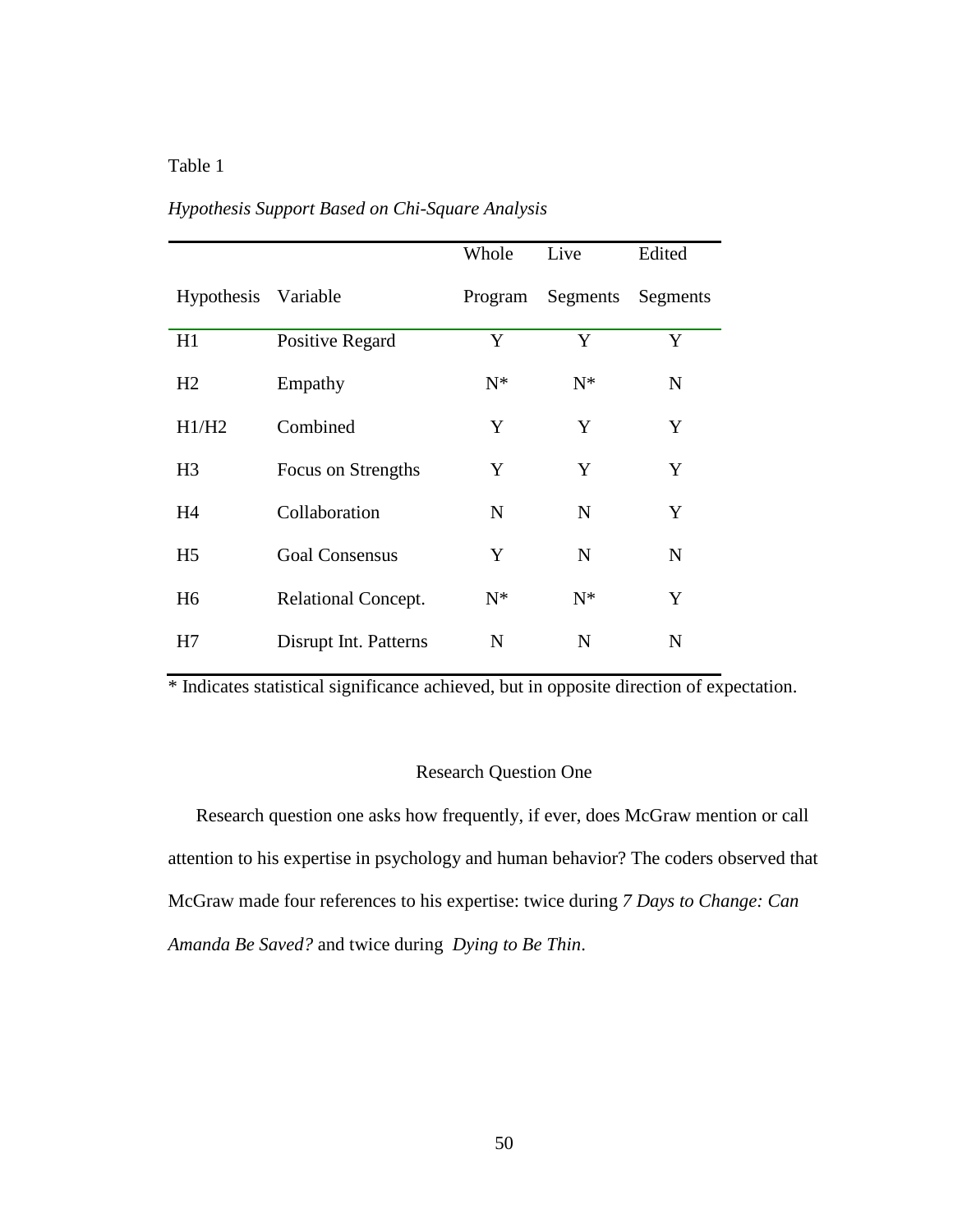# Research Question Two

Research question two asks how frequently, if ever, does McGraw touch a guest? Is it a touch, such as on the arm or shoulder, or is it a hug? The coders observed five instances where McGraw touched a guest. They also observed two instances where McGraw hugged guests: one hug for two different family members.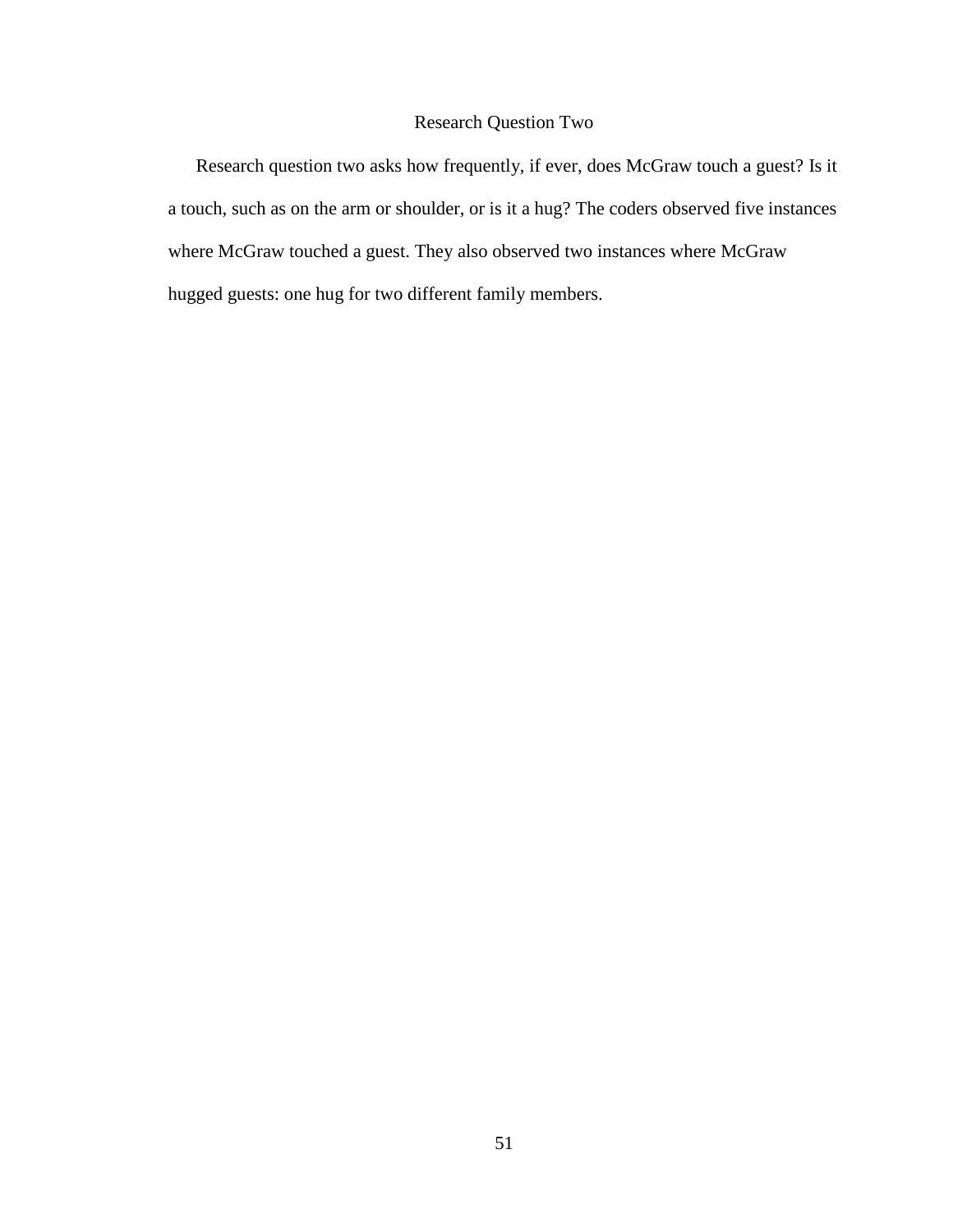## CHAPTER FIVE

## **DISCUSSION**

## General Discussion

As indicated in Chapter Four, not all of the hypotheses are supported. This is arguably good news for all types of psychotherapists, including MFTs. Each unsupported hypothesis indicates a more positive demonstration of psychotherapy. Therefore, although the depiction of psychotherapy on *The Dr. Phil Show* may not be as positive as clinicians would like, it is more positive than expected. When hypotheses were supported, statistical significance may not have been achieved in all three analysis groups: whole program, live segments, and edited segments. To briefly sum up the overall results, McGraw's utterances are problem-saturated (hypothesis three), with little positive regard for the show's guests (hypothesis one). However, he shows more empathy (hypothesis two) and is more collaborative (hypothesis four) than expected. Significantly for MFTs, McGraw often takes a relational perspective (hypothesis six).

The two hypotheses most closely related to therapeutic interventions have little support. Based on statistical analysis, there is no support for disrupting problematic interactional patterns (hypothesis seven) in any of the three analysis groups. Goal consensus (hypothesis five) barely achieves statistical significance for the whole program condition ( $p = .050$ ), but is not significant for the other two groups. This is likely because the sample sizes for the live and edited segments were not large enough to reach statistical significance. Regardless, of the seven dichotomous variables coded, these two have the fewest number of occurrences. For the five-episode sample, there are 21 events of goal consensus, and only 16 of disrupting problematic relational patterns. In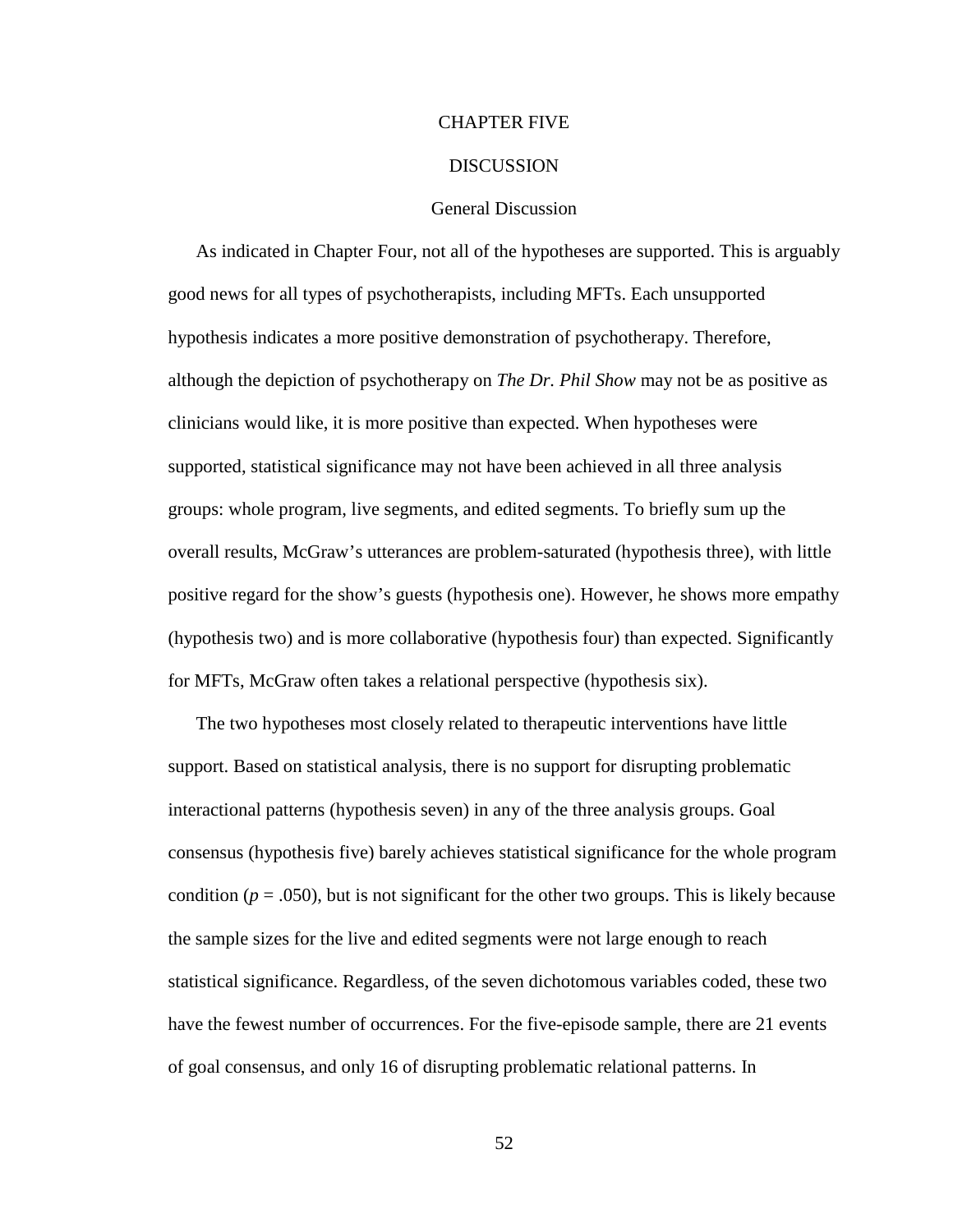comparison, the next rarest variable, empathy, has over double the number of events ( $N =$ 57). The low number of occurrences for "therapy-specific" variables supports McGraw's contention that he does not do "eight-minute cures" (Youngelson & Gilbert, 2009), but rather attempts to raise awareness among viewers about various problems facing individuals and families. The on-air guests provide a cautionary tale for the audience. At the end of each episode, McGraw typically offers to arrange real therapeutic services for the guests with other providers. When he does give information intended to help change behavior, it is presented as psychoeducation aimed at the audience. For example, in the episode *Bully Moms,* tips to help agitated parents control their behavior appear onscreen as McGraw elaborates. He presents a similar type of list in the episode *Dying to Be Thin*.

More than any other result, support for both hypothesis one, positive regard, and hypothesis one/two, combined positive regard and empathy, is key. McGraw demonstrates more positive demonstration of psychotherapy than expected overall, including several incidents of empathy. However, his propensity for personal attacks and criticism is troubling. For example, in the episode *Bully Moms,* McGraw responds to the husband of one of the featured "bully" mothers. When the guest protests that the negative behavior recorded by the camera crew is not the only type of interaction that occurs between his wife and stepdaughter, McGraw retorts, "So let's talk about how we're mischaracterizing this, my friend. … 'Cause I got a problem with you*.* I'm just here to tell you straight up, I got a problem with you," for not interrupting his wife's abusive behavior forcefully enough. In the episode *The Dr. Phil Family Returns: Alexandra and Katherine's Rivalry,* McGraw unleashes years of frustration with the guests. He gives the family's two daughters an extended tongue-lashing that is punctuated by audience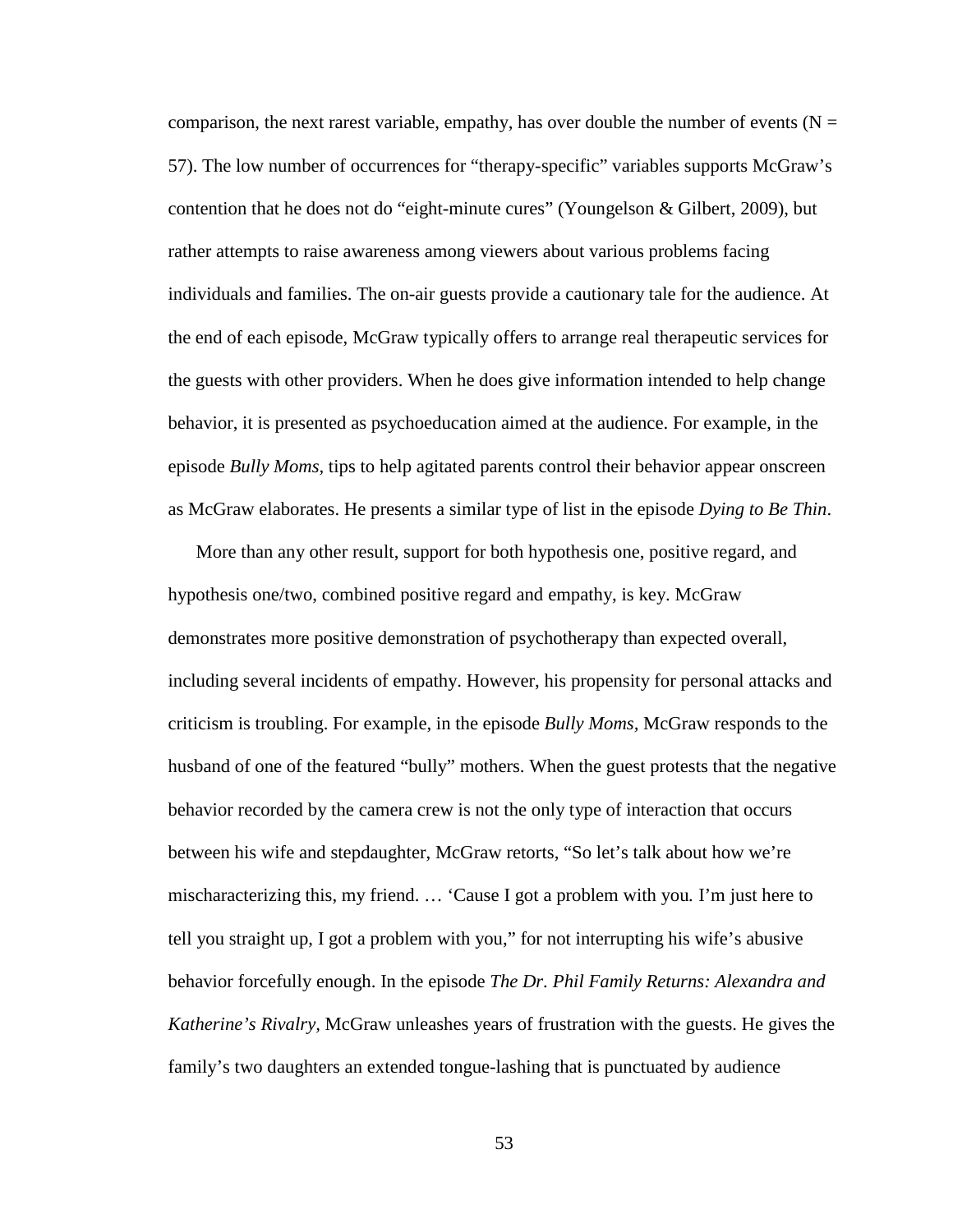applause and cheers. He exclaims, "If I make an appointment and then you don't show up, who the hell do you think you are?" to Katherine, because she has not kept her psychotherapy appointments in her hometown. McGraw uses sarcasm again in the episode *7 Days to Change: Can Amanda Be Saved?* when he tells drug-addicted Amanda, "Well I tell you what, Mother Teresa… You got all you can do to keep your butt out of the gutter." He also calls her a "parasite," living off of other people.

At other times McGraw shows positive empathy toward his guests. For example, in the episode *Breaking the Cycle of Abuse,* McGraw tells a guest, "A 20-year-old girl should not live with the pain you're living with," and "You never got a chance to learn how to problem solve." For the whole five-episode sample, McGraw shows empathy often enough that hypothesis two, empathy, is not supported. In fact, statistical significance was reached, but in the opposite direction than expected. McGraw shows significantly more positive expressions of empathy than negative.

However, even with many instances of demonstrated empathy, the therapeutic alliance could well be ruptured by any personal attack (Norcross, 2010). McGraw uses sarcasm, criticism, and personal attacks liberally, and accordingly, hypothesis one, positive regard, is supported. Even though McGraw demonstrates empathy on several occasions, it is outweighed by the number of times he goes on the attack. This is borne out by statistical testing. When the variables empathy and positive regard are combined, as in hypothesis one/two, there are significantly more negative events than positive in all three analytic conditions. This outcome stands in contrast to Asay and Lambert's (1999) assertion that more effective psychotherapists perform a greater number of positive behaviors than negative behaviors, compared with less effective psychotherapists.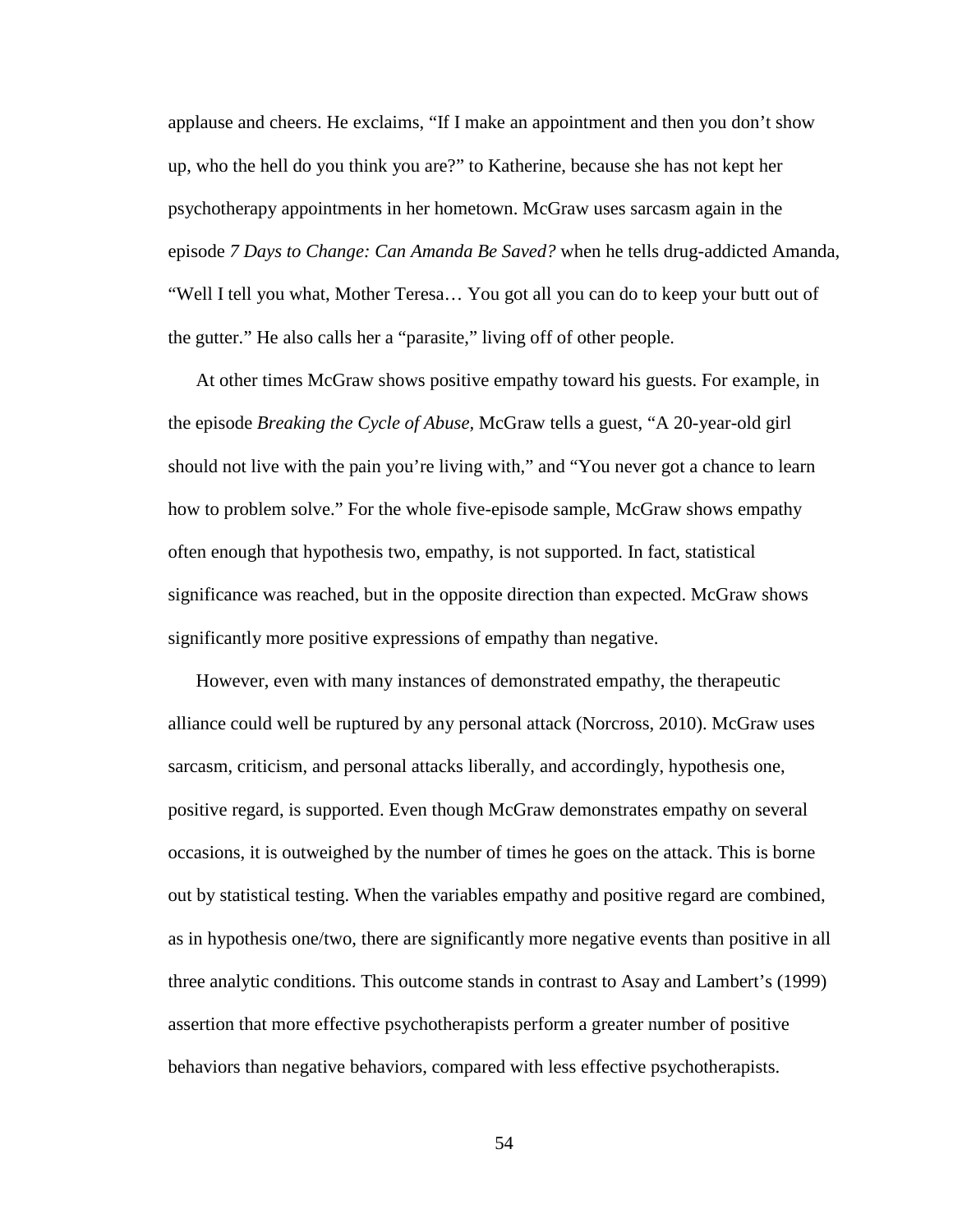Based on the statistical results, *The Dr. Phil Show* is problem saturated. Other than hypotheses one (positive regard) and one/two (combined positive regard and empathy), hypothesis three (focus on problems) is the only other hypothesis statistically supported in all three analytic conditions. Whether an utterance by McGraw is part of a live segment or edited segment, he is not very likely to identify or marshal the existing strengths of families. Rather, the negative behavior of guests is front and center. McGraw may take one example of a guest's negative behavior and highlight it several times. For example, in the episode *Bully Moms*, he quotes Nikkie's threat to drop her five-year-old daughter off with the bums, repeating it on three separate occasions. Within the first ten minutes of the episode, McGraw cites 26 different negative behaviors by Nikkie, including telling her daughter that if she does not eat her lunch, she will shove it down her throat. Viewers are left with the impression that in psychotherapy, one's worst moments will be taken out of context, dissected, reassembled, and used to induce shame.

The relatively few times McGraw remarks on family strength, it typically falls into two categories. First, he generically tells guests they have the power to change the situation, or have the free will to behave differently. For example, in *Bully Moms,* he tells a guest, "You have the power to change that," without giving any tools to do so. Secondly, McGraw tends to describe families as loving. This is often a reframe for otherwise detrimental behavior, such as catering to a child with a drug addiction or an eating disorder. In the episode *Dying to Be Thin,* McGraw tells the parents, "You are loving, dedicated, devoted, well-intended parents who are in so far over your head that all you know how to do is nurture." Similarly, in *7 Days to Change: Can Amanda Be Saved?* McGraw tells Amanda's parents, "You clearly are very loving and devoted parents. I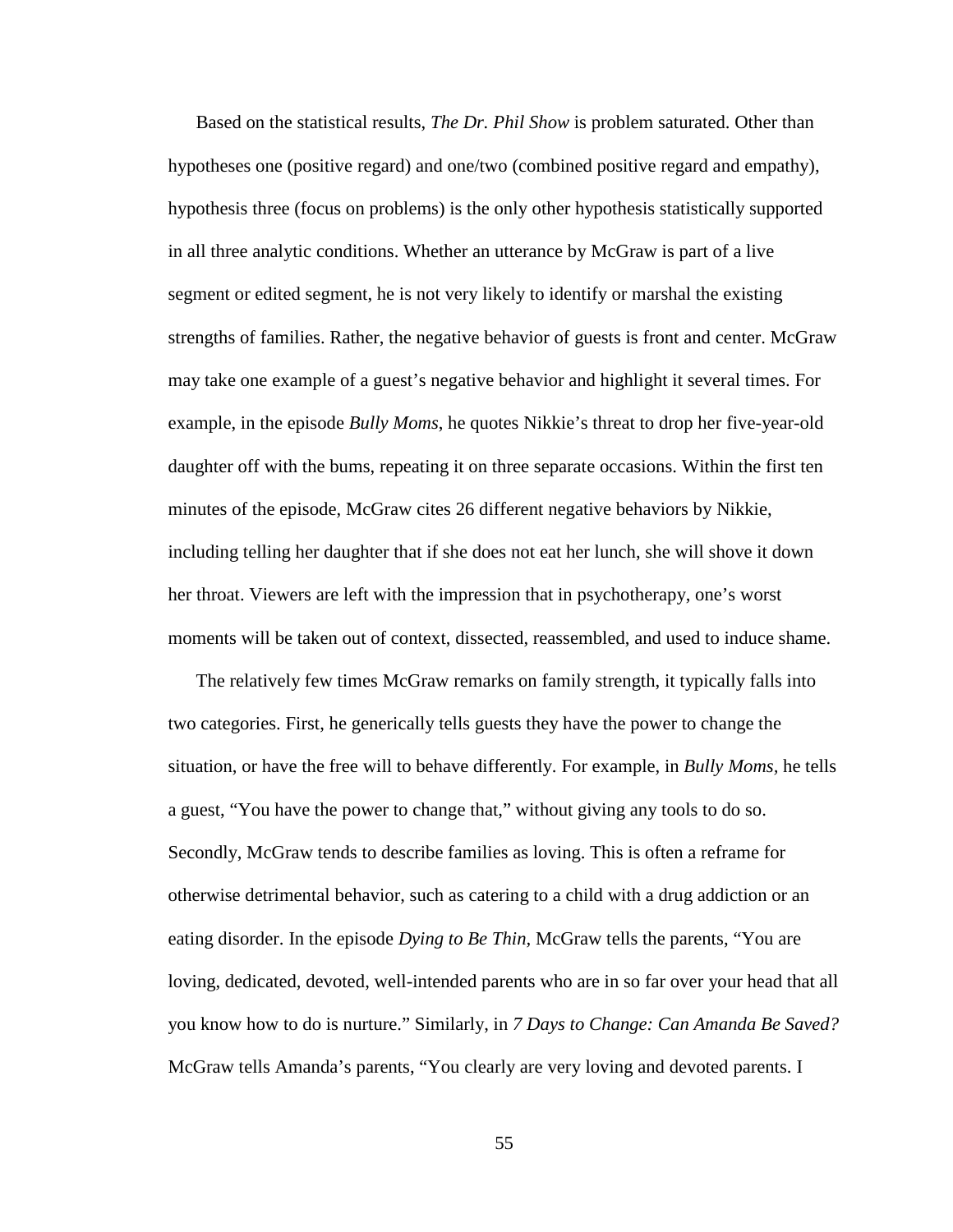wish I had more parents that were willing to fight as hard as y'all are fighting, despite the fact that you get in your own way some."

Hypothesis four, collaboration, is not supported for the whole program or for the live segments, but is supported for the edited segments. That is, there are not significantly more negative expressions of collaboration in either the live segments or the whole program. Despite the statistical results, however, McGraw's positive collaboration is more "on paper" than in reality. According to common factors researchers, privileging the client's worldview is crucial (Bohart & Tallman, 2010; Hubble et al., 2010). However, McGraw rarely, if ever, does this. Instead, most of the positive expressions for collaboration are the result of generous coding criteria.

The positive expressions of collaboration reveal McGraw eliciting the guests' agreement with his own point of view. This is in line with the coding criteria, which include asking for the guest's agreement when an assessment is made. For example, in the episode *Breaking the Cycle of Abuse,* McGraw lays out step-by-step how a person can overcome a legacy of physical abuse. He then addresses the "identified patient," Julie: "we're going to work on this right? We're going to work on this" as she nods her head. McGraw continues to direct her, "I told you what you have to do." In a more dramatic example, *Dying to Be Thin*, McGraw asks the entire family, "Are you as a family prepared to do the things that I am asking you to do?"

His "collaborative" style may well be because McGraw, as television host, must keep a tight rein on the content and pacing of each episode. Although talk shows may appear spontaneous, they are semi-scripted at the very least (Hassanpour, 2004). Viewer ratings must be maintained (Webster, 2006) to remain on the air. The guests are not the proven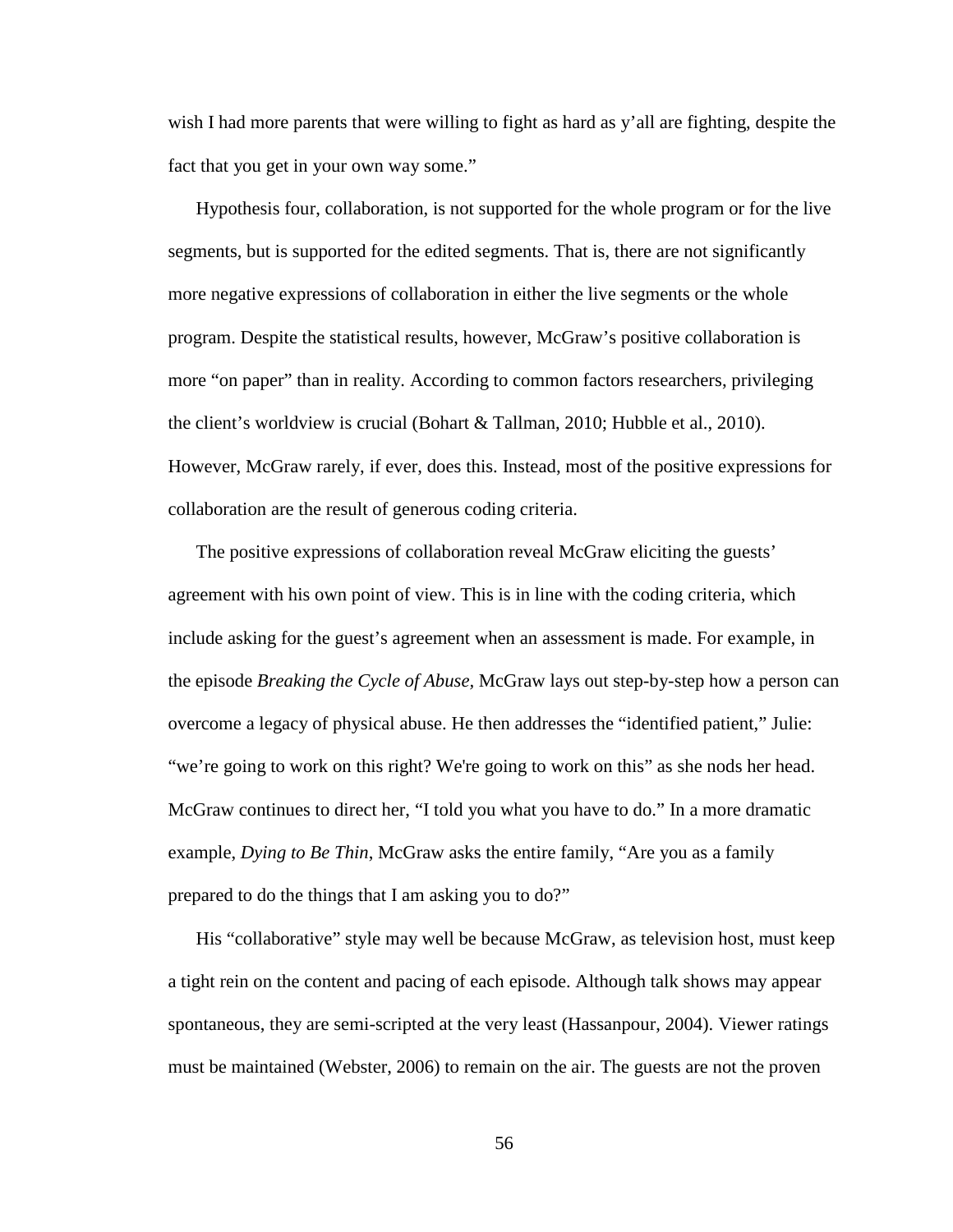entertainers that McGraw is. For the most part, they are merely the catalyst for his performance. From the producers' standpoint, then, there is a practical side to keeping guest participation to a minimum. However, the resulting message to viewers is that psychotherapy clients are relatively passive. Another part of the message is that psychotherapists are very directive, and do not consider the client's worldview at all.

On a positive note for MFTs, McGraw takes a more relational approach than expected. For example, the guests on each of the five sample episodes were couples or families, which fits with MFTs' practice of involving as many family members as possible. Sprenkle et al. (2009) refer to this as one of the common factors unique to MFTs: expanding the direct treatment system. In the live segment and the whole program conditions, statistical significance for hypothesis six, relational conceptualization, occurs in the opposite direction. This means that McGraw shows significantly more positive expressions than negative for relational conceptualization. For example, in *7 Days to Change: Can Amanda Be Saved?* McGraw laments the tendency for parents to "bring their child to the therapy altar, drop them on the doorstep and say, 'Here they are. Fix my child. Call me when you're done.' But it's typically a family dynamic that's going on." Similarly, in the episode *Dying to be Thin,* McGraw comments on how the daughter with an eating disorder bullies her family into catering to her illness. This assessment is remarkably similar to that of Minuchin, Rosman, and Baker (1978) in their book about psychosomatic families. However, McGraw does not go quite as far as an MFT, who might conceptualize an eating disorder as serving a function for the family. Nevertheless, McGraw's insistence that the family participate is in line with the MFT perspective of treating the whole family as the client (Nichols, 2006; Sprenkle et al., 2009).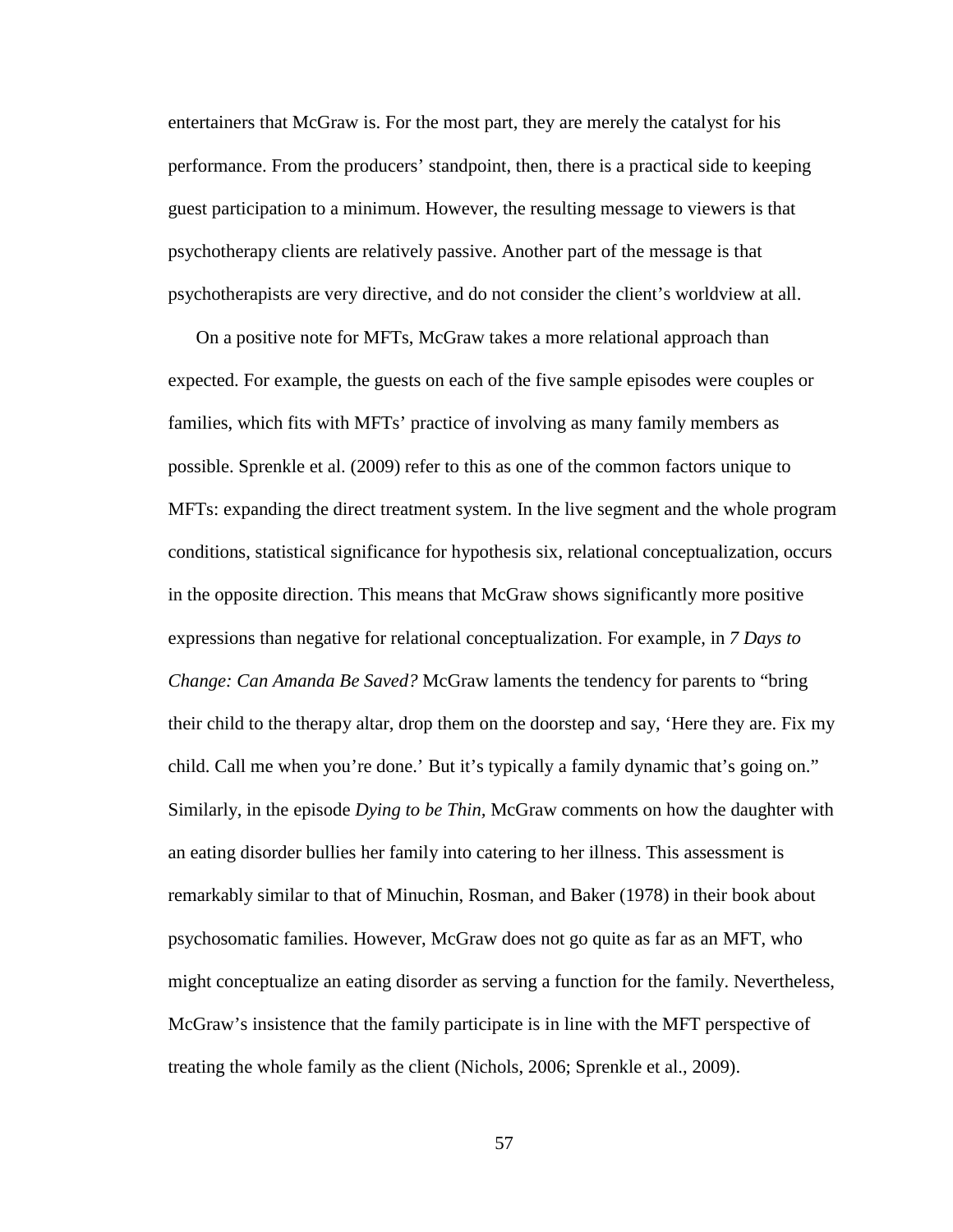A handful of events fit the coding guidelines for the two research questions. In the five-episode sample, McGraw makes four explicit references to his expertise, which pertains to research question one. For example, in *7 Days to Change: Can Amanda Be Saved?* he prefaces his introductory comments with, "I've been in the profession of psychology and human functioning for over 30 years now." Similarly, he cites his decades of experience to convince the family on *Dying to Be Thin* of the gravity of anorexia nervosa: "I've been doing this for 30 years, if you don't think these people die, then trust me." McGraw sometimes also makes lighthearted reference regarding his experience, but such instances were not coded as "expertise." For example, he might exclaim something like, "This ain't my first rodeo!" Whether it is stated implicitly or explicitly, McGraw's credibility is highlighted throughout the series. As cultivation researchers discovered (e.g., Quick, 2009), when viewers perceive a show's credibility to be high, they are impacted more by what they watch.

The second research question asks how many times McGraw touches or hugs guests. For the five-episode sample, he touches a guest seven times, including two hugs. For example, in *Breaking the Cycle of Abuse,* McGraw leans over to touch a male guest on his knee to emphasize his statement of empathy: "I don't want that for you." In *7 Days to Change: Can Amanda Be Saved?*, McGraw reaches off-screen, apparently patting the hand or arm of the mother as he welcomes her. On the same episode, this same guest, along with her husband, are shown receiving a hug from McGraw in video footage recorded during a prior meeting. Although McGraw's touching and even hugging of guests appear nonthreatening and empathetic, touch is an area of potential concern for psychotherapists. Clients may misconstrue a touch or hug as being of a sexual nature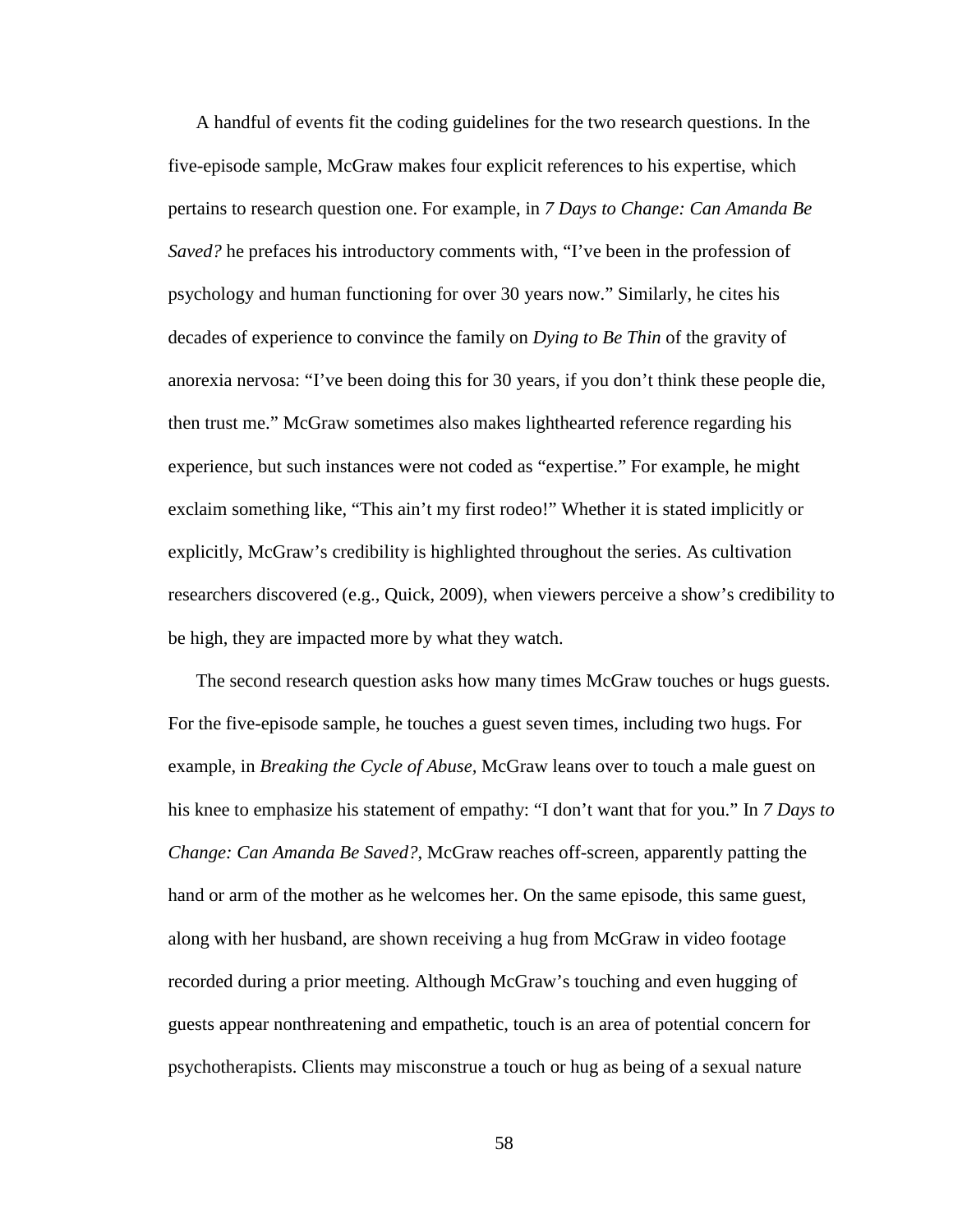(Haug, 1994). Furthermore, the public already tends to believe that psychotherapists have difficulty handling sexual countertransference (Bram, 1997).

## Edited Segments: Sensational Entertainment

If there were any question whether *The Dr. Phil Show* is entertainment, the edited segments dispel the confusion. These segments assemble prerecorded video and audio, and are featured throughout each episode. The video footage may have been recorded in the guests' home, or may be taken from *The Dr. Phil Show* itself. These segments serve several purposes: to give more information about the guests, to entice viewers to stay tuned after the commercial break, and to convince them to watch a future episode. Regardless of the purpose, some of the same production techniques found in dramatic fictional television shows are utilized, including dramatic and selective editing, intense music, and sound effects. The edited segments remind the viewers that they are watching an entertainment product, above all else (Webster, 2006).

Despite obvious stylistic differences between the live and edited segments, the design of this study does not take elements such as music and sound effects into consideration. Only utterances by McGraw were coded. However, in accordance with the dramatic production values, the utterances are more negative in the edited segments than in the live segments. Statistical analysis supports five of the hypotheses during the edited segments, as opposed to only three during the live segments. Both the live and edited segments reflect significantly more negative expressions of positive regard (hypothesis one), combined empathy/positive regard (hypothesis one/two), and focus on strengths (hypothesis three). Sensational, but negative, utterances are repeated multiple times.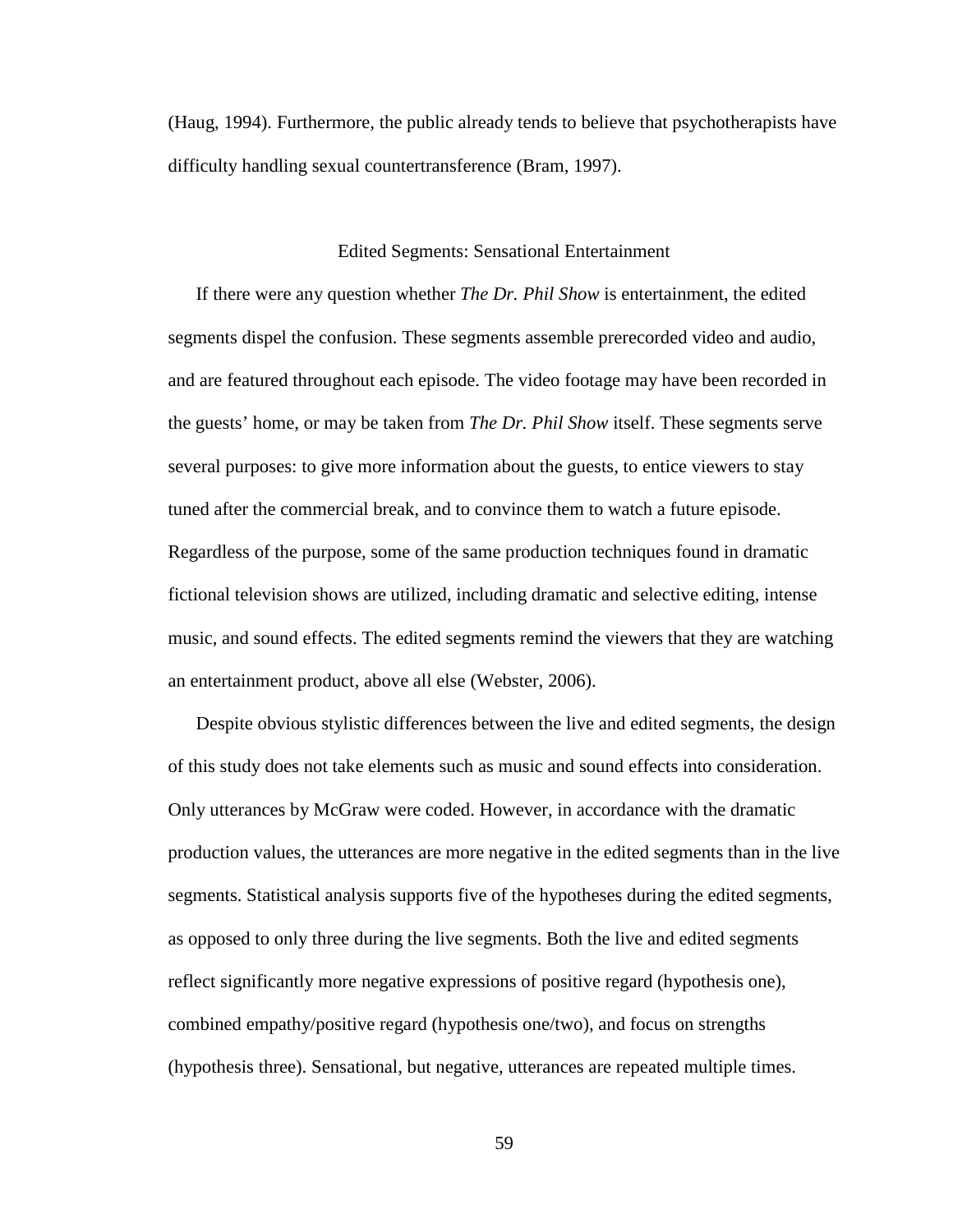Edited segments often take content from the live segments, repeating and recombining it in different ways. Although McGraw says something once during the show's taping, viewers may see it three or more times. For example, the audience witnesses McGraw scolding, "If you think I'm bluffing, try me!" three times during the episode *The Dr. Phil Family Returns: Alexandra and Katherine's Rivalry.* The same dramatic utterance may also be broadcast for several days prior, in order to promote the upcoming episode.

Compared with the live segments, the edited segments are significantly more negative regarding collaboration (hypothesis four) and relational conceptualization (hypothesis six). As discussed earlier, McGraw takes a more relational view of families than expected, at least for the live segments and the overall program. In those instances, significance is achieved, but in the opposite direction than expected. However, his relational view of problems disappears in the edited segments, with statistical significance reached in the predicted direction. A similar finding occurs with empathy (hypothesis two). For the live segments as well as the entire program, there are significantly more instances of positive empathy than negative. However, that finding disappears for the edited segments, where significance is not reached in either direction.

### Implications of the Study

This study identifies some of the messages communicated by *The Dr. Phil Show*. Decades of cultivation studies suggest messages on television influence viewers' beliefs and attitudes regarding psychotherapy. Despite speculation that media portrayals of psychotherapy profoundly impact audiences (e.g., Gabbard & Gabbard, 1999; Schultz, 2005b; Wedding & Niemiec, 2003), Vogel et al. (2008) are the only researchers to utilize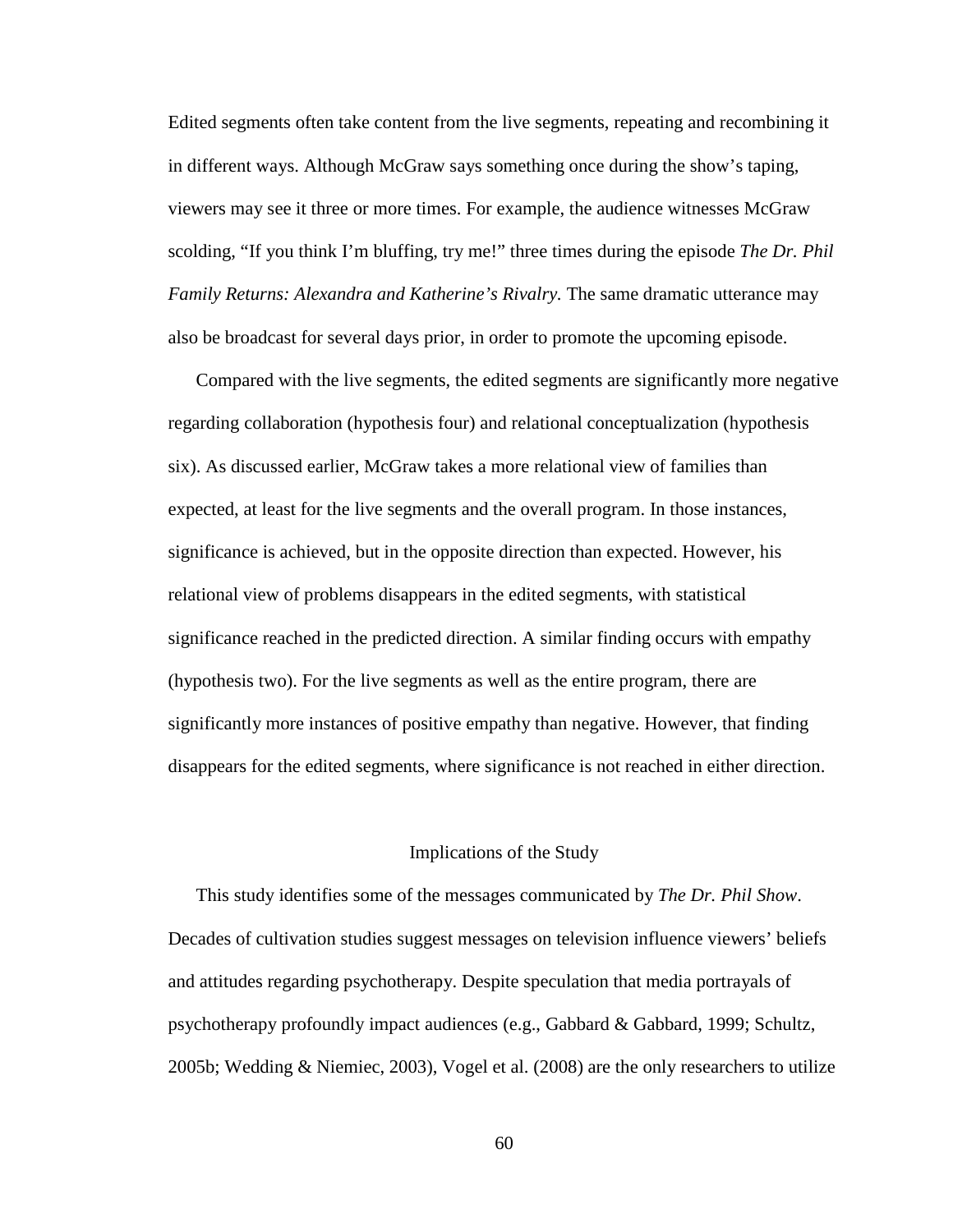cultivation theory, demonstrating that television viewing significantly impacts viewers' attitudes towards psychotherapy, as well as their intentions to seek services.

Based on those results, as well as cultivation studies examining the portrayal of physicians on television (Chory-Assad & Tamborini, 2003; Pfau, Mullen, & Garrow, 1995; Quick, 2009), it is a reasonable assumption that the content of *The Dr. Phil Show* will influence audience perceptions of psychotherapy and psychotherapists. According to cultivation research, effects will be more pronounced for those situations with which viewers have relatively little first-hand experience (Gerbner & Gross, 1976), such as psychotherapy. Given viewers' unfamiliarity with psychotherapy, the impact of genrespecific programming (Quick, 2009), and McGraw's high level of credibility, the messages of *The Dr. Phil Show* are likely to significantly influence audience perceptions regarding psychotherapy. The public may avoid seeking psychotherapy altogether, or may be disappointed with real-life psychotherapy (Vogel et al., 2008; Wong, 1994).

It may not only be regular viewers who are affected by *The Dr. Phil Show*. Commercials for *The Dr. Phil Show* are broadcast during other television programs. Therefore, even those who do not watch the program regularly, or at all, may still be influenced by the program content. As discussed earlier, the edited segments are highly sensationalized compared with the live segments of each episode. Therefore, it is possible that television viewers who do not watch *The Dr. Phil Show*, but see commercials for it, may also develop a negative view of psychotherapy.

As stated earlier, McGraw does not claim to do psychotherapy on the show (Youngelson & Gilbert, 2009), but that is not likely to be understood by the audience. So what might the viewers expect when they visit an MFT? At the most basic level, viewers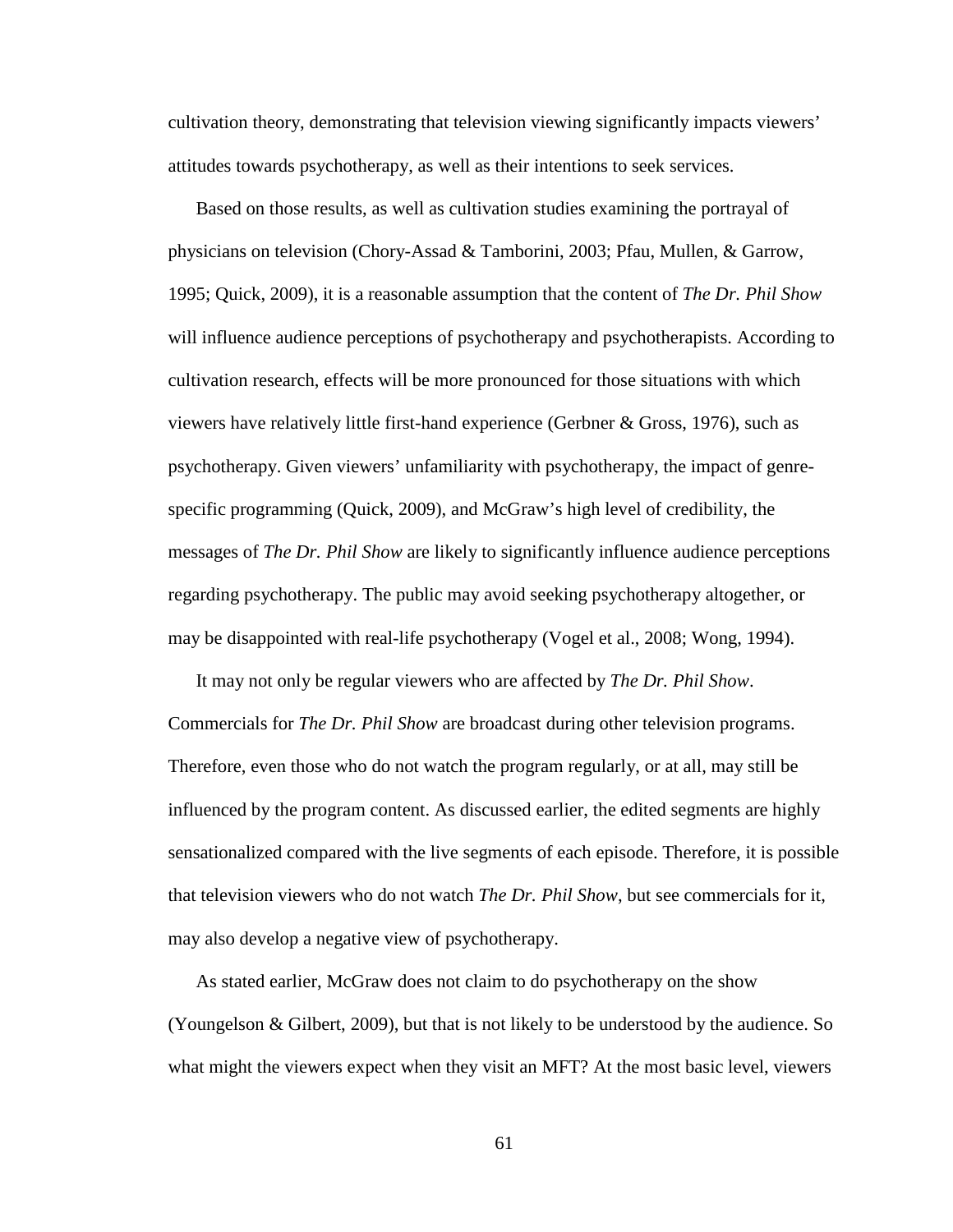of *The Dr. Phil Show* will likely expect a highly directive therapist who will articulate the problem, set the therapeutic goals, and instruct clients how to achieve those goals. Therapy is one-way, with little client participation. This is in line with McGraw's "get real" approach (McGraw, 2010), but out of line with common factors research (Bohart & Tallman, 2010). Clients who have such expectations may be disappointed when they meet with an MFT who is nondirective, or who solicits each family member's input. A parallel concern is voiced by Chory-Assad and Tamborini (2003) regarding the portrayals of physicians on television, and the corresponding public perceptions of physicians that do not match reality.

Additionally, viewers may expect a problem-saturated psychotherapy experience rife with criticism, personal attack, and shaming. Once again, this is out of line with common factors research (Norcross, 2010; Sprenkle et al., 2009). These are arguably the most damaging aspects of *The Dr. Phil Show,* and probably the most likely to deter people from seeking psychotherapy (Vogel et al., 2008; Wong, 1994). The anticipated risks and benefits of psychotherapy are significant factors in determining individuals' attitudes and intentions regarding psychotherapy (Vogel et al., 2008). This begs the following questions: how many instances of empathy does it take to outweigh being called a "parasite," or to hear a psychotherapist recite 26 abusive things you have done to your child? Is it possible to develop or maintain a positive therapeutic alliance when there is such shame-inducing behavior on the part of the therapist?

The most positive aspect of McGraw's performance, and that which is most pertinent to MFTs, is the emphasis on featuring families and couples as guests. Even if McGraw's relational conceptualization is not as detailed as an MFT's might be, he sets up the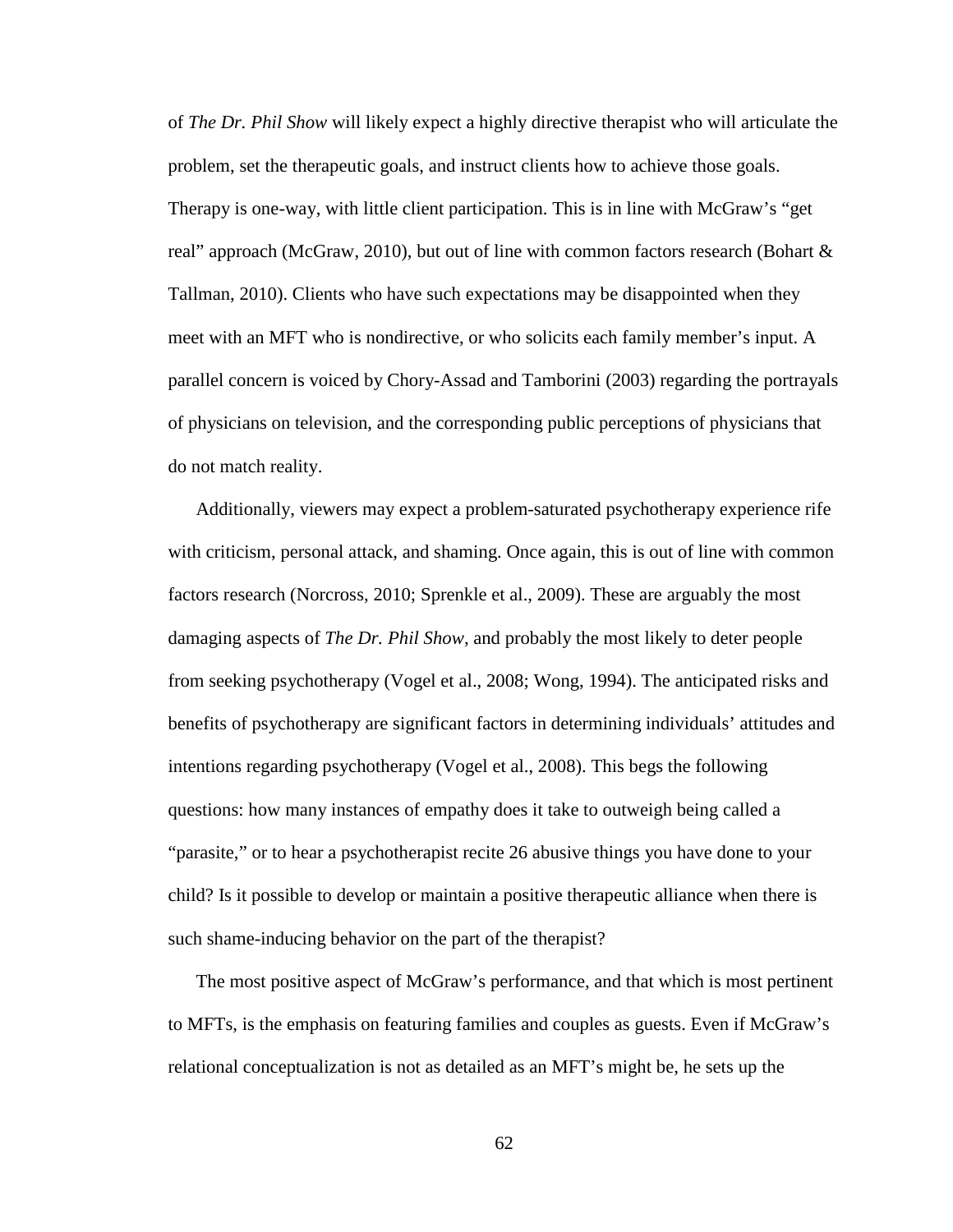expectation that all family members will be involved. This is encouraging for MFTs, who may otherwise struggle with client expectations regarding full-family involvement.

## Strengths of the Study

This content analysis is grounded within the tradition of cultivation research, which has decades of empirical support (Morgan & Shanahan, 1997). More specifically, the current study takes recent refinements to cultivation theory into account. *The Dr. Phil Show* was chosen for its popularity, credibility, and genre-specificity (Quick, 2009), aspects which appear to improve the accuracy of the model. A content analysis is the recommended first step in cultivation studies (Potter, 1993). Just as Chory-Assad and Tamborini's (2001) content analysis of prime-time physician programs set the stage for a cultivation study (Chory-Assad & Tamborini, 2003), this content analysis of *The Dr. Phil Show* sets the stage for a future study to examine the cultivation effects on viewers regarding perceptions of psychotherapists.

This study speaks to a criticism often leveled at cultivation studies. As Pfau, Mullen, Deidrich, and Garrow (1995) point out, most cultivation studies distinguish between a "television world" and a "real world" (p. 314), but fail to operationalize the real world. By drawing from the common factors literature, this shortcoming is addressed. Using common factors as a framework allows for some generalizations across all types of psychotherapy, and leads to implications for practitioners (Bohart & Tallman, 2010; Norcross, 2010). In addition to elucidating what works in psychotherapy, the common factors paradigm also comments on what should be avoided, such as "critical or pejorative comments" (Norcross, 2010, p. 117). This is arguably McGraw's greatest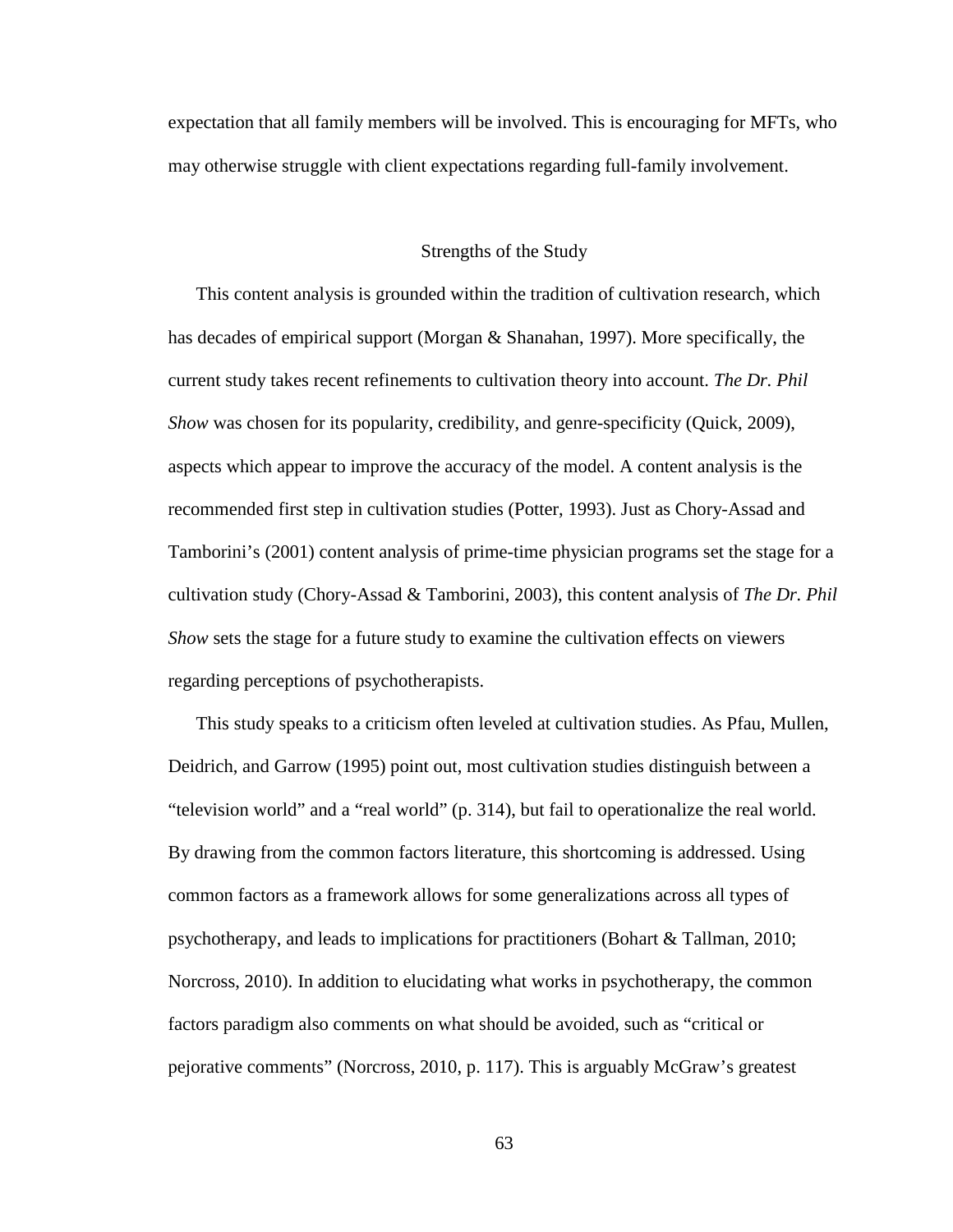problem in relating to his guests, and likely to influence viewers. As the most visible representation of psychotherapy in the media, McGraw's approach may be problematic for those concerned with the public depiction of psychotherapy.

Another strength of the study is high intercoder reliability. Kappa is 1.0 for five of the seven dichotomous variables: positive regard, empathy, focus on strengths, collaboration, and disrupting problematic interactional patterns. The agreement between the two coders is 100 percent for goal consensus, and 83 percent for relational conceptualization. The high intercoder reliability supports the agreement of the coders on the operational definitions of the variables. This is especially relevant because the coders were looking for latent meaning (Babbie, 1995) rather than, for example, counting specific words.

## Limitations of the Study

Although Potter (1993) recommends a content analysis as a precursor for cultivation research, a content analysis alone is incomplete. Based solely on a content analysis, researchers cannot make assumptions about how or to what extent the content affects the audience (Wimmer & Dominick, 2006, p. 153). Although the current study is grounded in cultivation theory and presumes that the content of *The Dr. Phil Show* influences the audience, no specific statements can be made about that influence.

The quantitative research design of this study follows prior cultivation research (e.g., Chory-Assad & Tamborini, 2003; Pfau, Mullen, & Garrow, 1995). Quantitative design strives to prevent interpretations from being impressionistic (Krippendorff, 2004). In the case of *The Dr. Phil Show,* a quantitative approach helps prevent criticism of bias against McGraw, and keeps the relative frequencies of events in perspective. For example, this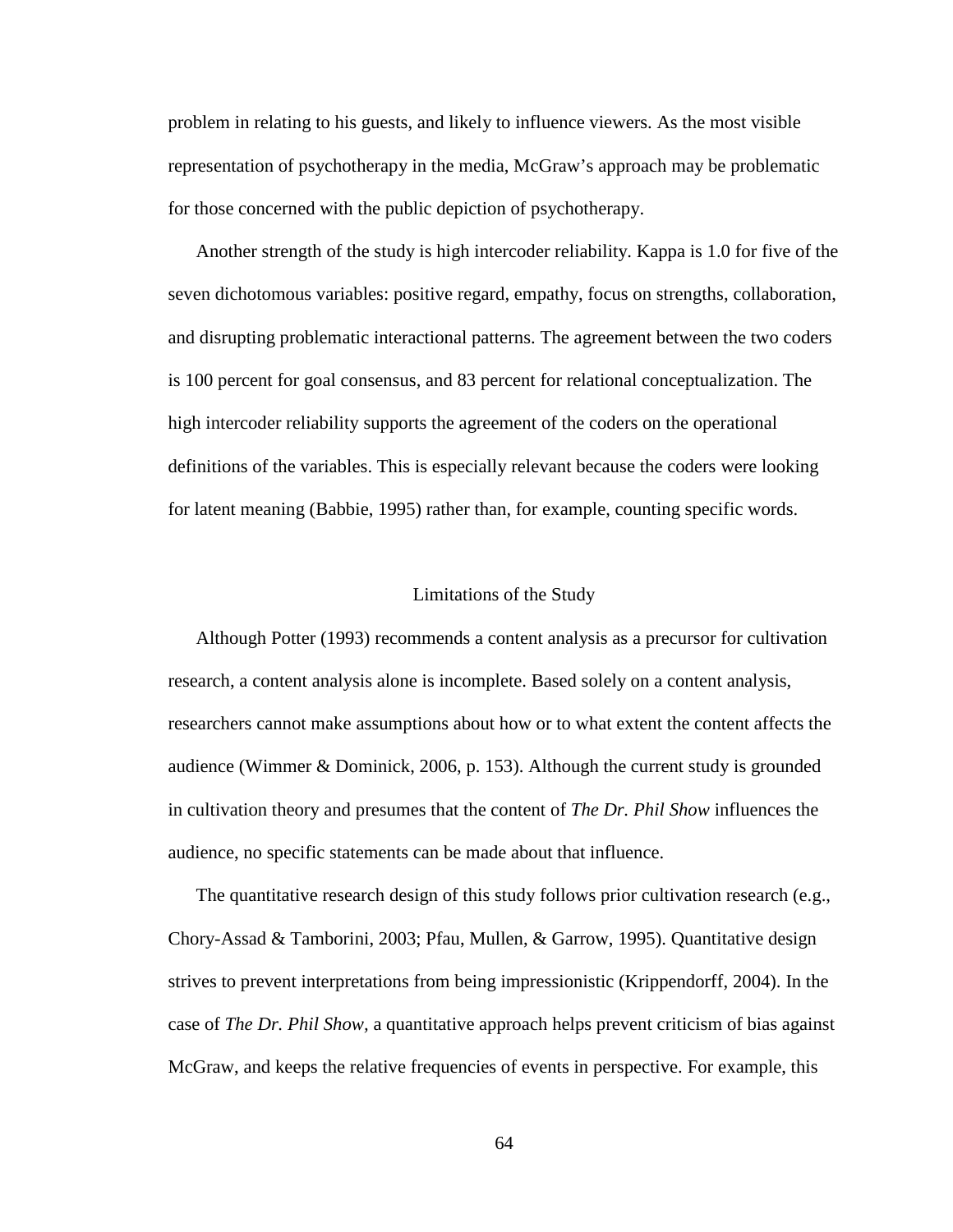study acknowledges the 42 instances of positive empathy demonstrated by McGraw, but places that within the context of 109 negative events for positive regard. However, there are limitations to this study's quantitative approach. There is still a qualitative aspect, as coders endeavored to understand latent meaning (Babbie, 1995). This makes high intercoder reliability and replication more difficult. Furthermore, quantitative methodology misses some of the detail and richness that is possible with qualitative methodology.

Some limitations of the study pertain to the unit of analysis: utterances by McGraw. First, the utterances vary greatly in length, from one second to over 40. However, each utterance is weighted the same. Therefore, a 32-second list of abusive things a guest said and did is counted the same as a one-second utterance.

Second, focusing on the utterances misses other messages of the content. As has been discussed already, the edited segments contain many elements beyond those found in the live segments, including music, sound effects, and fast-paced editing. Although there may be no way to tease out the effect of dramatic music playing underneath the audio of McGraw's utterances, the music and other elements are not considered for their own contributions to the overall meaning. For example, reaction shots of audience members and the guests are not addressed in this study, even though a disapproving look from an audience member conveys a large amount of information to viewers. Another example is an extremely negative video clip from *Bully Moms,* with Nikkie screaming at her daughter. This short clip is repeated five times throughout the episode. At one point the clip is shown in silent slow motion, on a screen behind McGraw and the guests as they talk. Certainly, the repetition of this video clip serves as a reminder of the guest's faults,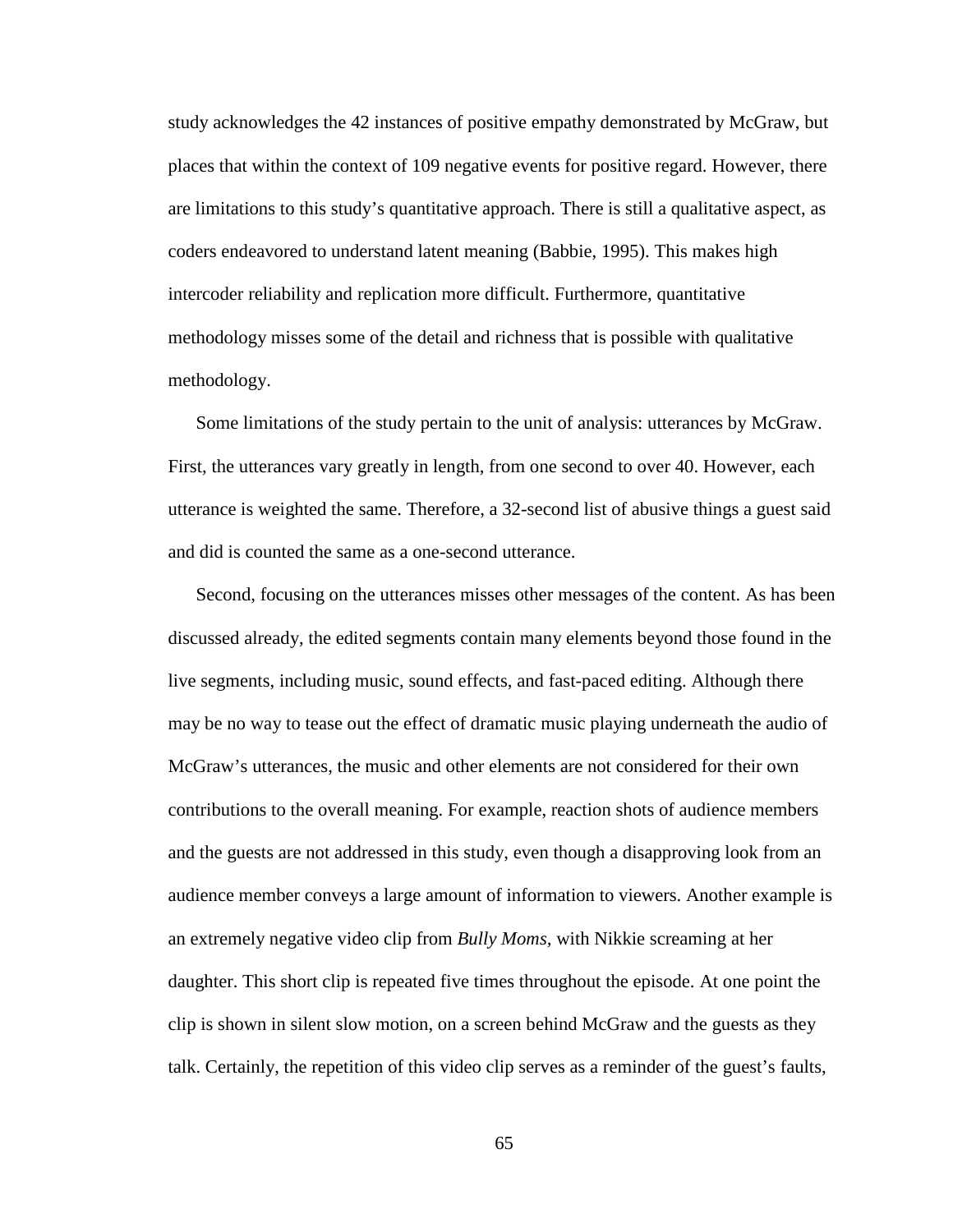which could be considered a negative expression of the variable focus on strengths. It could also be considered a negative expression of personal regard, as the result of the repeated showings of the video likely induces shame. However, because the clip does not feature an utterance by McGraw, it was not coded in this study.

Other limitations of the study are related to the sampling method. Episodes that appear "nontherapeutic," such as panel discussions, were excluded from the sample population. The content of those episodes may be different enough from the current sample that different results are obtained. Another consideration is that two different "sweeps" periods, were within the sampling timeframe. Sweeps are four-week periods four times per year: February, May, July, and November (Rocha, 2004). Advertising rates are based on viewer ratings during these periods. More sensational programming is typically shown during sweeps periods (Rocha, 2004). However, sweeps are a regular part of television scheduling, so viewers periodically watch more extreme content.

## Future Research

As was mentioned previously, the current study sets the stage for cultivation analysis. The logical next step for future research is to elicit data from television viewers regarding their perceptions of psychotherapy and psychotherapists, based on their television viewing. As Vogel et al. (2008) suggest, longitudinal effects may vary from short-term effects. Therefore, comparing the effects of single-episode viewing to those of long-term, multi-episode viewing may refine researchers' understanding.

The research design may be adjusted as well. This study obtained a great deal of information based on the content of McGraw's utterances. However, production aspects

66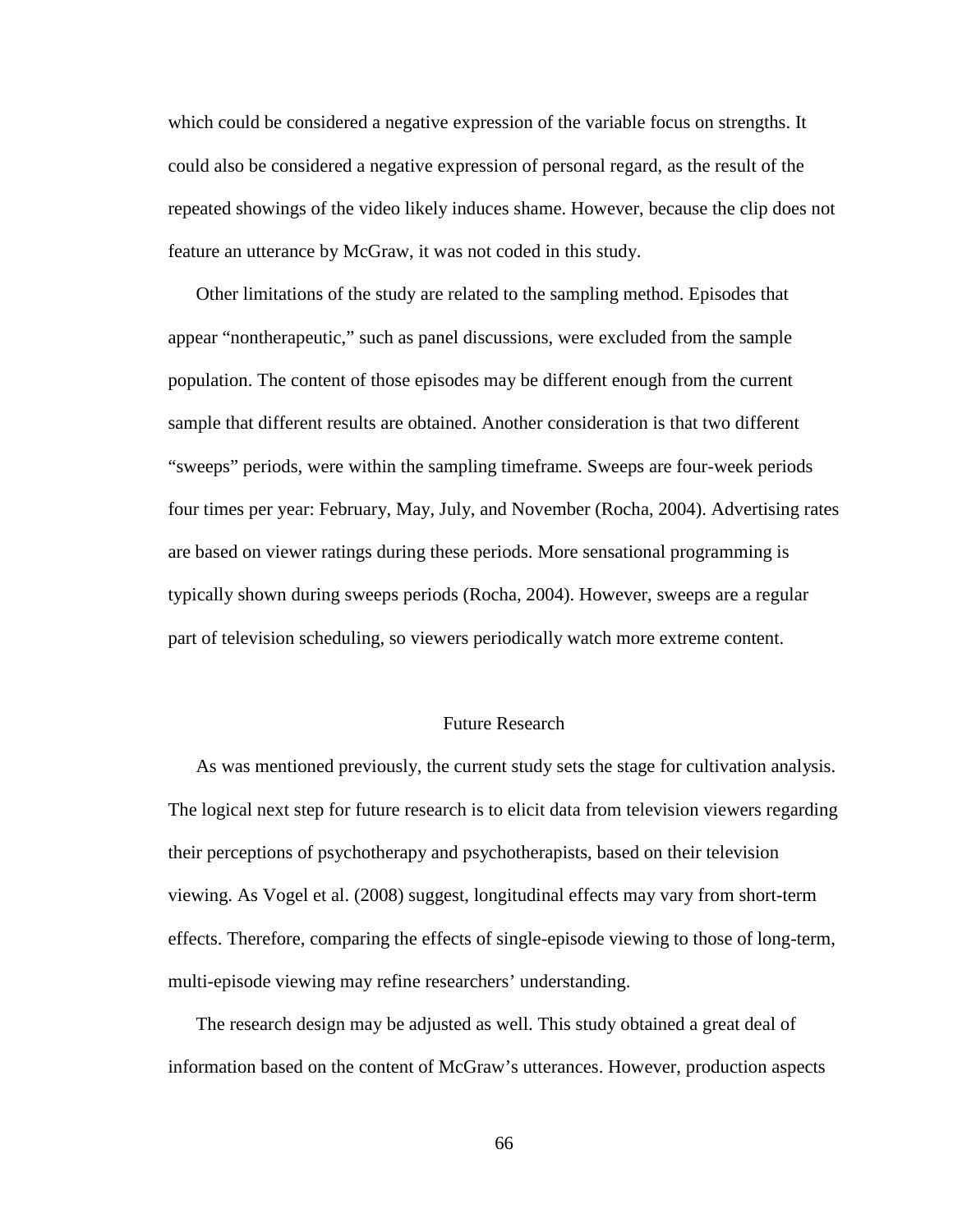such as camera angles, editing, and music, also contribute a great deal to the audience's understanding of the content. Altering the sampling procedure is another way to adjust the research design. A larger sample, such as two constructed weeks, may be more representative of a viewer's overall experience. In addition, the sampling could be broadened to include "nontherapeutic" episodes.

The research of Vogel et al. (2008) considers the viewing of television drama and comedy programs, while the current study focuses on a single series, *The Dr. Phil Show.* While *The Dr. Phil Show* is perhaps the most important television series featuring psychotherapy, it is not the only one. There is much to learn about what is in-between the two studies. More content analyses and cultivation studies are needed which center on genre-specific programming featuring psychotherapy and psychotherapists. Such programming includes fiction series (e.g., *In Treatment, The Sopranos)* and nonfiction series (e.g., *Celebrity Rehab, The OCD Project, Intervention, Addicted, and Hoarding: Buried Alive*). Television news and magazine programs, such as *20/20* or *The Today Show,* are also worth considering, as they often feature psychotherapists as expert commentators.

Very little research has been done in the area of how media messages affect public perceptions and expectations of psychotherapy. However, emerging research indicates that client expectations are very important (Bohart & Tallman, 2010; Hubble et al., 2010; Philips et al., 2007). Mass media exposure is certainly one of the factors that contribute to client expectations, and possibly one of the most important factors. Therefore, MFTs and other mental health professionals will benefit from a greater understanding how those client expectations come to be, and the implications that arise.

67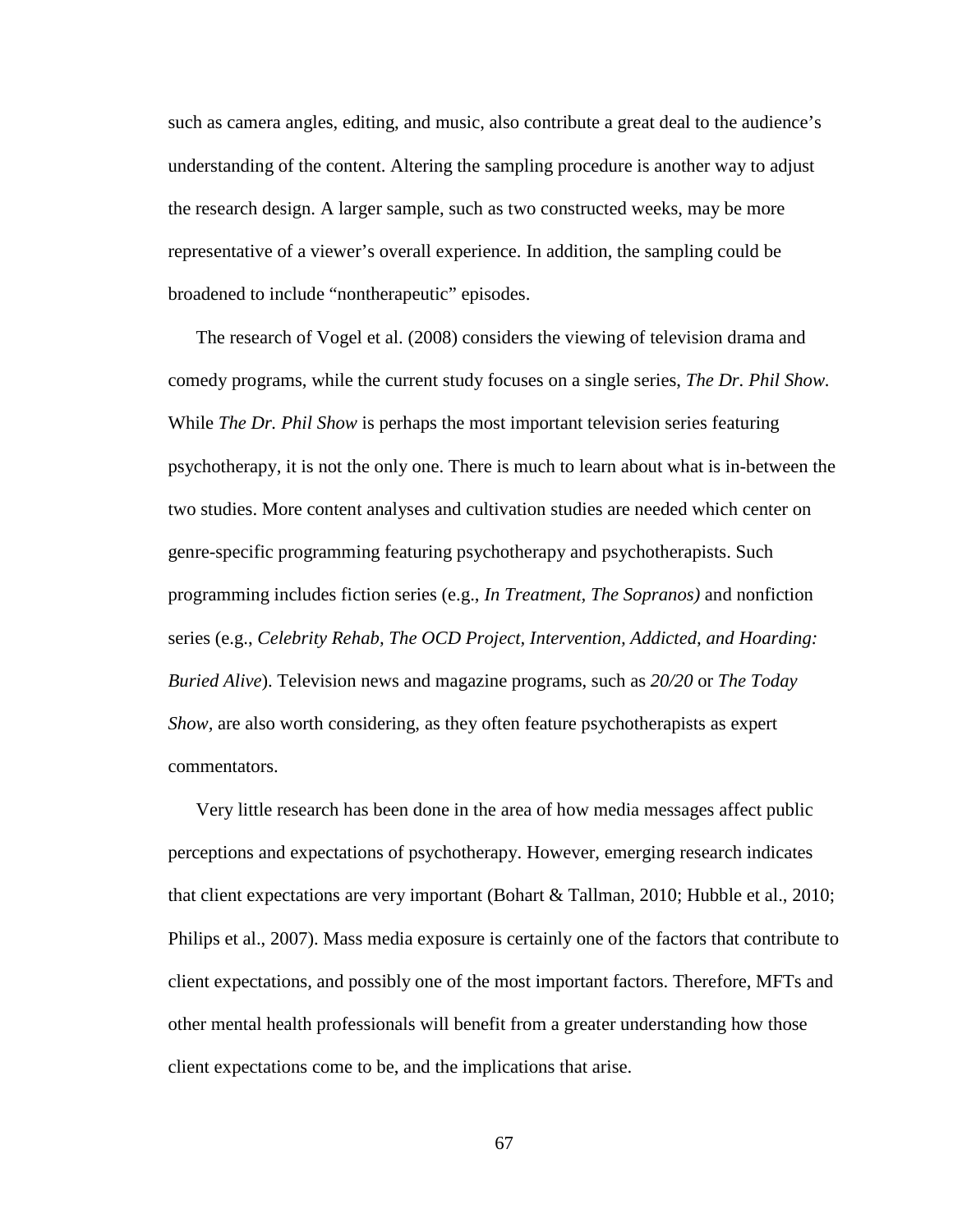# APPENDIX

# Sample Coding Sheet

Episode Title \_\_\_\_\_\_\_\_\_\_\_\_\_\_\_\_\_\_\_\_\_\_\_\_\_\_\_\_\_\_\_\_\_\_\_ Broadcast Date \_\_\_\_\_\_\_\_\_\_\_\_\_\_ Page # \_\_\_\_\_\_ Guests (Couple/Family/Individual) \_\_\_\_\_\_\_\_

For each Dr. Phil utterance, place a check in the appropriate box. See the attached coding guidelines regarding category descriptions. For *Touch,* code 1 for touch and 2 for hug.

|      | $\mathop{\mathrm{Pos}}$ |        |                          |        |                          |                                                                    |                          |          |        |             | $_{\rm Goal}$<br>$\ensuremath{\text{Rel}}$ |            |        | Disrupt               |                          | $\mathbf{Info}/$ | Other/ |              |  |
|------|-------------------------|--------|--------------------------|--------|--------------------------|--------------------------------------------------------------------|--------------------------|----------|--------|-------------|--------------------------------------------|------------|--------|-----------------------|--------------------------|------------------|--------|--------------|--|
| Time | Description             |        |                          |        |                          | Regard Empathy Strengths Collab. Consens Concept Patterns Expos DK |                          |          |        |             |                                            |            |        |                       |                          |                  |        | Expert Touch |  |
|      |                         |        |                          |        |                          |                                                                    |                          |          |        |             |                                            |            |        |                       |                          |                  |        |              |  |
|      |                         |        |                          |        |                          |                                                                    |                          |          |        |             |                                            |            |        |                       |                          |                  |        |              |  |
|      |                         |        |                          |        |                          |                                                                    |                          |          |        |             |                                            |            |        |                       |                          |                  |        |              |  |
|      |                         | $\, +$ | $\overline{\phantom{a}}$ | $\! +$ | $\overline{\phantom{a}}$ | $\, +$<br>÷                                                        | $\overline{\phantom{a}}$ | ÷<br>$+$ | $\sim$ | ł<br>$\, +$ | $\overline{\phantom{a}}$                   | $\pm$<br>÷ | $\sim$ | $\boldsymbol{+}$<br>÷ | $\overline{\phantom{a}}$ |                  |        |              |  |
|      |                         |        |                          |        |                          |                                                                    |                          |          |        |             |                                            |            |        |                       |                          |                  |        |              |  |
|      |                         |        |                          |        |                          |                                                                    |                          |          |        |             |                                            |            |        |                       |                          |                  |        |              |  |
|      |                         |        |                          |        |                          |                                                                    |                          |          |        |             |                                            |            |        |                       |                          |                  |        |              |  |
|      |                         |        |                          |        |                          |                                                                    |                          |          |        |             |                                            |            |        |                       |                          |                  |        |              |  |
|      |                         |        |                          |        |                          |                                                                    |                          |          |        |             |                                            |            |        |                       |                          |                  |        |              |  |
|      |                         |        |                          |        |                          |                                                                    |                          |          |        |             |                                            |            |        |                       |                          |                  |        |              |  |
|      |                         |        |                          |        |                          |                                                                    |                          |          |        |             |                                            |            |        |                       |                          |                  |        |              |  |
|      |                         |        |                          |        |                          |                                                                    |                          |          |        |             |                                            |            |        |                       |                          |                  |        |              |  |
|      |                         |        |                          |        |                          |                                                                    |                          |          |        |             |                                            |            |        |                       |                          |                  |        |              |  |
|      |                         |        |                          |        |                          |                                                                    |                          |          |        |             |                                            |            |        |                       |                          |                  |        |              |  |
|      |                         |        |                          |        |                          |                                                                    |                          |          |        |             |                                            |            |        |                       |                          |                  |        |              |  |
|      |                         |        |                          |        |                          |                                                                    |                          |          |        |             |                                            |            |        |                       |                          |                  |        |              |  |
|      |                         |        |                          |        |                          |                                                                    |                          |          |        |             |                                            |            |        |                       |                          |                  |        |              |  |
|      |                         |        |                          |        |                          |                                                                    |                          |          |        |             |                                            |            |        |                       |                          |                  |        |              |  |
|      |                         |        |                          |        |                          |                                                                    |                          |          |        |             |                                            |            |        |                       |                          |                  |        |              |  |
|      |                         |        |                          |        |                          |                                                                    |                          |          |        |             |                                            |            |        |                       |                          |                  |        |              |  |
|      |                         |        |                          |        |                          |                                                                    |                          |          |        |             |                                            |            |        |                       |                          |                  |        |              |  |
|      |                         |        |                          |        |                          |                                                                    |                          |          |        |             |                                            |            |        |                       |                          |                  |        |              |  |
|      |                         |        |                          |        |                          |                                                                    |                          |          |        |             |                                            |            |        |                       |                          |                  |        |              |  |
|      |                         |        |                          |        |                          |                                                                    |                          |          |        |             |                                            |            |        |                       |                          |                  |        |              |  |
|      |                         |        |                          |        |                          |                                                                    |                          |          |        |             |                                            |            |        |                       |                          |                  |        |              |  |
|      |                         |        |                          |        |                          |                                                                    |                          |          |        |             |                                            |            |        |                       |                          |                  |        |              |  |
|      |                         |        |                          |        |                          |                                                                    |                          |          |        |             |                                            |            |        |                       |                          |                  |        |              |  |
|      |                         |        |                          |        |                          |                                                                    |                          |          |        |             |                                            |            |        |                       |                          |                  |        |              |  |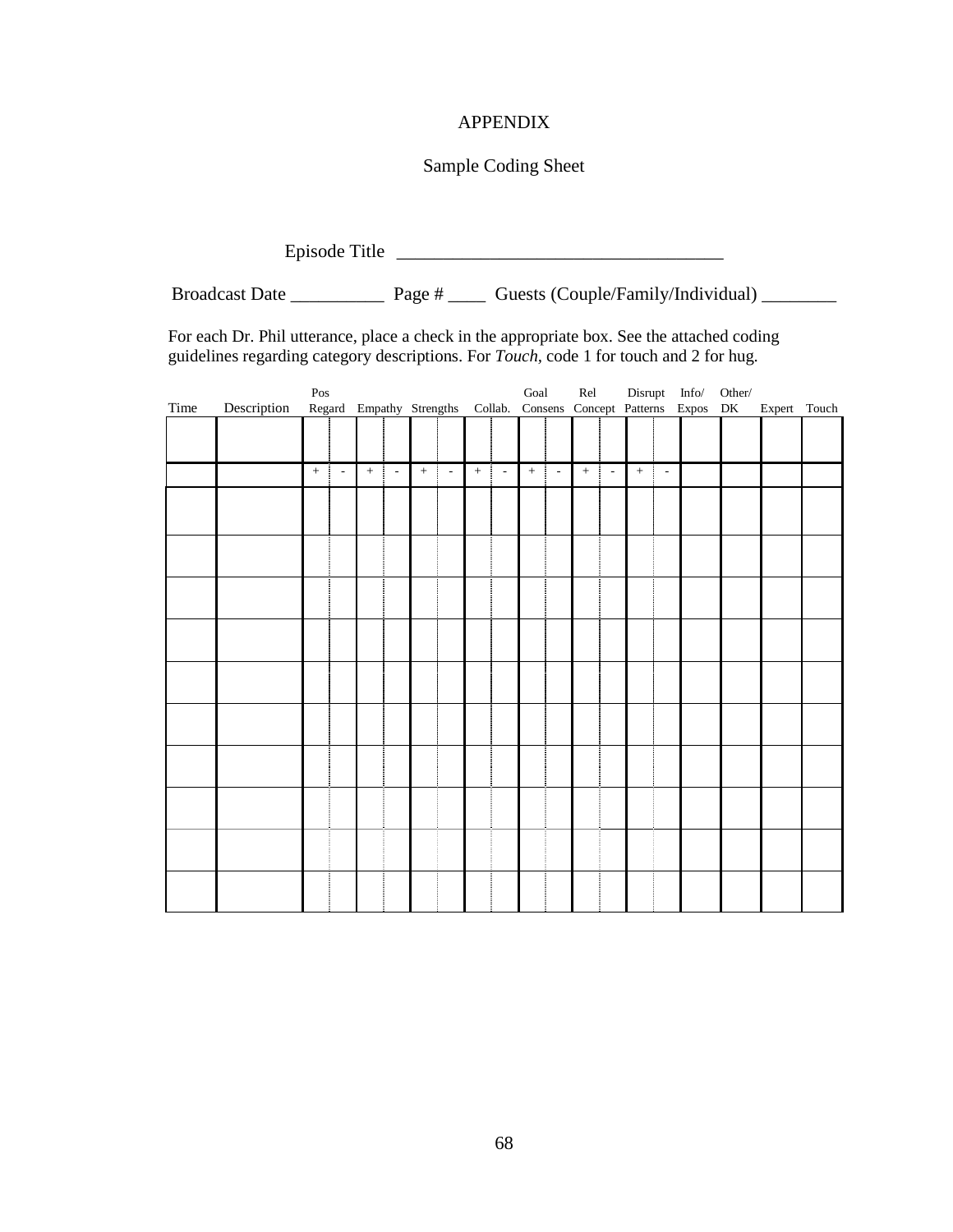### Coding Guidelines for *The Dr. Phil Show*

#### Dichotomous Variable Categories

## *1. Positive Regard*

*Positive* Positively expressed events convey acceptance of the guest's experiences. Shows deep nonpossessive caring. "I *care about* you." "I *value* you." *Negative* Negatively expressed events place judgment on guest's words or actions. Criticism, hostility, sarcasm. More personal than #3.

*2. Empathy*

#### *Positive*

Positively expressed events convey understanding and recognition of the guest's situation and feelings. "I *get* you." "I *understand* you."

#### *Negative*

Negatively expressed events show a lack of understanding, or a lack of caring, about the guest's situation and feelings. May contradict guest's perceptions and experience

## *3. Focus on strengths*

#### *Positive*

*Positive*

life events.

right?"

Point out strengths, problem-solving skills, and/or times when guest was successful. May use reframing. (For example, "You are loving, caring parents…" as a way to reframe enabling behaviors.)

Positively expressed events ask for guest's agreement when an assessment is made; goals are co-created. Accept guest's explanations, opinions, and descriptions of

Verbiage such as "we," "us," "let's." Checking with guest, e.g., "Did I get that

*Negative* Point out unsuccessful times; focus on problems. "You yell. You scream." "You fight in front of the children."

## *4. Collaboration*

## *Negative*

Negatively expressed events are when McGraw makes an "expert" assessment, privileging his worldview. McGraw talks about "the truth" as something different from what clients are saying. "You either get it or you don't." "This is a wake-up call." "You can't change what you don't acknowledge."

## *Positive*

Guest is allowed to state what they would like to see change. They choose/prioritize goals."What do you need him to do to give visitation?"

# *5. Goal Consensus*

*Negative* Goals are dictated by McGraw. "Here's what you need to do…"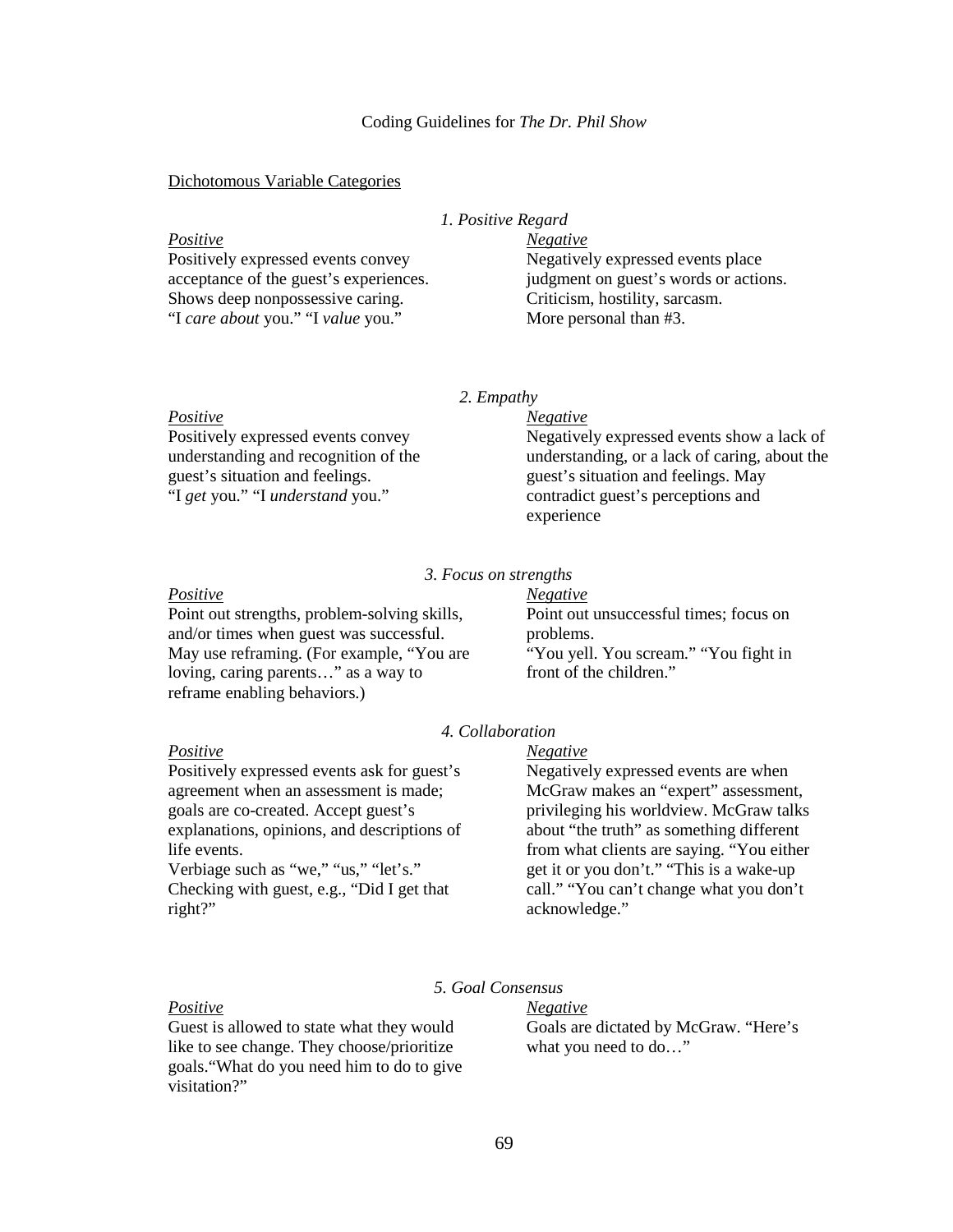## *6. Conceptualizing Difficulties in Relational Terms*

#### *Positive*

Positively expressed events take social networks/systems into consideration, e.g., family, friends, work, culture. The family/couple is the client. How family members impact each other.

#### *Negative*

Negatively expressed events reflect belief that problems are "within a person;" there's an intrapsychic deficiency, or a mental disorder/disease. The individual is the client. "You're broken."

### *7. Disrupting Problematic Interactional Patterns*

## *Positive*

Positively expressed events focus on changing the interactions between client(s) and larger systems, including family, friends, work, culture.

## *Negative* Negatively expressed events focus on changing an individual's psyche, biology, etc. Focuses on changing the individual person, not the interactional pattern.

### Non-dichotomous Variable Categories

### *Information/Exposition*

Code events in this category when McGraw describes the show's topic, or when he gives background information to the audience regarding the guests. It is also appropriate when McGraw asks questions to obtain more information, or to start conversation neutrally. For example, he might ask a guest, "Why are you here today?"

### *Other/ Don't Know*

Code events in this category when utterances by McGraw do not fit any other category.

### *Credibility/Expertise*

Count each time McGraw comments on his own experience, training, education, or expertise. This is important to establish how much credibility viewers are likely to give to McGraw and the program.

### *Touch*

Count each time McGraw touches a client (excluding handshakes). Coders will note if McGraw uses one hand to touch guest, e.g., on arm, back, or shoulder. Code these events as "1." If McGraw hugs a guest, code as "2." This variable is to establish to what extent McGraw follows general rules of conduct for psychologists.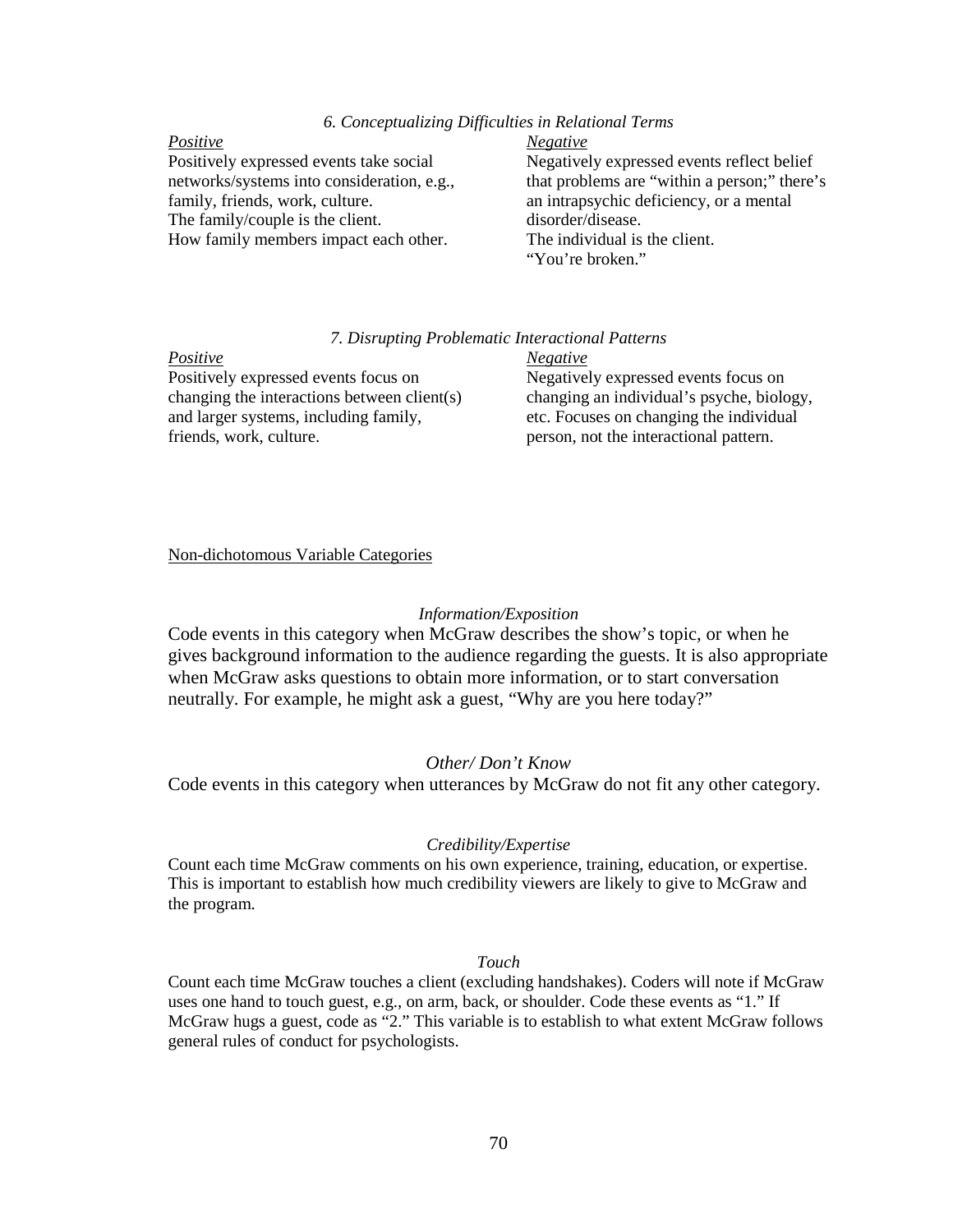### REFERENCES

Albiniak, P. (2002, September 22). Self-helper grabs spotlight; Dr. Phil debut beats expectations, gives several stations a ratings boost. *Broadcasting & Cable*. Retrieved March 26, 2010, from http://www.broadcastingcable.com/article/144103-

Self\_helper\_grabs\_spotlight.php

American Association for Marriage and Family Therapy (2001). AAMFT code of ethics. Retrieved November 24, 2009, from

www.aamft.org/resources/lrm\_plan/ethics/ethicscode2001.asp

- American Association for Marriage and Family Therapy (2005). AAMFT position on marriage and family. Retrieved August 2, 2010, from http://www.aamft.org/about/Combined%20Motions%20adopted%20by%20the%2 0Board.asp.
- Anderson, T., Lunnen, K. M., & Ogles, B. M. (2010). Putting models and techniques in context. In B. L. Duncan, S. D. Miller, B. E. Wampold, & M. A. Hubble (Eds.), *The heart and soul of change* (2<sup>nd</sup> ed.): *Delivering what works in therapy* (pp. 143-166). Washington, DC: American Psychological Association.
- Arnkoff, D. B., Glass, C. R., & Shapiro, S. J. (2002). Expectations and preferences. In J. C. Norcross (Ed.), *Psychotherapy relationships that work* (pp. 335-356). New York: Oxford University Press.
- Asay, T. P., & Lambert, M. J. (1999). The empirical case for the common factors in therapy: Quantitative findings. In M. A. Hubble, B. L. Duncan, & S. D. Miller (Eds.), *The heart and soul of change: What works in therapy* (pp. 23-55). Washington, DC: American Psychological Association.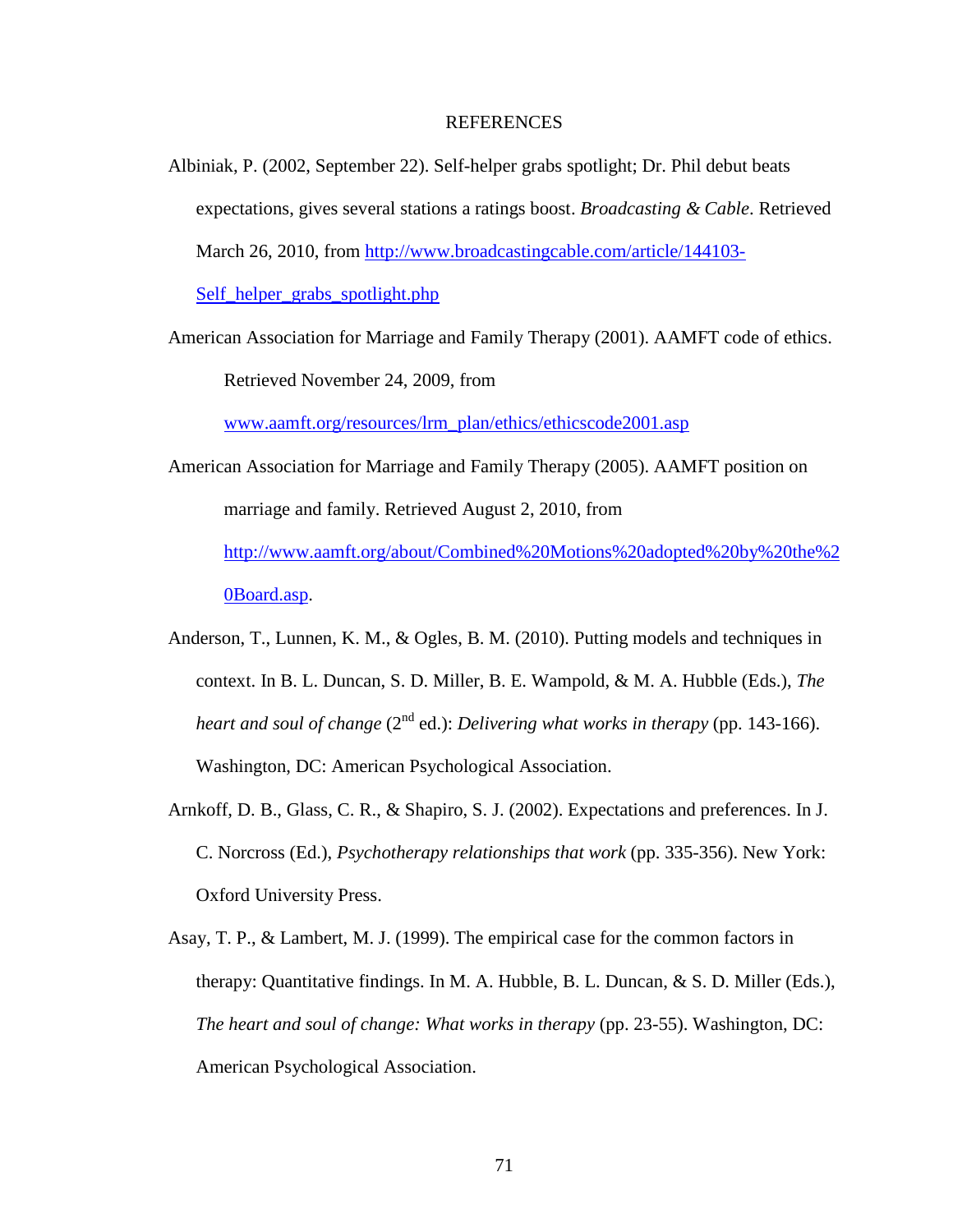- Babbie, E. (1995). *The practice of social research* (7<sup>th</sup> ed.). Belmont, CA: Wadsworth Publishing Company.
- Becker, A. (2008, February 25). Rise of the TV shrink. *Broadcasting & Cable, 138*(8), 12-13. Retrieved October 10, 2009, from http://www.lexisnexis.com.ezproxy.library.unlv.edu/us/lnacademic/results/docview/d ocview.do?docLinkInd=true&risb=21\_T9163934515&format=GNBFI&sort=BOOL EAN&startDocNo=1&resultsUrlKey=29\_T9163934521&cisb=22\_T9163934520&tre eMax=true&treeWidth=0&csi=241806&docNo=9
- Becvar, D. S., & Becvar, R. J. (1999). *Systems theory and family therapy: A primer* (2<sup>nd</sup> ed.). Lanham, MD: University Press of America, Inc.
- Blow, A. J., Sprenkle, D. H., & Davis, S. D. (2007). Is who delivers the treatment more important than the treatment itself? The role of the therapist in common factors [Electronic version]. *Journal of Marital and Family Therapy, 3*, 298-317.
- Bohart, A. C., & Tallman, K. (2010). Clients: The neglected common factor in psychotherapy. In B. L. Duncan, S. D. Miller, B. E. Wampold, & M. A. Hubble (Eds.), *The heart and soul of change* (2nd ed.): *Delivering what works in therapy.*
- Bosman, J. (2006, January 13). Online dating service teams up with Dr. Phil. *The New York Times*, C5. Retrieved March 11, 2010, from http://proquest.umi.com/pqdweb?index=6&did=1631638672&SrchMode=2&sid=3& Fmt=10&VInst=PROD&VType=PQD&RQT=309&VName=HNP&TS=1268334974 &clientId=17675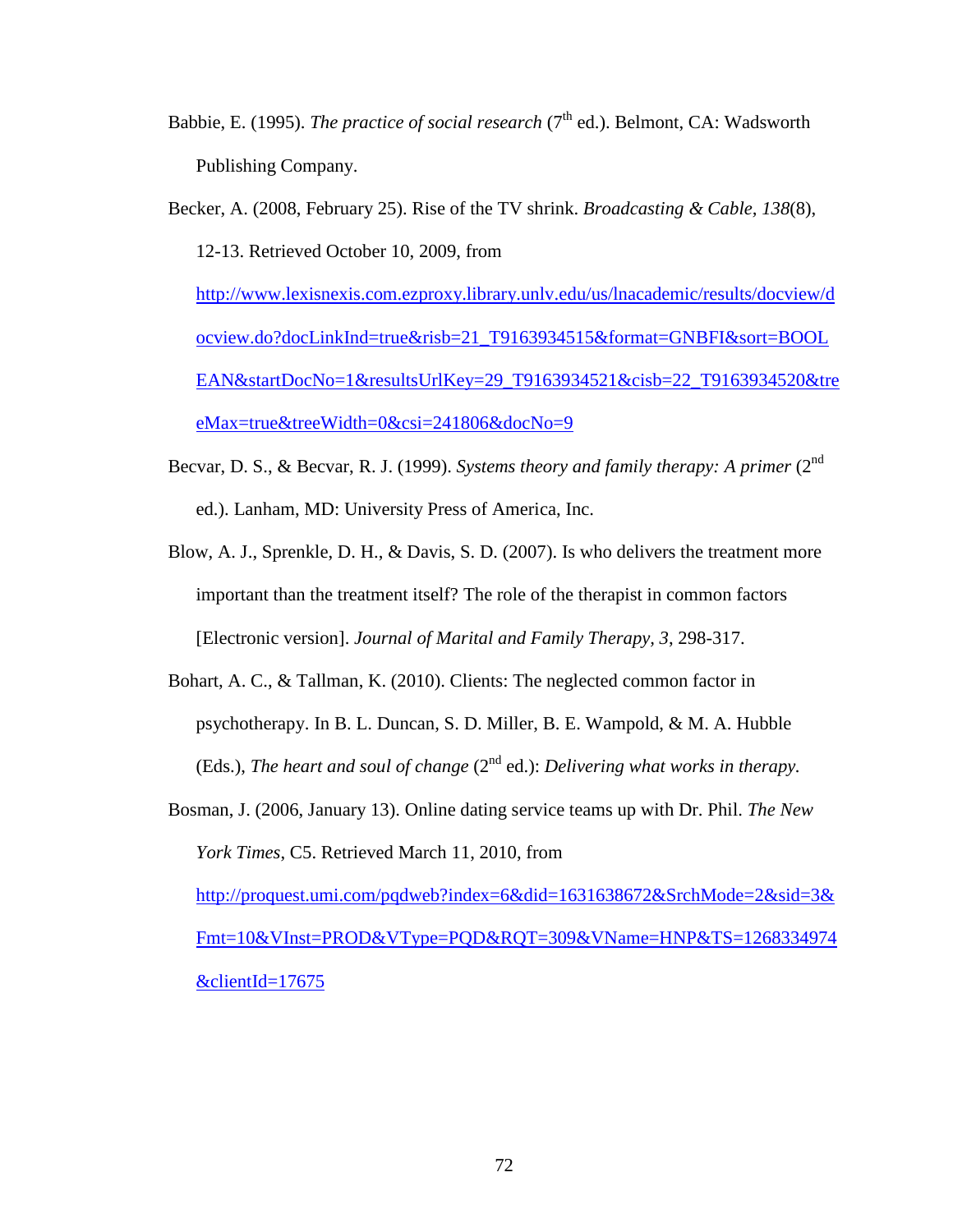- Bram, A. D. (1997). Perceptions of psychotherapy and psychotherapists: Implications from a study of undergraduates [Electronic version]. *Professional Psychology: Research and Practice, 28*(2), 170-178.
- Busseri, M. A., & Tyler, J. D. (2004). Client-therapist agreement on target problems, working alliance, and counseling outcome [Electronic version]. *Psychotherapy Research, 14,* 77-88.
- Chory-Assad, R. M., & Tamborini, R. (2001). Television doctors: An analysis of physicians in fictional and non-fictional television programs [Electronic version]. *Journal of Broadcasting & Electronic Media, 45*(3), 499-521.
- Chory-Assad, R. M., & Tamborini, R. (2003). Television exposure and the public's perceptions of physicians [Electronic version]. *Journal of Broadcasting & Electronic Media, 47*(2), 197-215.
- Czarny, M. J., Faden, R. R., & Sugarman, J. (2010). Bioethics and professionalism in popular television medical dramas [Electronic version]. *Journal of Medical Ethics, 36*, 203-206.
- Day, S. (2003, October 27). Dr. Phil, medicine man. *The New York Times*, C1. Retrieved March 11, 2010, from http://proquest.umi.com/pqdweb?RQT=309&VInst=PROD&VName=HNP&VType= PQD&pv=1&sid=3&index=2&SrchMode=2&Fmt=10&did=867427882
- Dimidjian, S., & Hollon, S. D. (2010). How would we know if psychotherapy were harmful? [Electronic version]. *American Psychologist, 65*(1), 21-33.
- Downey, K. (2004, December 5). Talk gets younger, richer crowd. *Broadcasting & Cable*. Retrieved March 26, 2010, from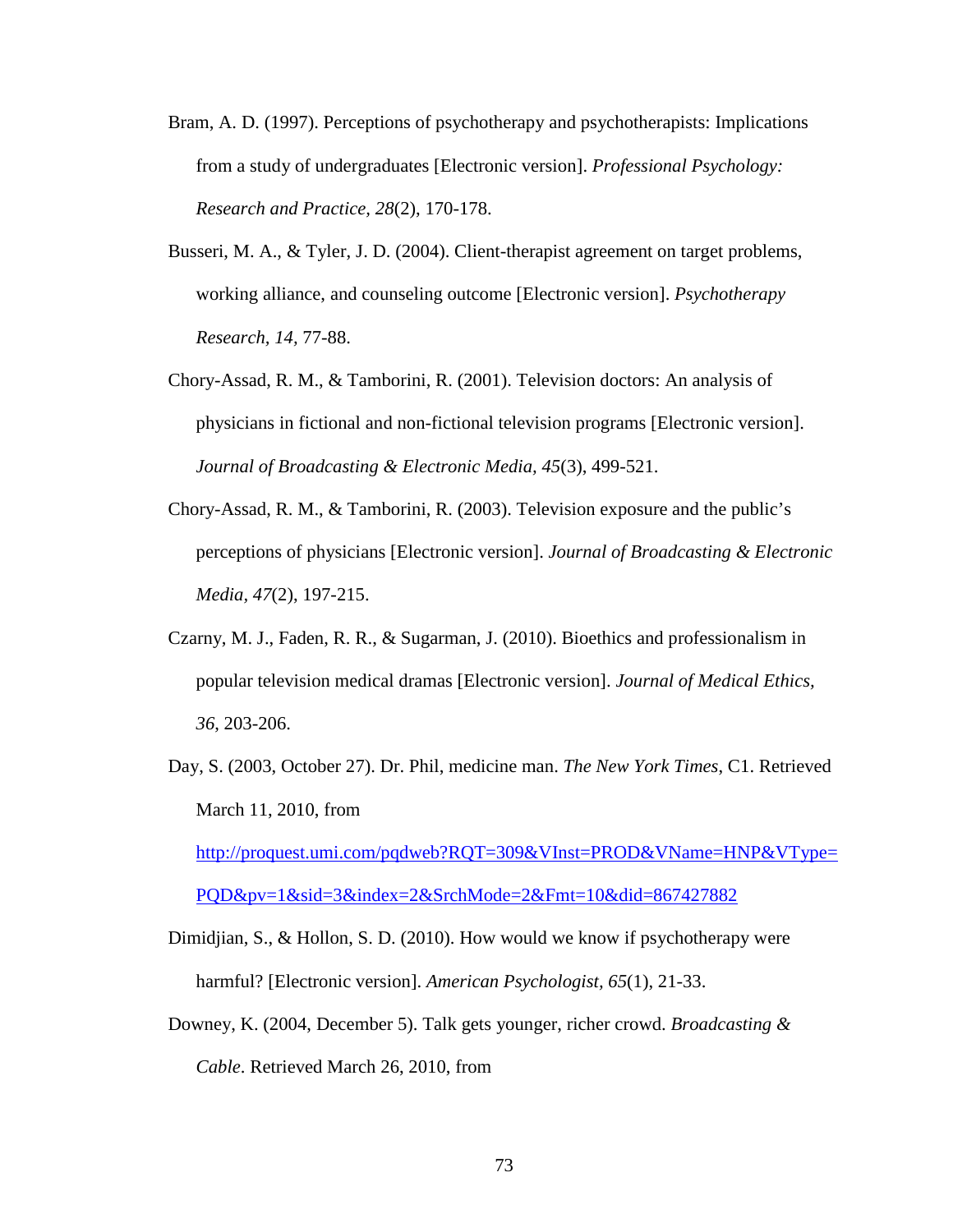http://www.broadcastingcable.com/article/155415-

Talk\_Gets\_Younger\_Richer\_Crowd.php

- Duncan, B. L., Miller, S. D., Wampold, B. E., & Hubble, M. A. (Eds.), (2010). *The heart and soul of change* (2<sup>nd</sup> ed.): *Delivering what works in therapy*. Washington, DC: American Psychological Association.
- Egan, R. D., & Papson, S. D. (2005, Summer). "You either get it or you don't": Conversion experiences and *The Dr. Phil Show*. *Journal of Religion and Popular Culture*, *10*. Retrieved February 1, 2010, from http://www.usask.ca/relst/jrpc/art10 drphil-print.html
- Eisner, D. A. (2000). *The death of psychotherapy: From Freud to alien abductions*. Westport, CT: Praeger Publishers.
- Ferris, A. L., Smith, S. W., Greenberg, B. S., & Smith, S. L. (2007). The content of reality dating shows and viewer perceptions of dating. *Journal of Communication, 57,*  490-510.
- Gabbard, G. O., & Gabbard, K. (1999). *Psychiatry and the cinema* (2<sup>nd</sup> ed.). Washington, DC: American Psychiatric Press.
- Garfield, S. L. (1995). *Psychotherapy: An eclectic-integrative approach* (2<sup>nd</sup> ed.). New York: John Wiley & Sons, Inc.
- Gerbner, G., & Gross, L. (1976). Living with television: The violence profile [Electronic version]. *Journal of Communication, 26*, 172-197.
- Gerbner, G., Gross, L., Morgan, M., & Signorielli, N. (1980). The "mainstreaming" of America: Violence profile No. 11 [Electronic version]. *Journal of Communication, 30*, 10-29.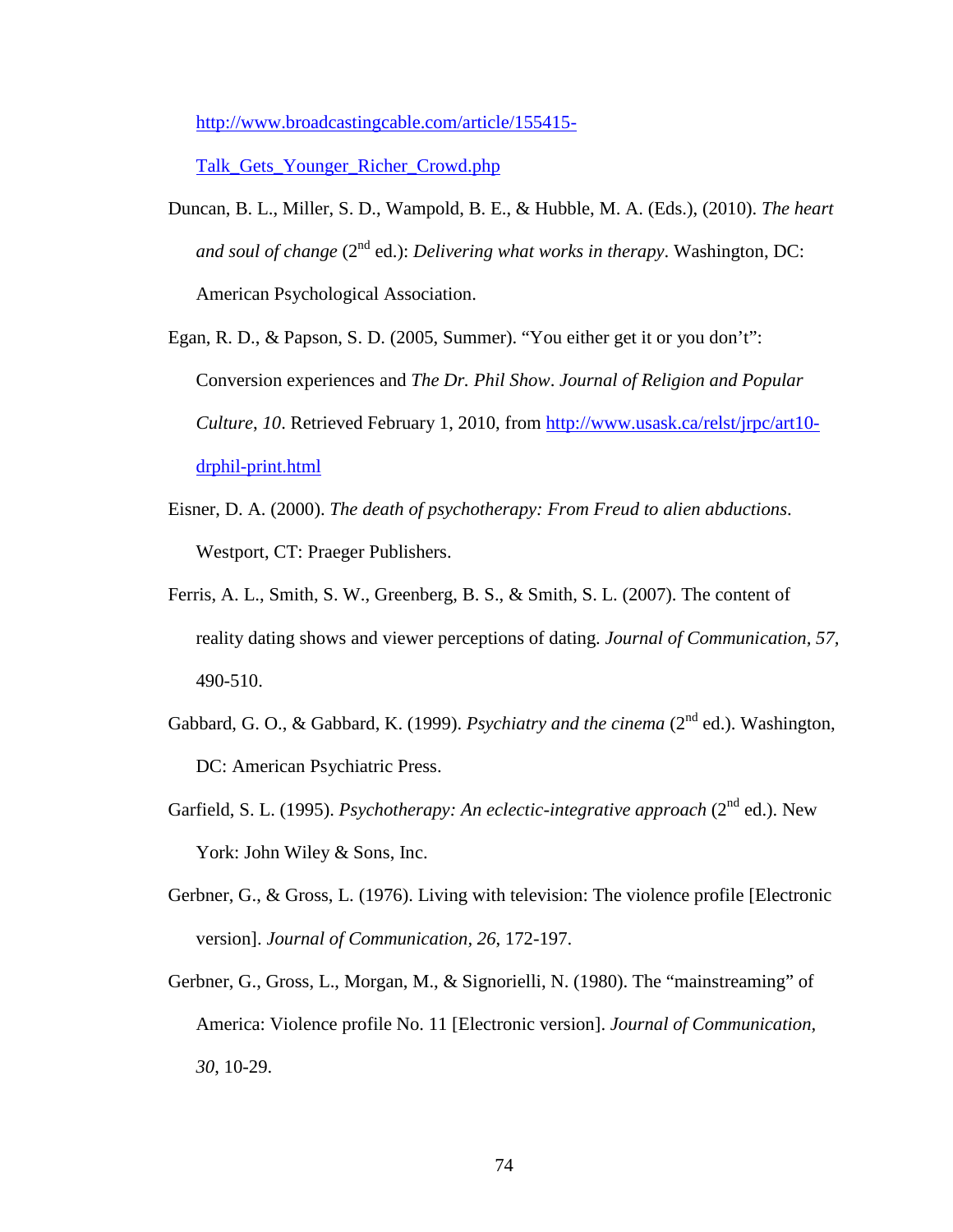Gerbner, G., Gross, L., Morgan, M., Signorielli, N., & Shanahan, J. (2002). Growing up with television: Cultivation processes. In J. Bryant & D. Zillman (Eds.), *Media effects: Advances in theory and research*  $(2^{nd}$  ed.) (pp. 43-67). Mahwah, NJ: Lawrence Erlbaum Associates, Inc.

Giles, D. (2003). *Media psychology*. Mahweh, NJ: Lawrence Erlbaum Associates, Inc.

- Grad, S., & Perry, T. (2010, March 24). Dr. Phil is a 'terrible, terrible man,' San Diego judge says at sentencing of shoplifters. *Los Angeles Times/Local.* Retrieved March 26, 2010, from http://latimesblogs.latimes.com/lanow/2010/03/dr-phil-terribleterrible-man-san-diego-judge-says-during-sentencing-of-shoplifters.html
- Greev Spees, J. M., & Zimmerman, T. S. (2002). Gender messages in parenting magazines: A content analysis [Electronic version]. *Journal of Feminist Family Therapy, 14*(3), 73-100.
- Gupta, A. E., Zimmerman, T. S., & Fruhauf, C. A. (2008). Relationship advice in the top selling women's magazine, *Cosmopolitan:* A content analysis [Electronic version]. *Journal of Couple & Relationship Therapy, 7*(3), 248-266.
- Hassanpour, A. (2004). Language and television. In H. Newcomb (Ed.), *Encyclopedia of television* (2<sup>nd</sup> ed.) (Vol. 1, pp. 1313-1318). Chicago: Museum of Broadcast Communications.
- Haug, I. (1994). Guidelines for nontraditional techniques. Retrieved April 16, 2010, from http://www.aamft.org/members/resources/lrm\_plan/ethics/eth\_nontradtechnniques.ht m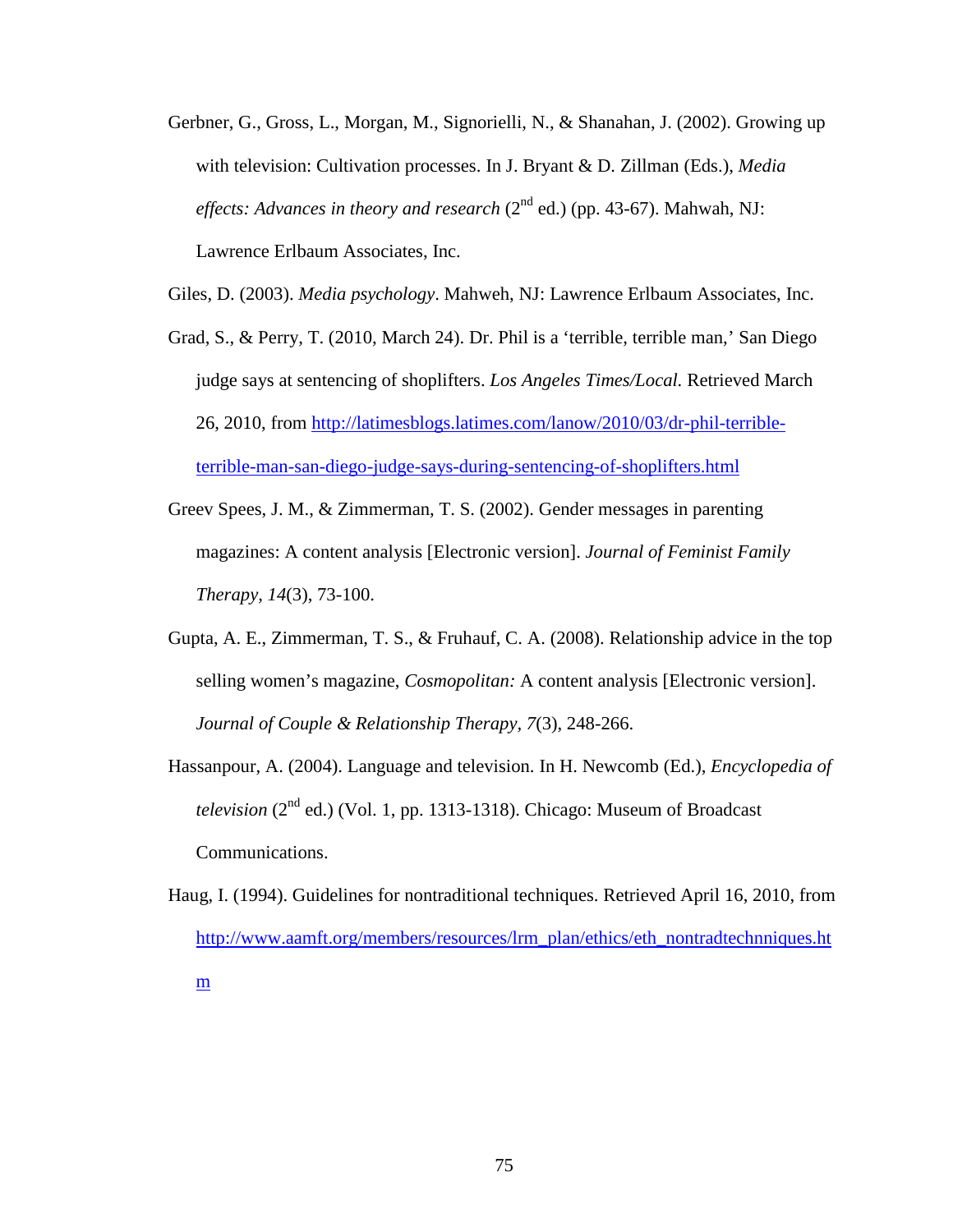- Hester, J. B., & Dougall, E. (2007). The efficiency of constructed week sampling for content analysis of online news [Electronic version]. *Journalism and Mass Communication Quarterly, 84*(4), 811-824.
- Hubble, M. A., Duncan, B. L, & Miller, S. D. (1999). Introduction. In M. A. Hubble, B. L. Duncan, & S. D. Miller (Eds.), *The heart and soul of change: What works in therapy* (pp. 1-19). Washington, DC: American Psychological Association.
- Hubble, M. A., Duncan, B. L., Miller, S. D., & Wampold, B. E. (2010). Introduction. In B. L. Duncan, S. D. Miller, B. E. Wampold, & M. A. Hubble (Eds.), *The heart and soul of change* (2<sup>nd</sup> ed.): *Delivering what works in therapy* (pp. 23-46). Washington, DC: American Psychological Association.
- Internet Movie Database (2010). Movie connections for "Dr. Phil." Retrieved August 8, 2010, from http://www.imdb.com/title/tt0329824/movieconnections
- Jorm, A. F. (2000). Mental health literacy: Public knowledge and beliefs about mental disorders [Electronic version]. *British Journal of Psychiatry, 177*, 396-401.
- Krcmar, M. (1998). The contribution of family communication patterns to children's interpretations of television violence. *Journal of Broadcasting and Electronic Media, 42*(2), 250-264.
- Krippendorff, K. (2004). *Content analysis: An introduction to its methodology* (2<sup>nd</sup> ed.). Thousand Oaks, CA: Sage Publications, Inc.
- Lilienfeld, S. O. (2007). Psychological treatments that cause harm [Electronic version]. *Perspectives on Psychological Science, 2*(1), 53-70.
- McGoldrick, M., & Hardy, K. V. (2008). Introduction: Re-visioning family therapy from a multicultural perspective. In M. McGoldrick & K. V. Hardy (Eds.), *Re-visioning*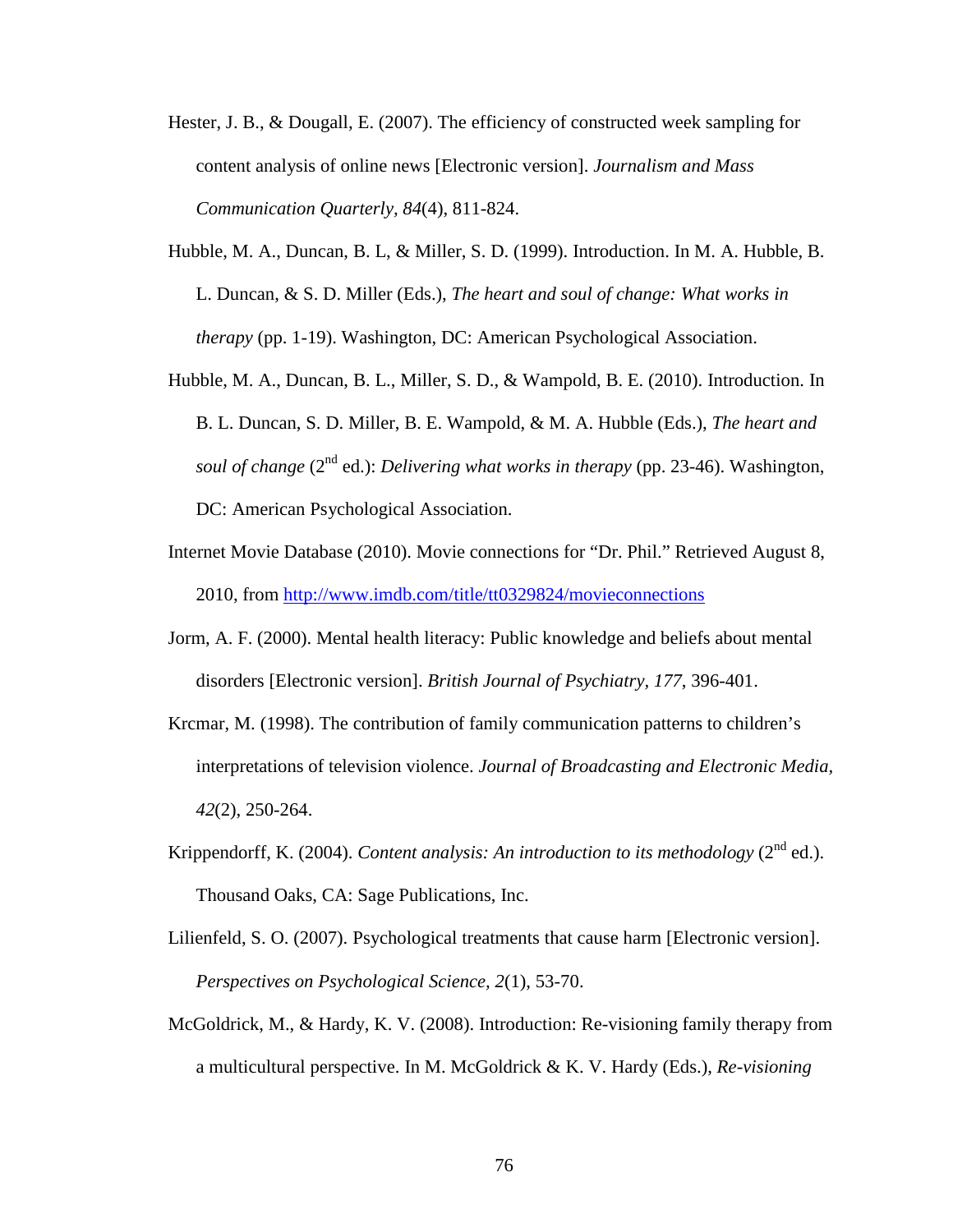*family therapy: Race, culture, and gender in clinical practice*  $(2^{nd}$  ed.) (pp. 3-24). New York: The Guilford Press.

- McGraw, P. C. (2000). *Relationship rescue: A seven step strategy for reconnecting with your partner.* New York: Hyperion.
- McGraw, P. C. (2001). *Self matters: Creating your life from the inside out.* New York: Simon & Schuster Source.
- McGraw, P. C. (2010). *Dr. Phil.com*. Retrieved November 10, 2009, from http://www.drphil.com
- Meyers, L. (2006, October). Behind the scenes of the 'Dr. Phil' show. *The APA Monitor Online, 37*(9). Retrieved August 9, 2010 from http://www.apa.org/monitor/oct06/drphil.aspx
- Minuchin, S. (1974). *Families and family therapy*. Cambridge, MA: Harvard University Press.
- Minuchin, S., Rosman, B. L., & Baker, L. (1978). Psychosomatic families: Anorexia nervosa in context. Cambridge: Harvard University Press.
- Morgan, M., & Shanahan, J. (1997). Two decades of cultivation research: An appraisal and meta-analysis. In B. R. Burleson (Ed.), *Communication Yearbook, 20* (pp. 1-45). Newbury Park, CA: Sage Publications, Inc.
- Murstein, B. I., & Fontaine, P. A. (1993). The public's knowledge about psychologists and other mental health professionals [Electronic version]. *American Psychologist, 48*(7), 839-845.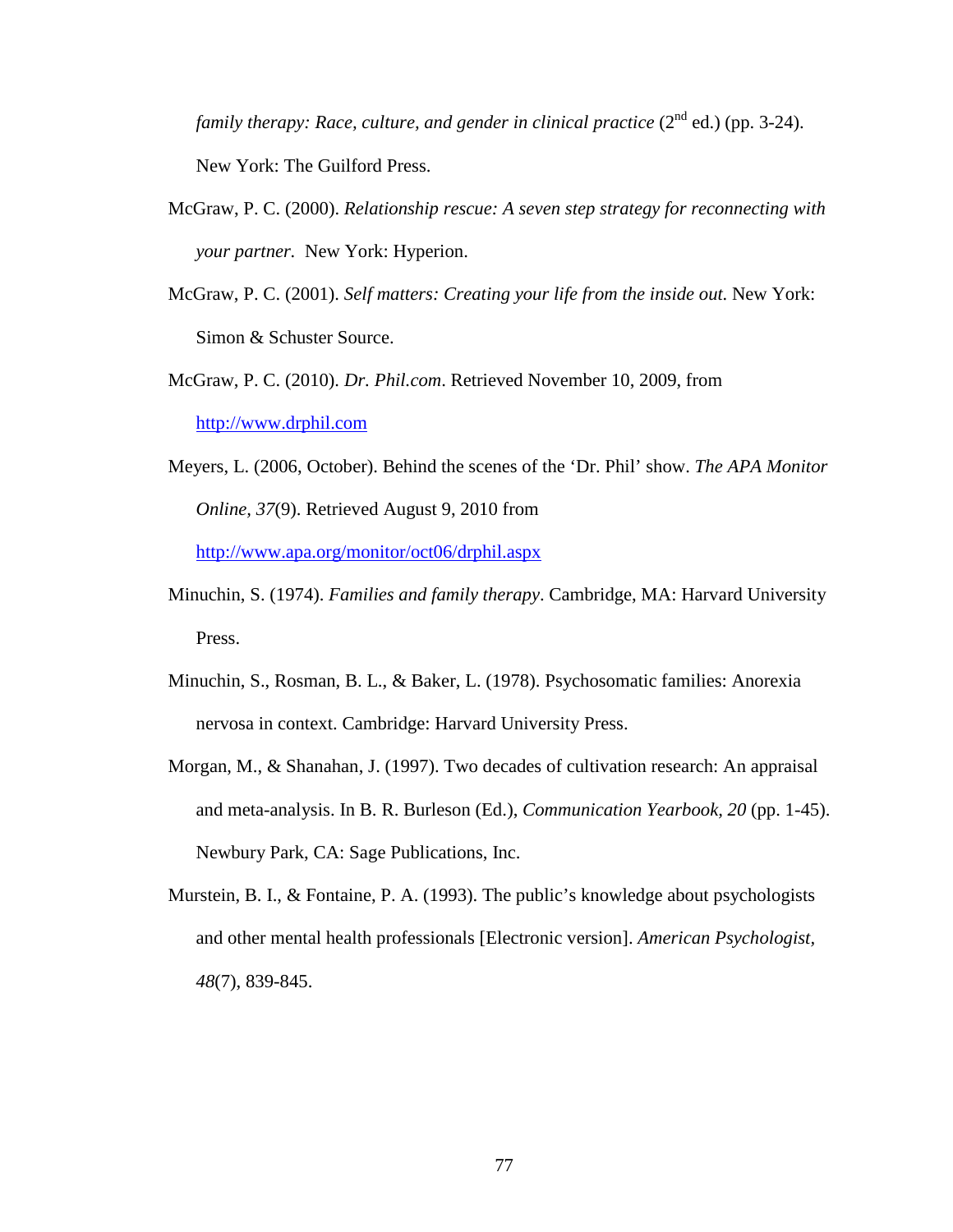- Nabi, R. L. (2009). Cosmetic surgery makeover programs and intentions to undergo cosmetic enhancements: A consideration of three models of media effects [Electronic version]. *Human Communication Research, 35*, 1-27.
- Nabi, R. L., & Riddle, K. (2008). Personality traits, television viewing, and the cultivation effect [Electronic version]. *Journal of Broadcasting & Electronic Media, 52*(3), 327-348.
- Nichols, M. P. (with Schwartz, R. C.) (2006). Family therapy: Concepts and methods ( $7<sup>th</sup>$ ed.). Boston: Allyn and Bacon.
- Nielsen Company, The (2010, 1<sup>st</sup> quarter). *Three screen report*, 8. Retrieved July 28, 2010, from http://enus.nielsen.com/content/dam/nielsen/en\_us/documents/pdf/Three%20Screen%20Repo rts/Nielsen\_Three%20Screen%20Report\_Q12010.PDF
- Norcross, J. C. (2002). Empirically supported therapy relationships. In J. C. Norcross (Ed.), *Psychotherapy relationships that work* (pp. 3-16). New York: Oxford University Press.
- Norcross, J. C. (2010). The therapeutic relationship. In B. L. Duncan, S. D. Miller, B. E. Wampold, & M. A. Hubble (Eds.), *The heart and soul of change* (2<sup>nd</sup> ed.): *Delivering what works in therapy* (pp. 113-141). Washington, DC: American Psychological Association.
- Orchowski, L. M., Spickard, B. A., & McNamara, J. R. (2006). Cinema and the valuing of psychotherapy: Implications for clinical practice. *Professional Psychology: Research and Practice, 37*(5), 506-514.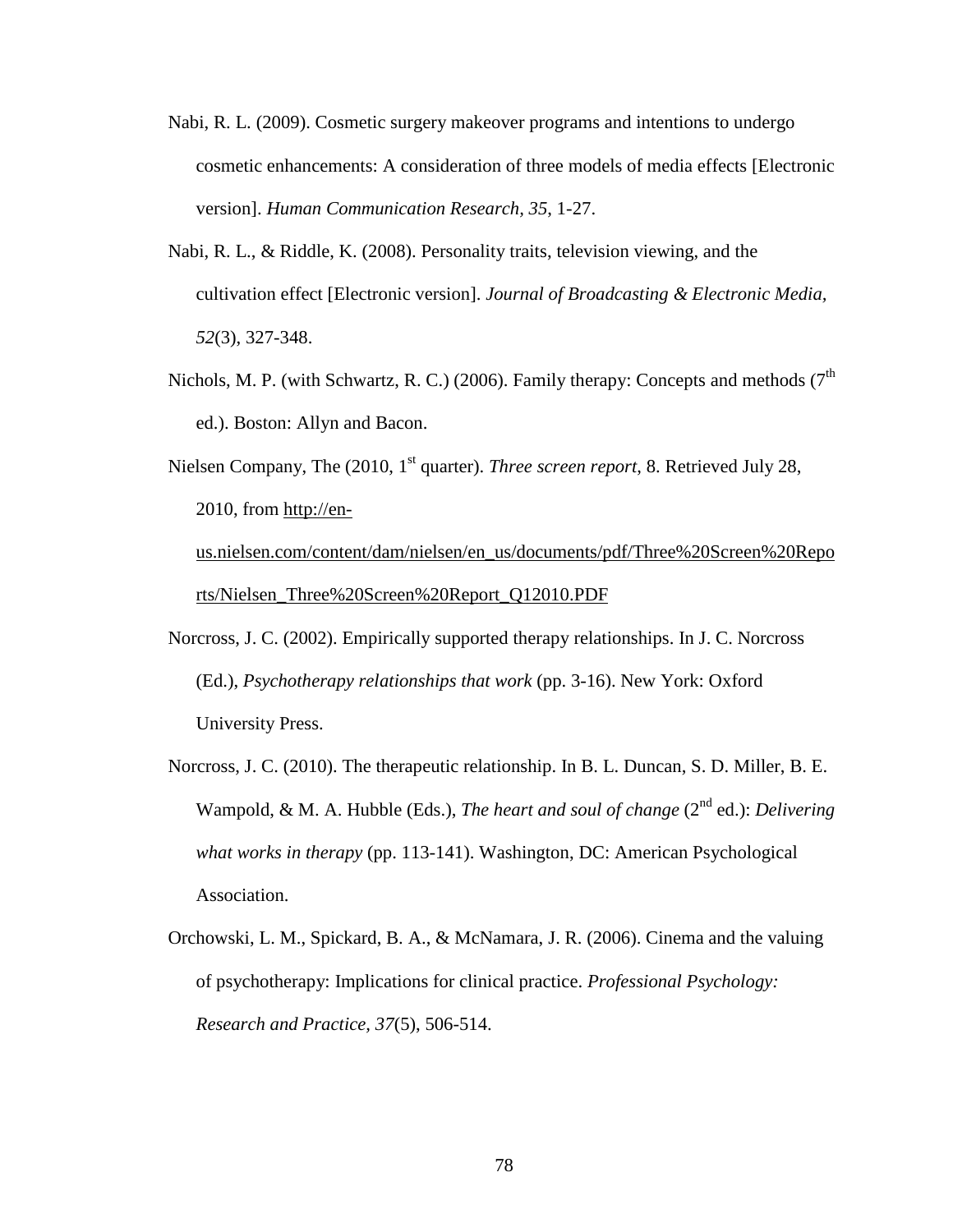- Pfau, M., Mullen, L. J., Deidrich, T., & Garrow, K. (1995). Television viewing and public perceptions of attorneys [Electronic version]. *Human Communication Research, 21*(3), 307-330.
- Pfau, M., Mullen, L. J., & Garrow, K. (1995). The influence of television viewing on public perceptions of physicians [Electronic version]. *Journal of Broadcasting & Electronic Media, 39*(4), 441-459.
- Philips, B., Werbart, A., Wennberg, P., & Schubert, J. (2007). Young adults' idea of cure prior to psychoanalytic psychotherapy [Electronic version]. *Journal of Clinical Psychology, 63,* 213-232
- Potter, W. J. (1993). Cultivation theory and research: A conceptual critique [Electronic version]. *Human Communication Research, 19*, 564–601.
- Quick, B. L. (2009). The effects of viewing *Grey's Anatomy* on perceptions of doctors and patient satisfaction [Electronic version]. *Journal of Broadcasting & Electronic Media, 53*(1), 38-55.
- Riffe, D., Aust, C. F., & Lacy, S. R. (1993). The effectiveness of random, consecutive day, and constructed week sampling in newspaper content analysis [Electronic version]. *Journalism Quarterly, 70*(1), 133-139.
- Rocha, S. (2004, February 16). How does sweeps week work? Why networks roll out the big guns – and why advertisers put up with it. *Slate.* Retrieved September 18, 2010, from http://www.slate.com/id/2095577/
- Schill, T., Harsch, J., & Ritter, K. (1990). Countertransference in the movies: Effects on beliefs about psychiatric treatment [Electronic version]. *Psychological Reports, 67,* 399-402.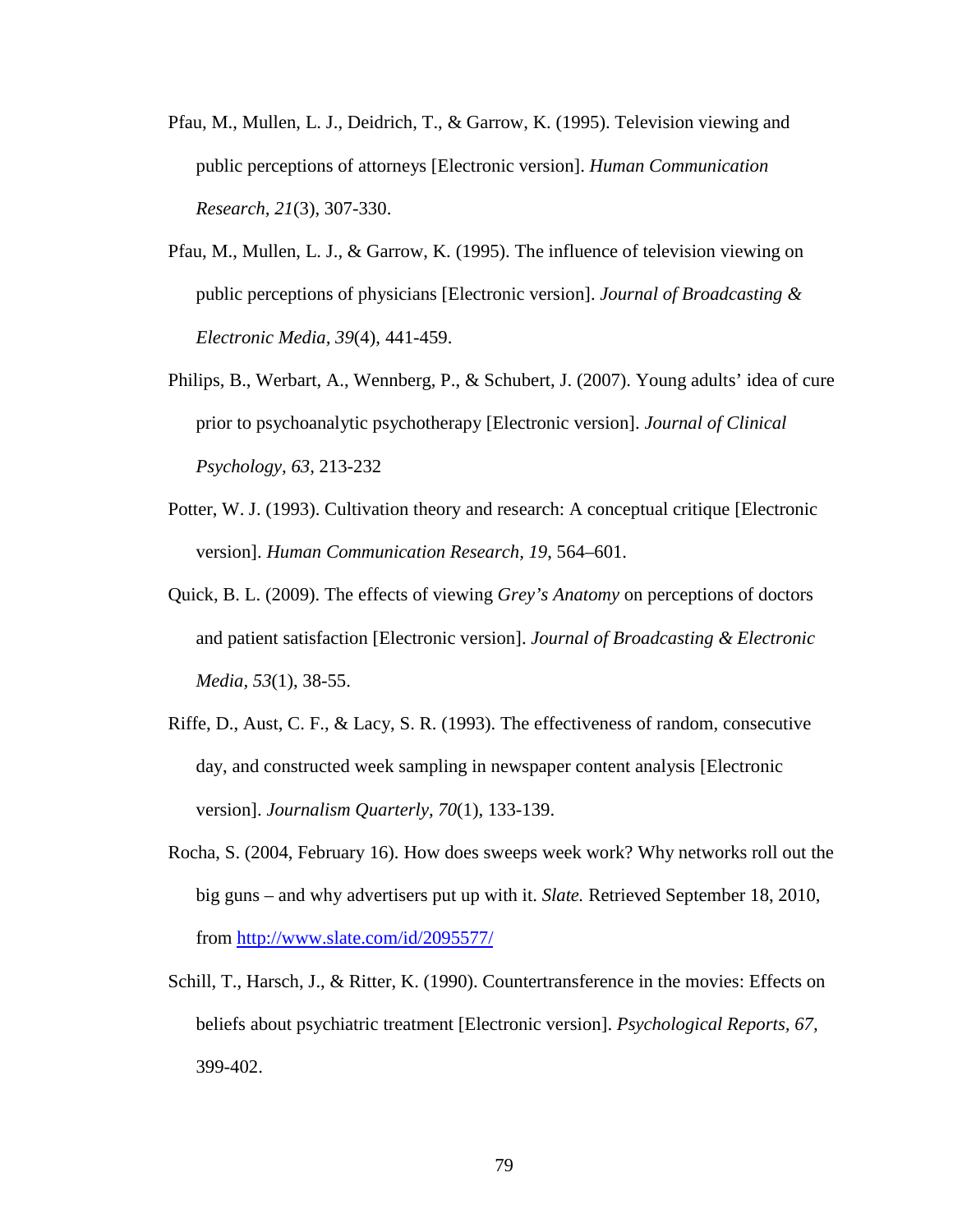Schultz, H. T. (2005a, Winter). Good and bad therapy with good and bad outcomes. *The Amplifier,* 19. Retrieved April 13, 2010, from

http://www.apa.org/divisions/div46/Amp%20Winter%2005/AmpWin05.pdf

Schultz, H. T. (2005b, Winter). Good, bad, ugly: Movie therapy and movies' impact on therapy: Symposium general summary. *The Amplifier,* 18-19. Retrieved April 13, 2010, from

http://www.apa.org/divisions/div46/Amp%20Winter%2005/AmpWin05.pdf

- Schultz, H. T. (2007, Fall/Winter). Symposium: Trends in Hollywood's portrayal of psychologists and patients – thumbs up? *The Amplifier,* 9. Retrieved March 1, 2010, from http://www.apa.org/divisions/div46/AmpFall-Win07\_final\_web.pdf
- Segrin, C., & Nabi, R. L. (2002). Does television viewing cultivate unrealistic expectations about marriage? [Electronic version]. *Journal of Communication, 52*(2), 247-263.
- Shanahan, J., & Morgan, M. (1999). *Television and its viewers: Cultivation theory and research.* Cambridge: Cambridge University Press.
- Shelton, D. E., Kim, Y. S., & Barak, G. (2009). An indirect-effects model of mediated adjudication: The CSI myth, the tech effect, and metropolitan jurors' expectations for scientific evidence [Electronic version]. *Vanderbilt Journal of Entertainment and Technology Law, 12,* 1-43.
- Shrum, L. J. (1995). Assessing the social influence of television: A social cognition perspective on cultivation effects [Electronic version]. *Communication Research, 22*(4), 402-429.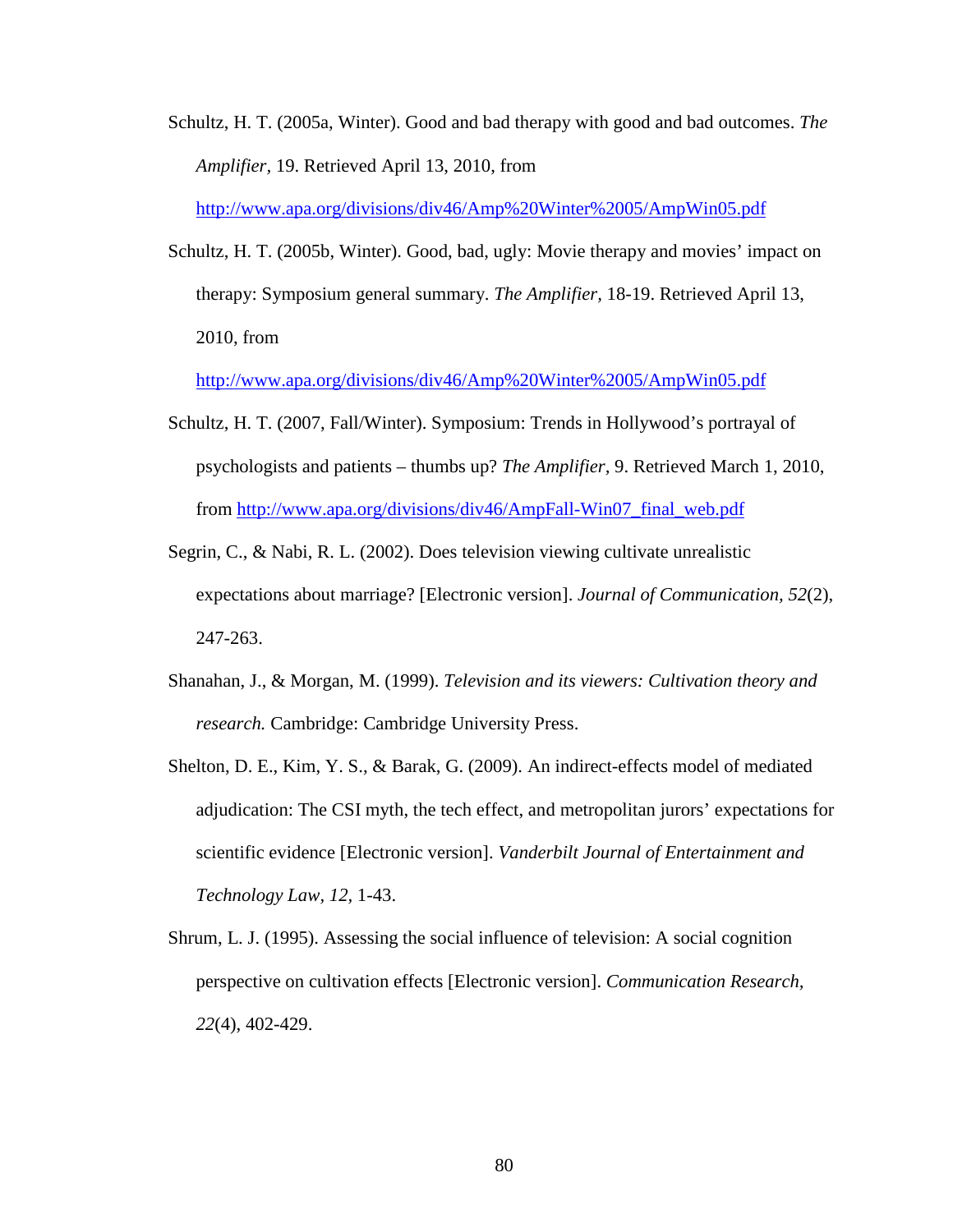- Shrum, L. J. (1999). The relationship of television viewing with attitude strength and extremity: Implications for the cultivation effect [Electronic version]. *Media Psychology, 1,* 3-25.
- Sleek, S. (1998, November). How are psychologists portrayed on screen? *The APA Monitor Online, 29(*11). Retrieved November 2, 2009, from http://www.apa.org/monitor/nov98/film.html
- Snyder, C. R., Michael, S. T., & Cheavens, J. S. (1999). Hope as a psychotherapeutic foundation of common factors, placebos, and expectancies. In M. A. Hubble, B. L. Duncan, & S. D. Miller (Eds.), *The heart and soul of change: What works in therapy* (pp. 179-200). Washington, DC: American Psychological Association.
- Sparks, J. A., & Duncan, B. L. (2010). Common factors in couple and family therapy: Must all have prizes? In B. L. Duncan, S. D. Miller, B. E. Wampold, & M. A. Hubble (Eds.), *The heart and soul of change*  $(2^{nd}$  ed.): *Delivering what works in therapy* (pp. 357-391). Washington, DC: American Psychological Association.
- Sprenkle, D. H., Blow, A. J., & Dickey, M. H. (1999). Common factors and other nontechnique variables in marriage and family therapy. In M. A. Hubble, B. L. Duncan, & S. D. Miller (Eds.), *The heart and soul of change: What works in therapy* (pp. 329-359). Washington, DC: American Psychological Association.
- Sprenkle, D. H., Davis, S. D., & Lebow, J. L. (2009). *Common factors in couple and family therapy: The overlooked foundation for effective practice*. New York: The Guilford Press.
- Traudt, P. J. (2005). *Media, audiences, effects: An introduction to the study of media content and audience analysis.* Boston: Pearson Education, Inc.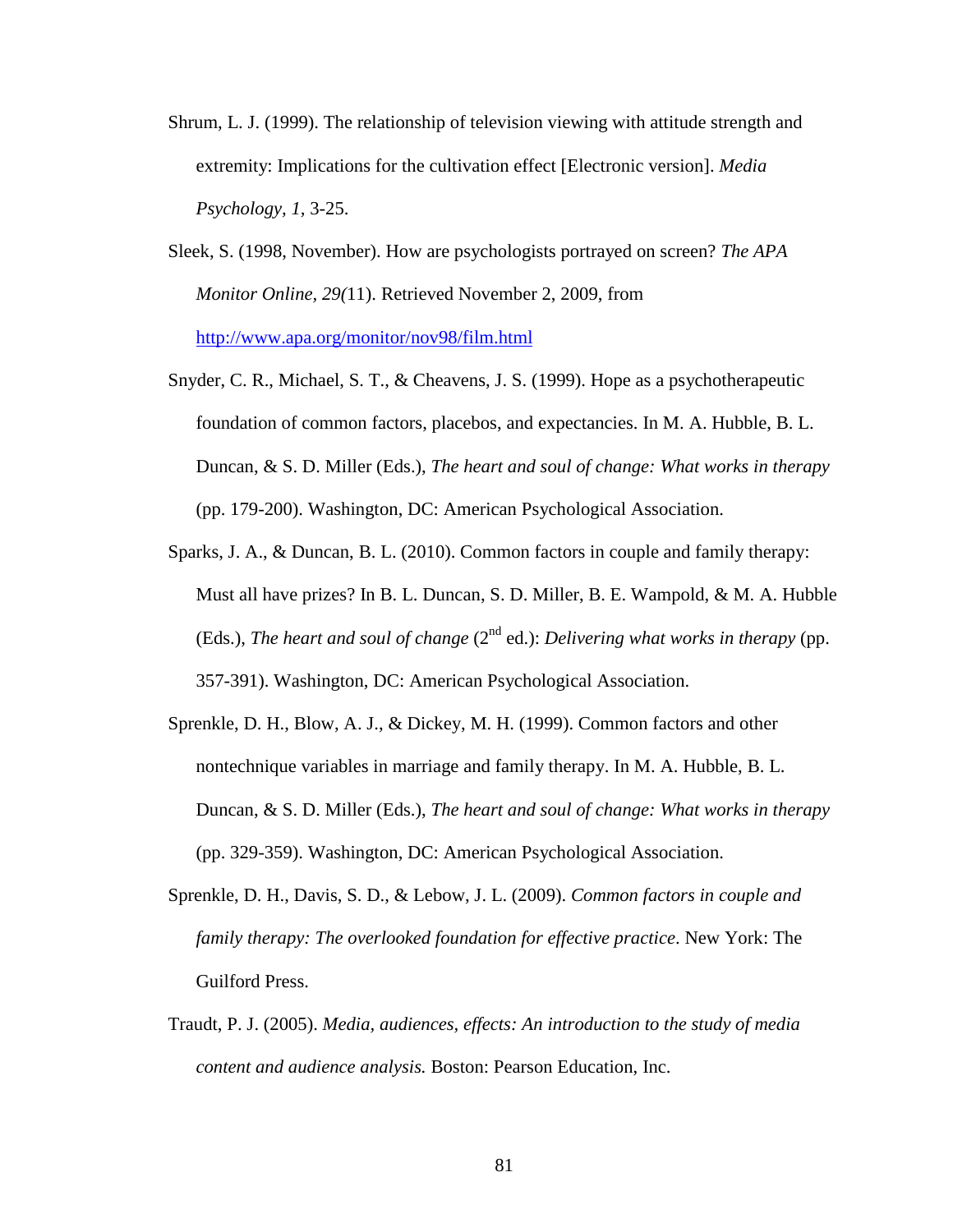- TV by the Numbers (2010, March 17). *Syndicated top 25: Daytime syndication queen, Judge Judy tops Oprah yet again; Ellen lags way behind.* Retrieved March 25, 2010, from http://tvbythenumbers.com/2010/03/17/syndicated-top-25-daytime-syndicationqueen-judge-judy-tops-oprah-yet-again-ellen-lags-way-behind/45277
- Vogel, D. L., Gentile, D. A., & Kaplan, S. A. (2008). The influence of television on willingness to seek therapy [Electronic version]. *Journal of Clinical Psychology, 64*(3), 276-295.
- Wallin, P. (2009, Spring/Summer). APA Division 46 (tentative) board minutes. *The Amplifier*, 18-20. Retrieved April 15, 2010, from

http://www.apa.org/divisions/div46/AmpSpring-Summerr09\_final.pdf

- Wampold, B. E. (2010). The research evidence for the common factors models: A historically situated perspective. In B. L. Duncan, S. D. Miller, B. E. Wampold, & M. A. Hubble (Eds.), *The heart and soul of change* (2<sup>nd</sup> ed.): *Delivering what works in therapy* (pp. 49-81). Washington, DC: American Psychological Association.
- Webster, J. G. (2006). *Ratings analysis: The theory and practice of audience research.* Mahweh, NJ: Lawrence Erlbaum Associates, Inc.
- Wedding, D., & Niemiec, R. M. (2003). The clinical use of films in psychotherapy [Electronic version]. *Journal of Clinical Psychology, 59*(2), 207-215.
- Wimmer, R. D., & Dominick, J. R. (1997). *Mass media research: An introduction* (5<sup>th</sup>) ed.). Belmont, CA: Wadsworth Publishing Co.
- Wimmer, R. D., & Dominick, J. R. (2006). *Mass media research: An introduction* (8<sup>th</sup>) ed.). Belmont, CA: Wadsworth Publishing Co.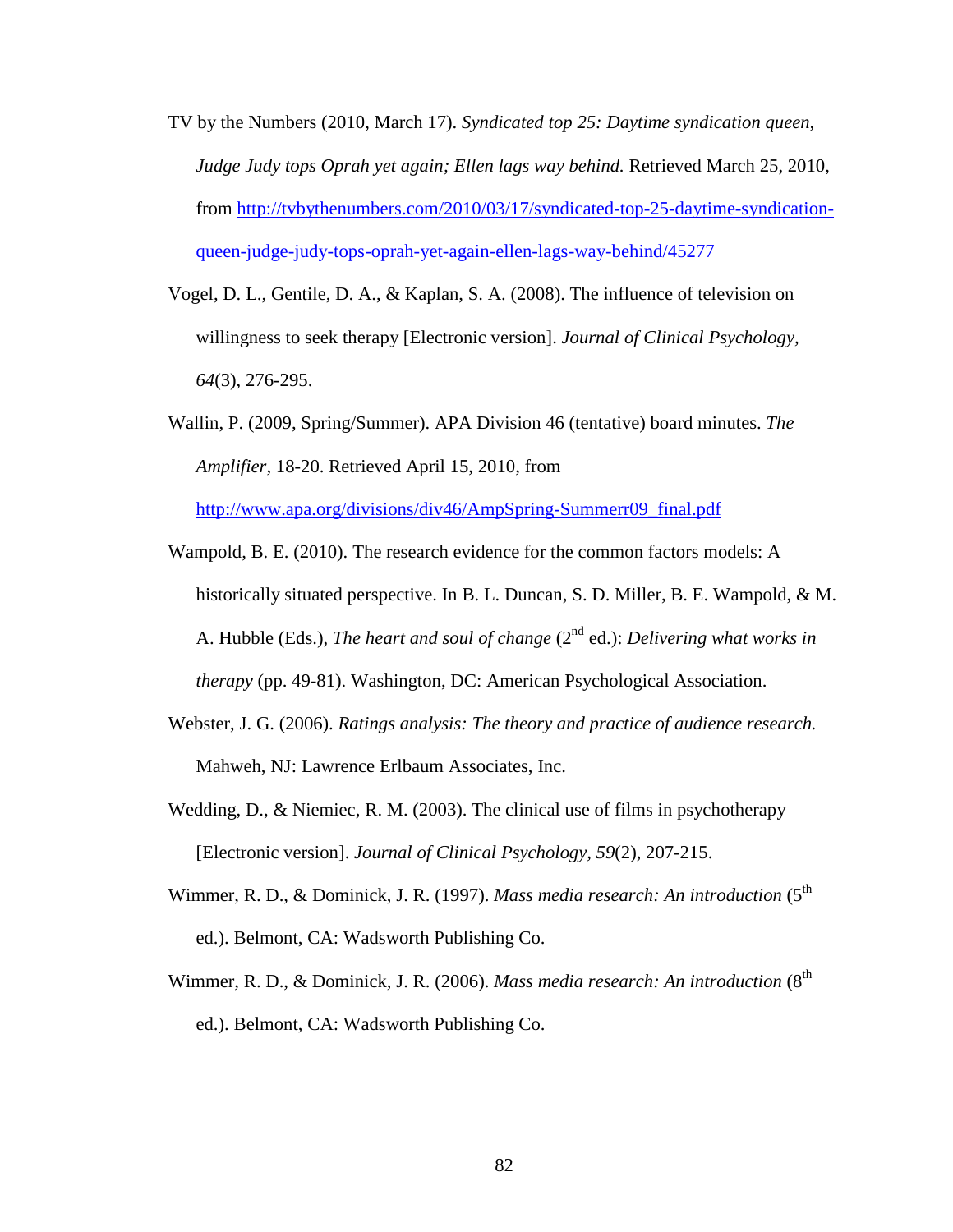- Wong, J. L. (1994). Lay theories of psychotherapy and perceptions of therapists: A replication and extension of Furnham and Wardley. *Journal of Clinical Psychology, 50*, 624-632.
- Yoshimoto, D. K., Shapiro, A., O'Brien, K., & Gottman, J. M. (2005). Nonverbal communication coding systems of committed couples. In J. A. Harrigan, R. Rosenthal, & K. R. Scherer (Eds.), *The new handbook of methods in nonverbal behavior research* (pp. 369-397). New York: Oxford University Press.
- Youngelson, J. (Writer/Director), & Gilbert, D. (Writer). (2009). Rethinking happiness [Television series episode]. In Vulcan Productions, Inc.; WGBH Science Unit; & Kunhardt McGee Productions (Producers), *This emotional life: In search of ourselves…and happiness*. Washington, DC: Public Broadcasting Service.
- Zimmerman, T. S., Haddock, S. A., & McGeorge, C. R. (2001). Mars and Venus: Unequal planets [Electronic version]. *Journal of Marital and Family Therapy, 27*, 55- 68.
- Zimmerman, T. S., Holm, K. E., Daniels, K. C., & Haddock. S. A. (2002). Barriers and bridges to intimacy and mutuality: A critical review of sexual advice found in selfhelp bestsellers [Electronic version]. *Contemporary Family Therapy, 24*(2), 289-311.
- Zimmerman, T. S., Holm, K. E., & Haddock. S. A. (2001). A decade of advice for women and men in the best-selling self-help literature [Electronic version]. *Family Relations, 50*, 122-133.
- Zimmerman, T. S., Holm, K. E., & Starrels, M. E. (2001). A feminist analysis of selfhelp bestsellers for improving relationships: A decade review [Electronic version]. *Journal of Marital & Family Therapy, 27*(2), 165-175.